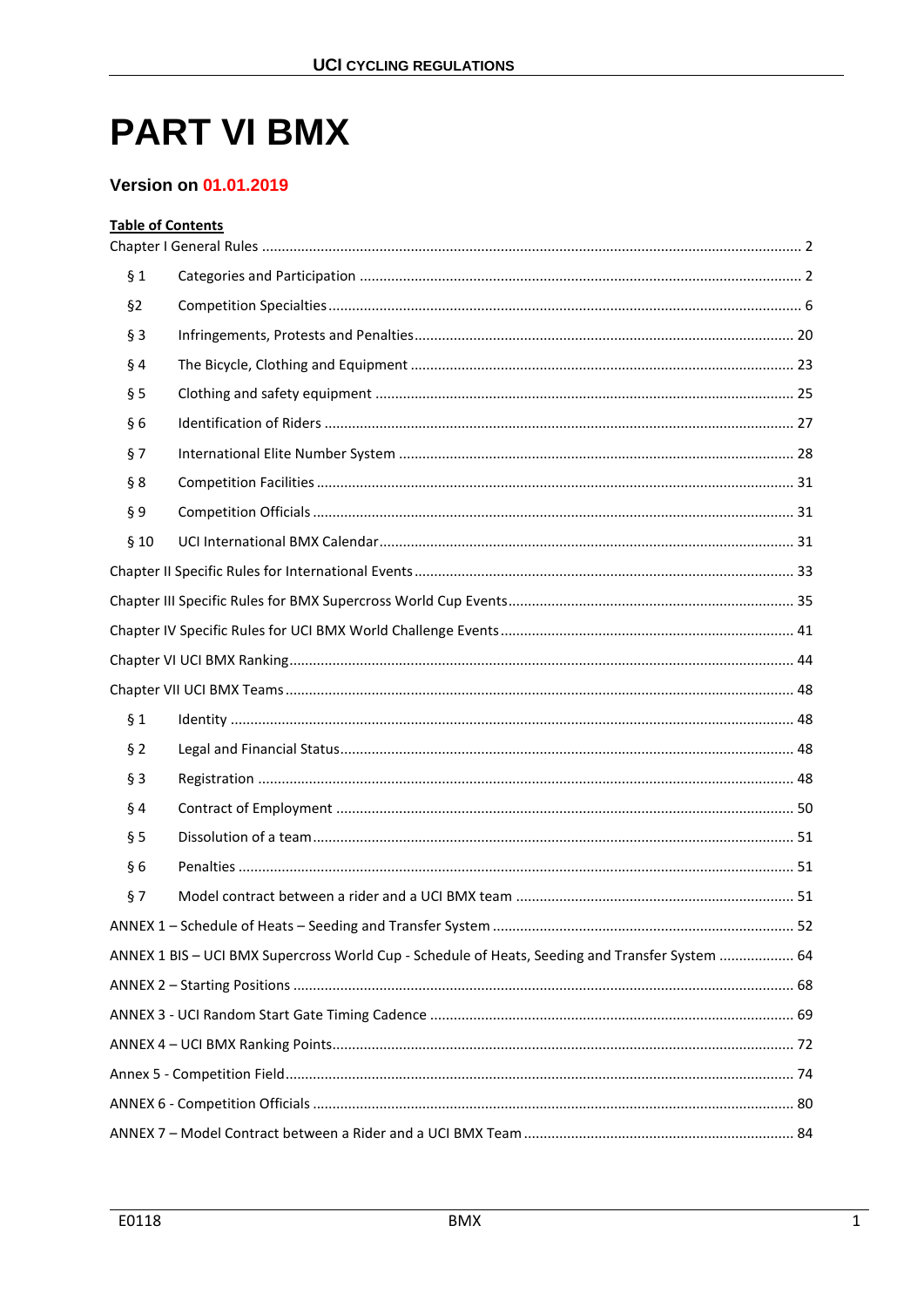# <span id="page-1-0"></span>**Chapter I General Rules**

## Introduction

BMX racing is both a high performance and amateur sport. High performance riders compete at the "Championship" category level. Amateur riders compete in the Challenge and Masters category levels.

Races for the Championship category level for events registered on the UCI International BMX Calendar must always be run under the UCI Regulations.

Events for the Challenge and Masters category levels are controlled by the national federation of the country where the event is held, and are conducted under that federation's responsibility and regulations, even when an event for such categories is held together with a BMX event for the Championship category level that is registered on the UCI International BMX Calendar.

As required by the UCI Constitution, the national federation regulations must incorporate the UCI Regulations. Only those articles of the UCI Regulations marked with an (N) may be modified by the national federations.

Exceptions concerning the Challenge and Masters category levels:

- 1. The annual UCI BMX World Challenge for the Challenge and Masters categories levels that is held during the annual UCI BMX World Championships is controlled by the UCI and run only under the UCI Regulations.
- 2. Events for the Challenge and Masters categories held during Continental Championships or events that are part of a series organised by a continental confederation are conducted under the responsibility of the concerned continental confederation. During such events, the continental confederation regulations shall apply, so long as they are not in conflict with the UCI Regulations. Otherwise, by default, the UCI regulations shall apply.

## <span id="page-1-1"></span>**§ 1 Categories and Participation**

## Classification of Riders

**6.1.001** Riders registered to compete in a BMX event will be classified according to their age, gender, bicycle style and competition level. For certain categories, different competition specialties may also be defined as specified within these regulations.

## Age of Riders

**6.1.002** For participation in BMX events registered on the UCI International BMX Calendar, Riders' categories are determined by the age of those competing as defined by the difference between the year of the event and the year of birth of the rider. Riders categories vary depending on the bicycle types defined in article 6.1.003, levels of categories as defined in article 6.1.004 as well as competition specialities as defined in article 6.1.007.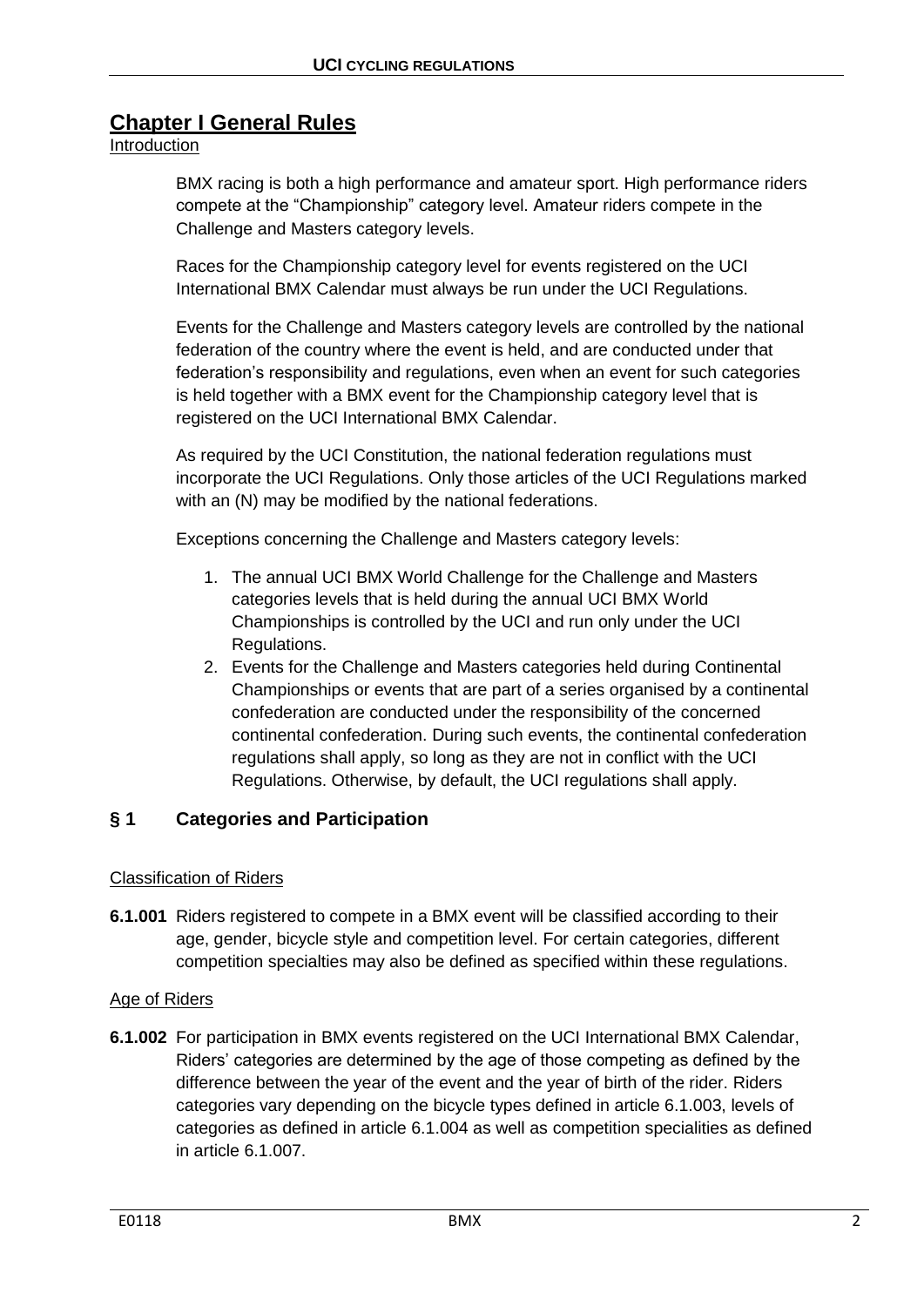A rider must be at least 5 years of age to compete in a UCI sanctioned BMX event. The minimum age of 5 refers to the real calendar age on the day of BMX event commencement (date of the first practice session).

As concerns the minimum age described above, the categories held during the UCI BMX World Challenge are defined in article 6.4.005bis. Otherwise, the categories defined in articles 6.1.009 to 6.1.011 apply.

*(text modified on 01.01.19).*

#### Bicycle Types

- **6.1.003** Two types of bicycles can be used during BMX events, which are differentiated by the size of their wheels, as described in article 6.1.074.
	- a. Standard 20 inch
	- b. Cruiser 24 inch

#### Levels of Categories

- **6.1.004** For the Standard 20 inch type of bicycle, categories at three different levels may be held during BMX events:
	- a. The Championship level
	- b. The Challenge level
	- c. The Masters level

The categories that comprise each of these levels are laid down in articles 6.1.008, 6.1.009 and 6.1.010.

**6.1.005** A rider aged 17 years or over may choose to compete at either Championship, Challenge or Masters (only if aged 30 and over) level at the beginning of the season, in the appropriate age and gender group.

> A rider cannot participate in more than one of the Championship, Challenge, or Masters levels during the same season. The rider's license must indicate the category of the rider; riders may only be registered in the categories indicated on their license.

**6.1.006** For the Cruiser 24 inch style of bicycle, only Challenge level categories are held during BMX events.

#### Competition Specialties

- **6.1.007** (N) Within the Championship category level for Standard 20 inch bicycles, two competition specialties are defined as follows:
	- a. BMX Time Trial
	- b. BMX Race

For all other levels of categories and bicycle styles, the only competition speciality is BMX Race.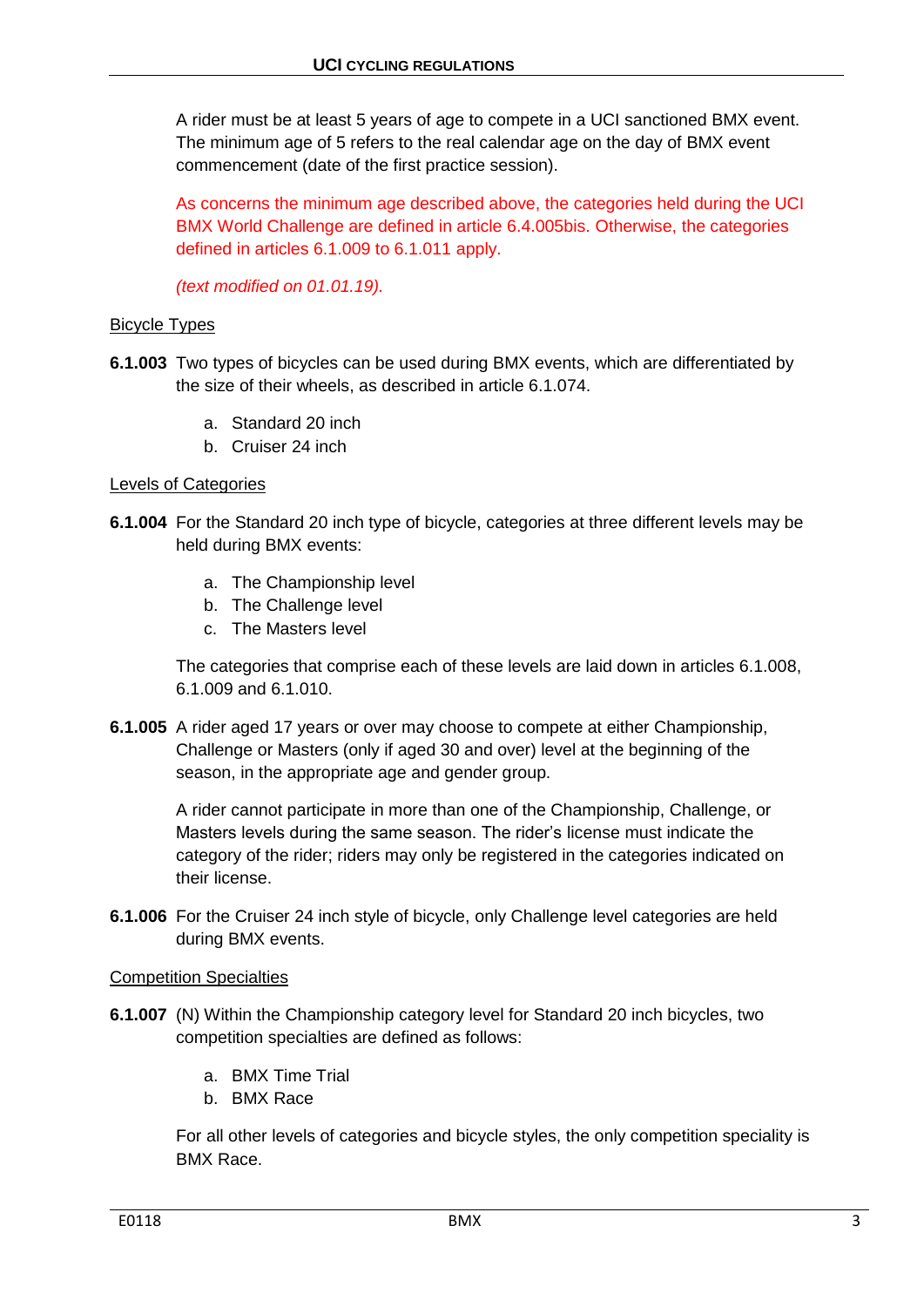## Categories for Standard 20 Inch bicycles

#### Categories for Standard 20 Inch bicycles at the Championship level

- **6.1.008** Within each competition specialty defined in article 6.1.007 for the Championship level, the categories are as follows:
	- a. Men Elite, aged 19 and over;
	- b. Women Elite, aged 19 and over;
	- c. Men Juniors, aged 17 and 18;
	- d. Women Juniors, aged 17 and 18.

Total: 8 categories (4 for BMX Race and 4 for BMX Time Trial, if held)

#### Categories for Standard 20 Inch bicycles at the Challenge level

- **6.1.009** (N) Within the competition speciality of BMX Race defined in article 6.1.007 for the Challenge level, the categories are as follows:
	- a. Boys ages: 5 and 6, 7, 8, 9, 10, 11, 12, 13, 14, 15, 16; (11 categories)
	- b. Girls ages: 5-7, 8, 9, 10, 11, 12, 13, 14, 15, 16; (10 categories)
	- c. Men ages: 17-24, 25-29, 30-34, 35 and over; (4 categories)
	- d. Women ages: 17-24, 25 and Over. (2 categories).

Total: 27 categories.

#### Categories for Standard 20 Inch bicycles at the Masters Level

**6.1.010** Within the competition speciality of BMX Race defined in article 6.1.007 for the Masters level, the single category is limited to Men ages 30 and over (1 category).

#### Categories for Cruiser 24 Inch bicycles

#### Categories for Cruiser 24 Inch bicycles at the Challenge Level

- **6.1.011** (N) Within the competition speciality of BMX Race defined in article 6.1.007 for the Challenge level, the categories are as follows:
	- a. Boys ages: 12 and under, 13 and 14, 15 and 16; (3 categories)
	- b. Men ages: 17-24, 25-29, 30 34, 35 39, 40 44, 45-49, 50 and over; (7 categories).
	- c. Girls ages:  $12$  and under,  $13 16$ ; (2 categories)
	- d. Women ages: 17-29, 30-39, 40 and over. (3 categories).

Total: 15 categories.

Riders licensed in the Masters category level for Standard 20 Inch bicycles are allowed to participate in the Cruiser 24 inch category corresponding to their age.

*(text modified on 01.01.19).*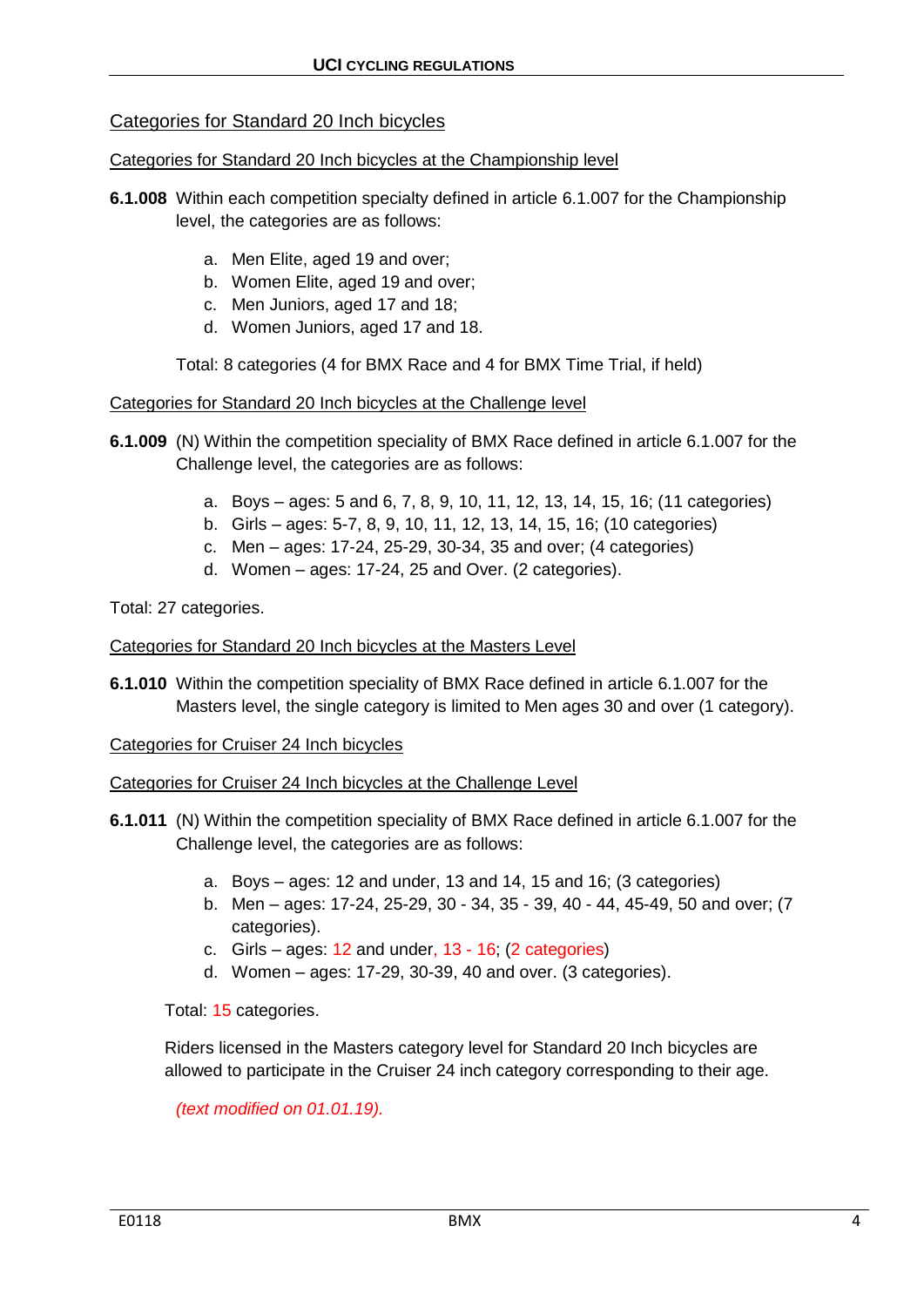#### Category Combination Rules

**6.1.012** (N) In order for a category to be held, at least five riders must be registered and confirmed in that category following riders confirmation.

> If less than five riders are entered in a category following riders confirmation, they will be combined with an older category. However, categories with a maximum age of more than 34 shall be combined with the next younger category.

Categories for Standard 20 inch bicycles cannot be combined with Categories for Cruiser 24 inch categories, and vice versa.

In the case that any under-subscribed category cannot be combined according to these rules, this category shall not be run.

If the adequate numbers of five riders are registered and confirmed during the riders confirmation, the category will be run even if less riders show up at the start, regardless of the reason, including injury or illness.

*(text modified on 01.01.18).*

#### Combination of Categories Prior to the Start of the Event

**6.1.013** The organiser of an event registered on the UCI International BMX Calendar can decide in advance to combine one or more categories subject to the limitations defined in article 6.1.012. However, the organiser must announce the combination of such categories in the technical guide and in their communication towards national federations and riders.

#### Combination of Categories and Results

**6.1.014** (N) In any case where two or more categories are combined, the results of the combined categories must be split back into the original, separate categories based on the results summary for the combined categories.

The UCI will only award points in the UCI BMX ranking based upon the separated results.

Also, the riders are awarded the prize money that corresponds with their place in the separated results.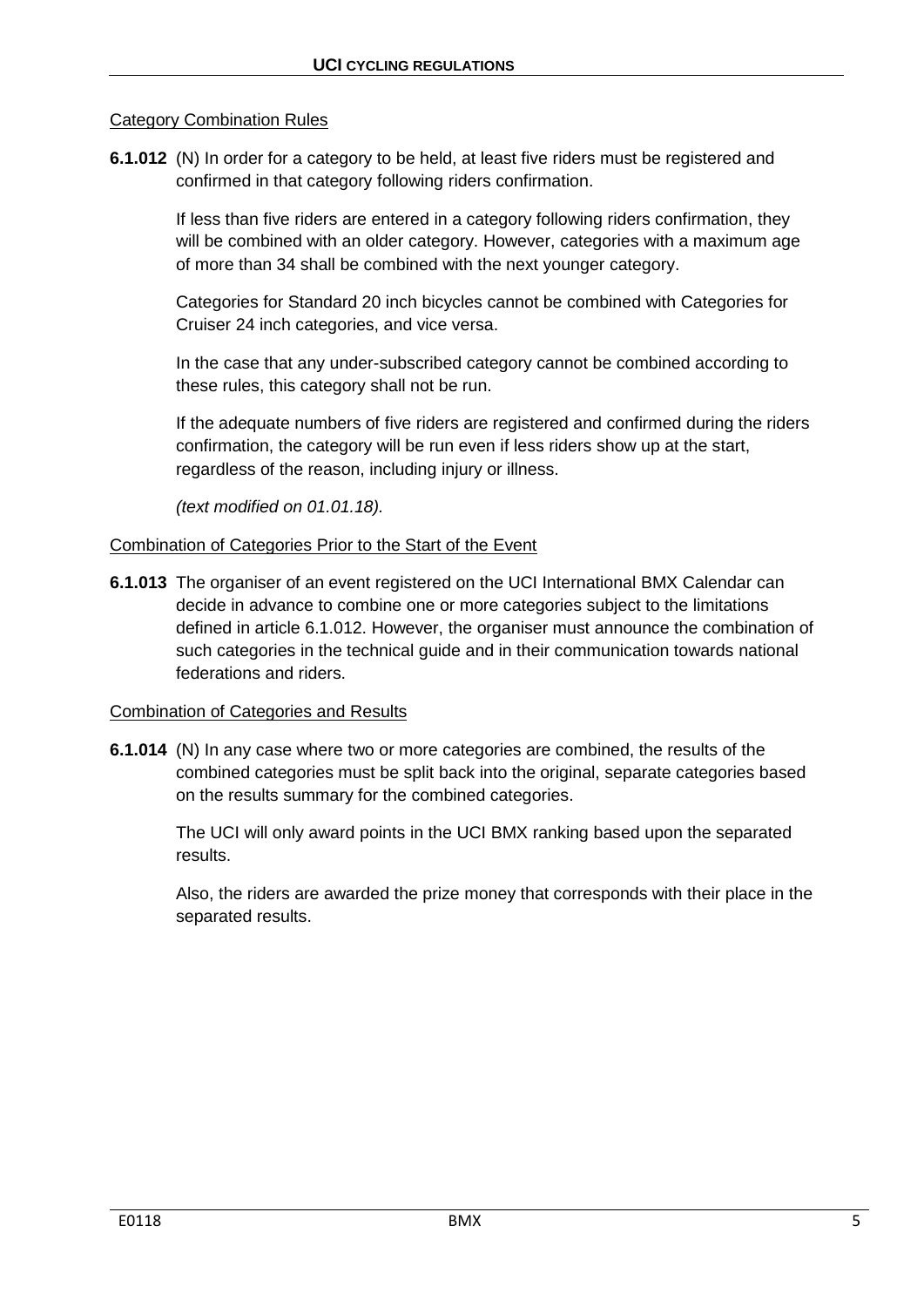| Result of the<br>Event | Category of rider    | <b>UCI BMX Ranking</b><br>Points Women<br><b>Juniors</b> | <b>UCI BMX Ranking</b><br>Points Women<br>Elite |
|------------------------|----------------------|----------------------------------------------------------|-------------------------------------------------|
|                        | <b>Women Juniors</b> | 30 ( $1st$ place WJ)                                     |                                                 |
| $\mathcal{P}$          | Women Elite          |                                                          | 60(1 <sup>st</sup> place WE)                    |
| 3                      | <b>Women Juniors</b> | 20 $(2nd place WJ)$                                      |                                                 |
| 4                      | Women Elite          |                                                          | 45 ( $2nd$ place WE)                            |
| .                      |                      |                                                          |                                                 |

|  |  | Example: Class 1 event combination Women Elite and Women Juniors |  |  |
|--|--|------------------------------------------------------------------|--|--|
|  |  |                                                                  |  |  |

**6.1.015** Except as provided by the combination rules in articles 6.1.012 and 6.1.013, no rider is permitted to compete outside of his age or gender group during UCI registered events.

## <span id="page-5-0"></span>**§2 Competition Specialties**

### BMX Time Trial Competition Format

**6.1.016** A BMX Time Trial is composed of two Phases:

- a. The Time Trial Qualification.
- b. The Time Trial Superfinal.

Any rider who fails to start in either Phase of a BMX Time Trial shall be disqualified (DSQ), and is not eligible to transfer to the BMX Race event. In case of such a disqualification during the Time Trial Superfinal, the place of the disqualified rider will be taken by the next rider in the final classification of the BMX Time Trial so that all places in that classification are occupied.

#### Time Trial Qualification

**6.1.017** The Time Trial Qualification is composed of one run for each entered rider.

#### Time Trial Superfinal

**6.1.018** The Time Trial Superfinal shall be held for all categories with twelve or more registered and confirmed riders entered following riders confirmation; it will not be held in any category with less than twelve riders. If held, the Time Trial Superfinal is the final Phase of the BMX Time Trial.

The Time Trial Superfinal is contested over one run for each rider who advances to this Phase.

The number of registered and confirmed riders entered following riders confirmation in each such category shall define the number of riders who transfer to the Time Trial Superfinal after the Time Trial Qualification is held, as follows: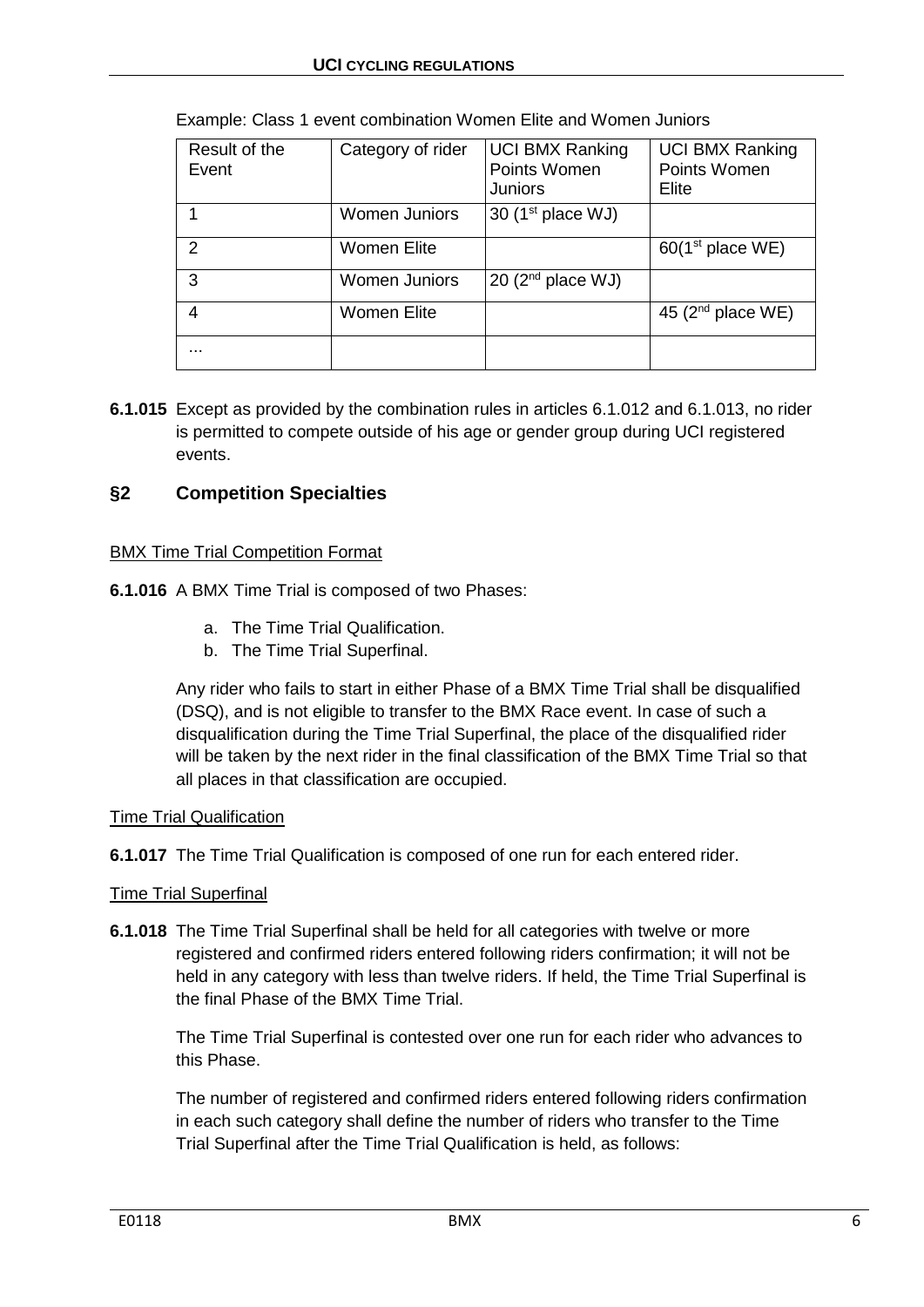24+ confirmed riders entered: The top 16 riders in the Time Trial Qualification results transfer to the Time Trial Superfinal

16-23 confirmed riders entered: The top 8 riders in the Time Trial Qualification results transfer to the Time Trial Superfinal

12-15 confirmed riders entered: The top 6 riders in the Time Trial Qualification results transfer to the Time Trial Superfinal

## Final Classification

**6.1.019** At the end of a BMX Time Trial, a final classification is made that defines the final results for each participating category, and that is used to attribute UCI BMX Ranking points (if any) and prize money (if any).

If no Time Trial Superfinal for any such category is held, then the results of the Time Trial Qualification shall define the Final Classification.

When a Time Trial Superfinal is held, the highest ranking places in the Final Classification for the BMX Time Trial competition is composed of the results of the Time Trial Superfinal, and following this, the riders who did not advance to the Time Trial Superfinal are classified, according to the results of the Time Trial Qualification.

**6.1.020** If a BMX Time Trial is held, the Final Classification of the BMX Time Trial is used to seed the Motos for a BMX Race.

## BMX Race Competition Format

**6.1.021** During all Phases of a BMX Race, heats consisting of eight or less riders form the basic unit of competition.

Following riders confirmation, the riders confirmed in each category shall be seeded into a number of heats of at most eight riders, as defined in Annex 1. In case two or more categories were combined together as described in articles 6.1.012 and 6.1.013, it is the combined categories that shall be seeded in this way.

- **6.1.022** A BMX Race is composed of three Phases:
	- a. The Motos
	- b. The Qualifiers
	- c. The Final

#### The Motos

**6.1.023** For all categories, the Motos are subdivided into three Rounds. Within each Round, the riders in the heats that have been defined for each category shall race once.

At the end of these three Rounds, the riders for each category with the best overall result shall transfer to the Qualifiers or to the Final, whichever the case may be,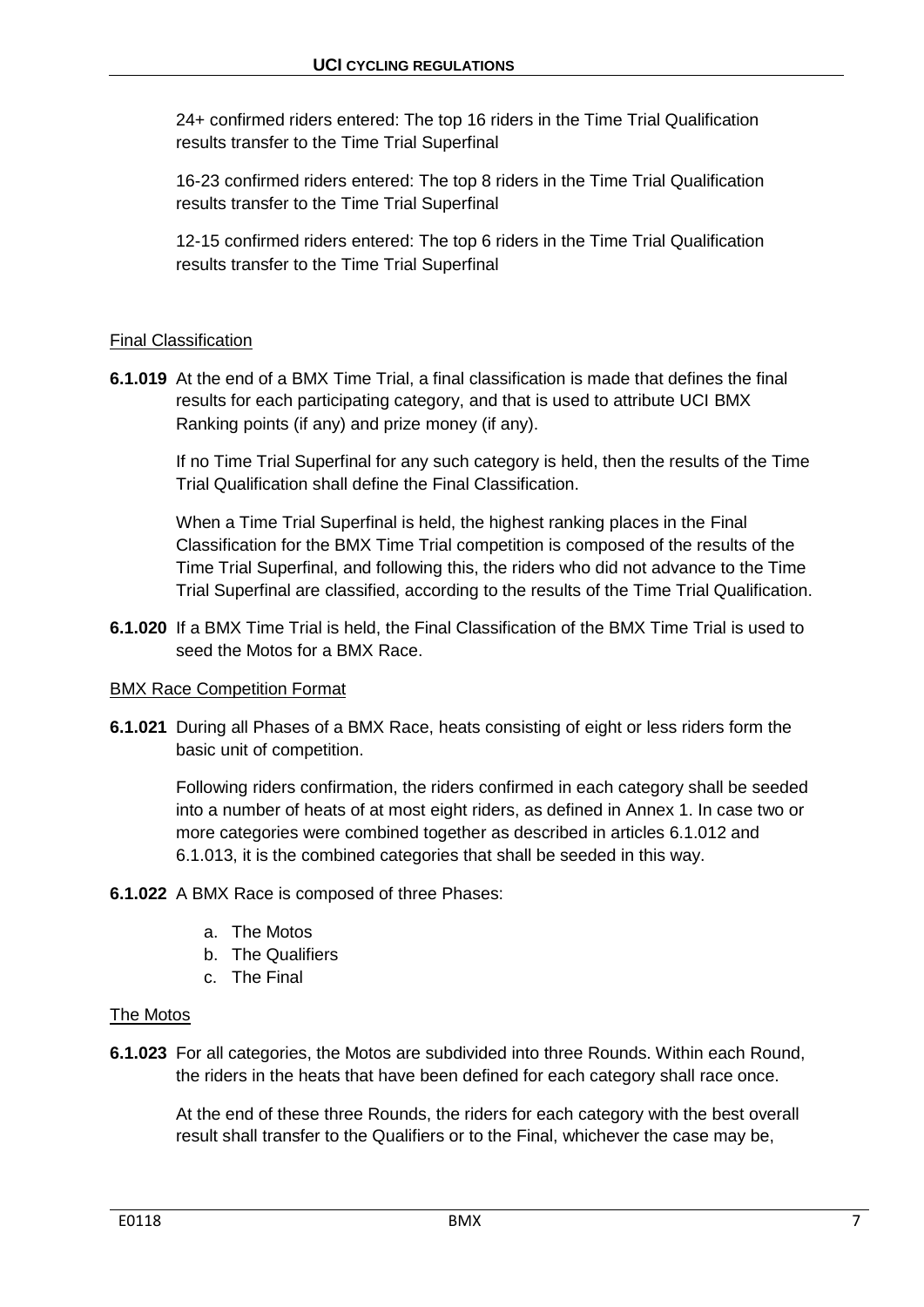depending upon the number of confirmed riders entered in that category following riders confirmation.

(N) For all categories where eight or less riders are registered and confirmed following riders confirmation, the aggregate score at the end of the three Rounds in the Motos determines the final result. In this case, no Final is held.

*(text modified on 01.01.18).*

## The Qualifiers

**6.1.024** The Qualifiers are the elimination Phase of a BMX Race. They are held for categories with seventeen or more confirmed riders following riders confirmation. They are subdivided into several Rounds, which are distinguished from each other by their degree of removal from the Final, including 1/32, 1/16, 1/8, 1/4 and 1/2 Finals, depending on the number of participants. Within each such Round, riders in the heats that comprise each category shall race only once.

Following each Round of the Qualifiers, the top four riders from each heat shall transfer to the next Round of the Qualifiers, and will be seeded into the heats for that Round in accordance with Annex 1.

The top four riders from each 1/2 Final heat shall transfer to the Final, as described in Annex 1.

## The Final

**6.1.025** The Final is the last Phase of a BMX Race. A Final, consisting of a single heat, is held for all categories with nine or more registered and confirmed riders entered following riders confirmation, in accordance with Annex 1.

#### Final Classification

**6.1.026** At the end of the BMX Race, a Final Classification is made that defines the final results. For the Championship categories, it is this Final Classification that is used to attribute UCI BMX Ranking points and prize money. The method used to compile this Final Classification is defined in article 6.1.041.

#### Seeding the Motos – Championship Categories

- **6.1.027** (N) For events on the UCI international BMX Calendar, participants in the Championship categories may be seeded into the Motos using one of the following methods:
	- a. The participants' places in the latest UCI BMX rankings as determined in article 6.6.001 to 6.6.009.
	- b. The results of a separate BMX Time Trial held before the BMX Race as determined in articles 6.1.019.
	- c. Random seeding.
	- d. Scrambled seeding.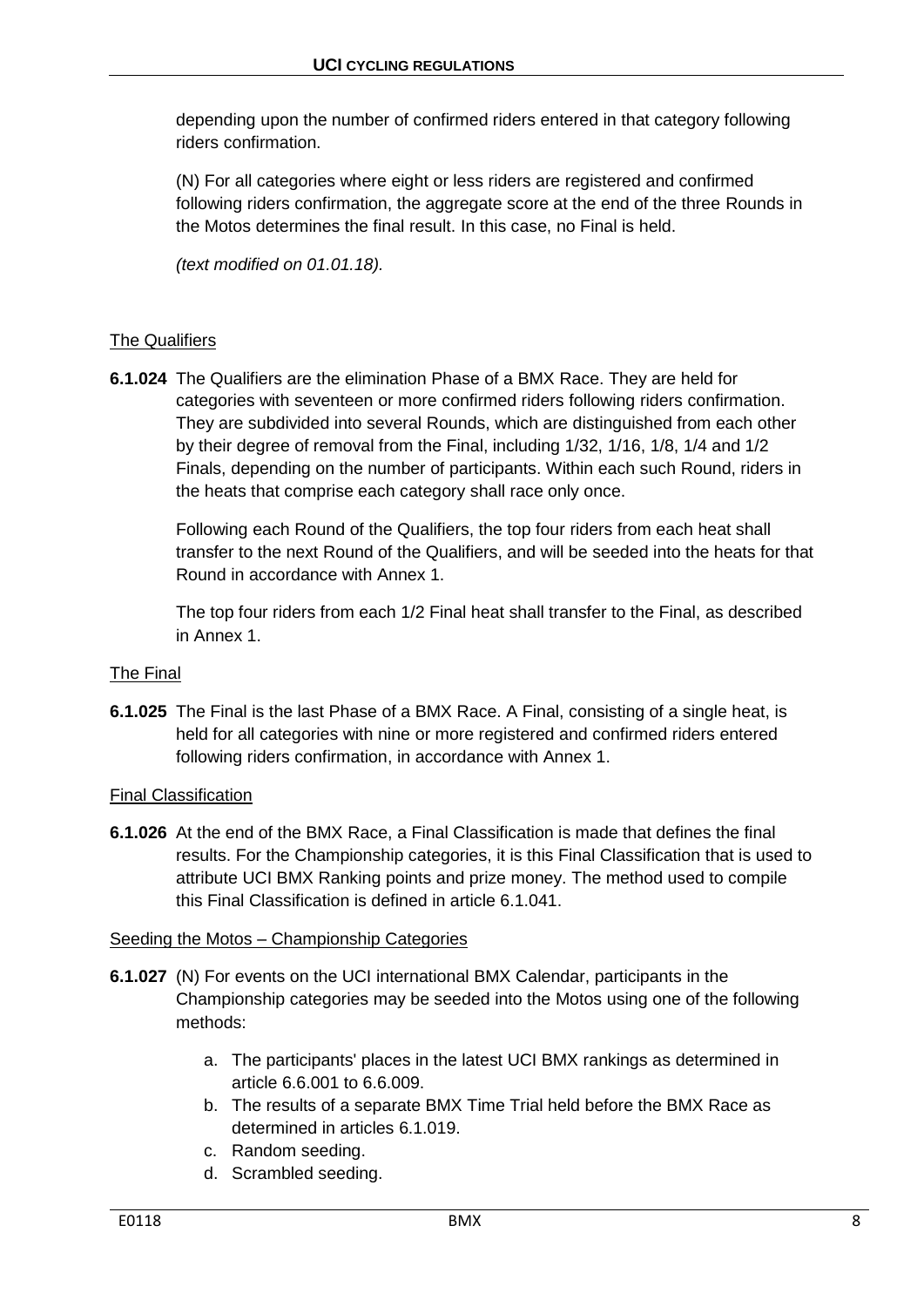e. In case of a weekend with two events registered on the UCI International BMX Calendar at the same venue (one on each day), the event on the second day may be seeded using the Final Classification of the event on the first day.

The seeding method to be used must be described in the Technical Guide for the event.

*(text modified on 01.01.18).*

## **6.1.027bis**

Seeding of the Motos according to riders' places in the UCI BMX rankings or the results of a BMX Time Trial shall be carried out according to the principle of keeping the top ranked riders from competing against each other until the Qualifiers and Final as per the example below.

Examples: A category with 32 riders would be seeded into four heats, each containing eight riders as in the table below (1 refers to highest placed rider in the ranking used for seeding, 2 refers to second best placed rider in that ranking, 3 refers to third best placed rider in that ranking, et cetera).

| Heat 1          | Heat 2 | Heat 3 | Heat 4 |
|-----------------|--------|--------|--------|
|                 | 2      | 3      |        |
| 8               |        | 6      | 5      |
| 9               | 10     | 11     | 12     |
| 16              | 15     | 14     | 13     |
| 17              | 18     | 19     | 20     |
| 24              | 23     | 22     | 21     |
| 25              | 26     | 27     | 28     |
| $\overline{32}$ | 31     | 30     | 29     |

## **6.1.027ter**

Random seeding: Seeding of the Motos at random, if done, means that the composition of the Motos is determined as per Annex 1, however, the distribution of riders throughout the heats comprising each category is decided at random. Once seeded, the composition of the heats for each category remains the same for all three Rounds of the Motos.

## **6.1.027quater**

Scrambled seeding: Scrambled seeding is a method of randomly determining the composition of the heats for each category during the Motos, based upon the number of riders registered and confirmed following riders' confirmation; The scrambled seeding method used must also describe the method used to determine the gate start positions during all Phases of the competition, the transfer method from the Motos to the Qualifiers, the composition of the heats which form all rounds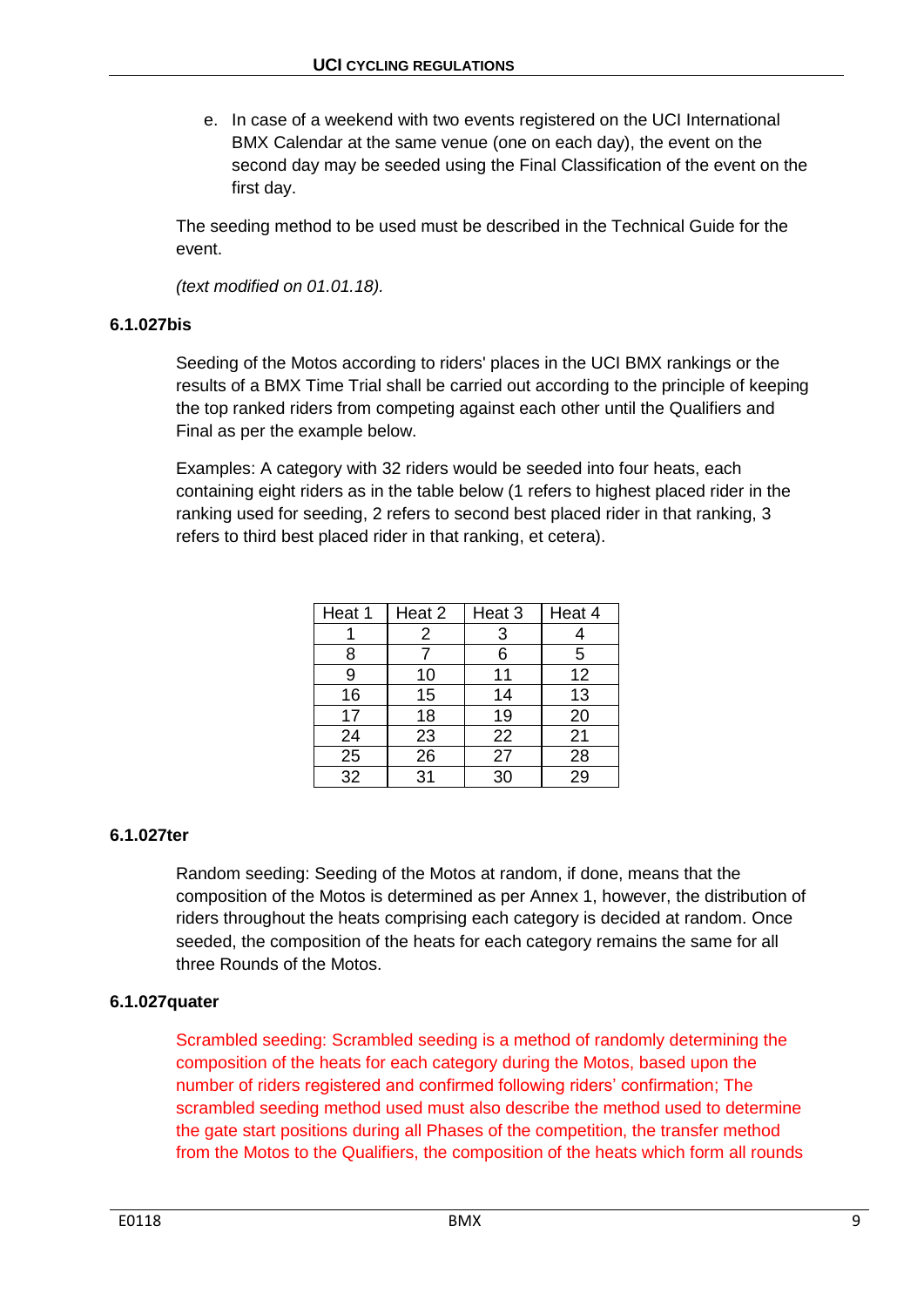of the Qualifiers and tie-breakers for all of the above. As such, articles 6.1.029 and 6.1.029bis do not apply to scrambled seeding.

The sole requirements are:

- That all categories with 10 or more riders must culminate in a single Final of 8 riders;
- That categories with 9 riders must culminate in a single Final of 7 riders;
- That categories with 5 to 8 riders shall not have a Final and shall race only 3 rounds of Motos;
- That the top 4 riders from each heat of the Qualifers shall transfer to the next round of the Qualifiers or the Final, whichever the case may be;
- That the Final Results Summary must be composed in accordance with article 6.1.041;
- That all other parts of the UCI BMX Regulations including, but not limited to Category Combinations, Invalid Results Marks and Scoring Systems are respected.

All aspects of the scrambled seeding method used must be explained in the technical guide for the event.

*Comment: In principle, all possible ways of forming the Motos or gate start positions at random are equally likely, though not all possible ways of doing so may be desirable. The scrambled seeding method may do this in any way, including totally at random, partial seeding of the heats by some ranking or nationality of the riders. Also, rejecting undesirable (unfair) heat or gate start combinations in the Motos may be done.*

*(text modified on 01.01.19).*

## **6.1.027quinquies**

Seeding for the Olympic Games, UCI BMX World Championships, and UCI BMX Supercross World Cup events is described in the specific regulations for these events.

## Seeding the Motos – Challenge and Masters Categories

**6.1.028** (N) The Motos for each Challenge and Masters level category may be seeded based upon the number of riders for each country that have been registered and confirmed in that category.

If done, seeding of the Motos according to the rider count per country is done according to the principle of keeping the riders from each country from competing with each other in the Motos. Once seeded, transferring of riders and the heat groupings shall be as described in Annex 1.

Otherwise, for the Challenge and Masters level categories, either Random or Scrambled seeding may be used, as defined in article 6.1.027.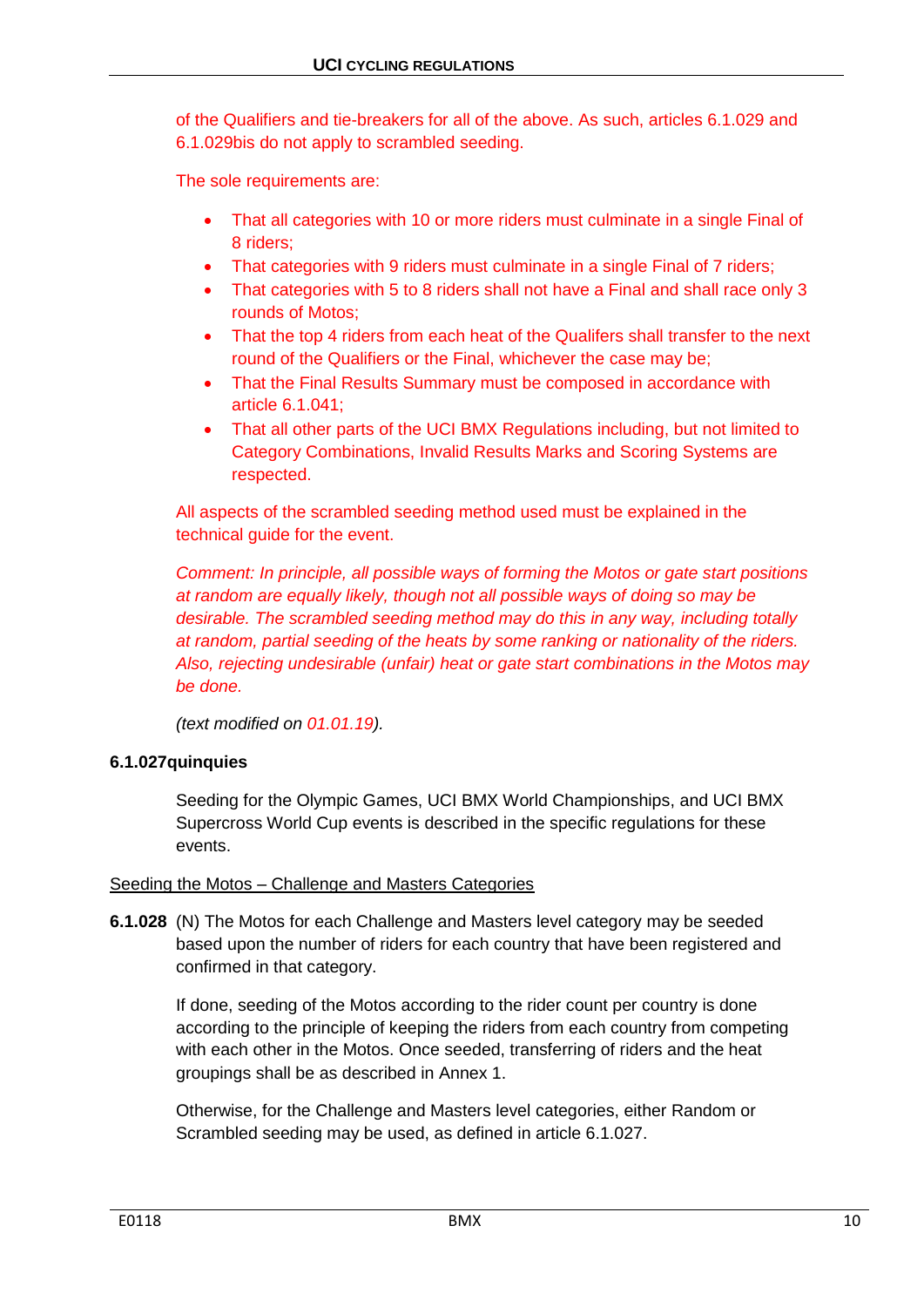## Staging and Gate Positions

**6.1.029** (N) The gate starting positions for the Motos shall be determined according to Annex 2 and shall be indicated on the start lists.

*(text modified on 01.01.19).*

#### **6.1.029bis**

The gate starting positions during the Qualifiers (1/32, 1/16, 1/8, 1/4 and 1/2 Finals depending on the number of participants) and the Final shall be determined as follows:

- a. In order of lap time from the previous Stage or Round the fastest rider has the first choice on the gate
- b. In order of finish placing from the previous Stage or Round first placed rider has first choice on gate

#### Event Schedule

**6.1.030** (N) The schedule of heats within a BMX event shall be established according to the procedures set forth in Annex 1.

The event schedule and order shall be published along with the start lists. Start lists must indicate:

- a. Each rider's name, UCI ID, country and plate number.
- b. The heat number.
- c. The Qualifying Round to which riders will transfer.
- d. The gate starting positions for each heat, or the rule by which gate starting position is determined, depending upon the Phase of the event.

#### Team Managers Meeting

**6.1.031** The president of the commissaires' panel may call a team managers' meeting when necessary. The purpose of this meeting shall be to inform team managers and riders of any supplemental regulations that may be in force during the event and to give further instructions regarding the general conduct of the event.

#### Practice

**6.1.032** No rider will be permitted on the track until he has been officially confirmed for the event as a licensed rider during riders confirmation.

At least one official practice session must precede the racing at any BMX event. Separate practice times shall be allocated to each category or other designated group. Each group shall have as a minimum time allowance a period which is estimated to allow all its riders to complete at least four laps including practice gate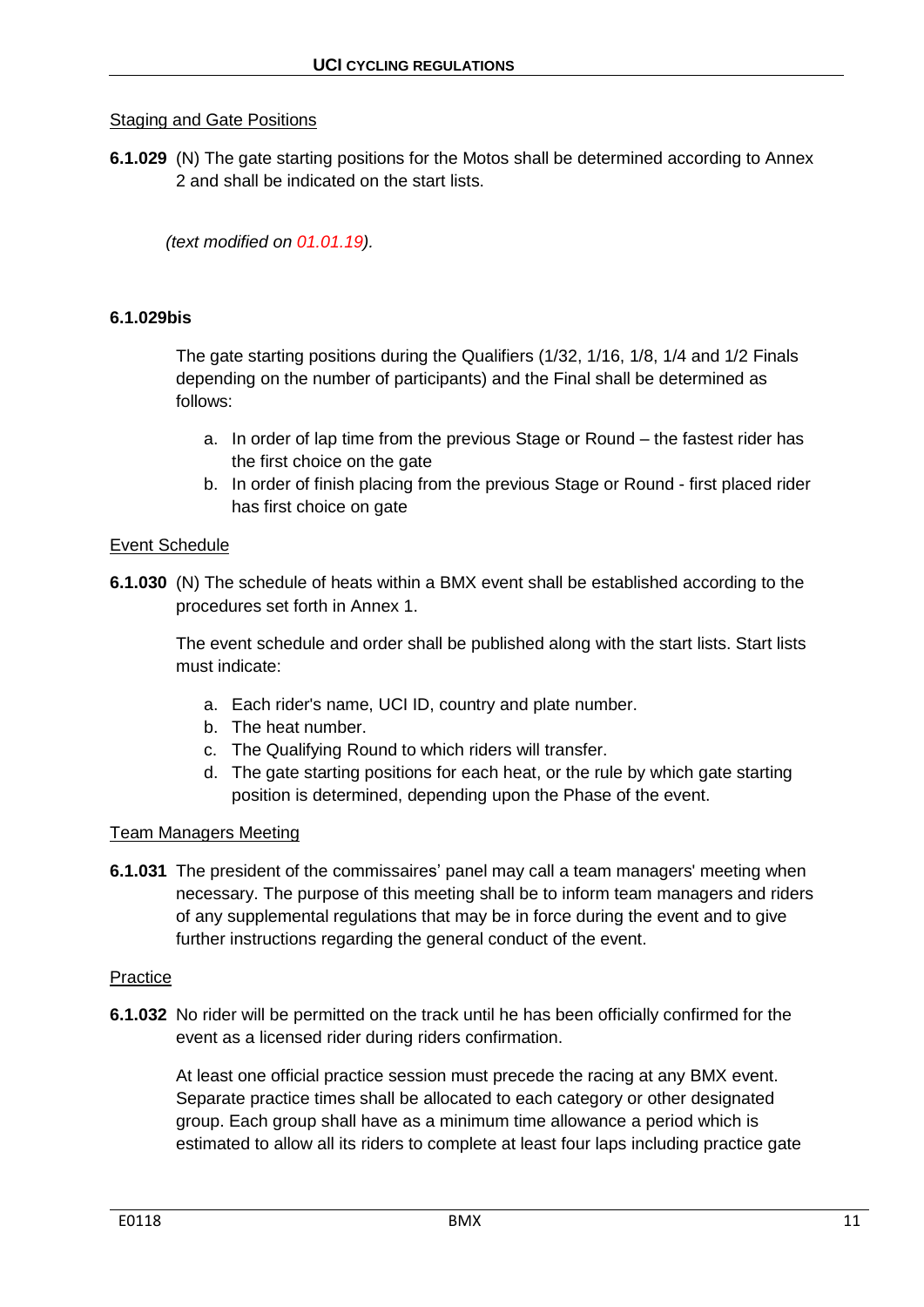starts. Notwithstanding the above, each rider is responsible to make the best use of the time available for practice.

## Transfers and Scoring

**6.1.033** In the Motos, for each heat in which he competes, a rider shall receive a point score equal to his finish position in the heat, with the rider in first place earning one point and so on down to the eighth-place rider, who will receive eight points. During the motos, riders scored with an IRM will receive a score for that heat in accordance with article 6.1.034. The riders with the lowest total points earned in the Motos transfer to the next Phase of the BMX Race in accordance with the rules set forth in Annex 1. In the Qualifiers, the top four riders will transfer to the next Stage of the Qualifiers. In the 1/2 Finals, the top four riders will transfer to the Final.

For avoidance of doubt, ties in transferring positions from the Motos to the Qualifiers or the Final (whichever the case may be) will be resolved in accordance with article 6.1.041ter.

*(text modified on 01.01.19).*

#### Invalid Results Marks (IRMs)

**6.1.034** Several different types of Invalid Results Marks (IRMs) are defined as follows.

- a. Did Not Finish (DNF): A rider who starts, but for some reason, or in some way does not complete a heat or a run as pronounced by the commissaires panel, will be recorded as "Did Not Finish" and will receive a score equal to the number of riders who started the heat. This rider will be eligible to transfer to the next phase or round of the competition. This will be noted with the abbreviation DNF.
- b. Relegation (REL): A rider who starts but has been relegated by the commissaires' panel will be recorded as "Relegated" and will receive a score equal to the number of riders who started the heat plus 2. This rider will be eligible to transfer to the next phase or round of the competition. This will be noted with the abbreviation REL.
- c. Did Not Start (DNS): A rider who fails to start in a heat, regardless of the reason, will be scored as "Did Not Start". For the purpose of determining his transfer eligibility, such a rider will be awarded 2 more points than the number of riders on the start list for that heat. This will be noted with the abbreviation DNS.

The rider will be ineligible to transfer from the Motos to the next Phase of the BMX Race if he is scored as "Did Not Start" two or more times.

In case of a situation where one or more riders are to be scored with an IRM, the president of the commissaires panel or the official designated by him must announce the IRMs to the timing operator as soon as possible. The decision of the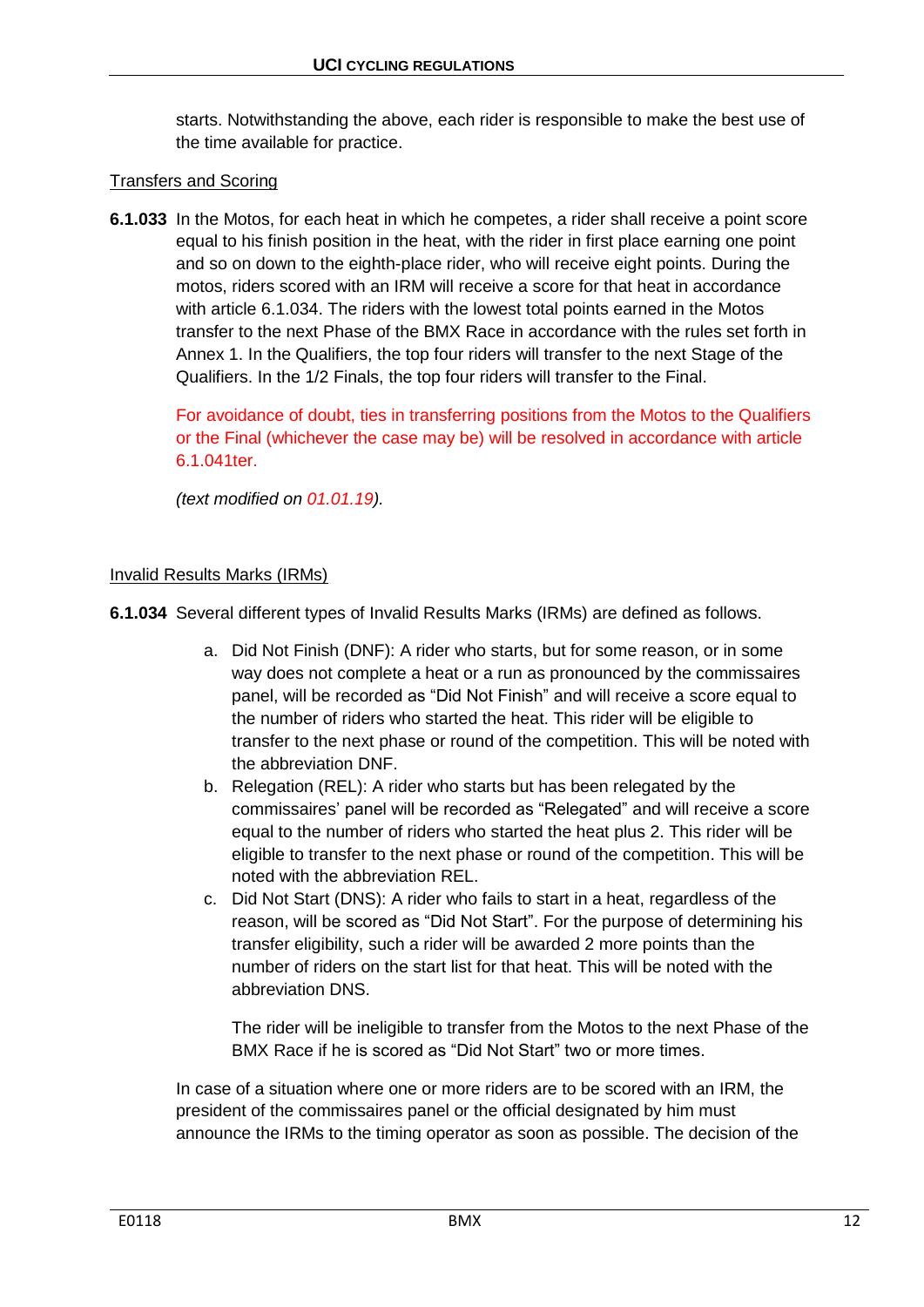president of the commissaires panel concerning the application of any IRM is final and is not open to appeal.

- **6.1.035** Within the results for each heat, riders scored with IRMs are classified after all riders who finished the heat who were not scored with an IRM. Taking this into account, riders scored with IRMs are classified in the following order:
	- a. Riders scored as DNF.
	- b. Riders scored as REL.
	- c. Riders scored as DNS.

For avoidance of doubt, this means that the results of a heat may be different than the order in which the riders in that heat crossed the finish line.

*Comment: For example, in a heat with 8 riders, if the 3rd rider to cross the finish line is declared as REL and the 7<sup>th</sup> rider to cross the finish line is declared as DNF with all other riders finishing, then in the results for the heat, the 4th rider to cross the finish line will be ranked 3rd, the 5th rider to cross the finish line will be ranked 4th, the 6 th rider to cross the finish line will be ranked 5th and the 8th rider to cross the finish line will be ranked 6th. Following this, the rider scored as DNF will be ranked 7th, and the rider scored as REL will be ranked 8th. In the Motos, the point scores for each heat will only be awarded after the results for the heat have been adjusted as described above.*

In case of multiple riders scored as DNF, REL or DNS in a heat, the tiebreaker (within each type of IRM) will be done in accordance with the tie-breaking method described in article 6.1.041ter.

*(text modified on 01.01.19).*

## **6.1.036**

Article moved; now article 6.1.041ter.

*(text modified on 01.01.18).*

## **6.1.036 bis**

Article moved; now article 6.1.041quater.

*(text modified on 01.01.18).*

#### The Finish

**6.1.037** A rider shall have finished at the moment when the tire of the leading wheel touches the vertical plane rising from the starting edge of the finish line. According to article 1.2.109 the bike and the rider have to cross the finish line together.

*(text modified on 01.01.18).*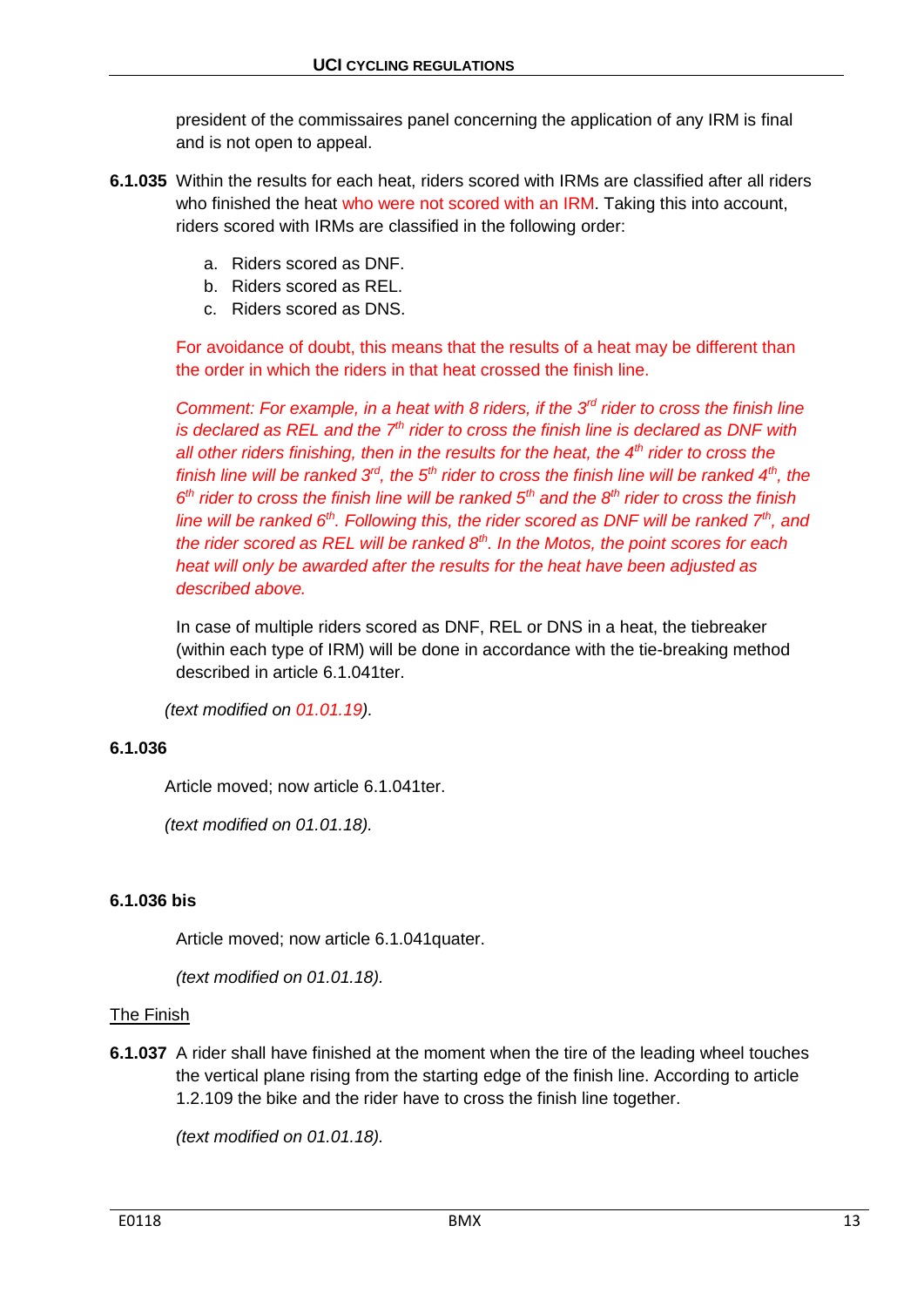## The Final

**6.1.038** In a Final, at least two riders (who have not been scored with an IRM during the final) need to cross the finish line; otherwise the result of the Final is not valid.

> In case a Final is declared not valid, a restart of at minimum three riders shall be done within 15 minutes of the point in time when the president of the commissaires' panel declares the result of Final as not valid. In the case no restart is done, the times or results for the preceding Phase (and within that Phase, the preceding Round) will be declared the final result, with the Final Classification of the event determined as specified in article 6.1.041.

*(text modified on 01.01.18).*

### Cancellation Prior to the Final

### **6.1.038bis**

In case a BMX event is cancelled prior to the Final, for each concerned category, the results of the Phase reached, and within that Phase, the last completed Round will be declared the final results. The Final Classification will then be produced according to article 6.1.041.

#### Scoring Systems

**6.1.039** One or more of the following scoring systems may be used for BMX competitions.

- a. Photo finish. Photo finish is defined as equipment able to take photographs at a minimum rate of 1000 frames per second.
- b. Timing transponders. When used, the rider is solely responsible for the correct attachment of the transponder during the event. There shall be a timing operator who is responsible for recording the finish line position of every rider as he crosses the finish line in every heat or run.

Timing transponders may only be used together with Photo finish. In case a rider's transponder falls off or malfunctions during a heat, the Photo finish record shall be used to confirm the result (in the order of priority defined in article 6.1.039bis).

If transponders are used, any rider who starts in a heat without a transponder shall be scored as "Did Not Finish" (DNF).

Transponder systems are often used to automate scorekeeping during racing, particularly the TV graphics for events that feature a TV production. Without prejudice to the order of priority of the scoring systems found in this article, if the transponder results of two or more riders are within the published error range of the transponder system used or 0.01 seconds, whichever is greater (or if the error range of the transponder system is not known), then the timing operator shall verify,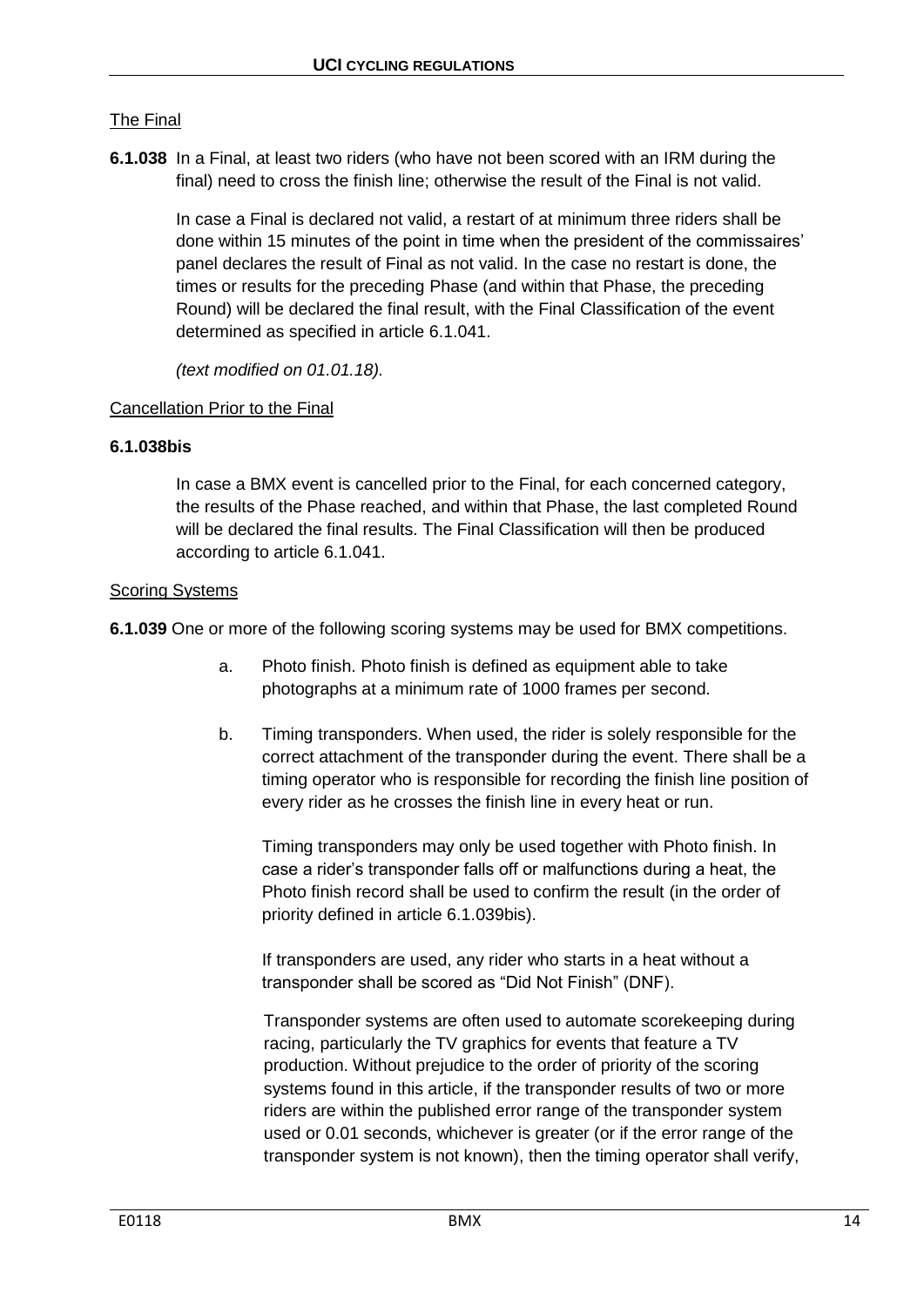and if necessary, correct that result using Photo finish, if a Photo finish system is also being used. This action on the part of the timing operator shall not provide grounds for a protest. In case of any dispute, the president of the commissaires panel or the commissaire designated by him shall decide; such a decision is final.

- c. Light beams (photo cells).
- d. Scoring with a finish line video camera equipment. Video camera equipment shall be so installed as to be directly aligned with the finish line at ground level or directly above. The video camera shall have an unobstructed view of the finish line on the track surface. The back field view of the video camera shall be clear so as to not complicate the clarity of reproduction nor confuse the vision at the play back facility. In addition, there shall be a further video camera at the "front on" position to facilitate rider number identification. In each preceding case described, slow motion reverse and advance capabilities are required of the equipment. As well the equipment shall be capable of colour reproduction.
- e. Finish line commissaires. There shall be a minimum of 5 qualified finish line commissaires, who shall be responsible for recording the finish positions of every rider as he crosses the finish line in each heat. The official finish positions of each heat shall be determined by a simple majority of the finish line commissaires. The official finish results shall be transmitted to the secretary of the commissaires panel for notation on the moto sheets.

*(text modified on 01.01.19).*

### **6.1.039bis**

In the event that several scoring systems as described above are utilised during the event, they must apply according to the following order of priority:

- A. For BMX Time Trial
	- a. Photo finish or light beams (photo cells)
	- b. Timing transponders together with Photo finish, as laid down above
- B. For BMX Race (Motos, Qualifiers and Finals)
	- a. Photo finish
	- b. Timing transponders together with Photo finish, as laid down above
	- c. Video Camera
	- d. Finish line commissaires
- C. For gate selection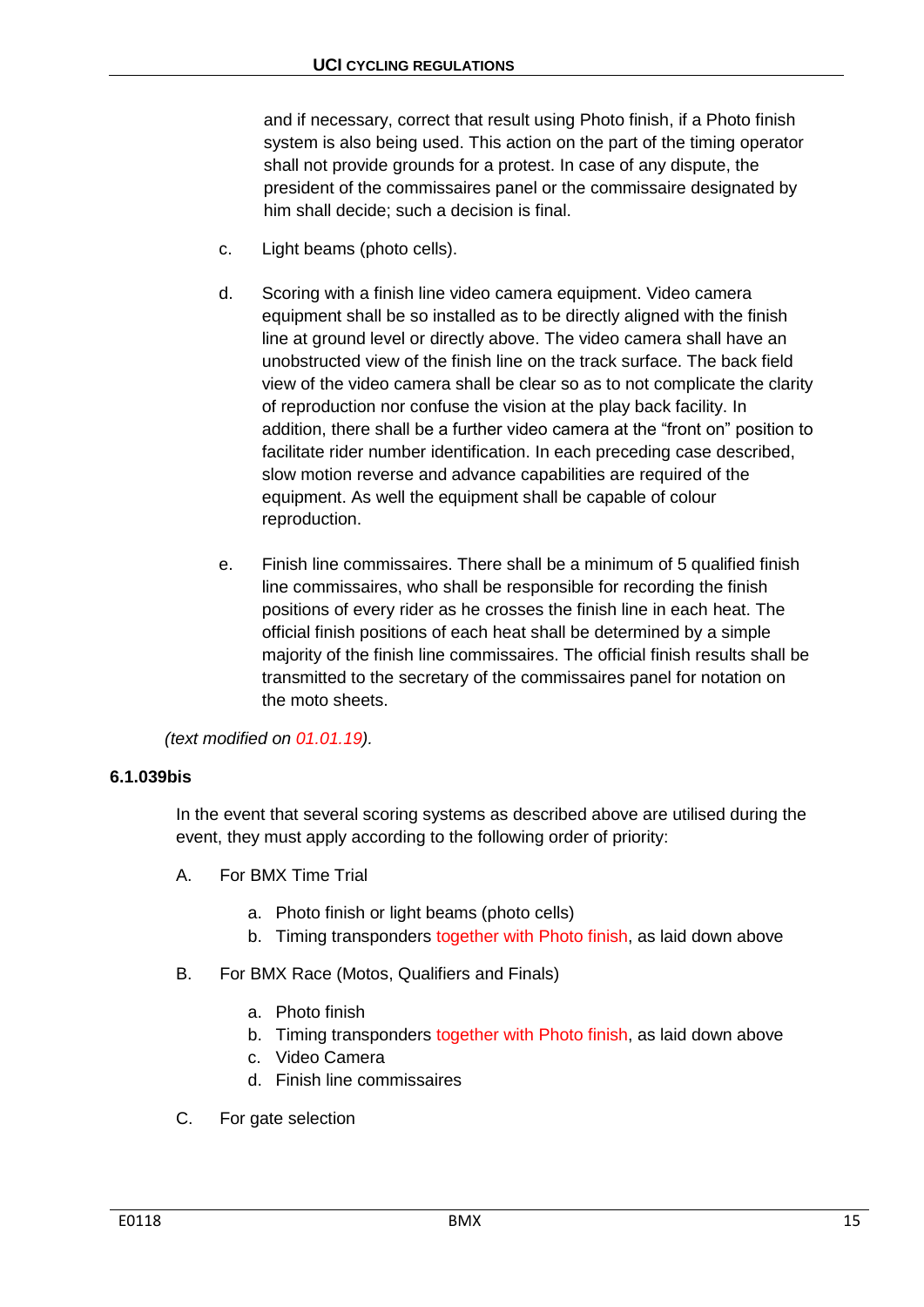- a. Transponders together with Photo finish, as laid down in the article above
- b. Photo finish

The use of video camera equipment is mandatory at all international BMX Events if Photo finish or Timing transponders used together with Photo finish are not present.

In the event that a specific scoring system is required by the UCI regulations, such finish scoring system must be in place and other systems with a lower priority are not necessary.

*(text modified on 01.01.19).*

### Publication of Heat Results

**6.1.040** Within each Round of competition, the results of the heats for each category shall be posted within ten minutes of the conclusion of all heats for that category within the Round in question. By default, printed results will be provided, and will be posted in at least one location, unless otherwise outlined in the technical guide or announced during the team managers meeting. Results may be provided by electronic means.

Results, regardless of the publication method, must in some way include a timestamp indicating the time of publication.

*(text modified on 01.01.18).*

#### Final Classification

- **6.1.041** The Final Classification of the BMX event for each category (or combined category) is determined by:
	- a. The Phase reached (Final, Qualifiers, or Motos
	- b. If the Phase reached is the Final or the Qualifiers, the rank from the last completed Round within that Phase.
	- c. If the Phase reached is the Motos, the total points from this Phase. In case the Motos are not completed, then the total points from all Rounds of the Motos that were completed.
	- d. The time in the last heat completed, in case of ties the time from the previous heat is considered.

When the tie cannot be broken by time, then the tie-breaker in article 6.1.041ter shall apply.

*(text modified on 01.01.18).*

#### **6.1.041bis**

(N) In case of a combination of categories, the Final Classification for the combined category is split in accordance with article 6.1.014. A Final Classification for each individual category is then prepared.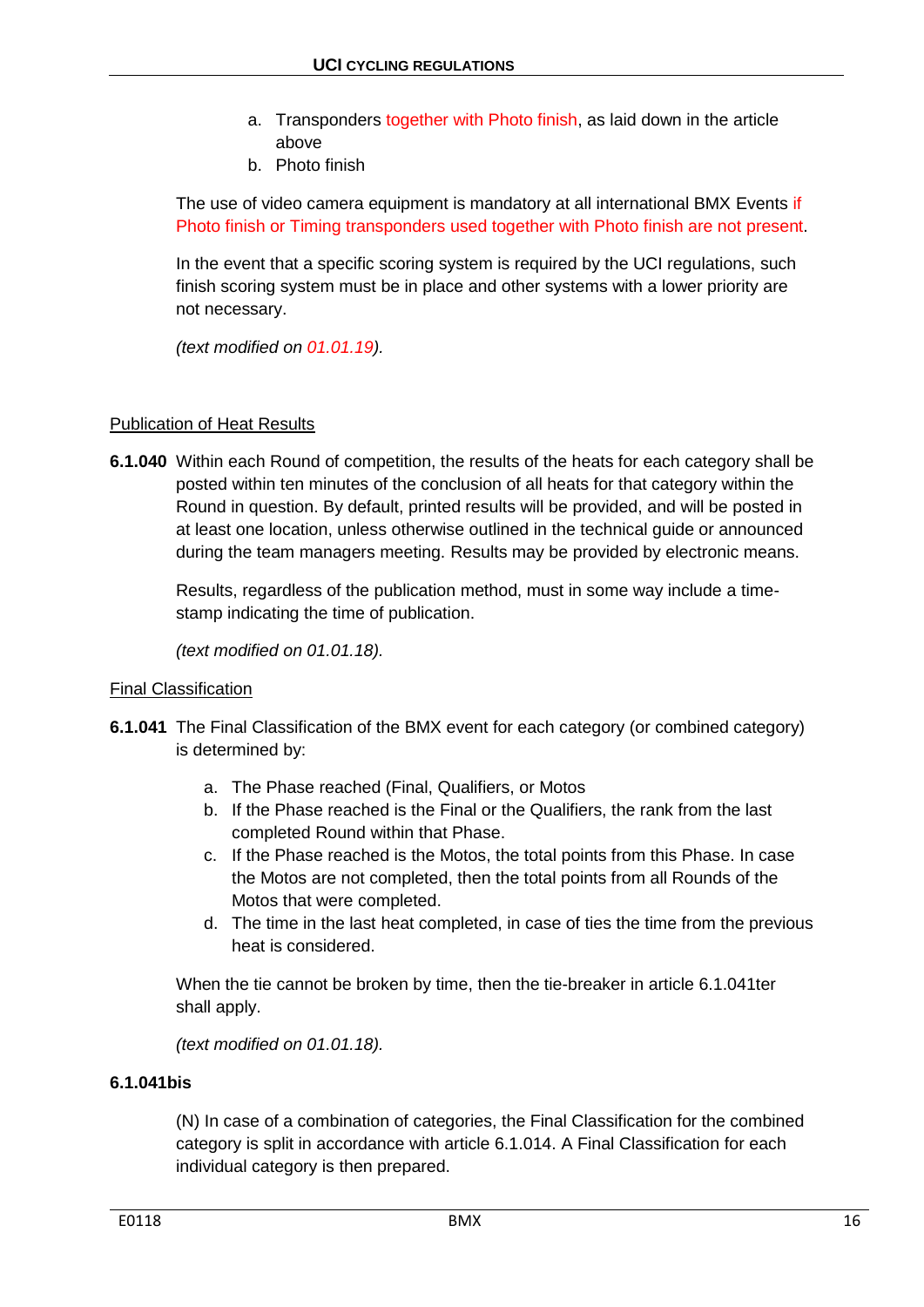## **Ties**

## **6.1.041ter**

This tie-breaking method is used in the following cases:

- a. In case more than 1 rider in a heat is scored with the same IRM as described in articles 6.1.034 and 6.1.035;
- b. In case a tie occurs in any particular heat where a clear decision cannot be determined from the applicable scoring system in the transferring positions in the Motos, or the Qualifiers;
- c. In case a tie occurs when determining the Final Classification, as described in article 6.1.041.

In all of the above cases, the tie will be broken by applying the following methods in the order listed below until the tie is broken. In case a method is either not available or not applicable to the situation, then the next highest priority tie-breaking method will be used.

- a. Time in the previous heat
- b. Position in the previous heat
- c. If applicable to the situation, the rider's best finish (time, or if not available, finish position) in the preceding qualifiers preceding in descending order of Semi Final, Quarter Final, Eighth Final, et cetera, until the Motos are reached
- d. In descending order 3rd, 2nd, 1st round finish result in the Motos
- e. BMX Time Trial results (if held)
- f. For Championships categories, the UCI Individual BMX ranking, or for Challenge level and Masters categories, the national ranking or series ranking used for seeding the Motos, if any
- g. In the case of breaking ties between riders scored with the same IRM, at random.

Otherwise, if the tie can't be broken according to the above method, then the riders concerned shall share the place in question, and the place(s) below would not be allocated. For example: 2 riders tied for  $5<sup>th</sup>$  place in the semi-finals would both receive  $9<sup>th</sup>$  place in the Final Classification; the next place awarded would be 11<sup>th</sup> place.

*(text modified on 01.01.19)*

## **6.1.041 quater**

Should a situation arise in a heat in one of the three Rounds of Motos or nontransferring positions of a heat in the Qualifiers or in the award positions in the Final where a clear decision cannot be determined from the applicable scoring system, both riders will be scored with the better ranked finishing position. For example: a protest between 4th place and 5th place finishing position would in the case of a tied decision ultimately give both riders 4th place finish in that particular heat;  $5<sup>th</sup>$  place would not be allocated.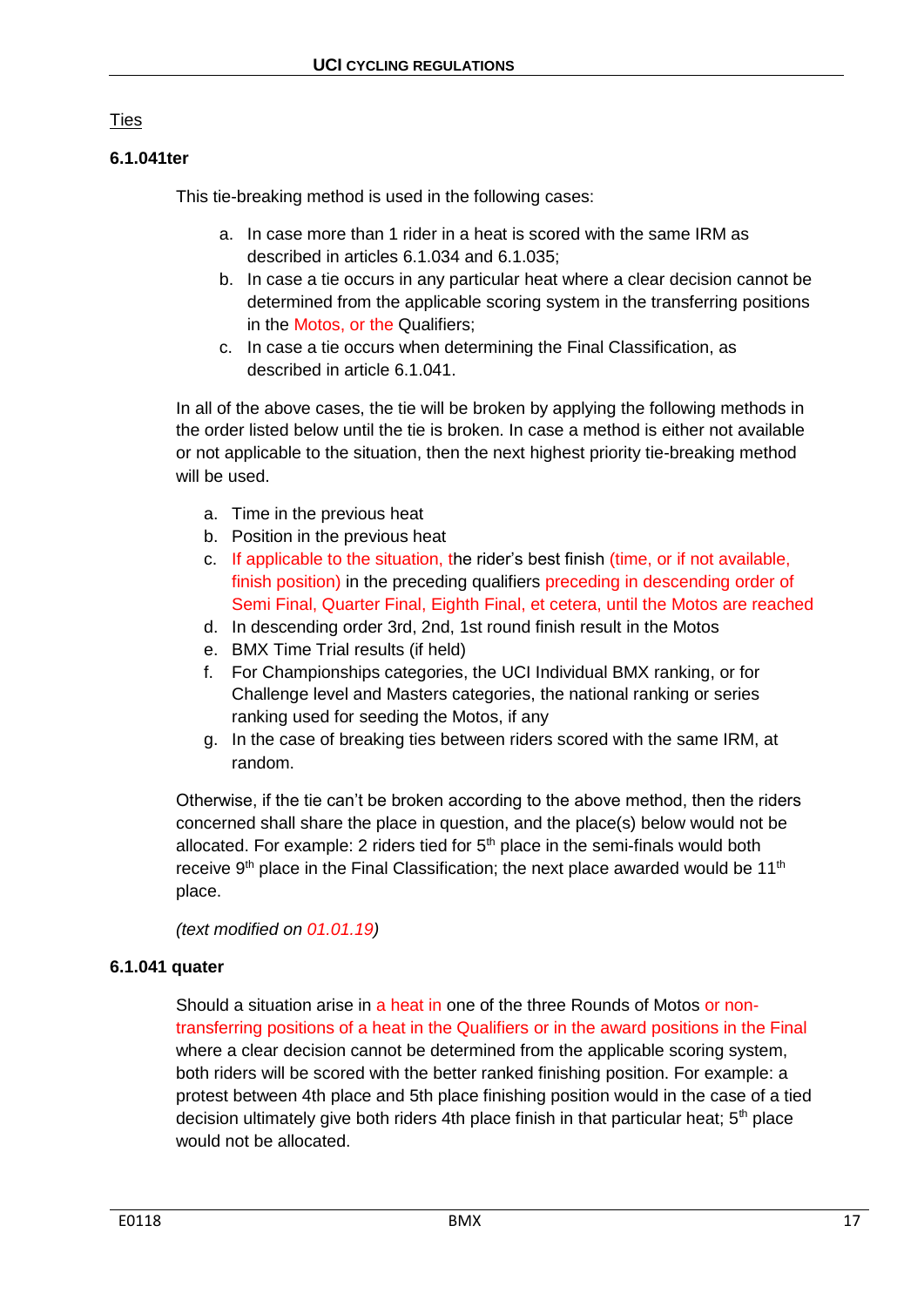Award positions in the Final shall refer to the riders ranked  $1<sup>st</sup>$  to  $3<sup>rd</sup>$  for the Championships and Masters categories and  $1<sup>st</sup>$  to  $8<sup>th</sup>$  for the Challenge categories.

*(text modified on 01.01.19).*

#### Rules of Conduct

#### The Start

**6.1.042** All riders must start in their designated gate positions. The penalty for refusing to move to the correct gate position when directed to do so by the Commissaire responsible for the start hill, or for starting from any other gate position if the situation is not noticed prior to the start is disqualification (DSQ).

It is each rider's responsibility to be in the staging area and on the gate in the correct gate position at the appropriate times. If the rider is not on time for staging as indicated by the staging officials, the rider will lose the gate pick position and must choose the gate last.

In case of a re-run, all riders must start in the same gate position as previously designated.

Any rider who in any way interferes or attempts to delay or interfere with the start procedure of a heat for a reason not accepted by the president of the commissaires' panel may be disqualified (DSQ).

*(text modified on 01.01.19).*

**6.1.043** A BMX heat or run shall be started using a starting gate equipped with a voice box starting system.

Where an electronically controlled starting gate in combination with a voice box supported starting system is used, the recorded commands of the voice box (the "starter's call" shall be as follows:

- a. Stage 1: «ok riders, random start».
- b. Stage 2: «Riders ready».

«Watch the gate».

For safety reasons, the stop button can be pressed at any time, up to the end of Stage 2.

The requirements for a voice box and an electronic starting system shall be as described in Annex 3.

#### Bike Position on the Start Gate

**6.1.044** The front wheel must be placed against the gate, be grounded and remain stationary during the starter's call as defined in article 6.1.043.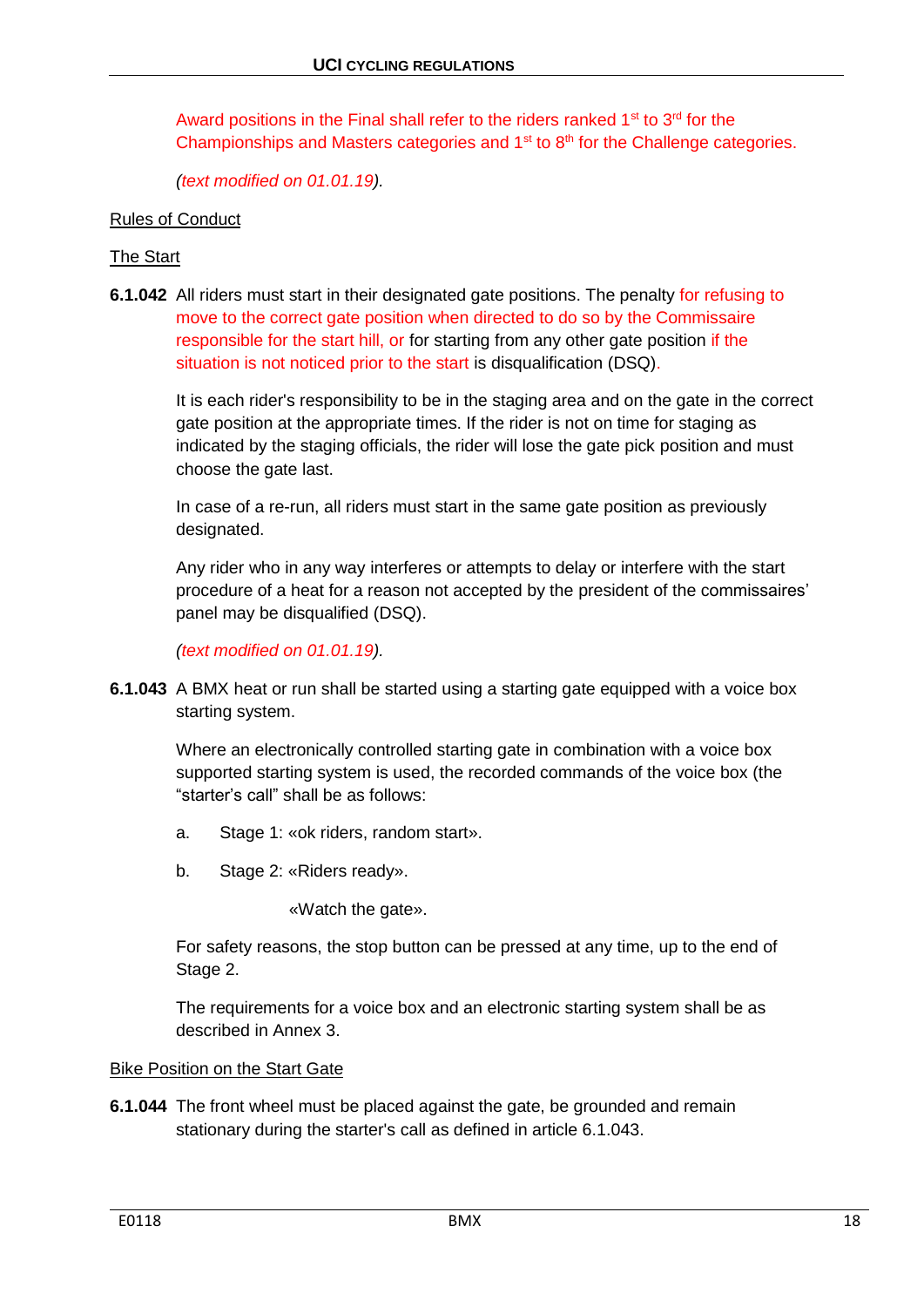## General Conduct

**6.1.045** All riders must observe the UCI Regulations and follow all instructions given to them by any commissaire or official at any time during the course of the event.

Every rider must at all times observe such conduct as reflects the ideals of good sportsmanship and avoid any conduct which may bring himself or the sport of BMX into disrepute.

The use of obscene or foul language is forbidden. Riders using such language will be penalized in a manner to be determined by the commissaires panel.

- **6.1.046** Riders who have registered for a competition and who confirmed their participation during the riders confirmation, are the only riders allowed to ride or practice on any part of the track on the days of the competition.
- **6.1.047** The commissaires panel is the final authority at any competition and has the right to impose a penalty on any competitor, parent, spectator, or team manager in the interests of safety or for violation of the rules.
- **6.1.048** If a heat is stopped by commissaires before its conclusion, the riders in the heat must await instructions at the exit from the finish area.

A restart will be signalled by the president of the commissaries' panel or the commissaire designated by him. A re-run of any heat will take place only if, in the opinion of the president of the commissaires' panel, the running of the heat has been adversely affected by interference in the start procedure, interference on the part of a spectator, animal or other outside agency.

**6.1.049** If a rider falls or is forced to stop due to a bicycle malfunction during a heat or run, his first responsibility shall be to remove himself and his bicycle from the track in order to give the least obstruction to other riders and to prevent unnecessary delays. If a rider cannot or does not get up after a fall, he may be moved only by first aid attendants or with the permission of a licensed physician.

After a fall or bicycle malfunction, in order to be scored, the riders concerned must complete the full distance of the track as defined for their category without assistance, and in accordance with article 6.1.055 "Track Re-entrance", if applicable to the situation. In doing so, they must not unnecessarily delay the continuation of the event if they are capable of continuing. Otherwise, they may be scored as Did Not Finish (DNF).

## Track Flags

- **6.1.050** Flags of the colours listed below may be used by track officials as a means of communicating with each other and to riders on the track. These flags have the following meanings:
	- a. GREEN FLAG: The track is unobstructed and racing can proceed. One green flag may be used by the official responsible for signaling the start.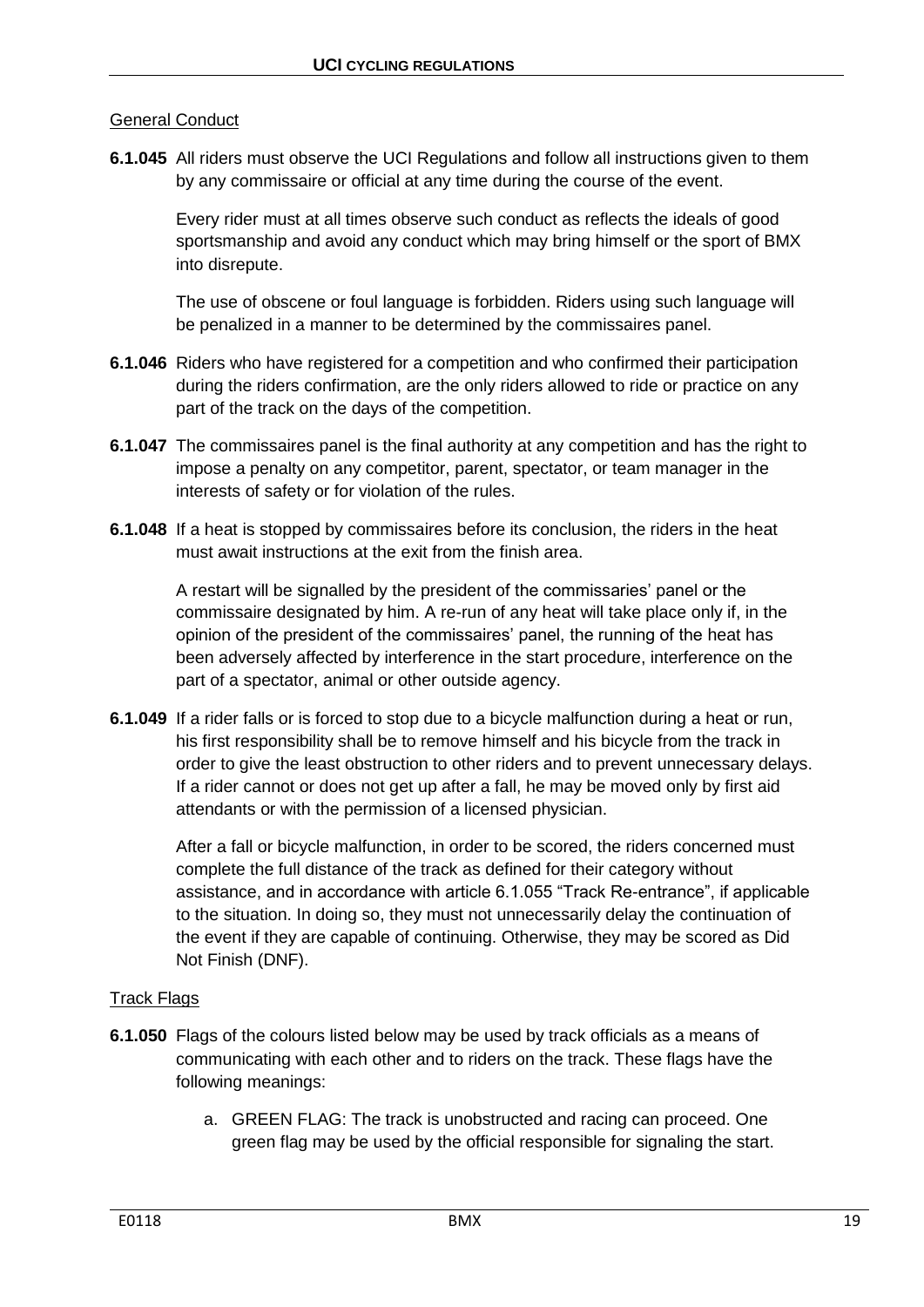- b. YELLOW FLAG: The track is obstructed and riders should be held at the gate.
- c. RED FLAG: Riders on the track should stop immediately and await further instructions at the exit from the finish area. Only the president of the commissaires panel or the commissaire designated by him shall use the red flag.

# <span id="page-19-0"></span>**§ 3 Infringements, Protests and Penalties**

## **Infringements**

- **6.1.051** The infringements described in this chapter will be penalized by the commissaires' panel, according to article 6.1.063 and the articles following it.
- **6.1.052** If necessary, the commissaires will determine whether an infringement was caused deliberately or not. An infringement is considered to be caused deliberately, in the event that it could have been avoided.

### Deliberate Interference

**6.1.053** Interference is often a complex offence, given that BMX is a contact sport. The commissaires will determine whether it was deliberate or not. If an infraction or interference can be avoided, and is caused, the commissaires may determine it as being deliberate.

#### Deliberate Force off the track

**6.1.054** Any rider must not force another rider off the track deliberately.

#### Track Re-entrance

**6.1.055** Any rider who leaves the track during a heat or run must, regardless of the circumstances, re-enter the track at the nearest safe point. He shall not interfere with the progress of any other rider or cut the track in order to gain an advantage.

#### **Contact**

**6.1.056** A rider shall not cause any part of his person or bicycle to come into contact with another rider's person or bicycle during a heat with the intention of impeding that rider's progress so as to overtake him or cause him to be overtaken by another rider.

#### Obstruction on the final straight

**6.1.057** The lead rider shall have the right to choose his line on the track and through the corners. When on the final straight, however, the lead rider shall not deliberately obstruct another rider from passing.

## Team Riding

**6.1.058** Team riding or helping other competitors to gain a higher finishing position is prohibited.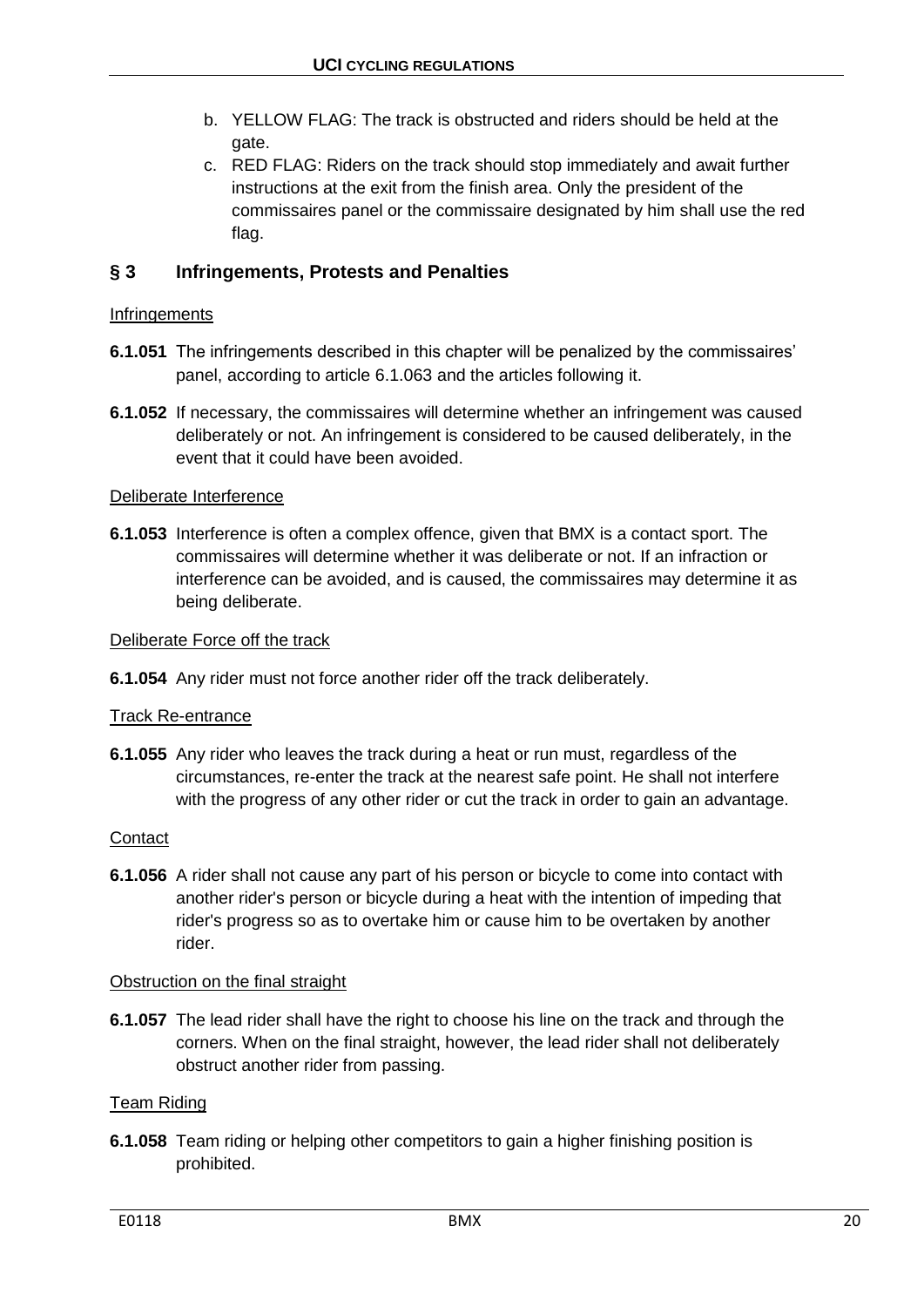## Third Persons Interference

**6.1.059** No person shall interfere with a heat or run, whether on behalf of a team or a rider, nor for any other reason.

#### **Protests**

### General Rules

**6.1.060** In any BMX event, a protest concerning the scoring of a rider may be filed with the president of the commissaires' panel through that rider's team manager. In this context, the scoring of a rider shall mean only the record produced by the applicable scoring medium of the order in which the riders in the heat concerned crossed the finish line, and not decisions of the commissaires panel that are noted in the results such as IRMs.

Protests regarding judgment decisions during a competition are not accepted. The commissaires in charge shall make decisions on the spot through the president of the commissaires' panel in case of any incidents or irregularities occurring during the competition.

#### How to Protest

- **6.1.061** A rider wishing to make a protest arising under article 6.1.060, may do so only in writing. The protest must be submitted by the rider's team manager to the president of the commissaires' panel or the commissaire designated by him within 15 minutes of the posting of the results that has given rise to the protest. The president of the commissaires' panel or the commissaire designated by him will conduct an investigation and render a decision on the protest prior to the commencement of the next Round or Phase of racing for the category in which the rider is entered, whichever the case may be. The decision of the responsible commissaire concerning all protests is final and is not open to appeal.
- **6.1.062** Should a protest be filed within the timelines described in article 6.1.061, the president of the commissaires' panel or the commissaire designated by him will view the applicable scoring system and render a decision. No other source of evidence shall be considered.

If a protested heat is not available for viewing on the utilised scoring medium due to equipment failure, the score sheets will determine the finish position of the heat.

The team manager(s) or the rider(s) involved in the protest may be called upon as required by the president of the commissaires' panel.

#### **Penalties**

**6.1.063** The commissaires' panel may, without prejudice to its possibilities provided in Parts 1 and 12 of the UCI Regulations, invoke any of the censures provided in this chapter against a rider who commits an infringement of the UCI Regulations.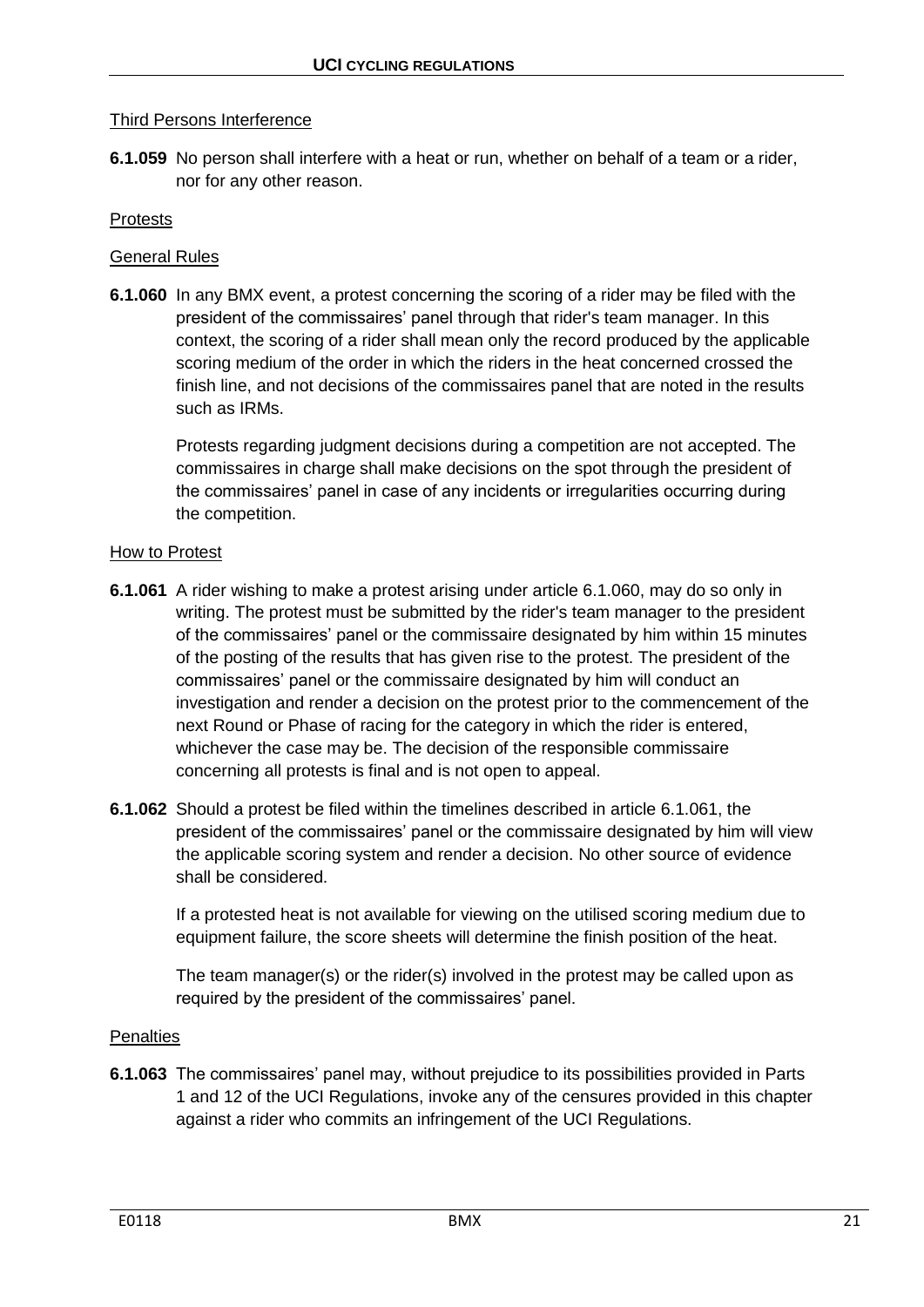## Official Warning

**6.1.064** A rider may receive an official, verbal warning for certain misconduct. The first warning issued to a rider at an event carries no specific penalty other than the advice of the warning, however the issuance of a subsequent warning for the same, or any other offence within the same event, will result in the rider's disqualification (DSQ) from the event.

A warning shall be displayed on the printed output of the results and on the monitors or posted on the moto boards by the secretary.

### **Relegation**

**6.1.065** A rider may be "Relegated" (REL) and will receive a score as described in article 6.1.034.

#### Disqualification of a Rider

**6.1.066** A rider may be Disqualified (DSQ) and thereby barred from further participation in either the competition category in which the infringement occurred or the entire event. The rider will not be ranked in the results summary and will not receive UCI points for the event.

#### Removal of an Offender from the Competition Venue

**6.1.067** The commissaires' panel shall have the power to remove, at its sole discretion, an offender from the competition venue for an offence against any of the provisions set down in this rule book.

#### Suspension

- **6.1.068** The UCI may by its sole discretion and for cause suspend for any period of time, or permanently revoke, the license entitling a rider to compete in a BMX event. The following offences will result in suspension:
	- a. Competing under a false name.
	- b. Use of false information relating to age, category, or other subject at the time of registration in order to gain an unfair advantage.
	- c. Conspiring with one or more other riders to pre-determine the outcome of any heat.
	- d. Offering, giving or receiving either directly or indirectly any bribe or other incentive intended to influence the outcome of a heat either to or from any other person, including without limitation, riders, commissaires, officials and spectators concerning a BMX competition.
	- e. Wilfully entering or riding a bicycle that does not conform to the rules of the competition, including altering, removing, tampering, or misrepresentation of a lap time scoring system device.
	- f. Altering the specification of any bicycle after inspection that results in an infringement of the rules of competition.
	- g. Engaging in any unfair practice, misbehaviour or action detrimental to the sport of BMX, whether or not related to a specific event.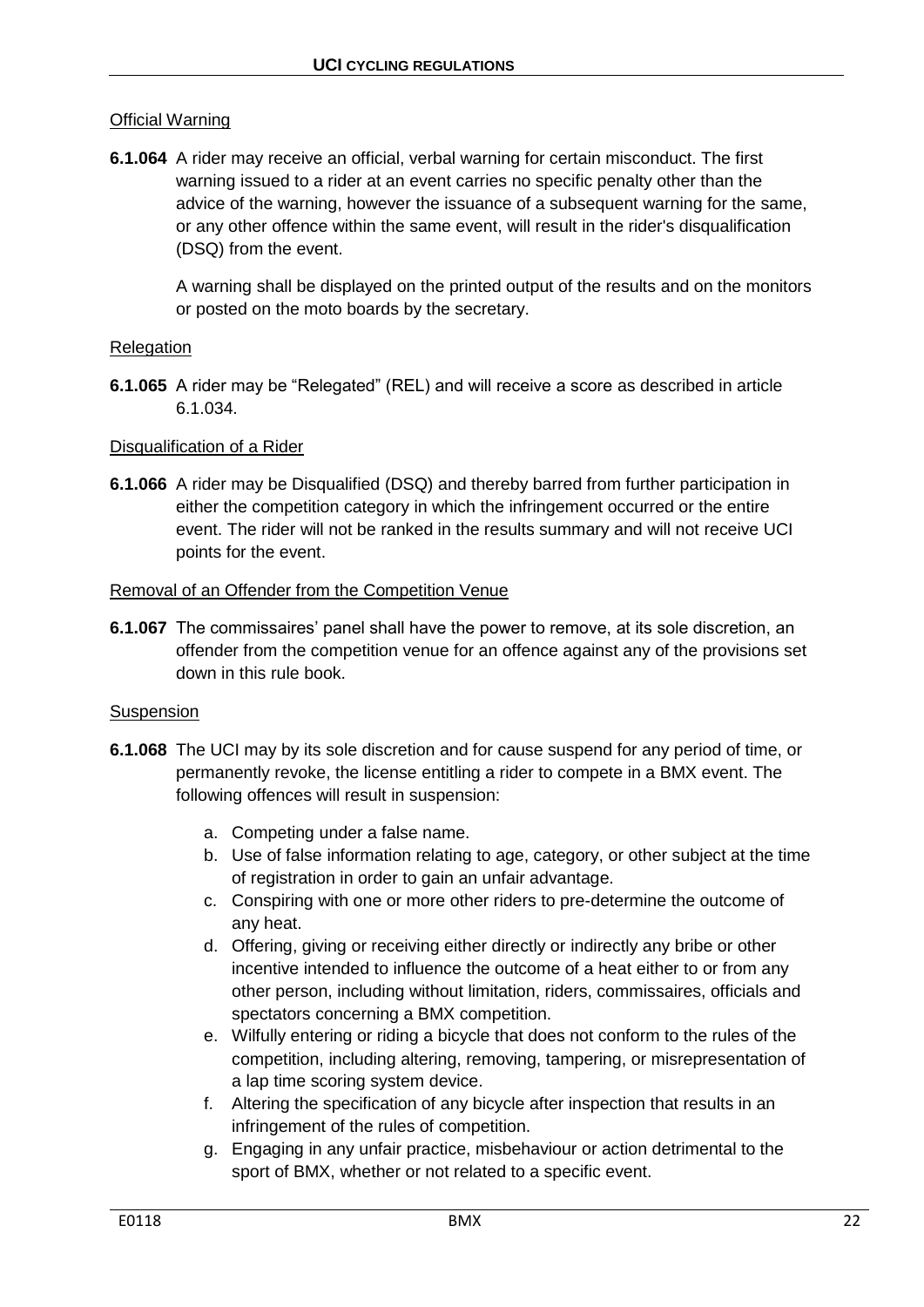**6.1.070** For avoidance of doubt, the commissaires' panel does not have the authority to suspend a license holder. A suspension may only be pronounced by the UCI, or the competent national federation for events registered on a national calendar.

# <span id="page-22-0"></span>**§ 4 The Bicycle, Clothing and Equipment**

**6.1.071** All bicycles, clothing and equipment must meet the general specifications provided in this chapter and must also comply with the regulations detailed in Part I, Chapter III of the UCI Regulations.

*(text modified on 01.01.18).*

**6.1.072** For avoidance of doubt, before official practice, before the start of, or during the course of any competition or event, the rider, his bicycle, helmet and clothing may be checked by the commissaires or an agent or body of the UCI. Such a check, if done is only to confirm compliance with the sporting and technical requirements of these regulations. Clothing and equipment not in compliance with these regulations may be refused if such non-compliance is noticed, in which case, the rider is not allowed on the track until such non-compliance is remedied. If such-non compliance be noticed following or during a heat, the rider may be scored as Did Not Finish for the heat in question.

All riders shall wear clothing that is recognisable in trim and style as a BMX type garment and as such be distinct from other cycling disciplines.

Any rider who does not comply with all instructions given to him by the commissaires with respect to his clothing or equipment shall not be permitted to compete and may be either relegated or disqualified by the President of the Commissaires panel if the non-compliance of his equipment is noticed.

Regardless of whether or not a rider's bicycle, clothing or equipment is checked by a commissaire or agent or other body of the UCI, all riders are responsible to use equipment that complies with the UCI regulations. In this regard, articles 1.3.001, 1.3.002, and 1.3.003 shall apply. The fact that any non-compliance was not noticed earlier in an event shall not constitute a defence in case it is noticed later in the same event, or at a future event.

*(text modified on 01.01.18).*

## Frame

**6.1.073** The bicycle's frame must be of sufficient strength to withstand the rigors of BMX racing and be devoid of any cracked or bent frame members or welds which are cracked or otherwise deficient.

Frames and components must comply with regulation 1.3.024 concerning aerodynamic properties. Superfluous frame mounted accessories are not permitted.

Examples of such superfluous accessories include: aerodynamic accessories, chain guards, side stands, mud guards, sheet metal accessories such as simulated fuel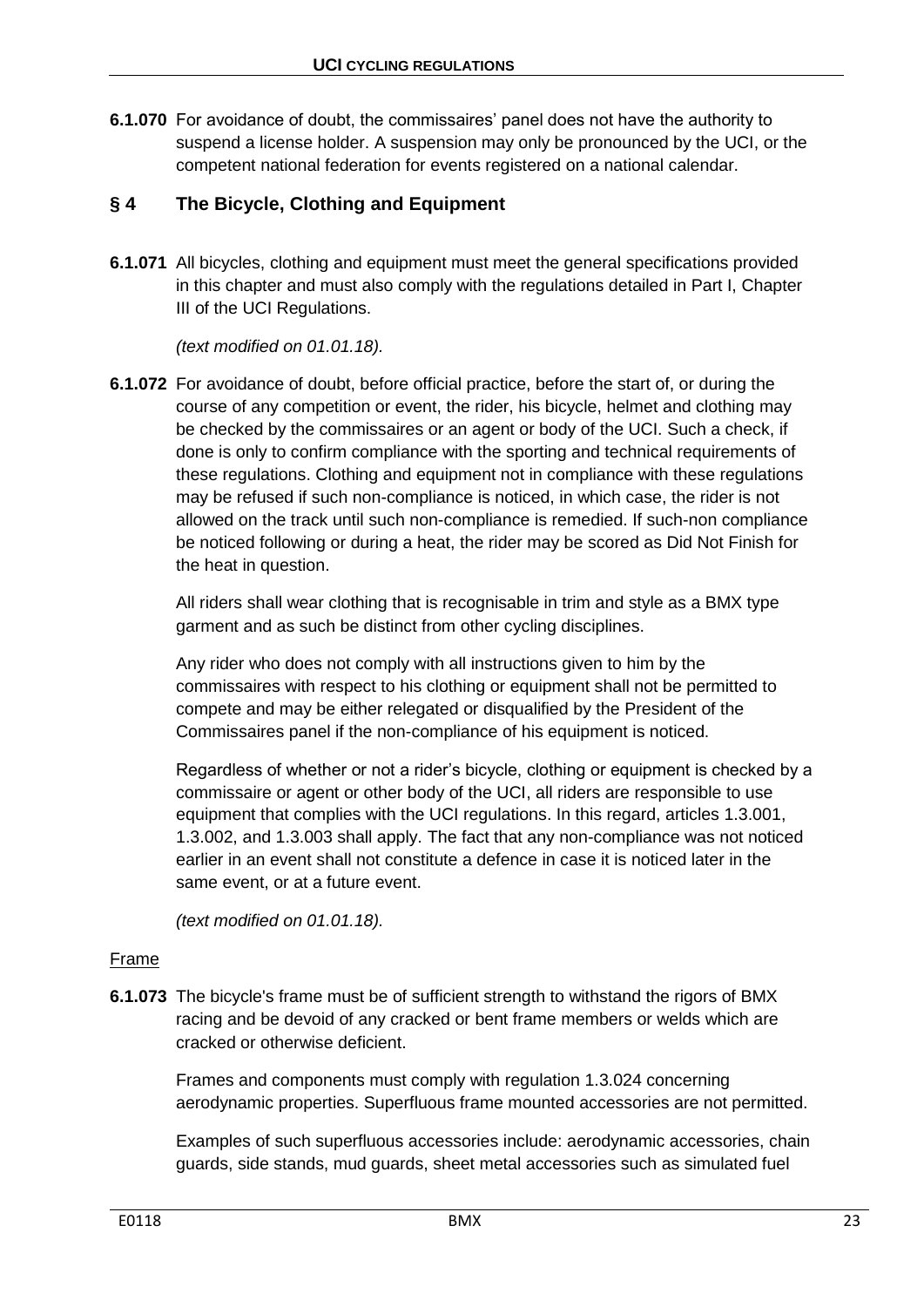tanks, butterfly nuts, any superfluous welded or mechanically fastened fittings such as chain guard lugs, frame mounted reflectors and any other sharp protruding objects are not permitted.

*(text modified on 01.01.18).*

## Wheels

**6.1.074** Wheel axles may not protrude more than 5 mm beyond the hub nuts.

Bicycles entered in categories for Standard 20 inch bicycles: the wheels shall not exceed 57 cm (22 ½ inches) in diameter with the tyres inflated.

Bicycles entered in categories for Cruiser 24 inch bicycles: the wheels shall be no less than 57 cm (22 ½ inches) in diameter and no more than 66.05 cm (26 inches) in diameter with the tyres inflated.

Quick release axles are not recommended but may be used if the release levers are taped or wired in the locked position.

*(text modified on 01.01.18).*

#### **Handlebars**

**6.1.075** Maximum width of handlebars shall be 73.7 cm (29 inches).

The maximum rise of handlebars shall be 30.5 cm (12 inches).

Handlebar grips are mandatory and must completely cover the ends of the handlebars.

Handlebars that are cracked or bent are not permitted.

*(text modified on 01.01.18).*

#### Steering Head

**6.1.076** The forks must turn smoothly in the headset bearing without binding or excessive play.

The stem may not protrude above the headset lock-nut by an amount that exceeds the manufacturer's recommendation or by more than 5 cm if no maximum height mark is inscribed on the stem.

#### Brakes

**6.1.077** All bicycles entered in competition must be equipped with an effective rear brake, which must be operated by hand.

The rear brake cable/hose must be secured to the frame.

A front brake may be fitted, but is not required.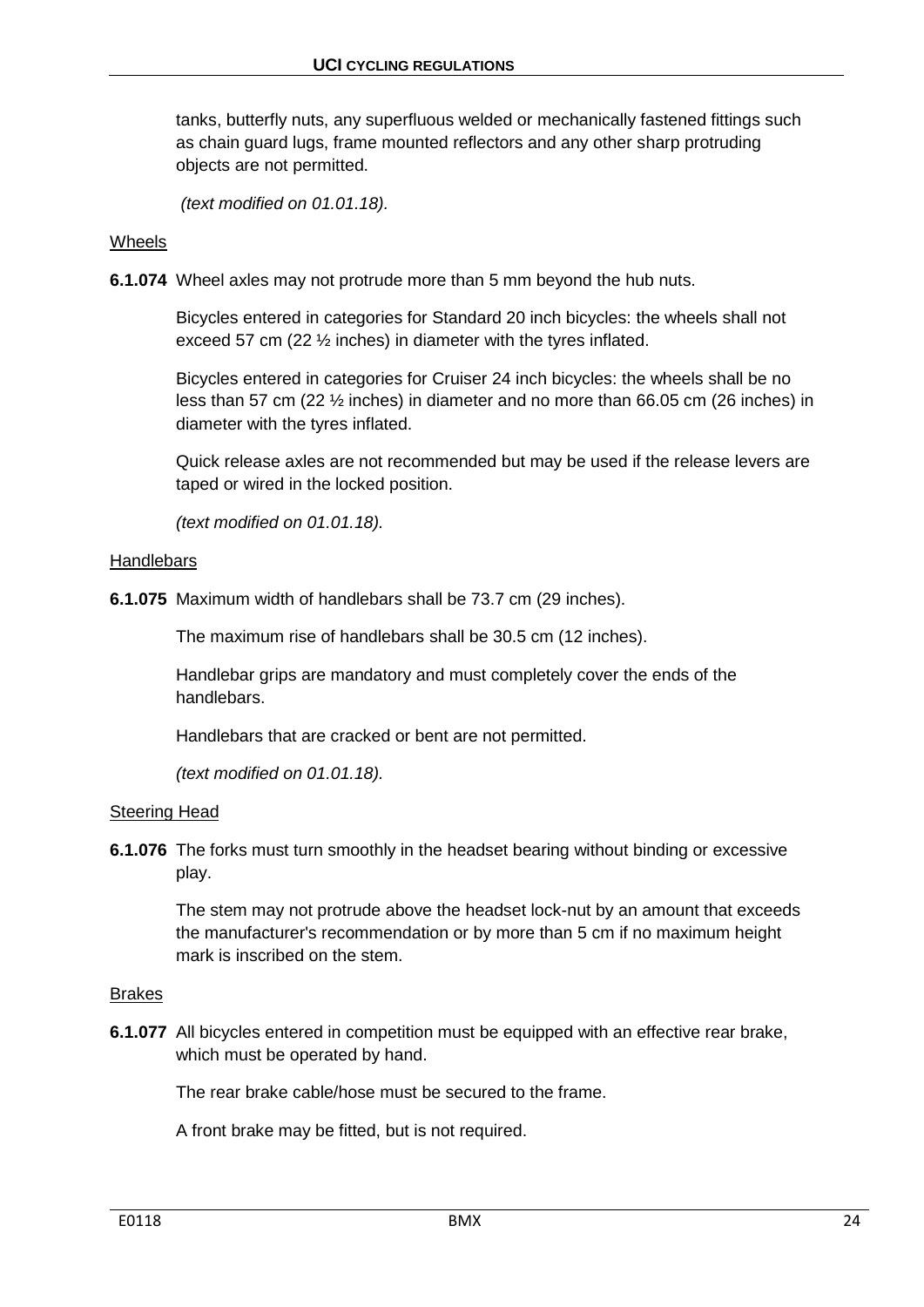The free end of the handbrake lever must be smoothly rounded or covered in such a manner as to prevent it from presenting a hazard.

All exposed cable ends must be capped, soldered or covered to prevent fraying.

*(text modified on 01.01.18).*

### Seat

**6.1.078** The seat base must be constructed of material that is sufficiently strong to resist penetration by the seat post.

The seat post must be secured to the seat tube by means of a seat post clamp. This clamp's fixing bolt may not protrude from the body of the clamp by more than 5 mm.

#### Cranks, Pedals and Gears

**6.1.079** Crank arms may be of any length so long as they do not compromise the bicycle's ground clearance.

The bottom bracket bearings must be adjusted so as to allow the cranks to spin smoothly and without noticeable play.

Pedals must be securely attached to the crank arms. Toe clips and straps are not permitted.

Interlocking pedal-cleat systems are allowed for all riders age 13 and older. For avoidance of doubt, riders aged 12 and under must use flat pedals with no interlocking pedal-cleat system. Multiple speed gear systems are permitted.

*(text modified on 01.01.19).*

#### Drive Method

**6.1.080** For BMX, the bicycle may be driven either by a chain or a belt of one-piece construction.

*(text modified on 01.01.18).*

## <span id="page-24-0"></span>**§ 5 Clothing and safety equipment**

#### Helmet and Protections

**6.1.081** Helmets must be of full face construction, and must be equipped with a visor that has a minimum length of 10 cm. Open face helmets are not allowed. In accordance with article 1.3.002, neither the helmet nor its visor may be modified.

Helmets must be worn with the straps securely fastened whenever a rider is practicing or racing or is otherwise within the track boundaries.

When racing, from the start of a heat or run until the point in time when a rider completes the heat or run by crossing the finish line, if a rider's helmet is removed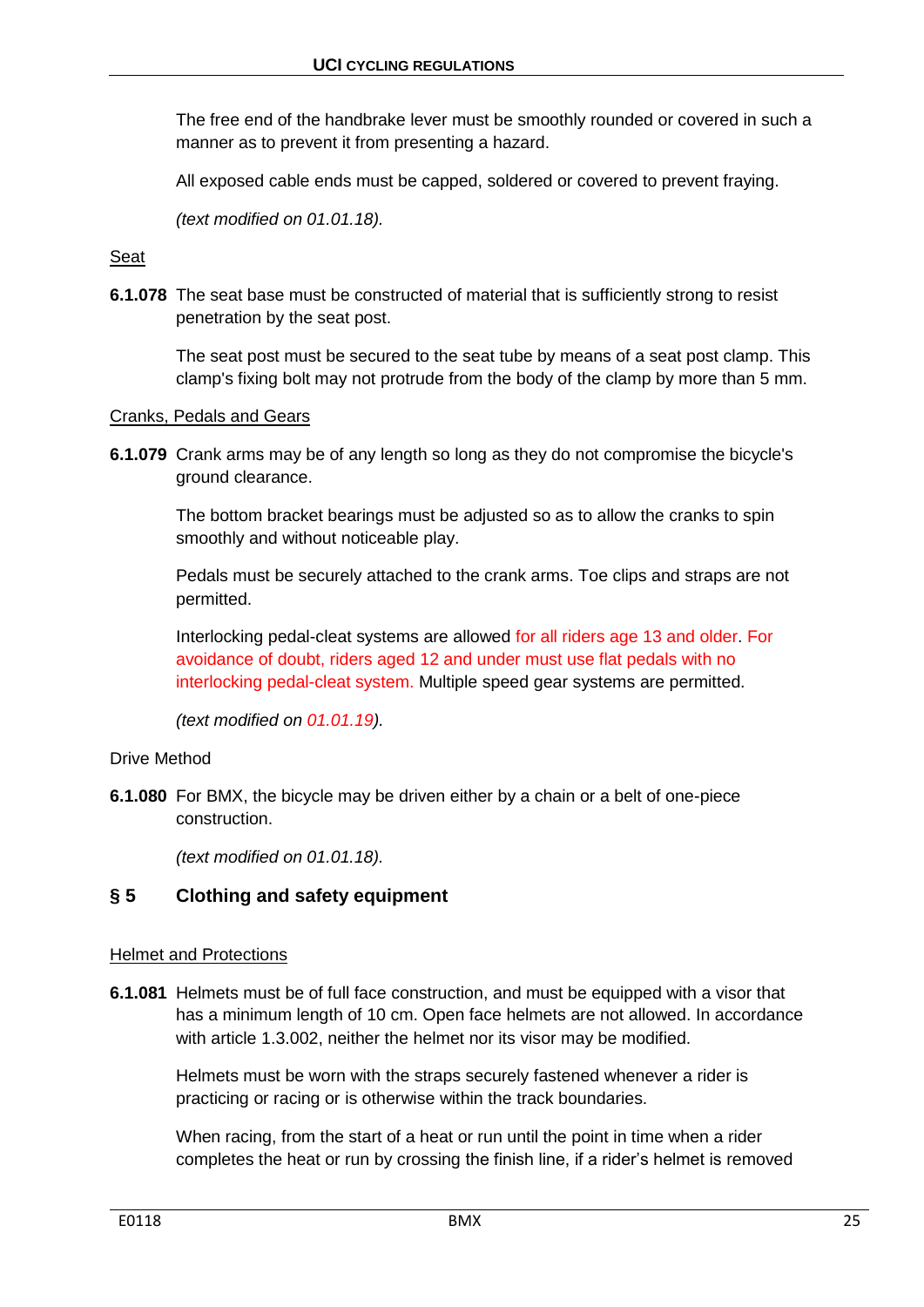for any reason, that rider shall be considered as having abandoned the heat or run in question and will be scored as Did Not Finish (DNF).

The UCI strongly recommends that riders wear the following protection:

- a. Back, elbow, knee and shoulder protectors made of rigid materials
- b. Protection of the cervical vertebrae.

## Jersey

**6.1.082** The jersey shall be a loose fitting long-sleeved shirt whose sleeves extend down to the rider's wrists. Jerseys used in BMX events should be of a type specifically sold for use in BMX, Moto-cross or Mountain Bike downhill events. Custom produced jerseys of this type and matching the requirements of this article are permitted.

Road style jerseys, skinsuits, or one-piece suits comprising the jersey and the pants/shorts are not permitted for use in BMX events, nor are jerseys with zippers, other than a very short (less than 10cm long zipper) at the collar. The jersey must be either close fitting around the waist or must be tucked into the pants before the start to not cause interference.

- **6.1.083** According to article 1.3.059 every rider competing in a BMX world championship (Championship, Challenge and Masters level) and at the continental championships (Championship level) must wear a national team BMX jersey matching the jerseys of his fellow-countrymen, in accordance with article 1.3.056 and the following. The only variation allowed shall be advertising on the jersey. The national team jersey must be worn whenever a rider is engaged in activities on the track, prize giving ceremonies, press conferences, television interviews, autograph sessions and other occasions during the event, which require a good presentation to the media and the outside world.
- **6.1.084** The national team jersey is regulated in article 1.3.056 and the following.

The national champion jersey is regulated in articles 1.3.068 and 1.3.069. For avoidance of doubt, only riders having won the title of National Champion in the Championship level categories are permitted to use a jersey with a distinctive sleeve as described in article 1.3.069. No riders in other categories are permitted to do so (either sleeve).

## **6.1.084 bis**

The world champion jersey must be approved by UCI and is regulated in articles 1.3.060 to1.3.067.

## Pants

**6.1.085** The aim of BMX leg wear is to provide protection and reduce the risk of injury. This can be achieved either with long pants, or with short pants combined with suitable knee and shin protection. Such long or short pants must be of a type that is specifically designed, and sold to provide protection in BMX, Motocross or Downhill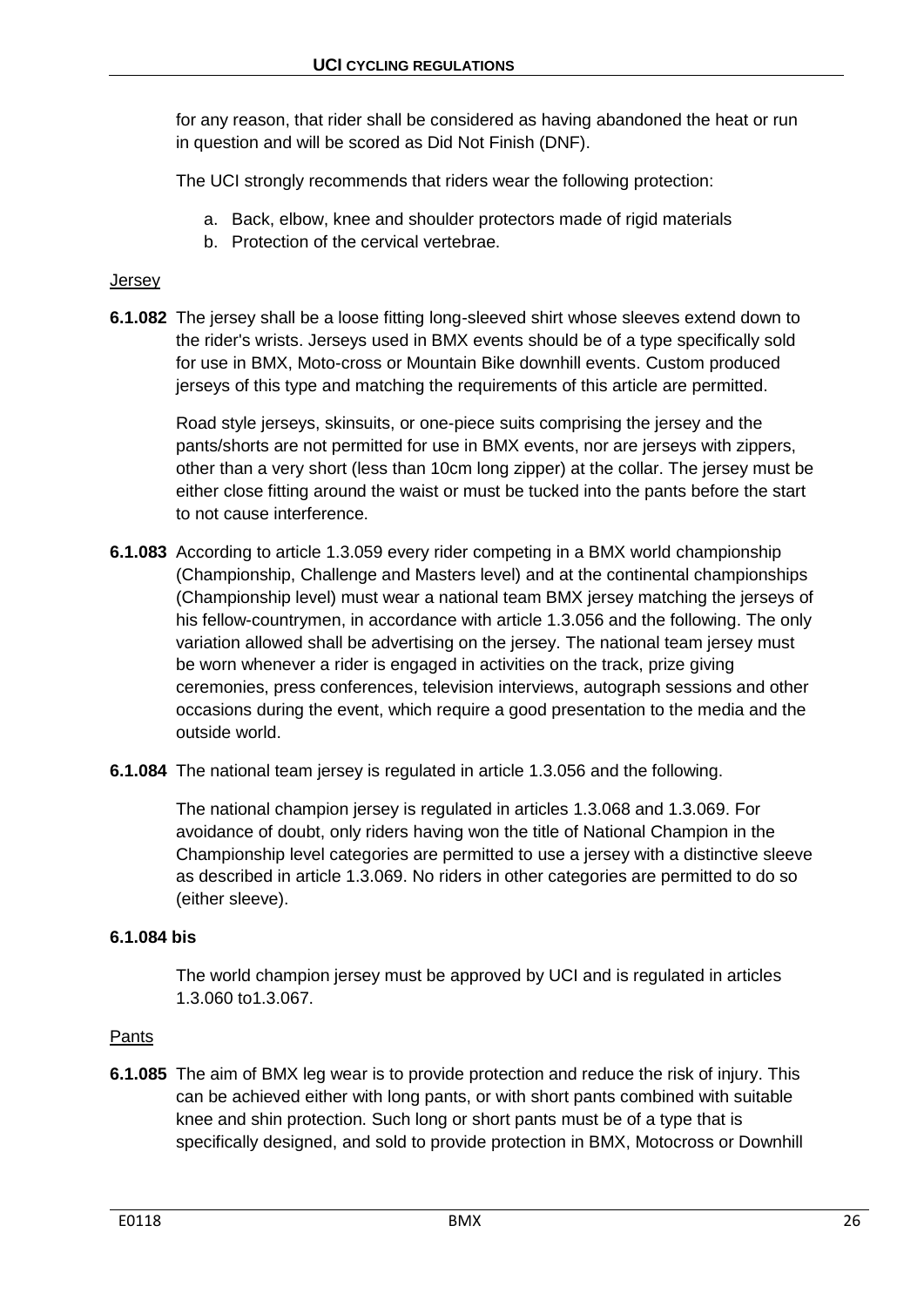Mountain Bike events. Custom produced pants or shorts of this type and matching the requirements outlined in this article are permitted.

Long pants. Long pants of the type described above must be loose fitting, of onepiece construction, and made of tear-resistant material. They must cover the entire length of both legs until just above the shoe or ankle.

Short pants. Short pants of the type described above must be loose fitting, of onepiece construction, and made of tear-resistant material. They must be worn together with suitable leg protection, that covers the entire knee and the entire shin until just above the ankle. Protection that is designed to only cover the knee or only cover the knee and upper part of the shin shall not be accepted. Such protection must be of a type that is specifically designed, constructed and sold to protect the knee and entire shin for BMX, Motocross or Downhill Mountain Bike events, and shall extend until just above the shoe or ankle.

Pants or shorts composed of tight fitting stretch material are not permitted, as such material is not considered as tear resistant. Such pants, shorts or leggings may only be worn under acceptable long pants or shorts, or to cover acceptable knee and shin protection, or under or as part of the construction of that protection. Such a material shall not in and of itself be considered as a protective element.

## Gloves

**6.1.086** Whenever riding or racing on the track, all riders must wear gloves whose fingers completely cover the rider's finger tips.

## Accessories

- **6.1.087** Any added aerodynamic accessories on personal equipment is not permitted.
- **6.1.088** Cameras are not permitted during racing. Otherwise, the riders are responsible for securing the fixation of the cameras in order to avoid any danger. The UCI can decide to allow a camera during racing but only for the usage of the TV production company. Metal / permanent fixtures to attach the cameras are not allowed, tape and velcro are allowed.

Cameras (as described above) may only be used by riders in the Championship level categories.

**6.1.089** Any use of radio links or other remote means of communication by the competitors is not permitted.

# <span id="page-26-0"></span>**§ 6 Identification of Riders**

## Number Plates

**6.1.090** During competition, riders shall be identified by an identification number as provided in articles 1.3.073 and 1.3.074.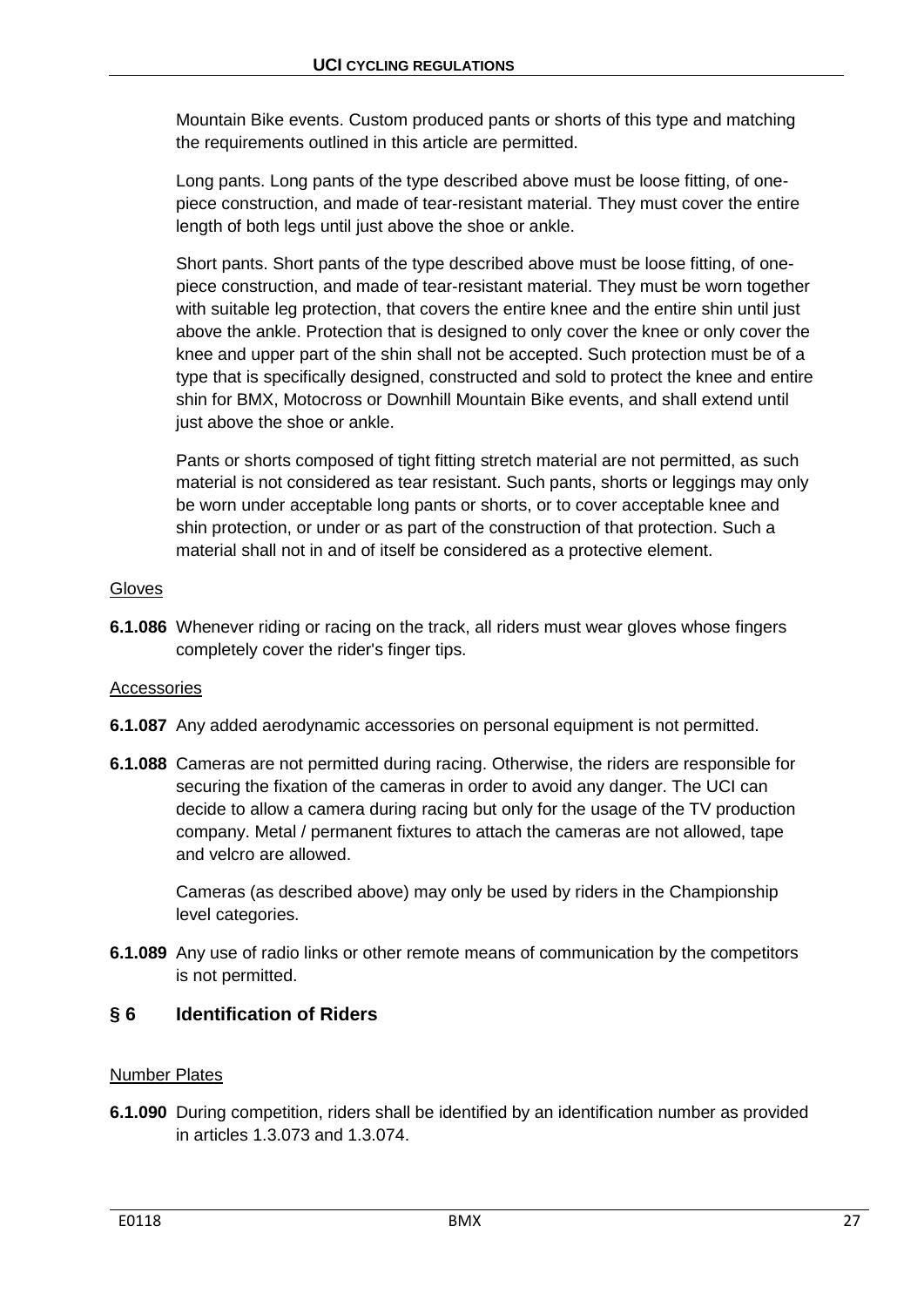Without prejudice to the provisions concerning the International Permanent Race Number System, a rider will be assigned a number at each event.

**6.1.091** Each bicycle entered into competition must have a number plate attached to the front of the handlebars.

Number plates must be made of plastic or other similar flexible material.

Riders must use the plate and number colour combinations specified for the category in which they are racing as follows:

- a. Championship level
	- i. Men Elite, Women Elite: white plate, black numbers.
	- ii. Men Juniors, Women Juniors: black plate, white numbers.
- b. Challenge level / Masters level
	- i. Boys, Men, Masters: yellow plate, black numbers;
	- ii. Girls, Women: blue plate, white numbers;
	- iii. Cruiser: red plate, white numbers.
- **6.1.092** If a photo finish system is utilised, each bicycle entered into competition must display a lateral number plate/sticker located just behind the steer tube, if one is required within the technical guide. The number shall be black with a white background.
- **6.1.093** In all UCI sanctioned BMX events a rider must display the number assigned to him in accordance with all relevant provisions of these regulations, including those concerning the International Permanent Race Number System, if applicable. A rider who fails to display the correct number will be refused their start, or relegated, if it is noticed after beginning a heat or run.

The area of the plate that provides a background for the number must, during the entire duration of a competition, be kept free of markings, stickers or other impediments to the number's legibility. Riders may not cut, mutilate or put additional stickers or markings on their number plate.

## <span id="page-27-0"></span>**§ 7 International Elite Number System**

**6.1.094** The International Elite Number System (formerly known as the Permanent Career Number system) is for Men Elite & Women Elite category only. This system allows the top riders determined as defined below in article 6.1.095 to choose a specific number for themselves which they have the exclusive right to use for the entire Olympic Quadrennial for which it was awarded. Elite World Champions and Olympic Champions shall have the right to use this number for their entire Elite career.

*(text modified on 01.01.19).*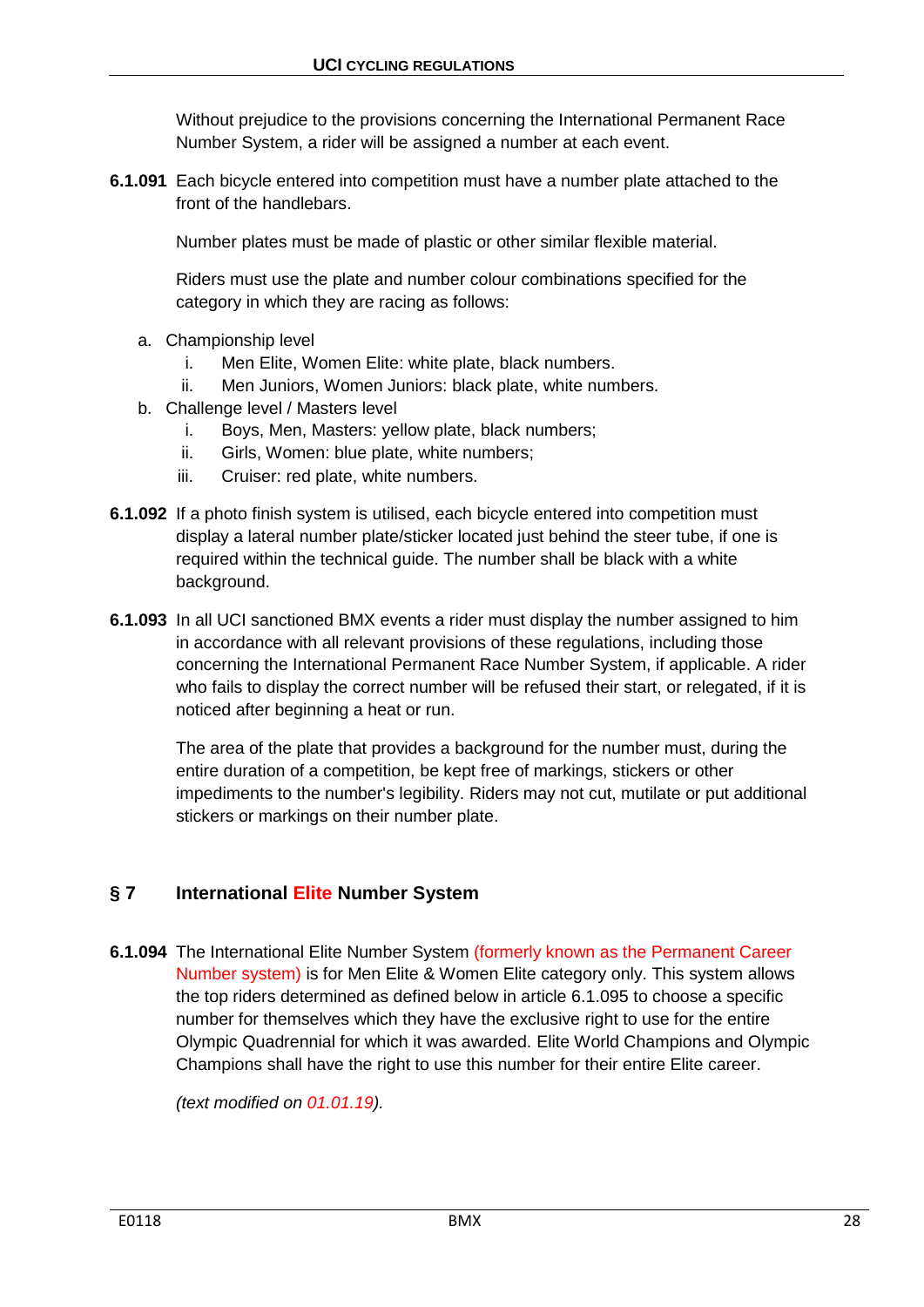## Number Criteria

**6.1.095** The International Elite Number list defined in January 2018 shall be frozen until 31<sup>st</sup> December 2020; during this period of time, International Elite Numbers shall neither be granted nor removed.

Following the publication of the UCI Individual Rankings for Men Elite and Women Elite on 31<sup>st</sup> December 2020, all International Elite Numbers formerly awarded shall again become available. Riders in the top 40 ranked Men Elite and top 40 Ranked Women Elite in the UCI Individual Ranking of 31<sup>st</sup> December 2020 will then be invited to select a UCI Elite Number. Riders already in possession of a UCI International Elite Number may choose to retain that number; otherwise, all such numbers shall be in the range of 9 to 199.

In case any of the riders selected by their national federation to participate in the 2020 Tokyo Olympic Games, or former Elite World Champions, or former Olympic Champions are not in the top 40 respectively, they may also request an International Elite Number in accordance with the method specified above, as long as they are still in possession of an Elite license and have figured in the UCI individual ranking of 31<sup>st</sup> December in at least 1 year within the last Olympic Quadrennial. In case of multiple requests for the same number, requests from present Olympic Champions, present World Champions shall take priority in that order; following this, the request of the rider with the higher ranking on 31<sup>st</sup> December 2020 shall take priority.

Such requests shall be received up to and including 31<sup>st</sup> January 2021, after which no further requests shall be considered.

All riders not matching the criteria described above shall have their International Elite Numbers (formerly referred to as UCI Permanent Career Numbers) removed. Beginning on 1<sup>st</sup> January 2021, they shall use a random number assigned to them by the organisation of the races in which they register which does not conflict with an awarded International Elite Number. Likewise, such riders must not print a number on the back of their jersey. For Elite riders, such numbers shall fall in the range of 200 to 599.

This procedure shall be repeated as described above for each Olympic Quadrennial. For the purpose of awarding International Elite Numbers, each Olympic Quadrennial begins on  $1<sup>st</sup>$  January in the year following the Olympic Games and ends on  $31<sup>st</sup>$ December in the year of the Olympic Games.

Once a rider retires from his Elite BMX racing career, his International Elite Number shall again become available at the end of the Olympic Quadrennial in which he retired. A rider shall be considered to have retired when he has not figured in the UCI Individual Ranking of  $31<sup>st</sup>$  December in 2 consecutive years, or upon notification of retirement sent to the UCI by the rider in question. Such riders lose the right to use their International Elite Number at the beginning of the season in which they no longer hold a license in the Elite category.

Under circumstances that it may determine, the UCI BMX Commission may occasionally decide to retire the International Elite Number of a rider so that it is no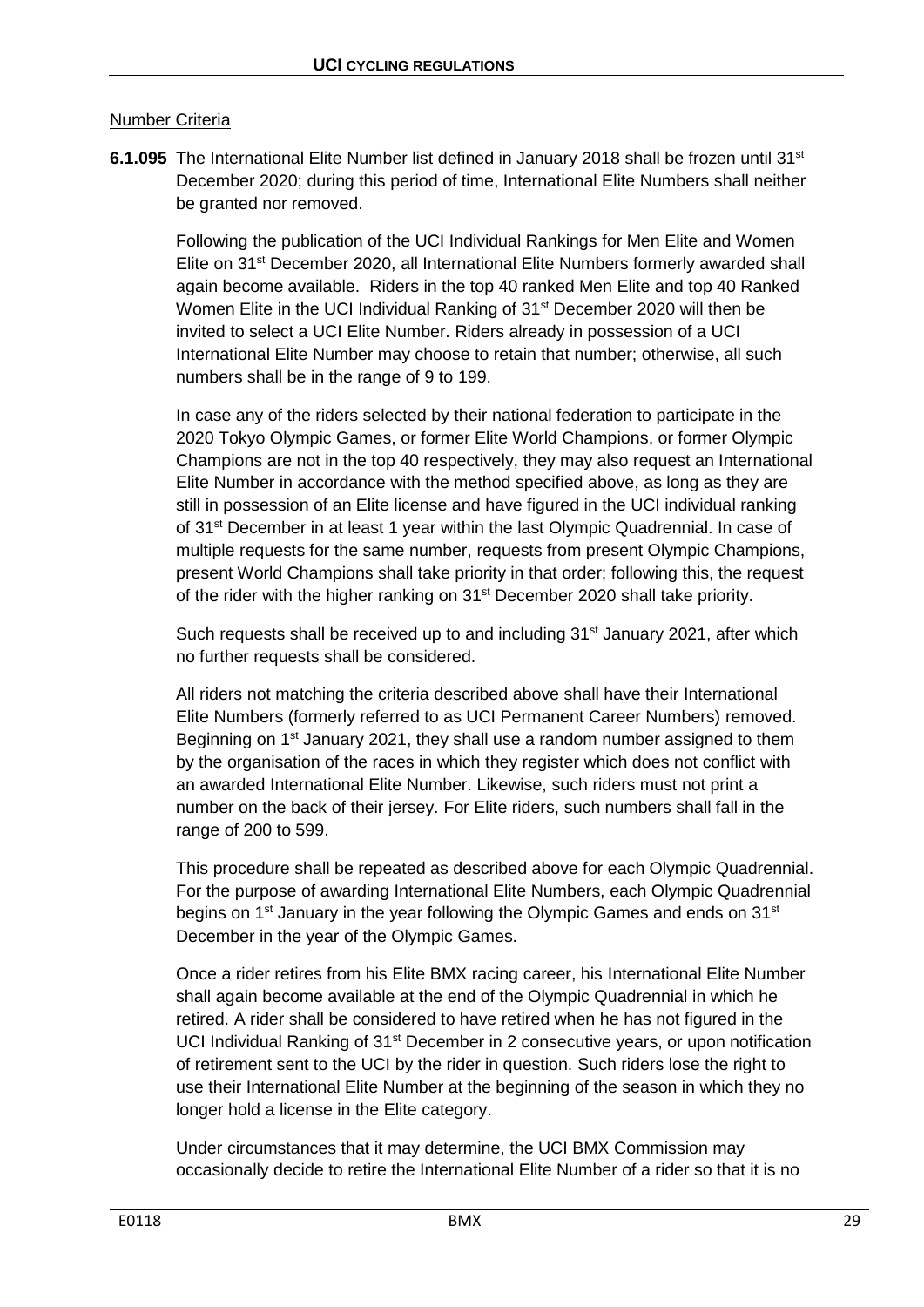longer available to be selected by someone else once that rider's Elite career is over.

A chosen number will be exclusive for the rider, and cannot be used by any other rider in the Championships level categories within the same gender, including the Juniors category. As such, Juniors riders shall always be assigned numbers in the range of 600 to 999.

Once awarded, a rider must use his/her International Elite Number at all international BMX events.

A number plate with white background and black numbers shall be used, according to article 6.1.091.

*(text modified on 01.01.18).*

**6.1.096** Numbers 1 – 8 are reserved and will be assigned to the top 8 finishers in the previous year's BMX world championships for the Men Elite and Women Elite categories and may be used for the upcoming season and the remainder of the current season following the World Championships. A rider who is eligible for number 1 – 8 may ride with his world championships number for the season until the next world championships. During this period of time, the International Elite Numbers for all such riders, if any, will remain and will not become available to anyone else.

Such riders must notify the UCI of their intention to use number  $1 - 8$  no later than 2 weeks following the date of the UCI BMX World Championships race in which they earned this right.

For avoidance of doubt, this article shall continue to apply in the years 2018 – 2020 when the International Elite number list is frozen.

*(text modified on 01.01.18).*

- **6.1.097** Each rider that has received a UCI permanent career number, and also the riders that choose to ride with a world number 1 - 8, may choose to print their number on the jersey according to the following principles. Doing so is not mandatory.
	- a. The colour of the number must be in strong contrast with the colour of the background.
	- b. The distance between the numbers must be 1.5 cm
	- c. The minimum height of the number must be 20 centimeters
	- d. The width of the numbers shall be;
		- i. minimum 10 cm for one digit numbers
		- ii. minimum 20 cm for two digit numbers
		- iii. minimum 25 cm for three digit numbers
	- e. There should be a minimum of 5 cm of free space without publicity around the number.
	- f. As an option, display their last name across the shoulders, above the number.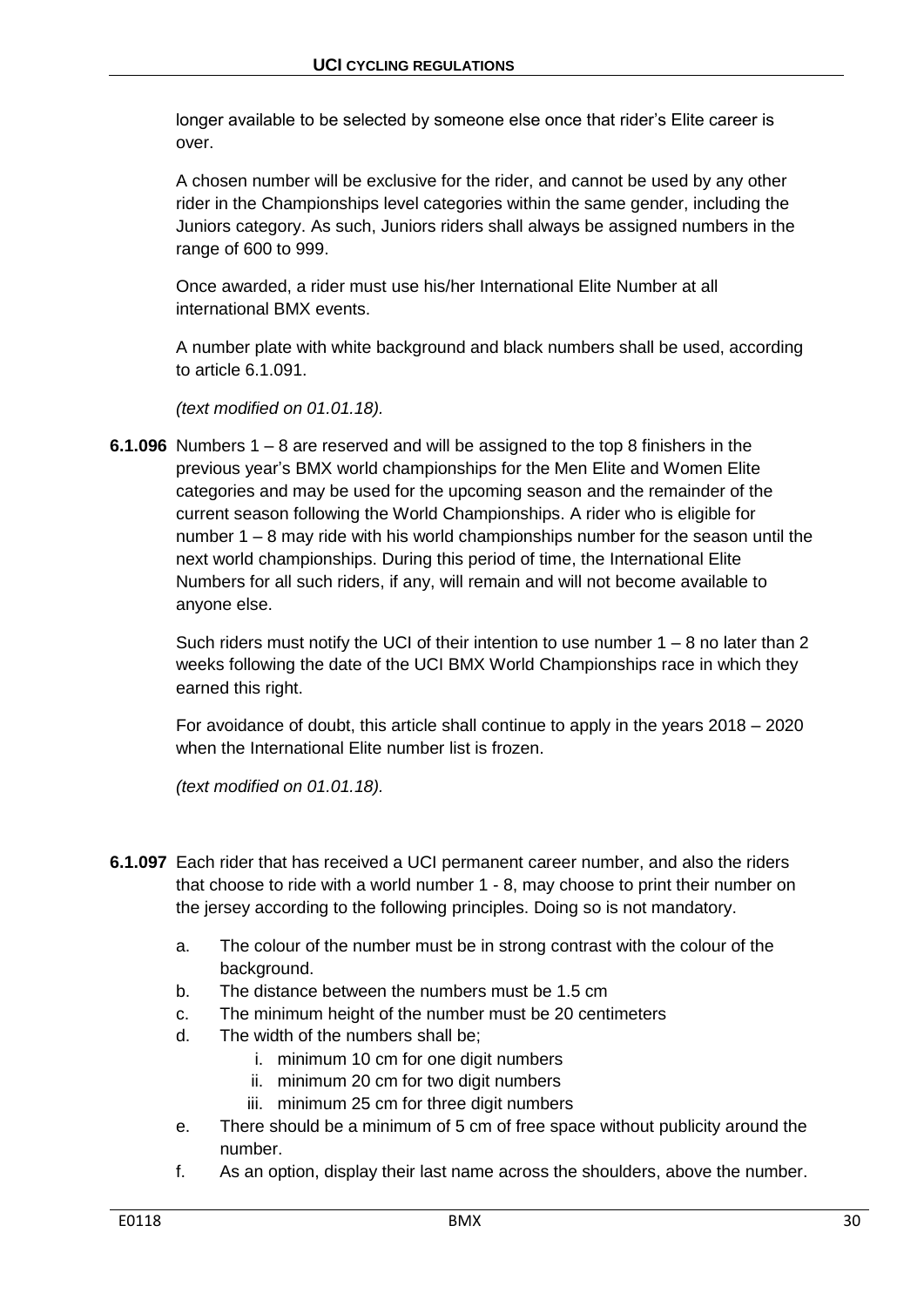Only Elite riders who received an International Elite Number through the UCI or Elite riders with a world number 1 - 8, may print an International Elite Number or world number 1 - 8 on the back of the jersey if they choose. No other riders are allowed to print a number on the back of their jersey. However, for avoidance of doubt, all riders are allowed to print their surname across the back of their jersey.

*(text modified on 01.01.18).*

## Procedure

- **6.1.098** The national federation shall submit a single list of all their riders, wishing and eligible to receive an International Elite Number within the time period specified in article 6.1.095 with the number they would like to obtain. The following information should be included in the document:
	- a. Name of the rider
	- b. UCI ID
	- c. Current UCI BMX ranking position
	- d. 1st, 2nd, 3rd choice of number

In case of conflicting wishes, the following rules will be adopted:

- a. The rider with the highest UCI BMX ranking on the date of the registration deadline will have the first right of choice (first elite ranking, then junior ranking).
- b. The UCI has the final authority to assign numbers based on the above criteria.

*(text modified on 01.01.18).*

## <span id="page-30-0"></span>**§ 8 Competition Facilities**

See Annex 5.

## <span id="page-30-1"></span>**§ 9 Competition Officials**

See Annex 6.

## <span id="page-30-2"></span>**§ 10 UCI International BMX Calendar**

Season

**6.1.099** The calendar season starts on January 1 and ends on December 31.

#### Event Classes and Date Protection

- **6.1.100** International BMX events are registered on the UCI International BMX Calendar in accordance with the following classification:
	- a. Olympic Games (OG)
	- b. World Championships (CM)
		- i. No other international BMX event may be organized on the same dates as the world championships. No continental championships, HC or C1 event may be organized on the weekend prior to the starting date of World Championships.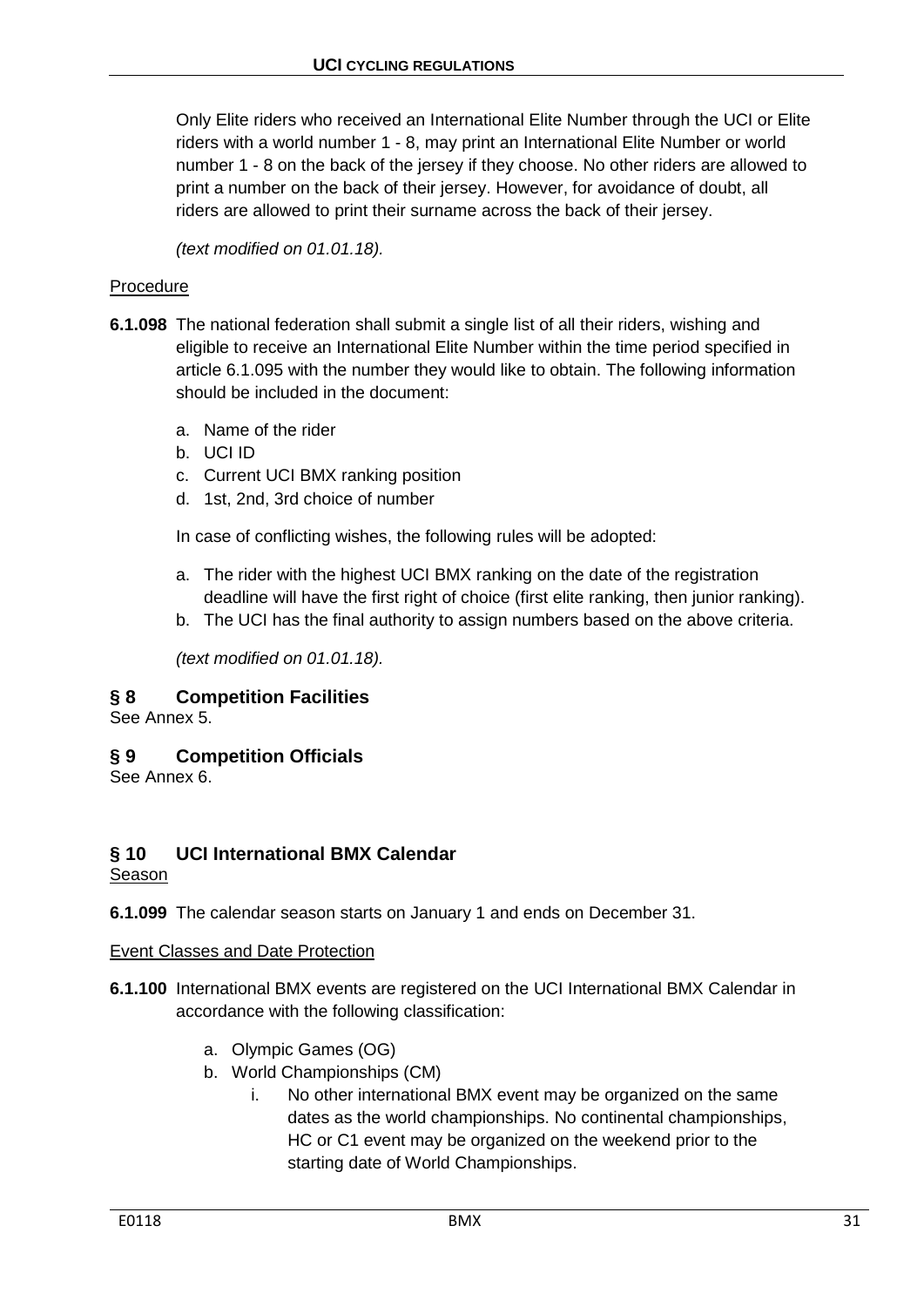- c. BMX Supercross World Cup (CDM)
	- i. No other international BMX event may be organized on the same dates as a UCI BMX Supercross World Cup event.
- d. Continental Championships (CC)
	- i. No other HC, C1 or CN on the same continent during the continental championships date may be organized.
	- ii. Continental Championships are regulated in accordance with Part X of the UCI Regulations, "Continental Championships". Additionally, the continental confederation shall provide the bid procedure to each country in enough time for the countries to submit bids to host the continental championships. The bid procedure shall be available, at least, in either English or French.
- e. International Competition Hors Class (HC)
	- i. No C1 or CN events may be organised on the same date as an HC event on the same continent.
	- ii. Events registered on the UCI International BMX Calendar for the first time (new organiser, new venue, or both) are not eligible for Class HC status.
	- iii. The continental confederation must propose or otherwise approve all HC events to be held within the continent concerned.
	- iv. A maximum of six HC events may be registered in any continent in each season.
	- v. In order to be awarded Class HC status, the event must have had sufficient numbers of riders entered in the Men Elite category in the season before the application for Class HC status such that at least semi-finals were held.
	- vi. For avoidance of doubt, class HC events are open to license holders of all nationalities.
- f. International Competition Class 1 (C1)
	- i. No CN events may be organised on the same date as the C1 event on the same continent.
	- ii. There is no limitation on the number C1 events that a national federation may apply to hold.
- g. National Championships (CN)
	- i. National BMX championships must be run on the first weekend of July; no other events may be registered on the UCI International BMX Calendar on this weekend.
- h. Regional Games (RJ)

The UCI has the final and sole authority to allocate any event on the UCI International BMX Calendar, and to resolve all disputes concerning date conflicts and event classifications for events registered on that calendar.

*(text modified on 01.01.19).*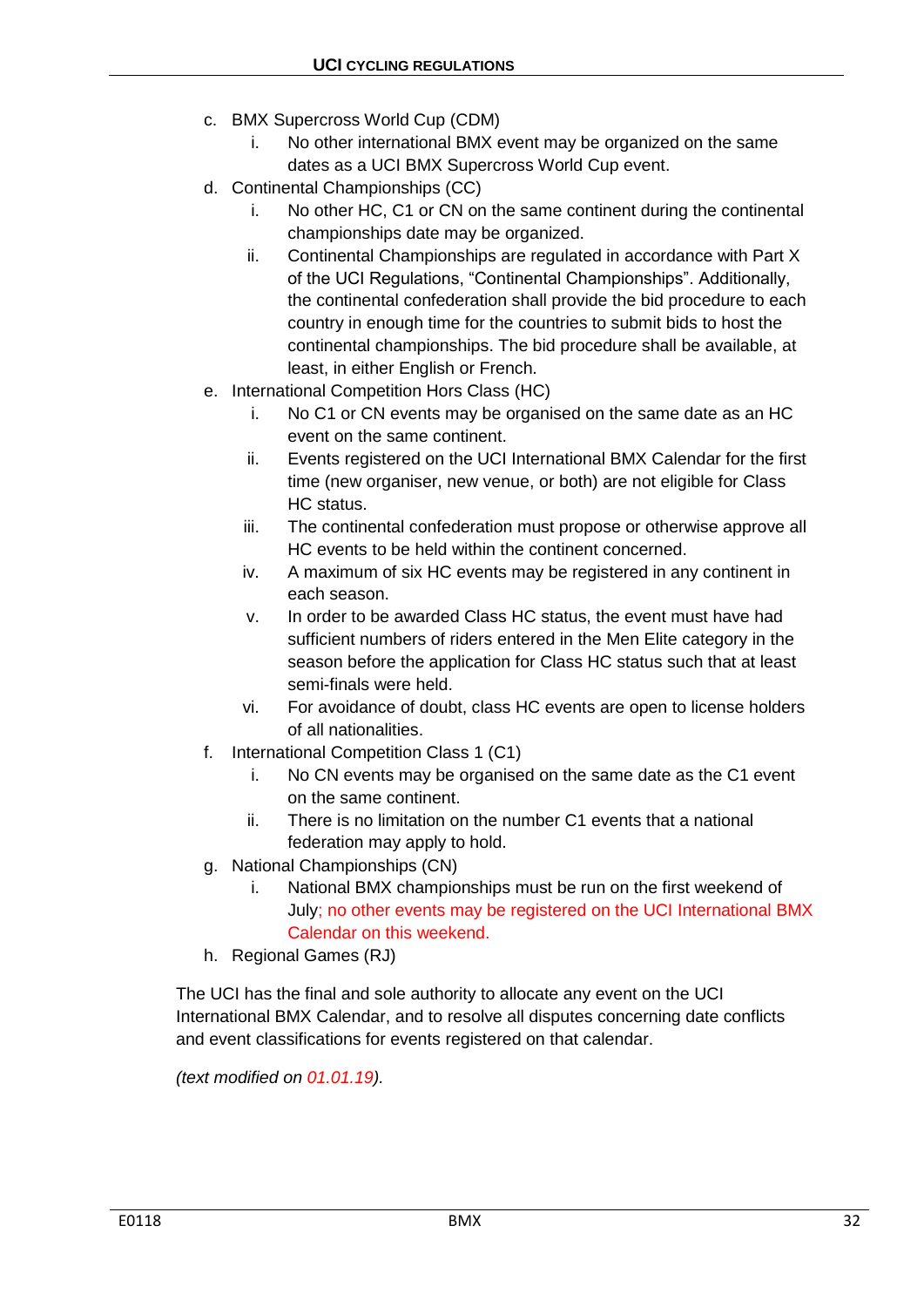**6.1.101** Every entity organising a BMX event shall conduct the event in strict accordance with the UCI constitution and its regulations.

All events registered on the UCI International BMX Calendar must respect the UCI financial obligations (in particular calendar fee, prize money) approved by the UCI management committee and published on the UCI website.

A detailed technical guide must be presented to UCI during the calendar registration process.

# <span id="page-32-0"></span>**Chapter II Specific Rules for International Events**

## Registration of Riders

**6.2.001** Without prejudice to the responsibilities outlined in the introduction of Part VI "BMX", all competitions open to international riders should be considered an international event and must be registered on the UCI calendar.

All competition entry dates must be respected. All entry fees and entry forms must be forwarded to the organiser of the international BMX event concerned.

- **6.2.002** Each team manager must confirm the presence of each rider as per the preregistration riders list, on the scheduled day and times of riders' confirmation, by provision of the following information:
	- a. Rider's UCI license
	- b. Rider's presence at the venue;
	- c. Correct spelling of the rider's name;
	- d. Rider's category of competition;
	- e. Rider's date of birth;
	- f. Rider's bike number;
	- g. Rider's proof of identity.

For UCI BMX World Championships and UCI BMX Supercross World Cup events, all Championships level riders need to confirm their hotel details.

**6.2.003** All team managers must attend the riders' confirmation presenting their licenses and picking up their identification numbers from the secretary. The riders confirmation deadlines are indicated on the official program. Riders not being confirmed before the indicated deadline, did not complete the registration procedure and will not be able to compete at the event.

The final confirmed riders list will constitute the basis of the official start lists.

**6.2.004** The entry fees, which must be paid to the organiser of an international BMX event, may be set by the national federation of the country concerned if they are not defined within the UCI Financial Obligations, or in the same case, by the continental confederation for a continental championships or events in a series managed by that continental confederation. If there are no such regulations, the fees may be decided by the event organiser.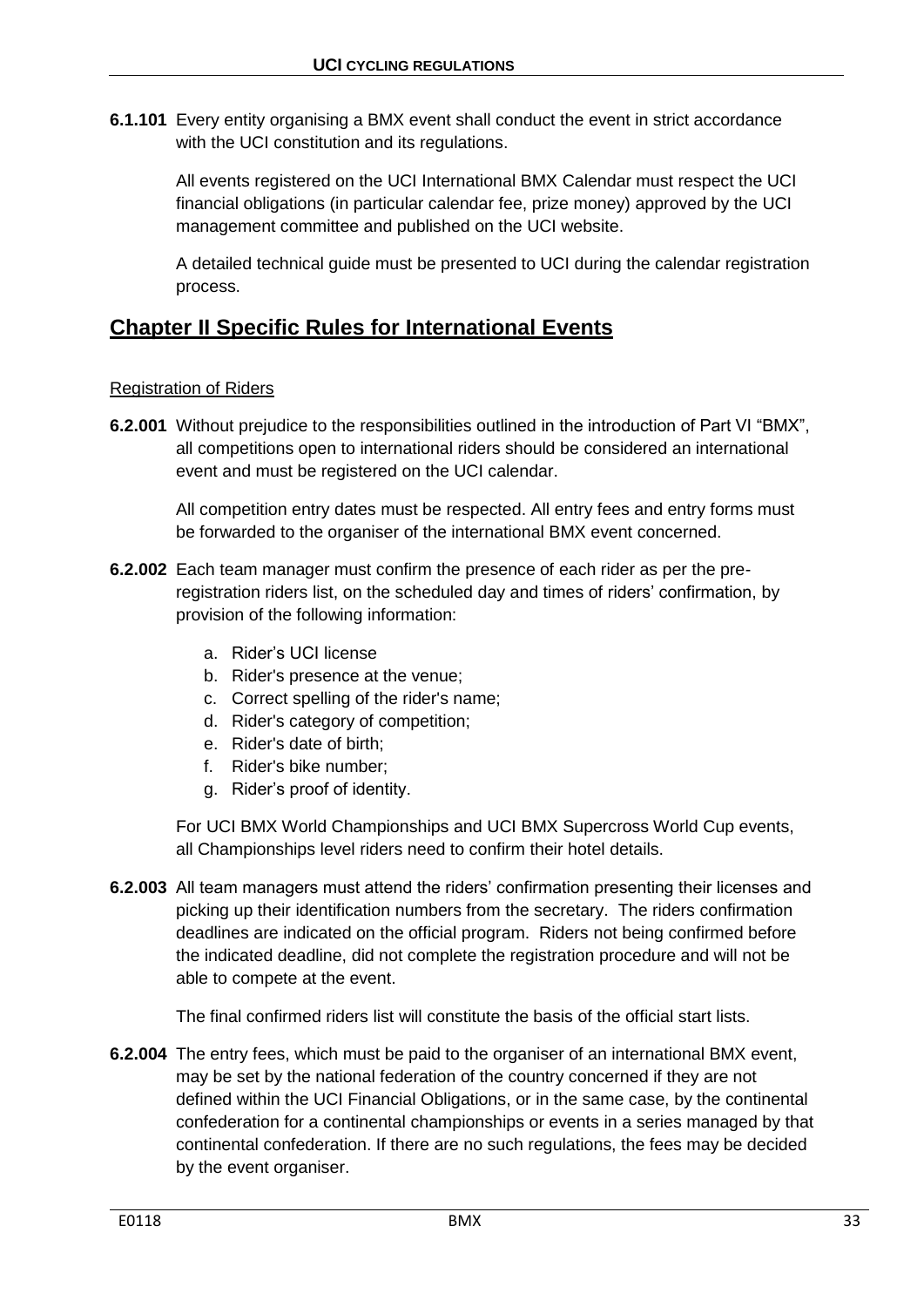## Event Format

**6.2.005** The schedule of heats shall be established according to the procedures set forth in annex 1

## Team Staff

**6.2.006** (N) Each national federation or team which registers riders must appoint a single team manager to represent the interests of all of its riders at the international BMX event. In addition to this team manager, a number of team assistants shall be allowed. This number of team assistants shall correspond to the limits defined below, if not specifically defined within the technical guide for an individual event, or the specific regulations for a series of events.

| Number of attending riders | Number of permitted assistants |  |
|----------------------------|--------------------------------|--|
| 1 - 10                     |                                |  |
| $11 - 50$                  |                                |  |
| $51 - 100$                 |                                |  |
| 101 and over               |                                |  |
| Host nation                |                                |  |

A team manager or his nominated assistant is accredited with the right to enter a restricted zone, as granted by the race director, in order to perform his duties. Such accreditation may be revoked for any breach of the UCI Regulations or noncompliance with the instructions of the organisation or the commissaires' panel.

*(text modified on 01.01.18).*

#### Competition Categories

**6.2.007** Competition categories at an international BMX event shall be based on the description in 6.1.008 to 6.1.011. Categories for the Challenge level shall be as per the national regulations of the country where the event is held, or in accordance with the regulations of the continental confederation for Continental Championships or events which are part of a series established by a continental confederation.

#### Prize Money and Trophies

**6.2.008** The total amount of the prize money must respect the minimum laid down in the UCI financial obligations. Any increase in the amount of prize money given over the minimum amount shall apply equally to both male and female categories at the same level. Trophies for Championship level categories are a choice of the organiser and are not mandatory.

(N) Trophies for top eight riders shall be presented to the finalists in each competing or combined Challenge level categories.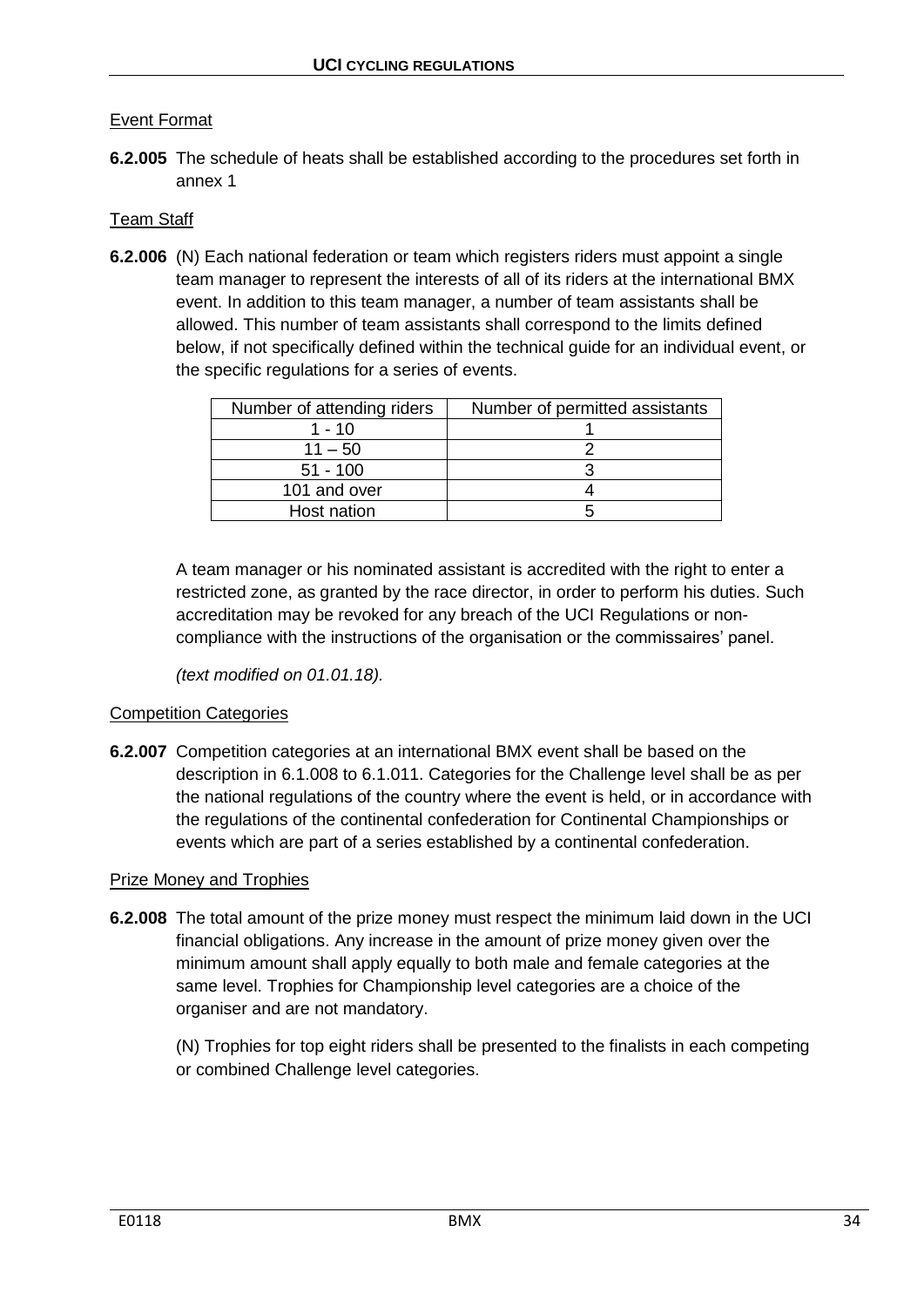# <span id="page-34-0"></span>**Chapter III Specific Rules for BMX Supercross World Cup Events**

## Allocation of UCI BMX Supercross World Cup

**6.3.001** The date and venue of each UCI BMX Supercross World Cup competition shall be determined by the UCI management committee.

Application to the UCI for the sanctioning of a UCI BMX Supercross World cup competition is open to any national federation or organization.

*(text modified on 01.01.18).*

**6.3.002** The UCI BMX Supercross World Cup shall be the exclusive property of the UCI.

### General Event Parameters

- **6.3.003** UCI BMX Supercross World Cup events are open to all eligible riders in possession of a UCI license as per article 6.3.006.
- **6.3.004** A number of UCI BMX Supercross World Cup events, shall be scheduled in each calendar year to establish a yearly overall ranking of the riders in a combined elite and junior level recognized by the UCI.

#### Registration of Participants

**6.3.005** All riders must be registered using the UCI online registration system (www.uci.ch) through their national federation or through the UCI BMX Team of which they are a member. The opening/closing dates of the online registration system are published on the UCI website. All team managers must attend the riders' confirmation presenting their licenses and picking up their identification numbers. The riders confirmation deadlines are indicated on the official programme published on the UCI website. Riders not being confirmed before the indicated deadline, did not complete the registration procedure and will not be able to compete at the event.

Entry fees are due for each entered rider per category as defined in the UCI Financial Obligations.

Late entries are entries handled after the online registration deadline and before the riders' confirmation deadline, as defined in the event schedule. All late entries must be confirmed by the national federation for the country of the rider's nationality, or by the UCI BMX Team of which they are a member.

The entry fee for late registration is defined in the UCI Financial Obligations and should be paid immediately on site. Once the riders' confirmation deadline has passed, no further entries will be accepted.

Once registered, the entry fees for each rider must be paid to the organiser whether the rider is ultimately confirmed or not. No refunds shall be given.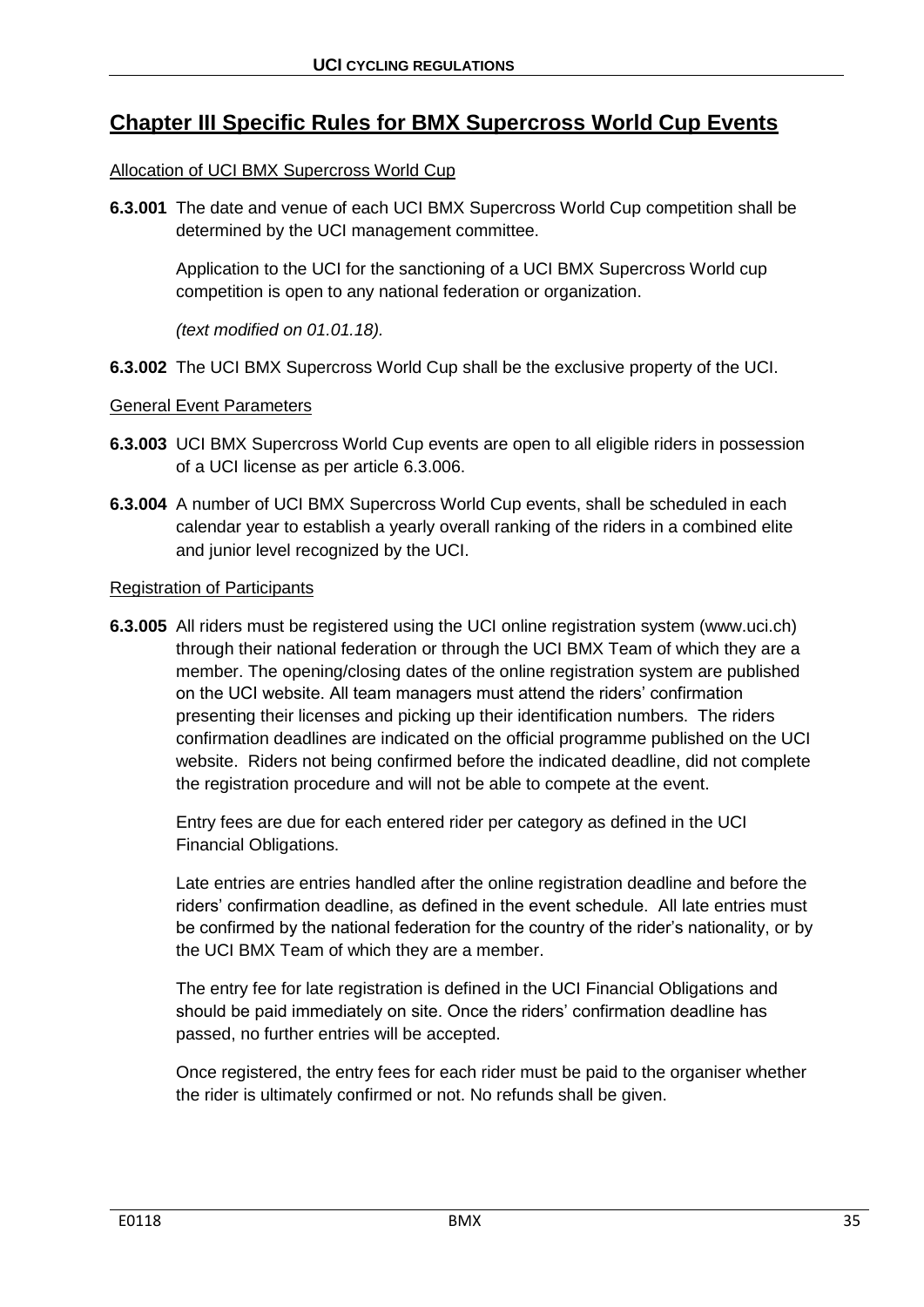## Event Format

- **6.3.006** Competition categories at a UCI BMX Supercross World Cup event shall be as described in article 6.1.008 where a combined class is made by
	- a. Men Elite/ Men Juniors combined class
	- b. Women Elite/ Women Juniors combined class
- **6.3.007** Each UCI BMX Supercross World Cup shall be run in accordance with the following schedule:
	- a. Day 1: Team Managers Meeting and riders confirmation (morning or afternoon), followed by Practice (afternoon or evening)
	- b. Day 2: Practice (morning or afternoon), UCI BMX Supercross World Cup Stage 1 (afternoon or evening)
	- c. Day 3: Practice (same time of day as on Day 2), UCI BMX Supercross World Cup Stage 2 (same time of day as on Day 2)

The Team Managers' meeting and / or riders' confirmation may also be scheduled on the afternoon or evening before Day 1.

Save for an Act of God which would prevent it, two complete UCI BMX World Cup Stages will be run within the same weekend, each on a separate day. For whatever reason, in case either of the Stages can't be run, that Stage shall not be rescheduled. In case the entire event is cancelled, the UCI and the organiser acting jointly shall decide in due time whether or not the event will be rescheduled at some later date.

*(text modified on 01.01.18).*

**6.3.008** Riders are automatically entered in both Stages of each UCI BMX Supercross World Cup event. Following riders confirmation, all confirmed riders are obliged to start in both Stages of the event, unless they are excused from doing so by the Official Event Doctor.

For this reason, the start lists for the first Stage of the event will not be drawn up until after the conclusion of the first practice session.

Should a rider fail to start in Round 1 of the Stage 1 of the event for any reason other than with the written permission of the Official Event Doctor, he is automatically removed from the start list for Stage 2.

In case a rider is required to return for an examination by the Official Event Doctor before being confirmed as a starter in either Stage 1 or Stage 2 of the event, the rider in question must attend this examination. Any such riders not returning for such an examination by the cut-off time defined in the Team Manager's Meeting shall not be included in the start lists and will not be allowed to start in the remaining Stages of the event. The requirement to return for a medical examination shall be communicated clearly by the Official Event Doctor, who must notify the Secretary Commissaire of the identity of all such riders.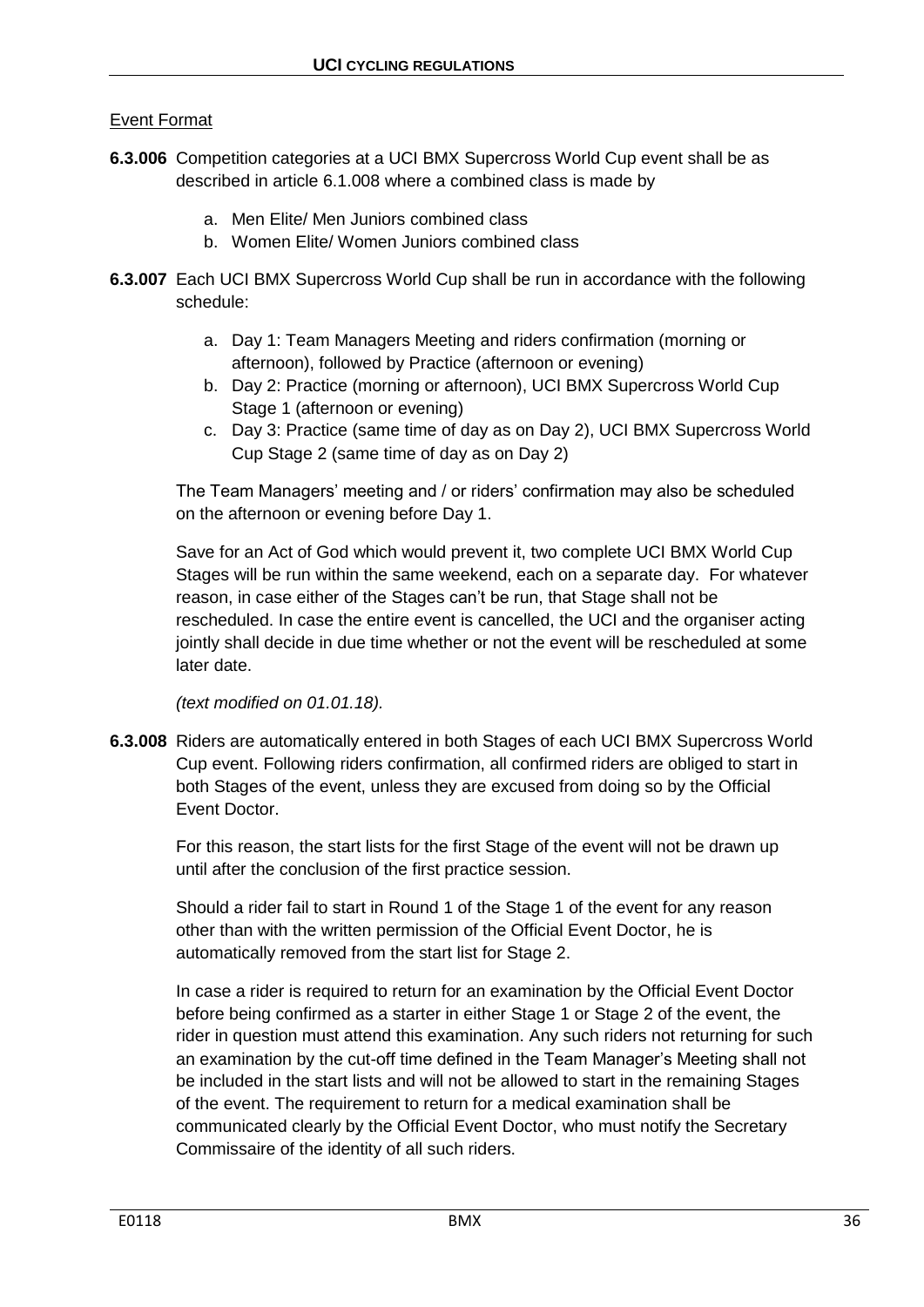*(text modified on 01.01.18).*

- **6.3.009** For categories with 17 or more riders entered following riders' confirmation, each Stage of a UCI BMX Supercross World Cup event is run over the following Phases:
	- a. Round 1
	- b. Last Chance
	- c. Qualifiers
	- d. Final

Categories with 16 or less riders entered following riders' confirmation shall instead run 3 Motos as described in Chapter 1, Annex 1 and Annex 2 of these regulations and, if need be, a Final. Should this be the case, articles 6.3.010 to 6.3.016 shall not apply; these articles apply only to categories with 17 or more riders entered following riders' confirmation.

**6.3.010** The transfer system for UCI BMX Supercross World Cup events is described in Annex 1 bis. Seeding method for all Phases of each UCI BMX Supercross World Cup Stage shall be done according to article 6.1.027bis. The seeding order used for Round 1 of each UCI BMX Supercross World Cup Stage is described below in article 6.3.011.

Riders scored as "Did Not Finish" (DNF) or who are Relegated (REL) may be eligible to transfer to the next Phase or Round. In case one or more riders are scored as DNF or REL within a heat, and 3 or fewer riders finish the heat, transfer eligibility among the riders scored as DNF or REL shall be determined in accordance with article 6.1.035.

Any rider scored as "Did Not Start" (DNS) is not eligible to transfer to the next Phase or Round.

In case multiple riders do not start in a heat such that 4 or less riders are present on the starting gate, the heat shall still be run in order to establish the lap times for the subsequent Phase or Round; in this case, all riders who start in the heat shall transfer.

*(text modified on 01.01.18).*

## Round 1

**6.3.011** For both Stages of the event, all registered riders must start in the Round 1.

For both categories, Round 1 is divided into a number of heats, as described in Annex 1 bis. Within Round 1, the riders in each heat shall race once.

The top four (4) riders from each heat transfer to the next stage of the event.

The entered and confirmed riders are seeded into Round 1 in Stage 1 of the event as follows:

a. First, all riders (whether Elite or Juniors) in order of the most recent UCI BMX Supercross World Cup Ranking. In case of the first event of the season, the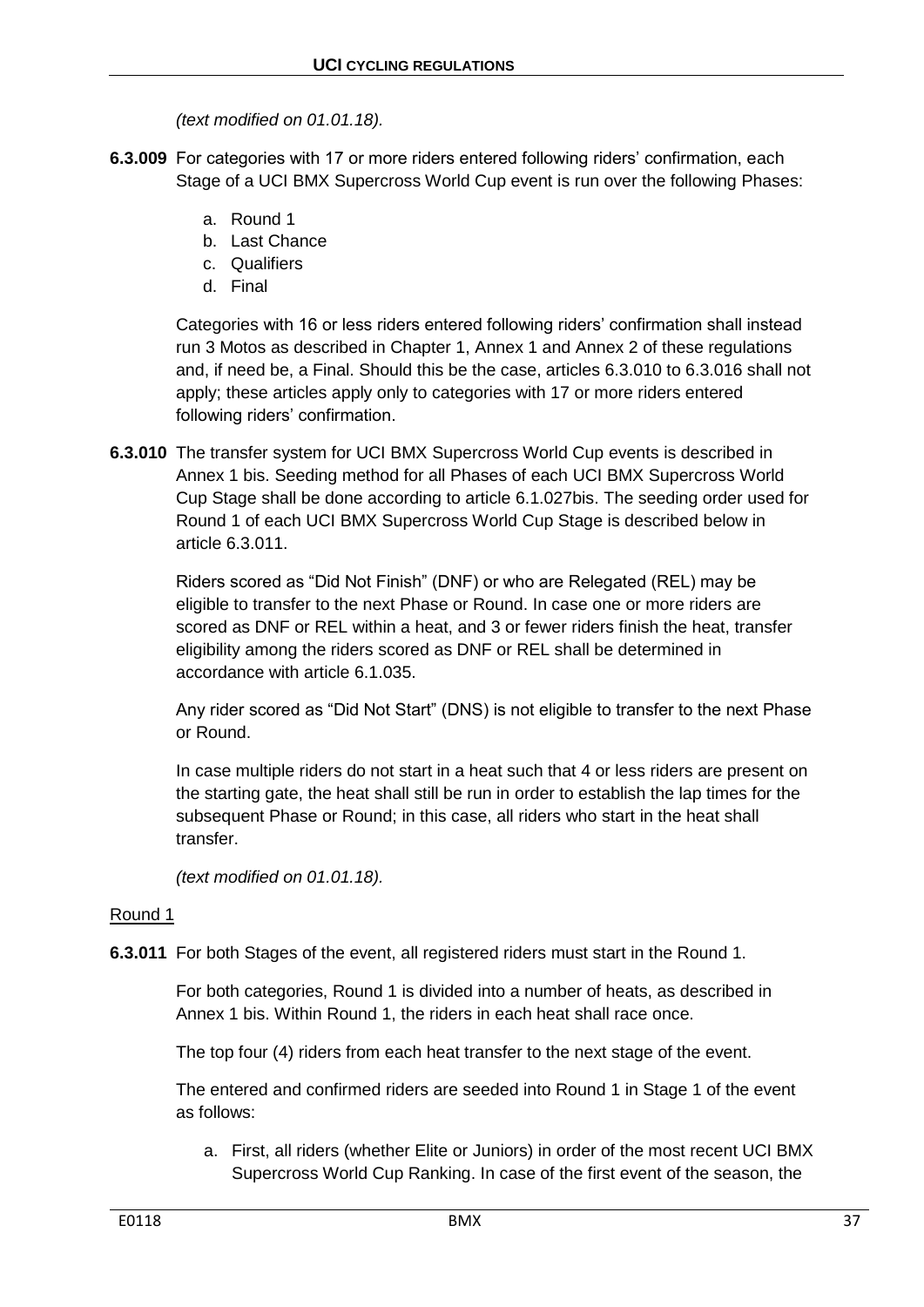final UCI BMX Supercross World Cup ranking of the previous season is used.

- b. Second, Elite riders who are not listed in the most recent UCI BMX Supercross World Cup Ranking are seeded using the most recent UCI BMX Individual Ranking.
- c. Third, Juniors riders who are not listed in the most recent UCI BMX Supercross World Cup Ranking are seeded using the most recent UCI BMX Individual Ranking.
- d. Finally, any riders not ranked as above are seeded at random below those already seeded.

In case of a tie in the World Cup Ranking, the tie is broken by the better UCI ranking (if the tie is between a Juniors rider and an Elite rider, the Elite rider shall be seeded higher). If a tie still exists, or if the tie exists between riders who ranked using the present UCI Individual Ranking, then the tie is resolved at random.

Stage 2 of the event is seeded in order of the final classification of Stage 1.

## Last Chance

**6.3.012** The Last Chance phase is a repechage which allows a "last chance" for riders not in the top four (4) in their heat in Round 1 to advance to the Qualifiers.

All riders not advancing directly to the Qualifiers from Round 1 shall participate in the Last Chance phase.

The Last Chance phase comprises a number of heats as described in Annex 1 bis. The heats in the Last Chance phase are seeded according to the method found in article 6.1.027bis, in order of their lap times in Round 1.

Within the Last Chance phase, the riders in each heat shall race only once. The top two (2) riders from each heat in the Last Chance phase shall advance to the Qualifiers.

*(text modified on 01.01.18).*

# The Qualifiers

**6.3.013** For both categories, the Qualifiers are held over a number of Rounds, each distinguished by their degree of removal from the Final (1/32 final, 1/16 final, 1/8 final, 1/4 final, 1/2 final).

Each Round of the Qualifiers is composed of a number of heats of at most eight (8) riders. Within each Round, the riders in each heat shall race once.

The top four (4) riders from each heat in a Round of the Qualifiers shall transfer to the next Round of the Qualifiers. When the 1/2 final Round of the Qualifiers is reached, the top four (4) riders from each heat shall transfer to the Final.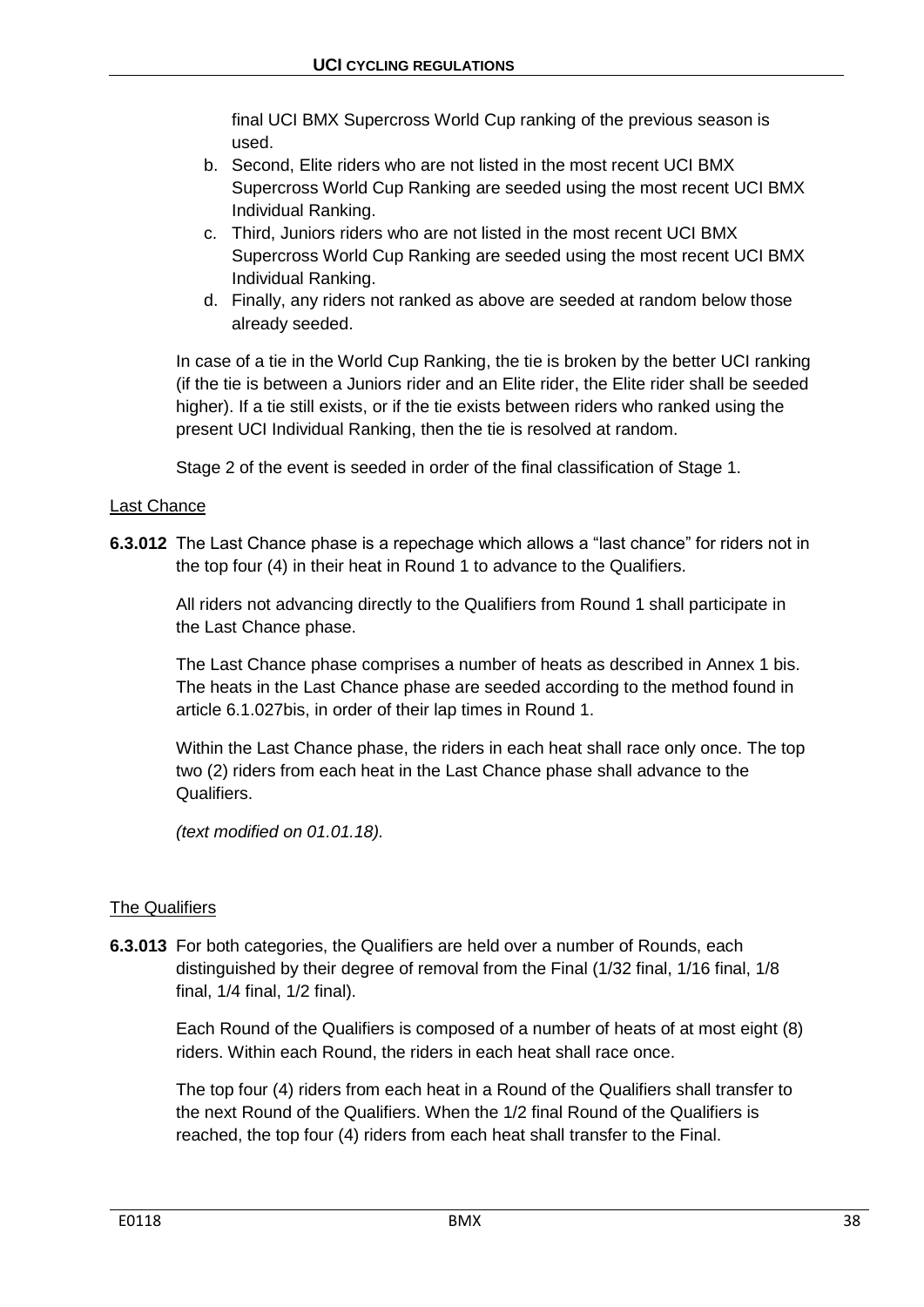The heats in each Round of the Qualifiers are seeded according to the method found in article 6.1.027bis; the seeding order used is as follows:

- a. The first Round of the Qualifiers is made up of riders advancing from Round 1 combined with those advancing from the Last Chance phase. These riders are seeded into the first Round of the Qualifiers in order of lap time from their last round of racing (Round 1 for those advancing directly from Round 1, and the lap time from the Last Chance phase for those advancing from the Last Chance phase). However, all riders transferring directly from Round 1 are seeded above those transferring from the Last Chance Phase, even if some of the times from the Last Chance Phase are faster.
- b. Otherwise, the riders are seeded into the heats in all other Rounds of the Qualifiers in order of their lap times from the previous Round of the Qualifiers.

*(text modified on 01.01.18).*

# The Final

**6.3.014** For both categories, the Final is held over a single Round. Each final is composed of a single heat of maximum eight (8) riders. The riders in each Final shall race once.

# Gate Starting Positions

- **6.3.015** Gate starting positions within UCI BMX Supercross World Cup events are decided as follows:
	- a. Round 1: With each heat, gate positions are chosen in the order in which the riders are seeded.
	- b. Last Chance: Within each heat, gates positions are chosen in order of the riders' lap time from Round 1 (fastest to slowest)
	- c. Qualifiers and Finals: In order of lap time (fastest to slowest) from the preceding Phase or Round.
		- For the first Round of the Qualifiers, the seeding order of the first Round of the Qualifiers is used.
		- Ties are broken by lap time from the Phase or Round before, until the tie is broken (up to and including Seeding order in Round 1)

*(text modified on 01.01.18).*

# Final Classification

**6.3.016** For both categories in each Stage of a UCI BMX Supercross World Cup event, a Final Classification shall be drawn up in accordance with article 6.1.041. When preparing the Final Classification, those riders who participated in the Last Chance phase, but who did not advance to the Qualifiers shall have their position in the Final Classification determined using their results from the Last Chance phase, and not their Results from Round 1 (in other words, the Round 1 results for all such riders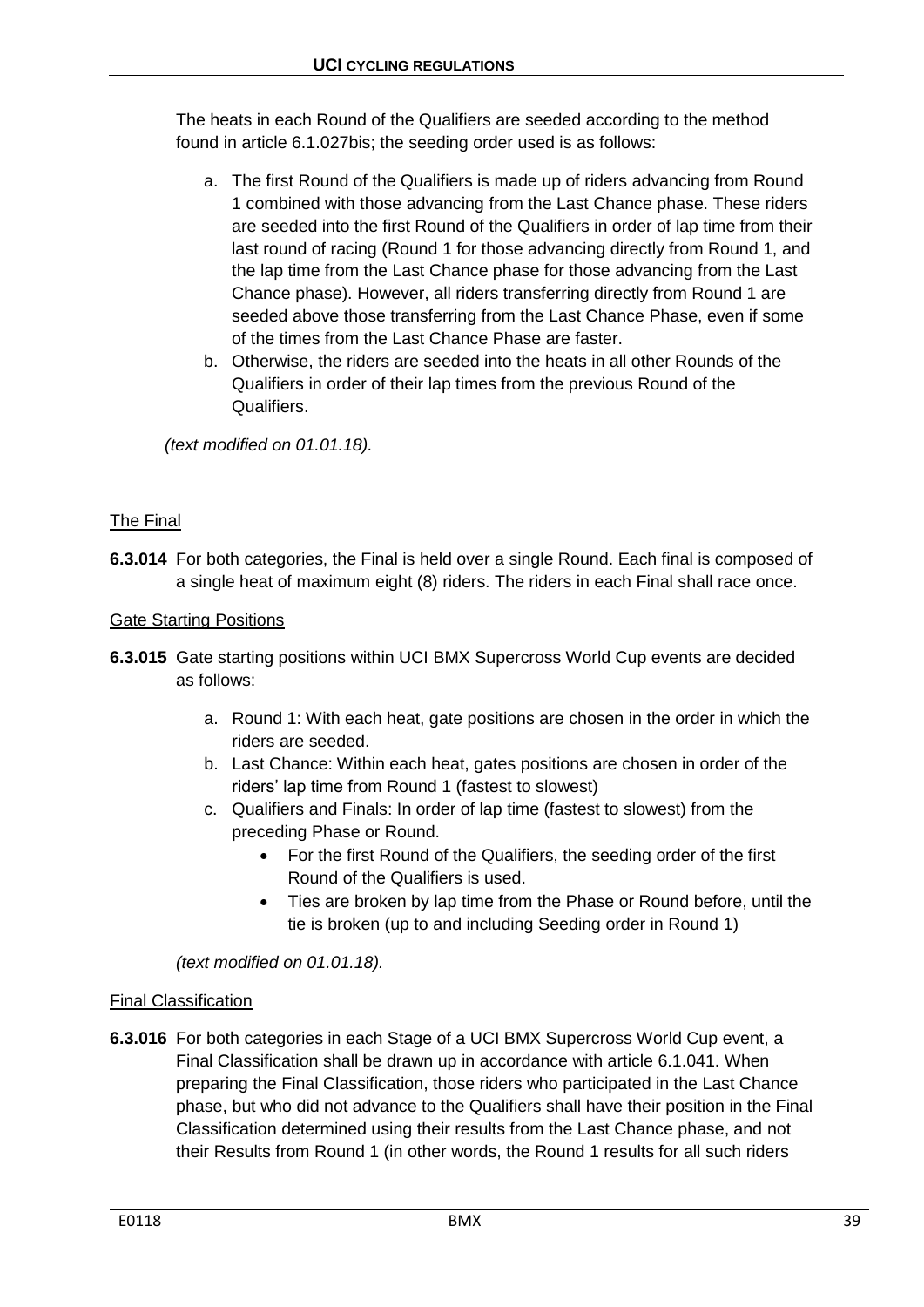shall be ignored). However, such Riders shall be ranked below those who transferred directly to the Qualifiers from Round 1.

It is the Final Classification which shall be used to award the prizes and points in the UCI Individual BMX Ranking and UCI BMX Supercross World Cup Ranking.

*(text modified on 01.01.18).*

## Recognition and Awards

**6.3.017** Riders will receive, at minimum, prize money for each Stage of the UCI BMX Supercross World Cup according to the UCI financial obligations for the UCI BMX Supercross World Cup events and for the overall standings. This prize money shall be paid by the organiser of each such event.

Within the context of each individual event UCI BMX Supercross World Cup event, should a rider in either category win both Stages of such an event, that rider will receive a bonus that is paid by the UCI. The amount of this bonus is defined in the UCI Financial Obligations.

Each season, the UCI shall give the first-place overall finisher in each category the title of "UCI BMX Supercross World Cup Winner". This winner shall be the highest ranked rider in the UCI BMX Supercross World Cup Ranking following the last UCI BMX Supercross World Cup Stage in that season.

This title shall remain the property of the UCI and may not be used in conjunction with any product endorsement or for any other commercial purpose without its prior express consent.

After the final Stage of the UCI BMX Supercross World Cup, the UCI will award special world cup trophies to the top three riders in the UCI BMX Supercross World Cup ranking for each category.

Additionally, the highest ranked Juniors Male and the highest ranked Juniors Female within the UCI BMX Supercross World Cup Ranking following each event shall be recognized.

The overall prize money for the UCI BMX Supercross World Cup found in the UCI Financial Obligations shall also be awarded in order of the final UCI BMX Supercross World Cup Ranking of the season.

**6.3.018** For the two categories held during UCI BMX Supercross World Cup events, a UCI BMX Supercross World Cup Ranking shall be maintained within each season. This ranking shall be comprised of the accumulation of all UCI ranking points earned by each rider during UCI BMX Supercross World Cup Stages within the current season, ranked in order of the highest number of points to the lowest.

In case of a tie in the UCI BMX Supercross World Cup Ranking, the better result in the final Stage of the series shall resolve the tie. Should a tie remain, the better ranking in the second last Stage in the series for that season shall decide the tie, and so on, until the first Stage in the season is reached.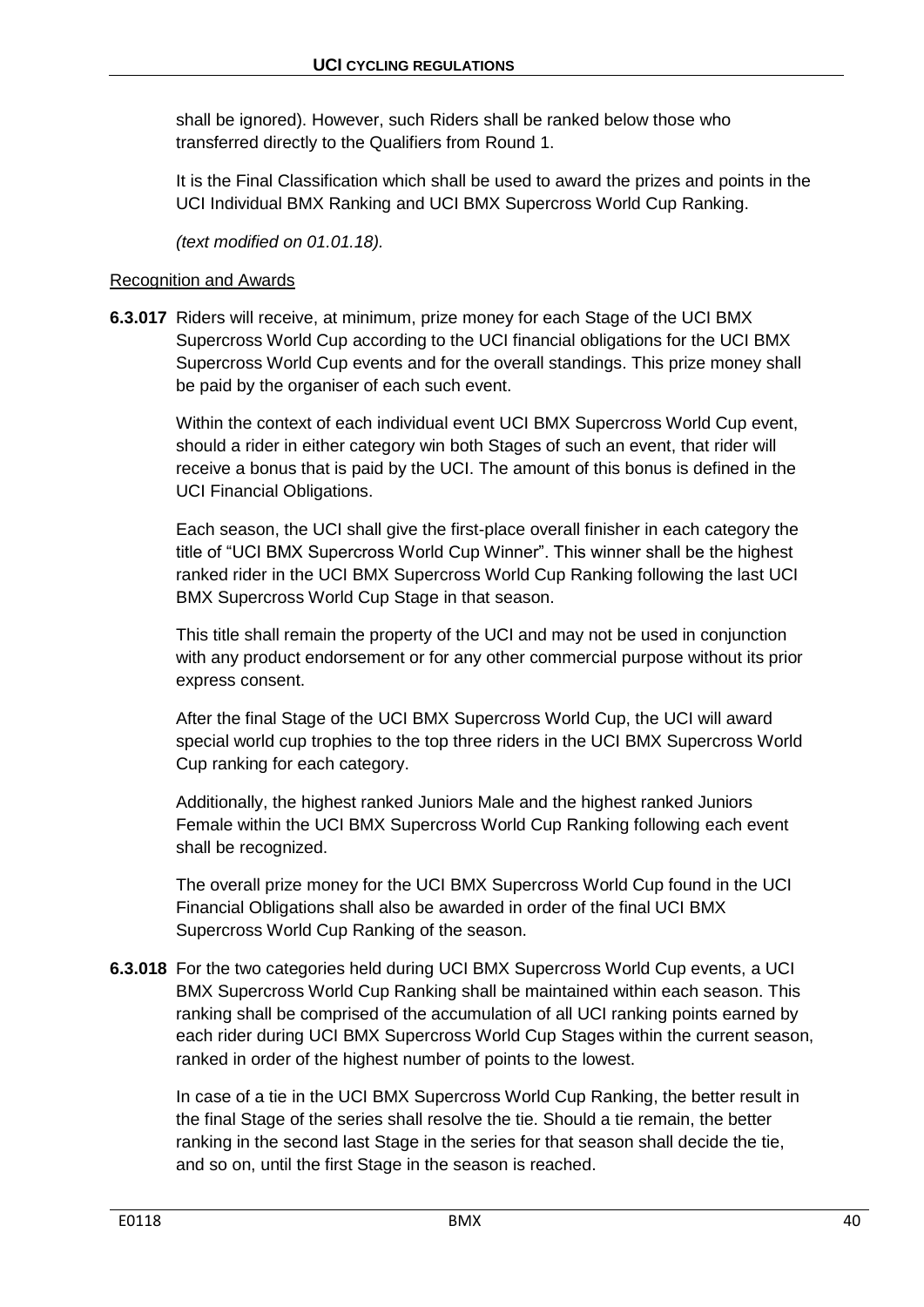# **Chapter IV Specific Rules for UCI BMX World Challenge Events**

# Allocation of Challenge Events

- **6.4.001** Application to the UCI for the sanctioning of a Challenge event is open to any national federation. The venue of each year's Challenge event shall be allocated at least three years in advance of its scheduled date by the UCI management committee.
- **6.4.002** The Challenge event should be organized together with the UCI BMX World Championships, which are regulated in part 9 of the UCI regulations.
- **6.4.003** The site of a Challenge venue shall normally be within the national or territorial boundaries of the national federation which shall serve as the host organization for the event.

## General Event Parameters

**6.4.004** A single Challenge event, open to all eligible riders who are members of national federations, shall be scheduled in each calendar year to establish an overall ranking of the riders in each of the various categories recognized by the UCI.

## Registration of Participants

**6.4.005** All riders must be registered using the UCI online registration system (www.uci.ch) through their national federation. The opening/closing dates of the online registration system are published on the UCI website. All team managers must attend the riders' confirmation presenting their licenses and picking up the identification numbers for the riders who were entered by their country. The riders confirmation deadlines are indicated on the official programme published on the UCI website. Riders not being confirmed before the indicated deadline, did not complete the registration procedure and may not be able to compete at the event.

During riders confirmation, the team manager for each country must confirm that all entries are correct; any errors brought to the attention of the event organisation or commissaires panel following this moment will not be corrected.

For avoidance of doubt, all riders entered in the UCI BMX World Challenge must have a license issued by the national federation of their country of residence, in accordance with articles 1.1.001 to 1.1.039. The national federation of each such rider's nationality has the duty to confirm this prior to registering that rider for the UCI BMX World Challenge.

Comment: The UCI reserves the right to set an earlier registration deadline for all Challenge and Masters level categories than for Championships level categories.

*(text modified on 01.01.18).*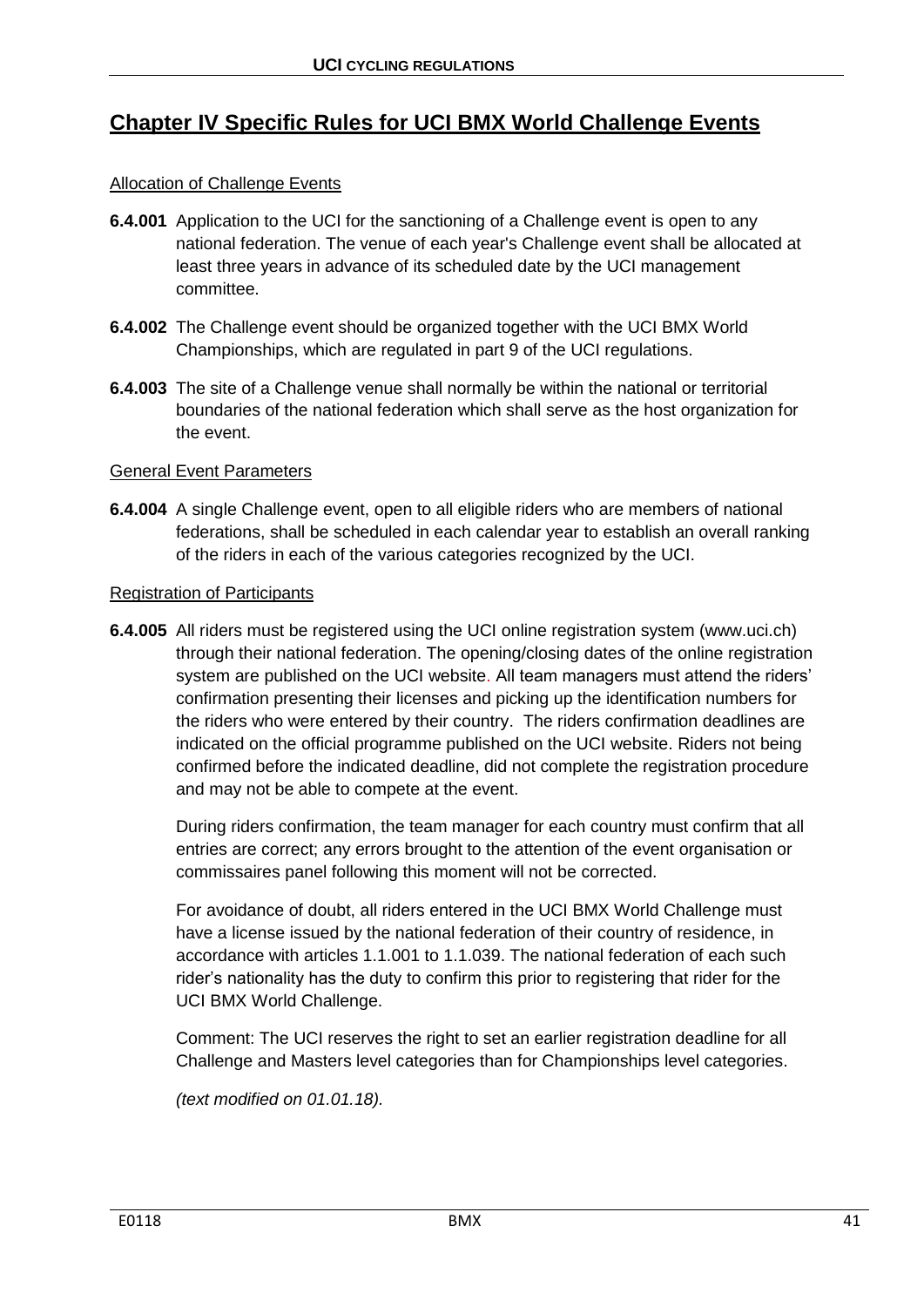## **6.4.005bis**

The Challenge and Masters level categories held during the annual UCI BMX World Challenge shall be those defined in articles 6.1.009 to 6.1.011. However, the following exceptions shall apply.

From 2021 onwards, the minimum age eligible to enter the event shall be age 8, as of 31st December of the year in question. For avoidance of doubt, beginning in 2021, the youngest challenge categories offered during the UCI BMX World Challenge shall be as follows:

20-Inch Bicycles

- Boys, age 8
- Girls, age 8

## **Cruisers**

- Boys, ages 12 and under
- Girls, ages 12 and under

*(article introduced on 01.01.2019).*

- **6.4.006** Pre-registration for the UCI BMX World Challenge event is subject to the following restrictions:
	- a. Each national federation shall be permitted to register up to 16 riders in each Challenge level category which is scheduled for competition. The host organisation may register a greater number of riders in each limited category, with a maximum of 32 riders.
	- b. Each national federation shall be permitted to register up to 16 riders in each Masters category.
	- c. The limits specified in 'a' and b' above exclude main finalists at the UCI BMX World Challenge or Masters event of the previous year. These riders can be added on top of the riders selected according to the above criteria.

Any errors made during the registration process by a national federation, including the late entries, may be corrected at latest up until the moment of riders confirmation. However, a fine of CHF 100 payable by the national federation may apply for each correction that is made.

- **6.4.007** Entry fees for all categories are published in the UCI Financial Obligations. Entry fees must be paid in full to the organisation no later than the end of riders' confirmation. The riders from all such countries may not be allowed to participate in the event until the entry fees are paid.
- **6.4.008** Without prejudice to article 6.1.005, only riders who were licensed in either a Challenge category or Masters category (whichever is applicable) at the start of the present season are permitted to be entered in the UCI BMX World Challenge. These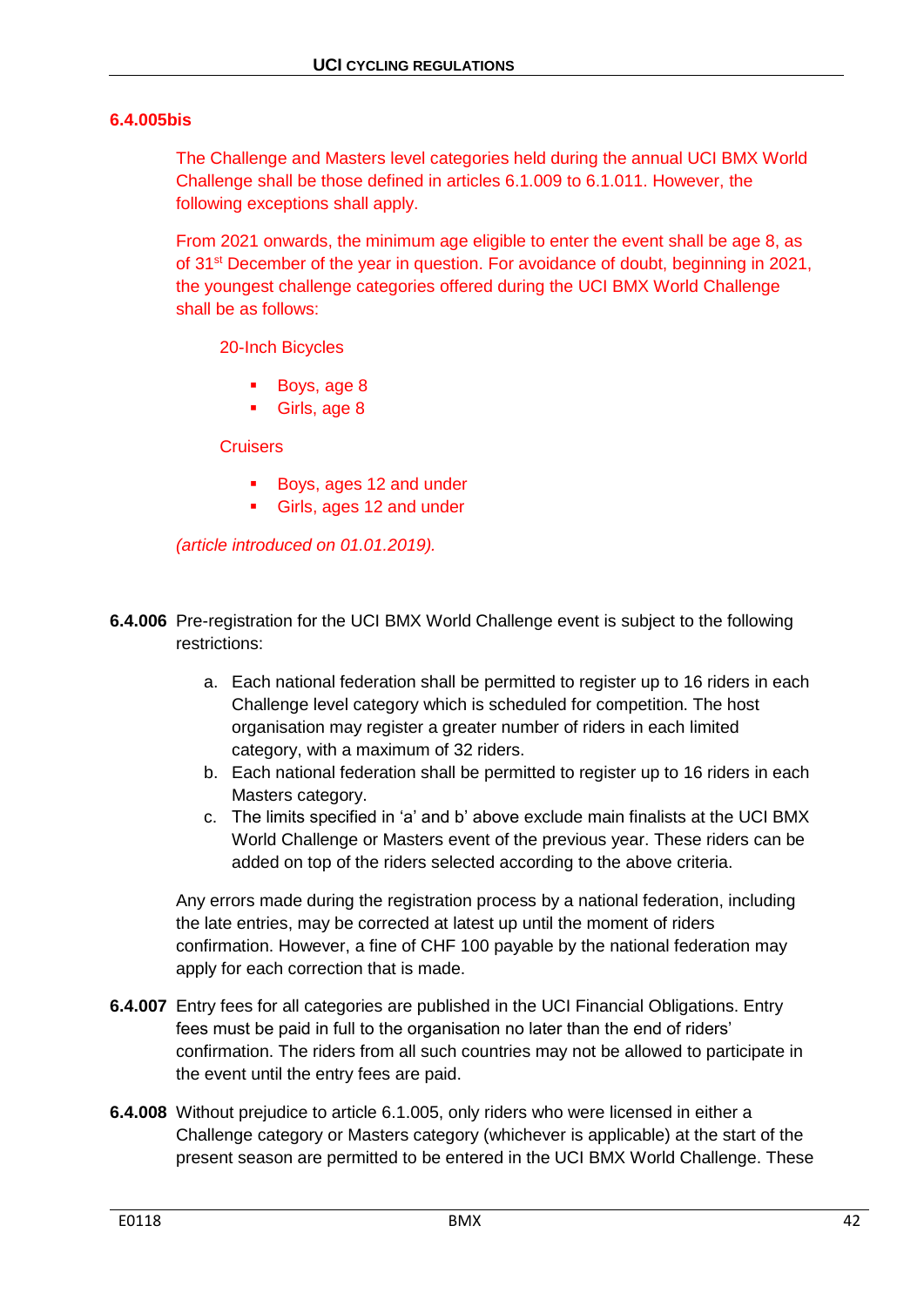entries can be made only by the national federation recognised by the UCI in the country of their nationality. Each such national federation has sole responsibility for confirming the eligibility of all riders for the UCI BMX World Challenge in accordance with the UCI Regulations, and for ensuring that the riders concerned have the appropriate international license and insurance as required by Part I of the UCI Regulations.

Contravention of this regulation may render any national federation concerned liable to a fine of up to CHF 5'000, in addition to the disqualification of the riders concerned.

# Team Staff

**6.4.009** Each member organization which registers riders must appoint a national team manager to represent the interests of all of its riders at the UCI BMX World Challenge In addition to this Challenge team manager, between 2 and 20 team assistants for each team are allowed; the number of team assistants allowed shall be determined based upon the number of challenge entries registered for each such country, as described in the Competition Guide for the event. All team staff must be accredited in accordance with the competition guide. Such accreditation may be revoked for any breach of the UCI regulations or non-compliance with the instructions of the organisation or commissaires' panel.

Only people who are legally considered to be adults in the country in which the UCI BMX World Challenge is held as of the date of commencement of the Event may be accredited as team staff. In case of any doubt regarding this, then the minimum age shall be 18 as of the date of commencement of the UCI BMX World Challenge.

*(text modified on 01.01.18).*

# Event Format

**6.4.010** Competition categories shall be as described in articles 6.1.009 to 6.1.011.

In order to give the best chance of completing each day of the UCI BMX World Challenge within a reasonable period of time, the UCI reserves the right to change the number of Rounds of Motos that will be held for some or all of the Challenge and Masters categories should it decide that conditions (weather, large number of entries, or other) require it.

The UCI BMX World Challenge for each Challenge or Masters level category shall take place on the day it is scheduled, and shall not be rescheduled. Once competition has begun on any given competition day, in case of cancellation prior to the Final, the results will be determined on the basis of the racing completed for each category in question in accordance with article 6.1.041. For any categories in which at least one round of racing has not been completed, such cancellation shall mean that no results are declared for those categories.

*(text modified on 01.01.18).*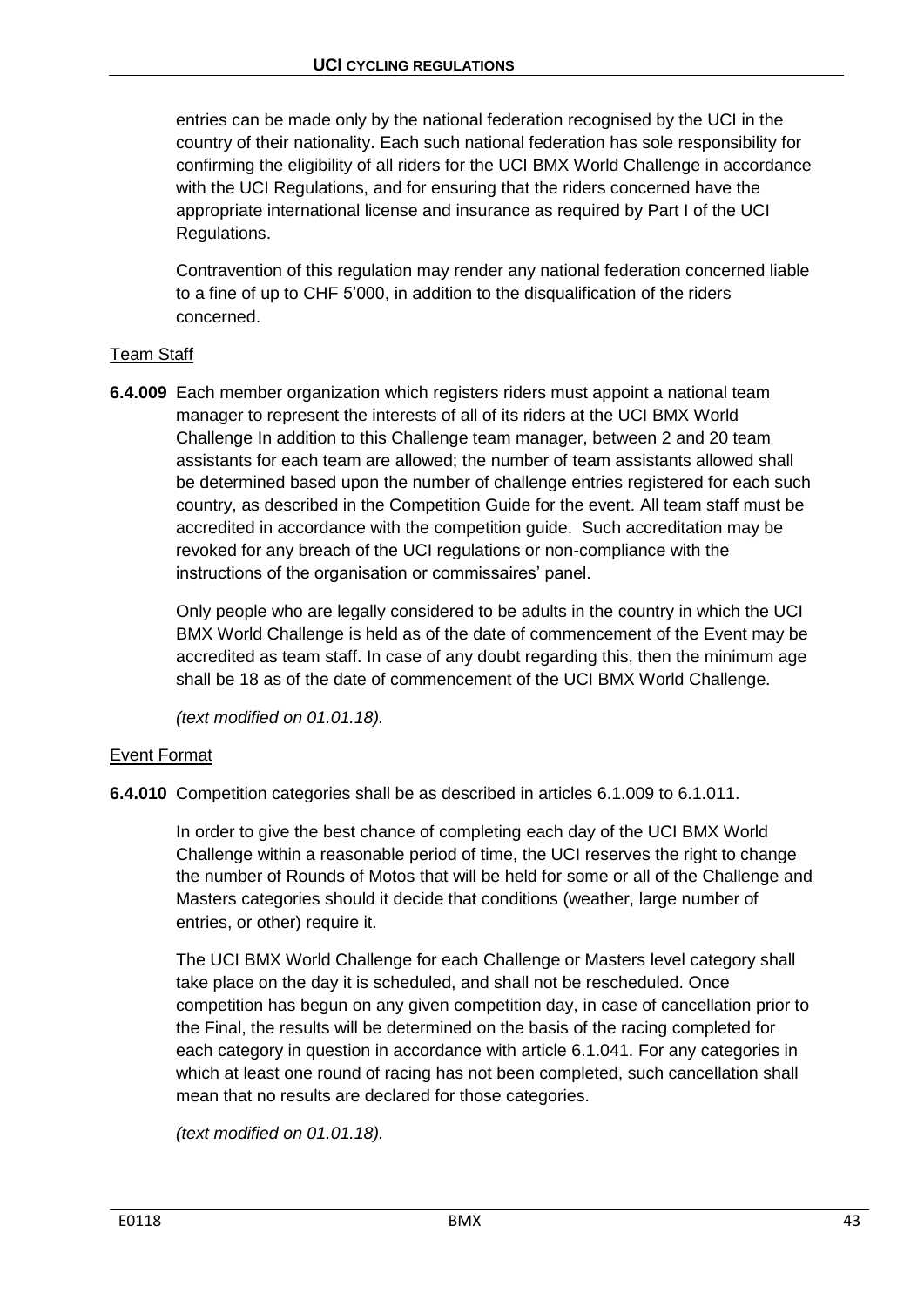## Recognition and Awards

**6.4.011** The UCI shall bestow upon the first-place finisher in each competing category raced at UCI world BMX Challenge level the title of "UCI BMX World Challenge Winner". This title shall remain the property of the UCI and may not be used in conjunction with any product endorsement or for any other commercial purpose without its prior express consent. Top 8 finishers will receive a trophy. In case of a combined category, the trophies of the highest category will be presented.

The title of "UCI BMX World Challenge Winner" does not entitle the holder to in any way represent himself as a "BMX World Champion", nor to use a replica of the World Champion's jersey, nor to in any way incorporate the rainbow colours into his clothing or equipment. The Title of "BMX World Champion" is reserved for the winners of the UCI BMX World Championship, which is open only to riders in the championship categories.

For the Masters level, the UCI shall bestow upon the first-place finisher the title of "UCI world BMX Masters winner". This title shall remain the property of the UCI and may not be used in conjunction with any product endorsement or for any other commercial purpose without its prior express consent. The UCI will award medals to the top 3 riders and a Masters rainbow jersey to the winner.

In case the UCI BMX World Challenge for any applicable categories is cancelled prior to the start competition for the concerned categories, the title of World Challenge Winner for the winners of categories in question at the previous UCI BMX World Challenge shall remain until the UCI BMX World Challenge for those categories is next held.

In case it is decided that a Challenge or Masters category will no longer be held during future editions of the UCI BMX World Challenge, the titles for such categories shall remain until the date of the next UCI BMX World Challenge, after which it shall no longer be recognised nor awarded.

*(text modified on 01.01.18).*

Chapter abrogated on 01.01.2019 and moved to Part XI: Olympic Games.

# **Chapter VI UCI BMX Ranking**

## **Categories**

- **6.6.001** The UCI is the exclusive owner of the UCI BMX Ranking. The UCI BMX Ranking consists of a UCI Individual BMX Ranking for the following categories, as well as a ranking by nation.
	- a. Men Elite: aged 19 and over
	- b. Women Elite: aged 19 and over
	- c. Men Juniors: aged 17 and 18
	- d. Women Juniors: aged 17 and 18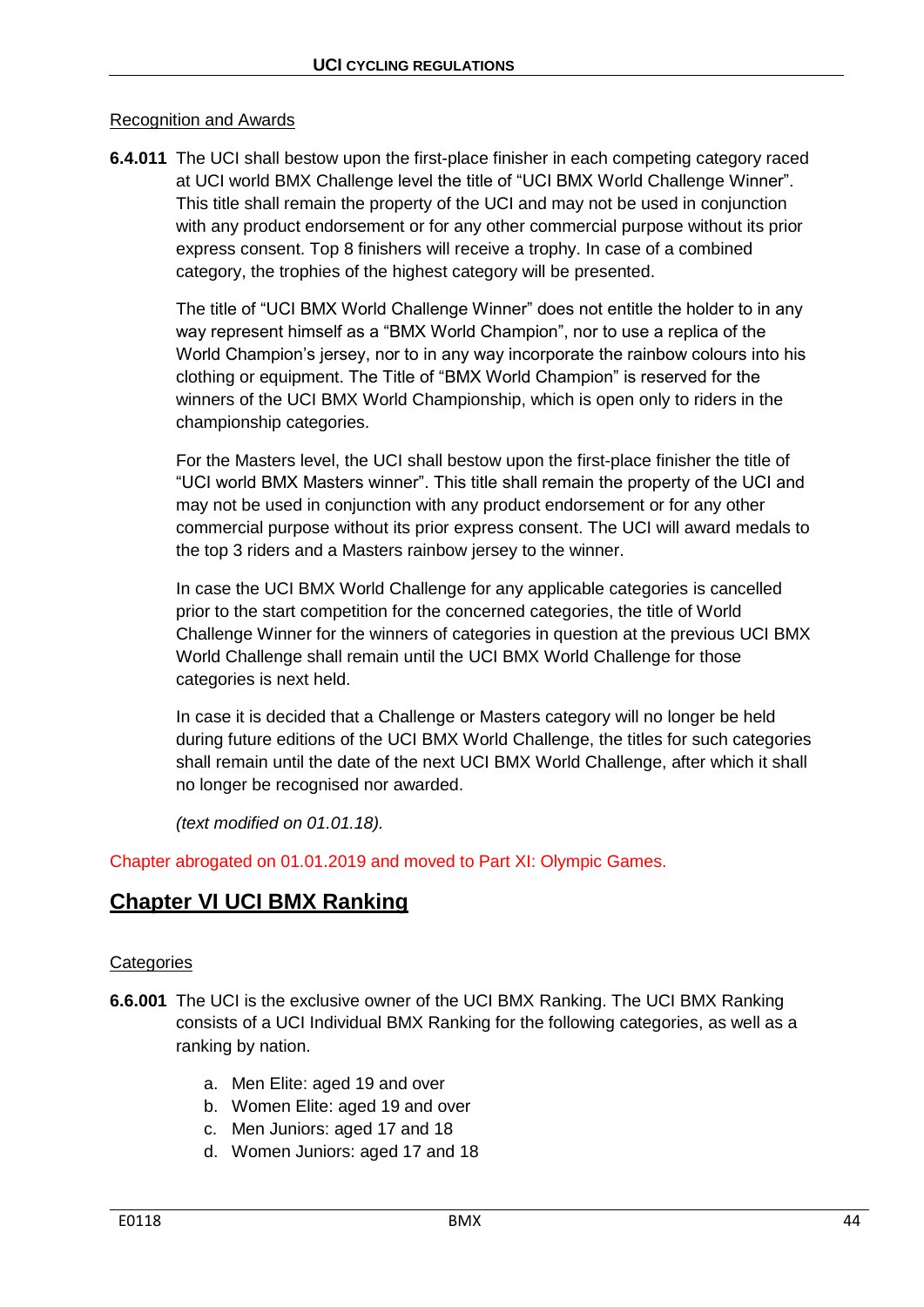The UCI BMX rankings are drawn up over a period of one year, in accordance with the conditions set out below, by adding the points won since the preceding ranking was drawn up, and respecting the provisions of article 6.6.002. At the same time the remaining points obtained up to the same day of the previous year by each rider in international BMX events are deducted.

The new rankings come into force on the day of publication and stand until the publication of the subsequent rankings.

## Event Classes

- **6.6.002** A rider can gain points in the UCI Individual BMX Ranking for their category in different classes of BMX competitions. The rider's points total is subject to the following rules:
	- a. OG: Olympic Games (all results)
	- b. CM: World Championships
		- a. Only the points from the latest World Championships held shall be included in the individual UCI BMX Ranking, even if it is held less than one year after the last edition of this event.
		- b. The points from the latest World Championships shall remain in the individual UCI BMX Ranking until the event is next held, even if more than one year passes between them.
	- c. CDM: UCI BMX Supercross World Cup (all events)
	- d. CC: Continental Championships (continent of the riders nationality)
		- a. For any given continental confederation, only the points from the latest Continental Championships held shall be included in the individual UCI BMX Ranking, even if it is held less than one year after the last edition of this event.
		- b. The points from the latest Continental Championships held shall remain in the individual UCI BMX Ranking until the event is next held, even if more than one year passes between them, as long as the next edition of the Continental championships is registered on the UCI International BMX Calendar for the next season. If this is not the case, the points from the continental championships held shall expire after 12 months.
		- c. Only riders of the concerned continent can obtain UCI points at a Continental Championships.
	- e. HC: International competitions Hors Class (best 3 scores)
	- f. RJ: Regional Games
	- g. C1: International competitions (best 5 scores)
	- h. CN: National Championships (country of the rider's nationality)
		- a. In case the UCI agrees that a country may hold its national championships earlier than the dates reserved for that purpose, the points earned in that country's national championships shall not be included in the individual UCI BMX Ranking until the ranking update after the reserved dates for national championships. However, in this case, the title of National Champion is awarded and comes into effect as of the date on which it was won.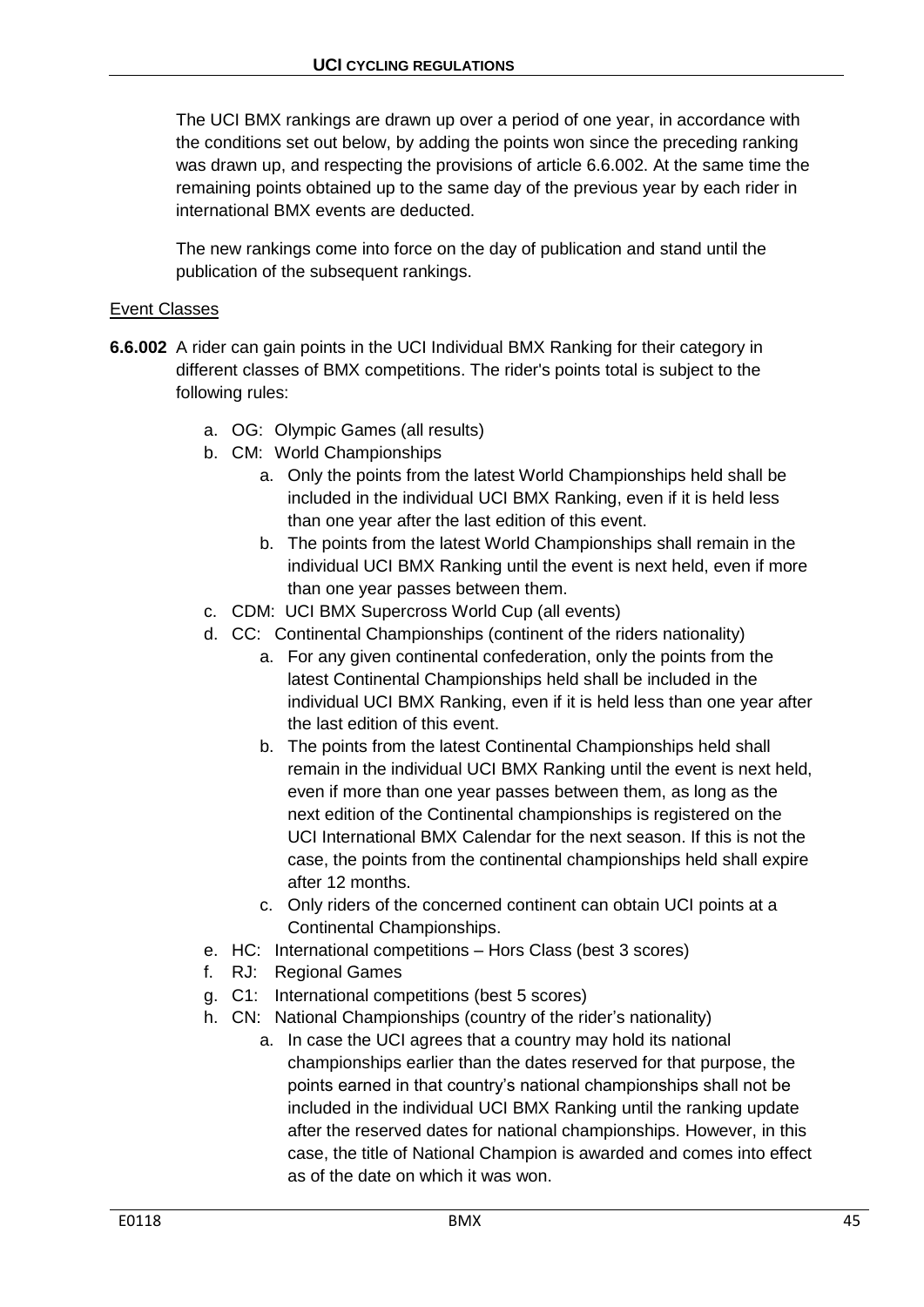- b. In case a national championship is held later in the calendar year than the reserved dates, the points shall be added to the individual UCI BMX Ranking in the next scheduled ranking update after the championship is held.
- c. Only riders of the nationality concerned can obtain UCI points at a national championship.

*(text modified on 02.02.18).*

## Points Table

**6.6.003** Points in the UCI Individual BMX Ranking are awarded in accordance with the table found in Annex 4.

## UCI Individual BMX Ranking

**6.6.004** A UCI individual BMX ranking will be established for all categories mentioned in 6.1.008. The UCI individual BMX ranking will be calculated on the total points of all events held in each such category, as described in article 6.1.001 with a limitation of events to be calculated in the UCI individual BMX ranking as in article 6.6.002.

In the first year that a former Juniors rider becomes Elite, all of his points will be removed from the Juniors ranking; such points will not be transferred to the Elite ranking, except for those which were earned during UCI BMX Supercross World Cup events; such points earned during UCI BMX Supercross World Cup events will be added to the Elite ranking.

*(text modified on 01.01.18).*

## Tie Breaker

- **6.6.005** In case of a tie in the UCI Individual BMX Ranking, the tie will be resolved as follows:
	- a. UCI BMX World Championships points
	- b. UCI BMX Supercross World Cup points
	- c. Continental Championships points.
	- d. Class HC international competitions (3 best results).
	- e. Class 1 international competitions (5 best results).
	- f. National Championships

## Ranking by Nation

**6.6.006** A ranking by nation for Men Elite and Women Elite is drawn up for BMX. The ranking by nation is calculated by summing the points of the three best placed riders for men and the two best placed riders for women from each nation. The ranking by nation of 31st December will determine the number of qualified riders per nation for the next world championships.

A ranking by nation for Men Junior and Women Junior is drawn up for BMX. The ranking by nation is calculated by summing the points of the three best placed riders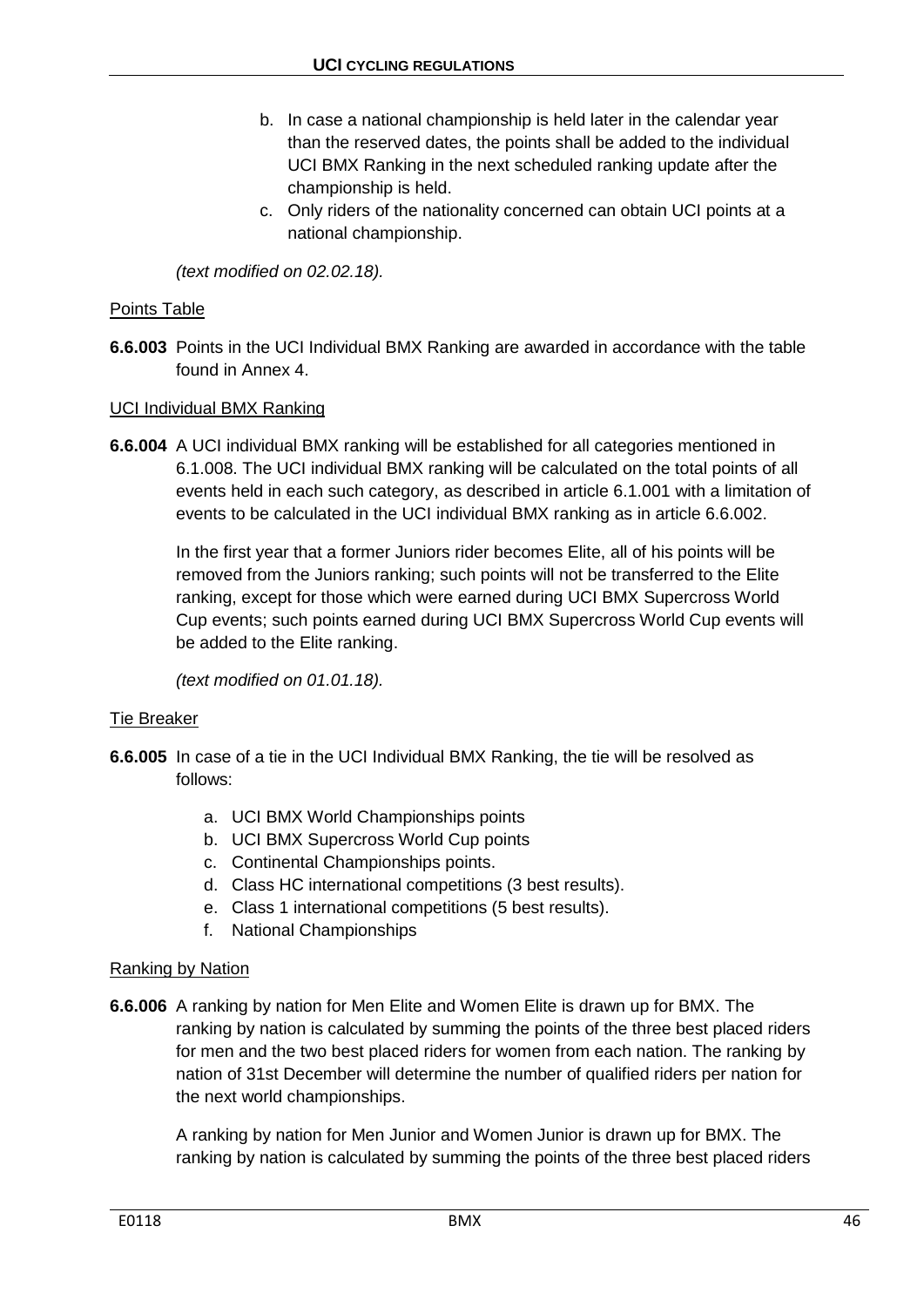for men and the two best placed riders for women from each nation. The ranking by nation of 31st December will determine the number of qualified riders per nation for the next world championships.

A rider's points are awarded to the nation of this nationality, even if he is license holder of the federation of another country.

Tied nations have their relative positions determined by the place of their best rider on the individual UCI BMX ranking.

## Olympic Qualification Ranking

**6.6.007** To determine the qualification quota for the Olympic games, an Olympic Qualification ranking is calculated for both men and women (3 best ranked Elite/ Junior per nation).

A rider's points are awarded to the nation of this nationality, even if he is license holder of the federation of another country.

Tied nations have their relative positions determined by the place of their best rider on the UCI Individual BMX ranking.

*(text modified on 01.01.19).*

## Ranking Updates

**6.6.008** The UCI BMX rankings are updated after the Olympic Games, the UCI BMX World Championships, the UCI BMX Supercross World Cup events and on 31st December. The dates of other ranking updates are published on the UCI website.

## National Championships

**6.6.009** Every nation will have a possibility to host a national championship, counting for the UCI BMX ranking. A national championship can only be open for a rider who holds a passport in the respective country (home country) as indicated in 1.2.028. If a nation still decides to allow riders from a different nationality during the national championships, the foreign rider won't receive UCI points and the finishing place of the riders of the designated nation stays unchanged.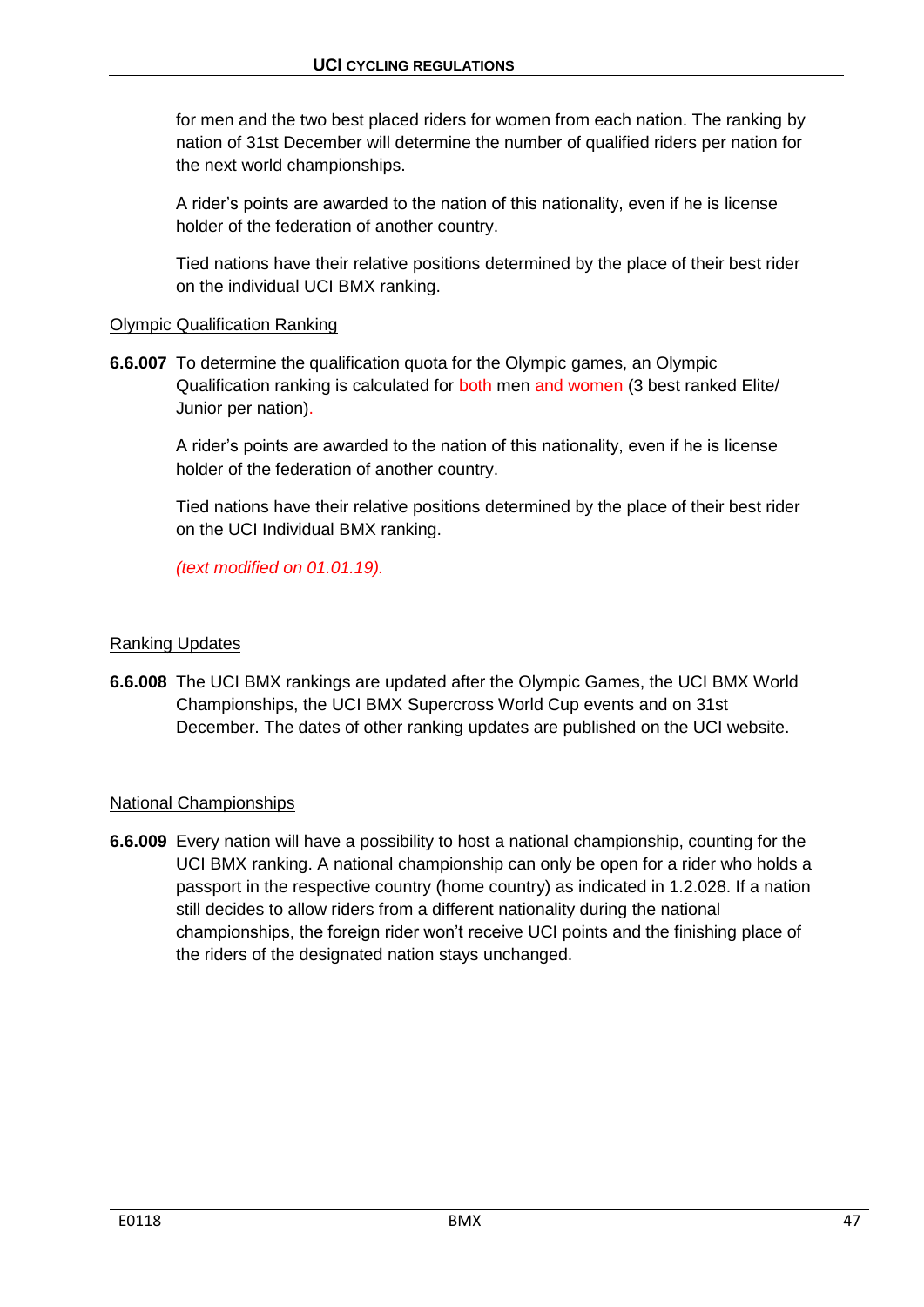# **Chapter VII UCI BMX Teams**

# **§ 1 Identity**

**6.7.001** A UCI BMX team is an entity consisting of a minimum of 2 and 10 riders, each of whom must be in one of the Championships categories defined in article 6.1.008.

They are employed and/or sponsored by the same entity, for the purpose of taking part in BMX events on the UCI International BMX calendar.

- **6.7.002** A UCI BMX team comprises all the riders employed by the same paying agent, the paying agent itself, the sponsors and all the other persons contracted by the paying agent and/or the sponsors for the functioning of the team (team manager, coach, soigneur, mechanic, etc.). It must be designated by a specific name and be registered with the UCI as provided in these regulations.
- **6.7.003** The sponsors are individuals or incorporated bodies who contribute to the funding of the UCI BMX team. Among the sponsors, a maximum of two are designated as the principal partners of the UCI BMX team. If neither of the two principal partners is the paying agent for the team, this paying agent may only be an individual or incorporated body whose sole trading income comes from advertising.
- **6.7.004** The principal partner(s) and the paying agent commit themselves to the UCI BMX team for a whole number of calendar years.
- **6.7.005** The name of the UCI BMX team must be that of the company or brand name of the principal partner or that of one of both of the two principal partners.
- **6.7.006** No two UCI BMX teams, their principal partners or paying agents, may bear the same name. Should application for a new and identical name be simultaneously made by two or more Teams, priority is given to the Team which has used the name for the longer or longest time. Otherwise, the team that first submitted its' application to the UCI shall receive priority for the name.
- **6.7.007** The nationality of the UCI BMX team must be that of the country where the head office or the domicile of the paying agent is located. In its request to the UCI for registration, the UCI BMX team must include a letter of approval from the national federation of the country of which it has the nationality. Such a letter recognises the UCI BMX team as being of that Federation's nationality and support its registration with the UCI under the terms of these regulations.

# **§ 2 Legal and Financial Status**

**6.7.008** The paying agent of the riders in a UCI BMX team must be a physical person or incorporated body legally entitled to employ personnel.

# **§ 3 Registration**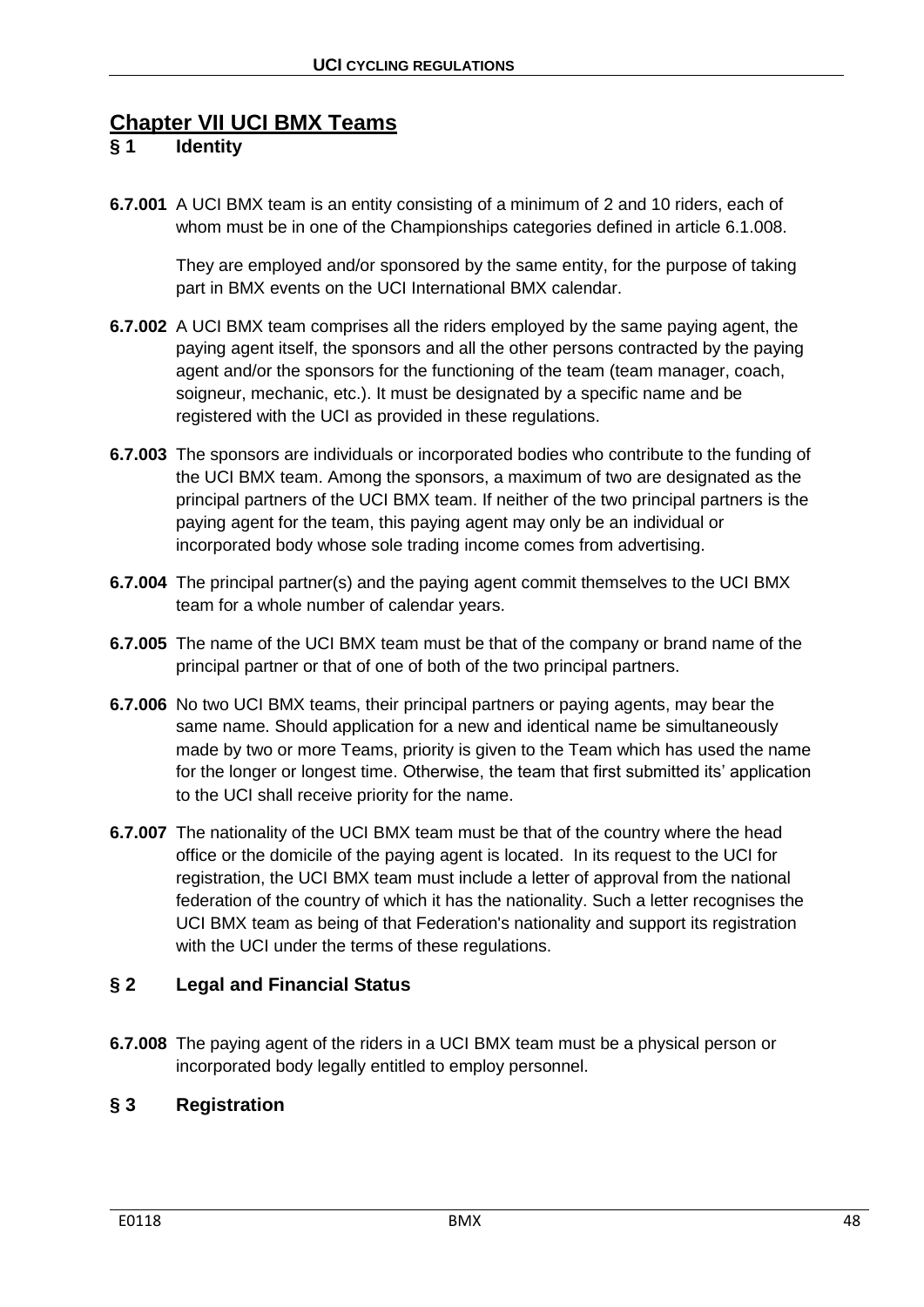- **6.7.009** Each year UCI BMX teams must register for the subsequent year with the Union Cycliste Internationale.
- **6.7.010** UCI BMX teams must register their riders at the same time.
- **6.7.011** UCI BMX teams must submit their application for registration no later than 15 January of the year in question. No application first received by the UCI after 15 January is considered.

When applying for registration, UCI BMX teams must indicate:

- a. the exact name of the team;
- b. address details (including telephone number, email address and fax number) to which all communications to the UCI BMX team can be sent;
- c. the names and addresses of the principal partners, the paying agent, the manager, the team manager, the assistant team manager, the mechanics and other license-holders;
- d. the surnames, first names, addresses, nationalities and dates of birth of the riders, the dates and numbers of their licenses and the authority that issued them, or a copy of both sides of the license;
- e. a copy of the riders' contracts in accordance with article 6.7.018 must be included.
- **6.7.012** Article 6.7.011 also applies to any changes to the riders and other staff for UCI BMX teams.

Such changes must be immediately submitted by the UCI BMX teams to the UCI. During the season, no rider already registered with a UCI BMX team for the current season may join another UCI BMX team outside the transfer period as specified in the team registration form.

- **6.7.013** Only UCI BMX teams on the list approved by the UCI may receive benefits such as those listed in article 6.7.017.
- **6.7.014** By their annual registration, UCI BMX teams and inter alia their paying agents and sponsors undertake to respect the Constitution and Regulations of the UCI and their respective National Federation and to participate in cycling events in a fair and sporting manner. The paying agent and principal partners are held jointly and severally liable for all the financial commitments of the UCI BMX team to the UCI and the National Federations, including any fines.
- **6.7.015** The registration of the UCI BMX team with the UCI involves a registration fee that the team must pay by 15 January of the current year. The amount is set annually by the UCI management committee.
- **6.7.016** When submitting their registration, each UCI BMX team must submit a colour graphic design of their Team jersey, complete with sponsor logos.

All riders within a UCI BMX team are obliged to wear clothing that has identical major sponsor placement, identical color scheme, layout and identical overall look,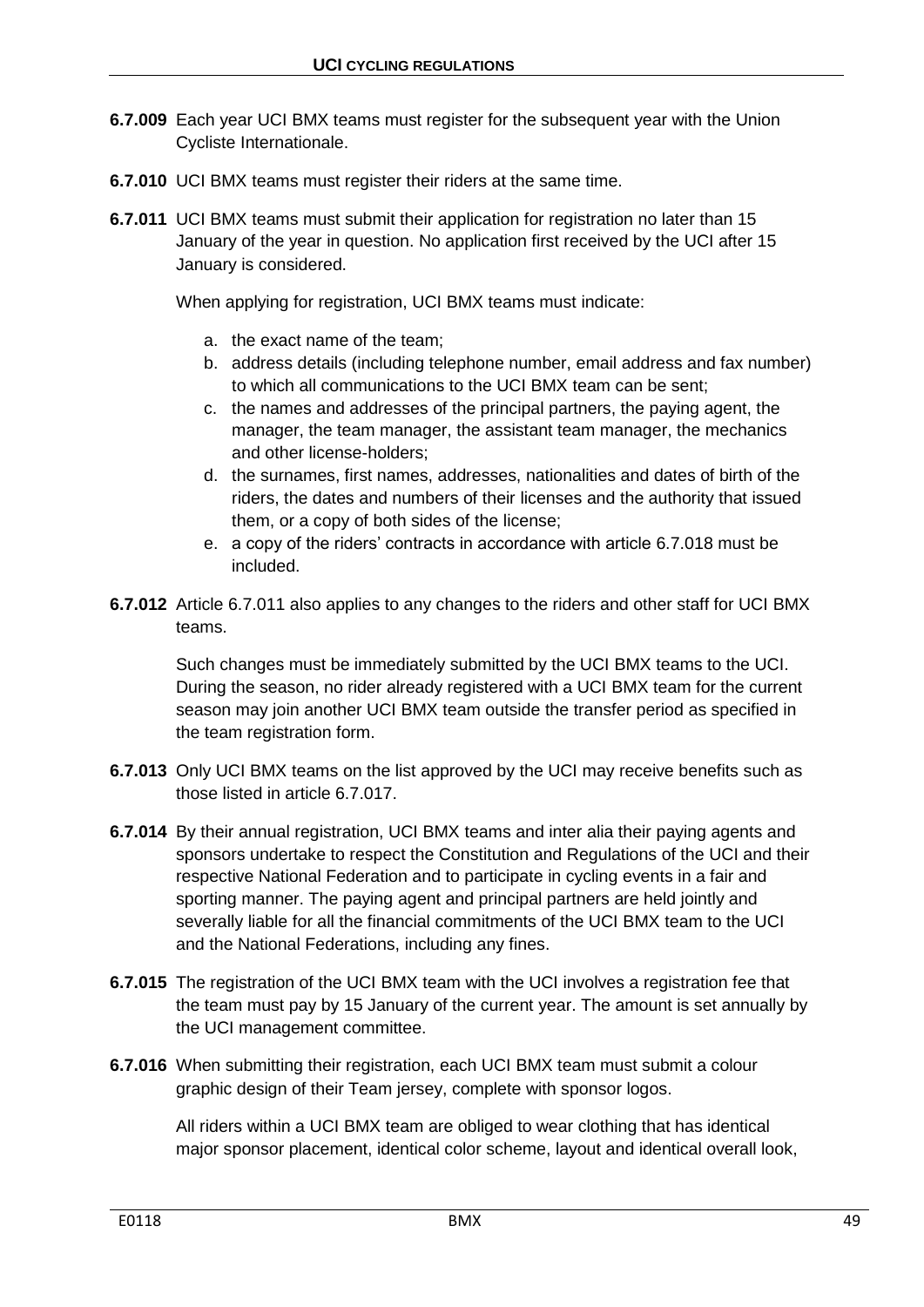although the colours of men and women's outfit can be different. In this case two designs must be submitted.

- **6.7.017** UCI BMX teams registered with the UCI receive a series of benefits which include, but are not limited to:
	- a. Allocation of one Team Bib during UCI BMX Supercross World Cup events.
	- b. Online registration to UCI BMX Supercross World Cup events for riders in a UCI BMX team.
	- c. UCI BMX Supercross World Cup rainbow passes. The same number of passes (as defined in the series parameters within each season) available to National Teams shall be also be available for UCI BMX teams. For avoidance of doubt, all riders entered by the team are accredited for each UCI BMX Supercross World Cup event by virtue of their race entry, and are not given rainbow passes.
	- d. The right to a team tent and parking at UCI BMX Supercross World Cup events under the same conditions and prices as those set for National Teams by the event organisers.
	- e. Access to the UCI arbitral board for their riders, their paying agents and the UCI BMX team's principal partners.
	- f. Two sporting accreditations and one Team Bib during the UCI BMX World Championships.

*(text modified on 01.01.19).*

# **§ 4 Contract of Employment**

**6.7.018** A rider's membership of a UCI BMX team requires a written contract of employment to be concluded which must contain as a minimum the provisions of the standard contract in Article 6.7.024.

The contract must also make provision for the payment of indemnities to the rider in the event of sickness and/or accident.

- **6.7.019** Any clause agreed between the rider and the paying agent that impinges on the rights of riders as provided for in the standard contract or the joint agreements is null and void.
- **6.7.020** Any contract between a team and a rider must be drawn up in at least three copies. One original copy must be forwarded to the UCI with exact financial amounts for salary and bonus payments. The confidentiality of these data is ensured.
- **6.7.021** On the expiry of the term of the contract, the rider is free to enter the service of another paying agent. No system of transfer fees is permitted.

Before the expiry date of the contract, transfers of riders are only permitted if a global agreement in writing is reached between the three parties concerned: the rider, his current paying agent and the new paying agent, and with the authorisation of the UCI.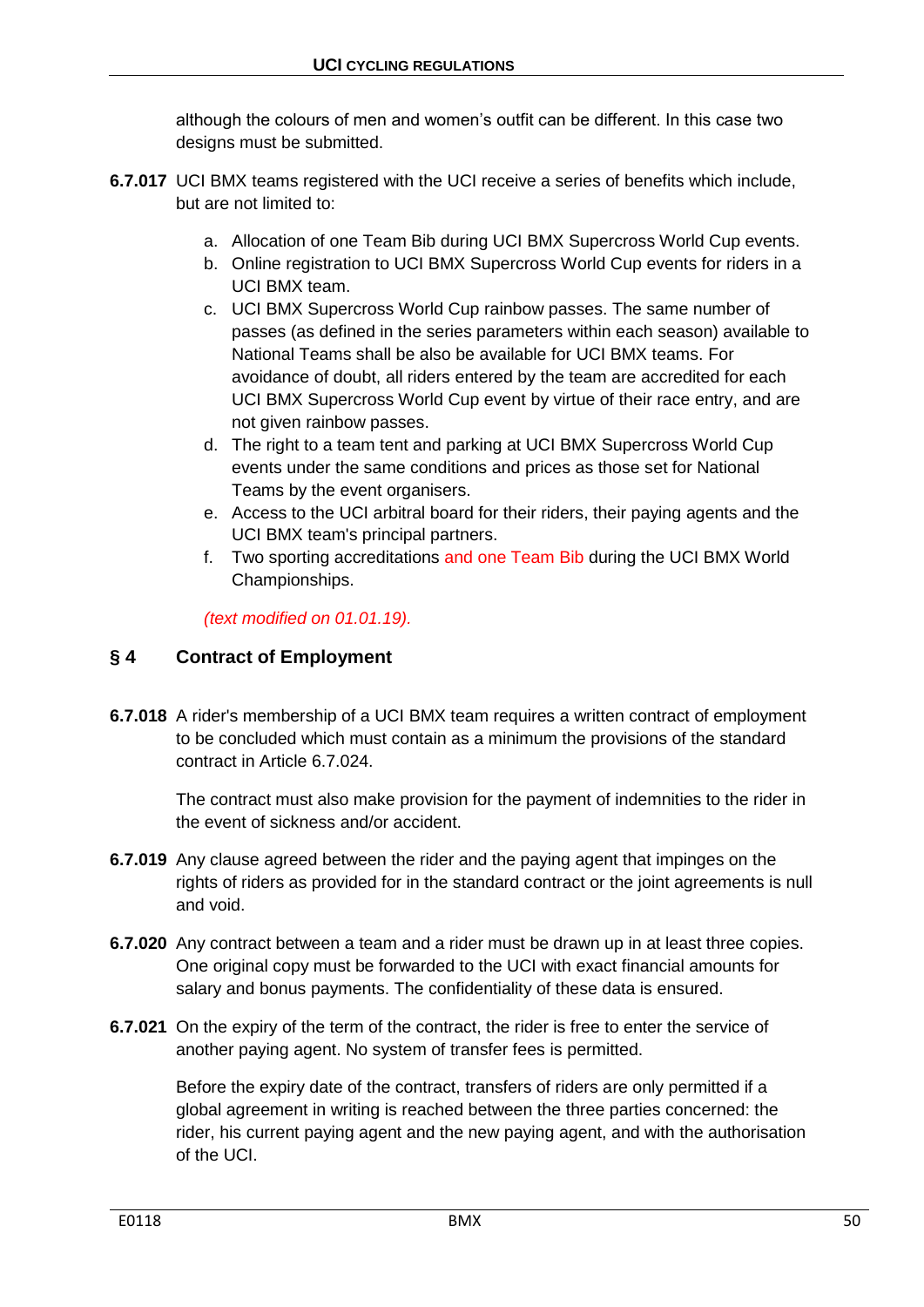# **§ 5 Dissolution of a team**

**6.7.022** A team must announce its dissolution or the cessation of its activity or its inability to respect its obligations, at the earliest opportunity. Once this announcement has been made, riders are fully entitled to contract with another Team for the following season or for the period starting at the moment announced for the dissolution, the end of activities or the inability to perform.

# **§ 6 Penalties**

**6.7.023** Should a team, as a whole, fail or cease to meet all the conditions of the relevant UCI regulations, it may no longer participate in cycling events.

# **§ 7 Model contract between a rider and a UCI BMX team**

**6.7.024** The UCI Model Contract between a rider and a UCI BMX team can be found in Annex 7 to these regulations.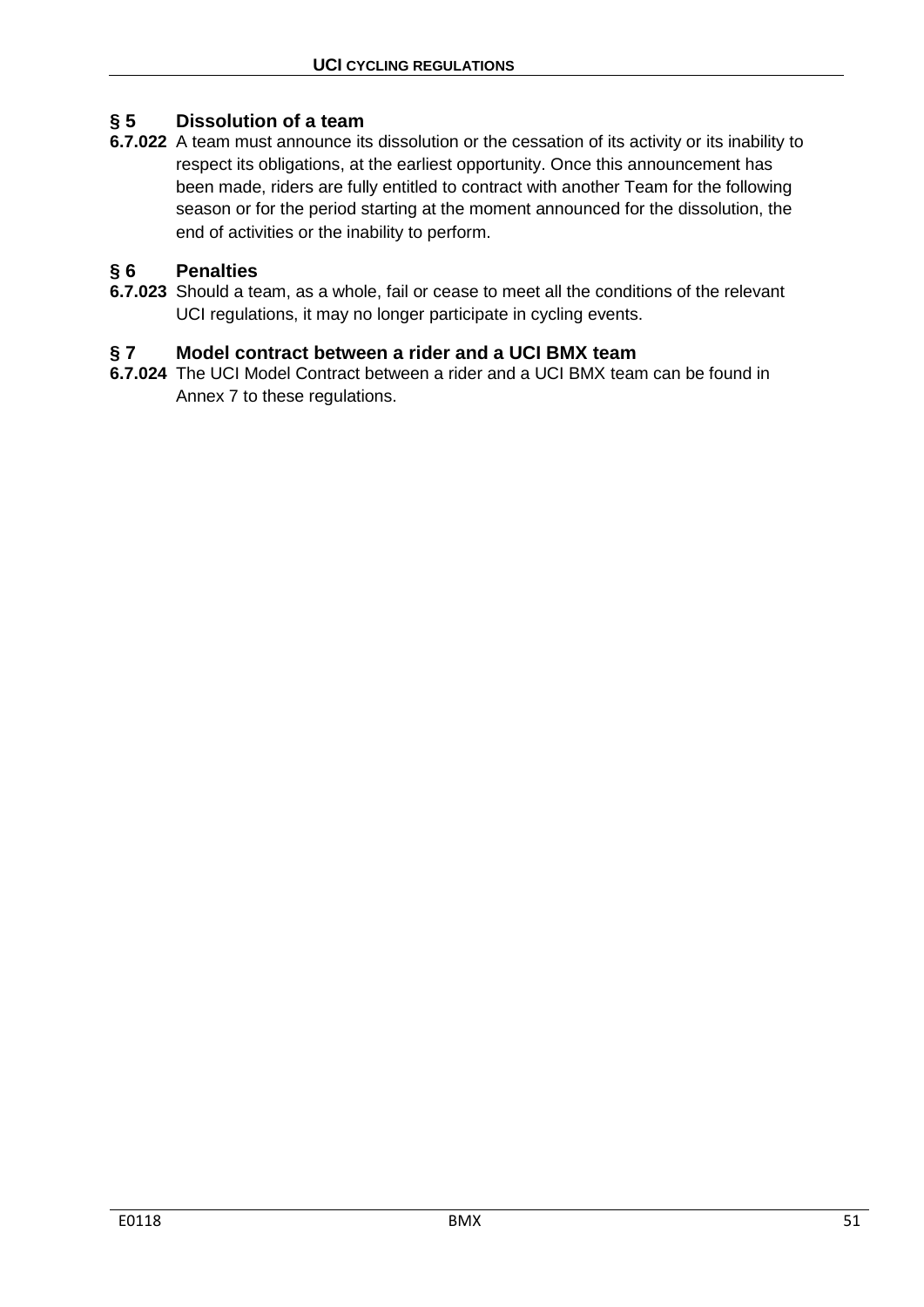| # Riders   | <b>Motos</b> | 1/16 Finals | 1/8 Finals | 1/4 Finals | 1/2           | <b>Final</b> |
|------------|--------------|-------------|------------|------------|---------------|--------------|
|            |              |             |            |            | <b>Finals</b> |              |
| $5 - 8$    | 1 heat       | ۰           | ۰          | ٠          | ٠             | -            |
| $9 - 16$   | 2 heats      | -           |            | -          |               | 1 heat       |
| $17 - 19$  | 3 heats      |             |            |            | 2 heats       | 1 heat       |
| $20 - 32$  | 4 heats      |             |            |            | 2 heats       | 1 heat       |
| $33 - 40$  | 5 heats      |             |            | 4 heats    | 2 heats       | 1 heat       |
| $41 - 64$  | 8 heats      |             |            | 4 heats    | 2 heats       | 1 heat       |
| $65 - 80$  | 10 heats     | ۰           | 5 heats    | 4 heats    | 2 heats       | 1 heat       |
| $81 - 128$ | 16 heats     |             | 8 heats    | 4 heats    | 2 heats       | 1 heat       |
| 129 - 160  | 20 heats     | 10 heats    | 5 heats    | 4 heats    | 2 heats       | 1 heat       |
| 161 - 256  | 32 heats     | 16 heats    | 8 heats    | 4 heats    | 2 heats       | 1 heat       |

# **ANNEX 1 – Schedule of Heats – Seeding and Transfer System**

The number of heats within the Motos is set out above for each category within the event. For events which are seeded using some time trial result or ranking, the heats are filled using the seeding method described in article 6.1.027bis.

An example is provided below to show that how the heats are filled for a category with 29 entries:

| Heat 1 | Heat 2 | Heat 3 | Heat 4 |
|--------|--------|--------|--------|
| 1      | 2      | 3      | 4      |
| 8      | 7      | 6      | 5      |
| 9      | 10     | 11     | 12     |
| 16     | 15     | 14     | 13     |
| 17     | 18     | 19     | 20     |
| 24     | 23     | 22     | 21     |
| 25     | 26     | 27     | 28     |
|        |        |        | 29     |

For events in which random seeding is used for the Motos, in effect, a random 'seeding order' is created, and the heats are filled in the same way as described in article 6.1.027bis.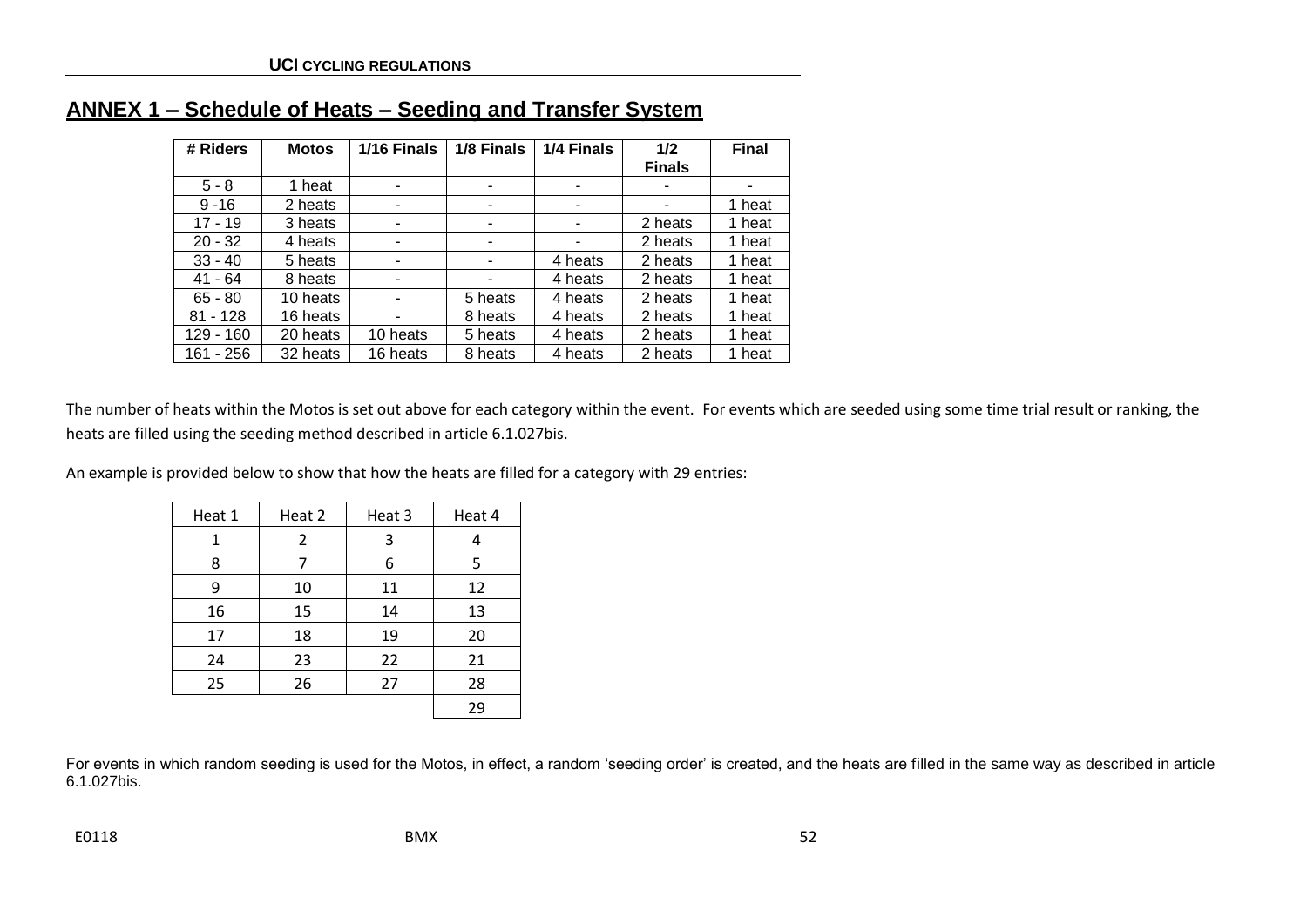In case a scrambled seeding system which follows Annex 1 is used for the Motos, the general principle used is that the riders in each category will be spread as evenly as possible among the number of heats specified in the table above considering the number of entries - that is, the same number of riders will be in each heat. In case a category has a number of entries in which this is not possible, then the heats with less riders are determined at random. *(text modified on 01.01.19).*

Composition of the Qualifiers and Finals

9 - 16 RIDERS

| <b>Motos</b>       | 1/16 Finals   1/8 Finals   1/4 Finals   1/2 Finals |   | Final |
|--------------------|----------------------------------------------------|---|-------|
| <sup>ን</sup> heats | -                                                  | - | heat  |

During the motos Phase, the riders are seeded into 2 heats of 4-8 riders. The number of riders for each heat is determined by application of the zigzag system (see example).

The top four riders in each heat shall transfer to the Final. Exception: in case of a number of 9 riders, the top three riders of the 4 rider heat and the top four riders of the 5 rider heat shall transfer to the 7 rider Final.

#### 17 - 19 RIDERS

| <b>Motos</b> | 1/16 Finals $\mid$ 1/8 Finals $\mid$ 1/4 Finals $\mid$ 1/2 Finals |   |         | Final |
|--------------|-------------------------------------------------------------------|---|---------|-------|
| 3 heats      | -                                                                 | - | 2 heats | heat  |

During the motos Phase, the riders are seeded into 3 heats of 5-7 riders. The number of riders for each heat is determined by application of the zigzag system (see example).

Riders are transferred according to the overall position gained in the motos.

The top four riders in each heat shall transfer to two 6 rider 1/2 Finals as per the following:

|              |             | <b>1/2 FINALS</b> |  |  |
|--------------|-------------|-------------------|--|--|
| <b>Heats</b> |             |                   |  |  |
|              | $1st - 3rd$ | $2nd - 4th$       |  |  |
| 2            | $2nd - 4th$ | $1st - 3rd$       |  |  |
|              | $2nd - 3rd$ | $1st - 4th$       |  |  |

The top four riders in each 1/2 Final shall transfer to the Final.

20 - 32 RIDERS

| <b>Motos</b> | $1/16$ Finals |   | 1/8 Finals $\mid$ 1/4 Finals $\mid$ 1/2 Finals |         | <b>Final</b> |
|--------------|---------------|---|------------------------------------------------|---------|--------------|
| 4 heats      |               | - |                                                | 2 heats | heat         |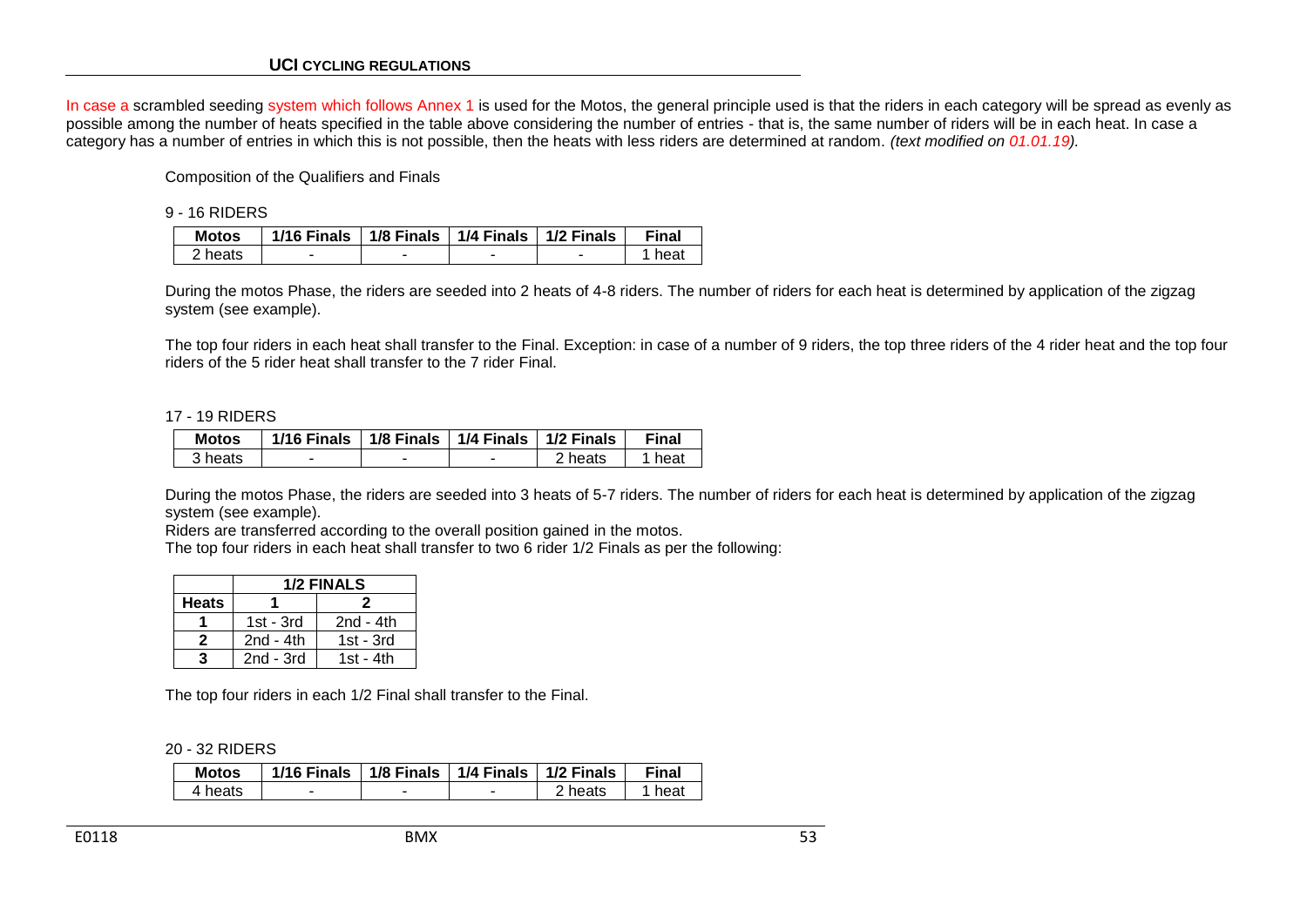During the motos Phase, the riders are seeded into 4 heats of 5-8 riders. The number of riders for each heat is determined by application of the zigzag system (see example).

Riders are transferred according to the overall position gained in the motos. The top four riders in each heat shall transfer to two 8 rider 1/2 Finals as per the following:

|              |             | <b>1/2 FINALS</b> |  |  |  |
|--------------|-------------|-------------------|--|--|--|
| <b>Heats</b> | 2           |                   |  |  |  |
|              | $1st - 3rd$ | $2nd - 4th$       |  |  |  |
| 2            | $2nd - 4th$ | $1st - 3rd$       |  |  |  |
| 3            | $2nd - 4th$ | $1st - 3rd$       |  |  |  |
|              | $1st - 3rd$ | $2nd - 4th$       |  |  |  |

The top four riders in each 1/2 Final shall transfer to the Final.

|  |  | 33 - 40 RIDERS |
|--|--|----------------|
|--|--|----------------|

| <b>Motos</b> | 1/16 Finals | 1/8 Finals   1/4 Finals   1/2 Finals |         |         | Final |
|--------------|-------------|--------------------------------------|---------|---------|-------|
| 5 heats      | -           |                                      | 4 heats | 2 heats | heat  |

During the motos Phase, the riders are seeded into 5 heats of 6-8 riders. The number of riders for each heat is determined by application of the zigzag system (see example).

Riders are transferred according to the overall position gained in the motos. The top four riders in each heat shall transfer to four 5 rider 1/4 Finals as per the following:

|              |     | <b>1/4 FINALS</b> |                 |                 |  |  |  |  |
|--------------|-----|-------------------|-----------------|-----------------|--|--|--|--|
| <b>Heats</b> |     | 2<br>4<br>3       |                 |                 |  |  |  |  |
|              | 1st | 4th               | 3rd             | 2 <sub>nd</sub> |  |  |  |  |
| 2            | 2nd | 1st               | 4th             | 3rd             |  |  |  |  |
| 3            | 3rd | 2nd               | 1st             | 4th             |  |  |  |  |
| 4            | 4th | 3rd               | 2 <sub>nd</sub> | 1st             |  |  |  |  |
| 5            | 3rd | 4th               | 1st             | 2nd             |  |  |  |  |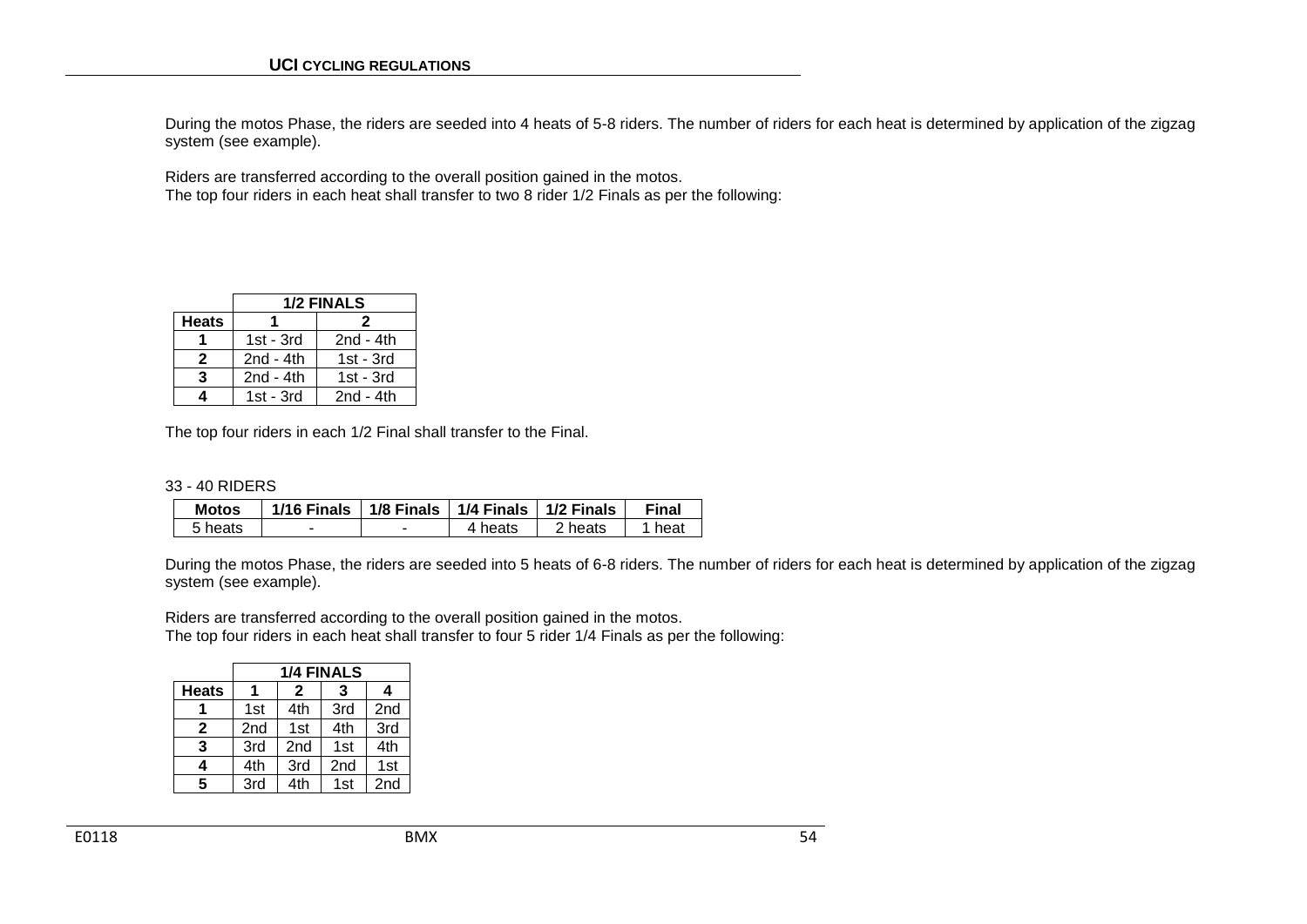The top four riders in each 1/4 Final shall transfer to two 8 rider 1/2 Finals as per the following:

|              |              | <b>1/2 FINALS</b> |  |  |
|--------------|--------------|-------------------|--|--|
| <b>Heats</b> | 2            |                   |  |  |
|              | $1st - 3rd$  | $2nd - 4th$       |  |  |
| 2            | $2nd - 4th$  | $1st - 3rd$       |  |  |
| 3            | 2 $nd - 4th$ | $1st - 3rd$       |  |  |
| 4            | $1st - 3rd$  | $2nd - 4th$       |  |  |

The top four riders in each 1/2 Final shall transfer to the Final.

#### 41 - 64 RIDERS

| <b>Motos</b> | 1/16 Finals   1/8 Finals   1/4 Finals   1/2 Finals |         |         | Final |
|--------------|----------------------------------------------------|---------|---------|-------|
| 8 heats      | -                                                  | 4 heats | 2 heats | heat  |

During the motos Phase, the riders are seeded into 8 heats of 5-8 riders. The number of riders for each heat is determined by application of the zigzag system (see example).

Riders are transferred according to the overall position gained in the motos. The top four riders in each heat shall transfer to four 8 rider 1/4 Finals as per the following:

|              |                 | <b>1/4 FINALS</b> |                 |                 |
|--------------|-----------------|-------------------|-----------------|-----------------|
| <b>Heats</b> | 1               | $\mathbf{2}$      | 3               | 4               |
| 1            | 1st             | 4th               | 3rd             | 2 <sub>nd</sub> |
| $\mathbf{2}$ | 2nd             | 1st               | 4th             | 3rd             |
| 3            | 3rd             | 2nd               | 1st             | 4th             |
| 4            | 4th             | 3rd               | 2 <sub>nd</sub> | 1st             |
| 5            | 1 <sub>st</sub> | 4th               | 3rd             | 2 <sub>nd</sub> |
| 6            | 2 <sub>nd</sub> | 1st               | 4th             | 3rd             |
| 7            | 3rd             | 2nd               | 1st             | 4th             |
| 8            | 4th             | 3rd               | 2 <sub>nd</sub> | 1st             |

The top four riders in each 1/4 Final shall transfer to two 8 rider 1/2 Finals as per the following:

|              | 1/2 FINALS |             |  |  |  |
|--------------|------------|-------------|--|--|--|
| <b>Heats</b> |            |             |  |  |  |
|              | 1st - 3rd  | $2nd - 4th$ |  |  |  |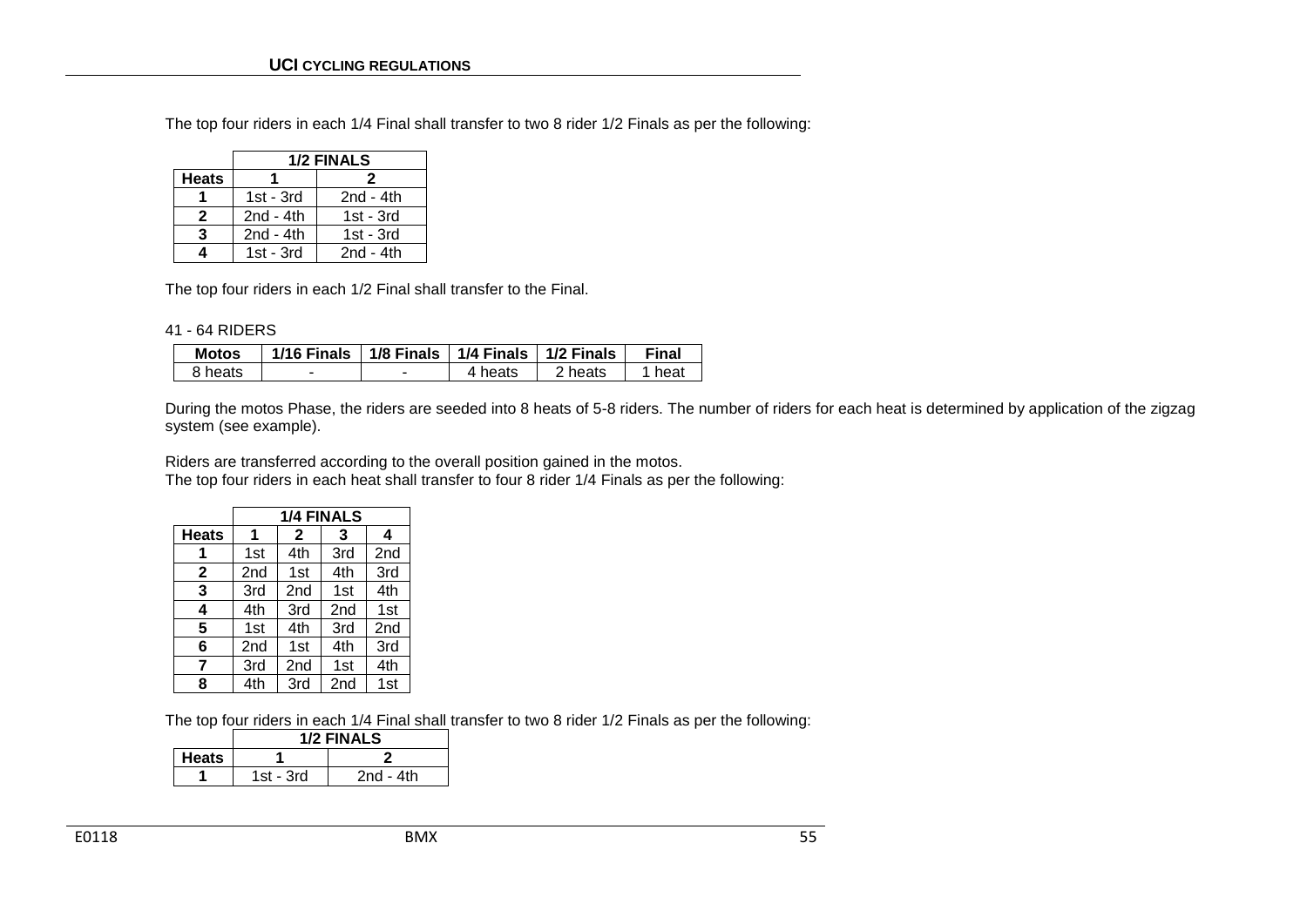#### **UCI CYCLING REGULATIONS**

| $2nd - 4th$ | 1st - 3rd |
|-------------|-----------|
| $2nd - 4th$ | 1st - 3rd |
| 1st - $3rd$ | 2nd - 4th |

The top four riders in each 1/2 Final shall transfer to the Final.

#### 65 - 80 RIDERS

| Motos    | 1/16 Finals | 1/8 Finals   1/4 Finals   1/2 Finals |         |         | <b>Final</b> |
|----------|-------------|--------------------------------------|---------|---------|--------------|
| 10 heats | -           | 5 heats                              | 4 heats | 2 heats | heat         |

During the motos Phase, the riders are seeded into 10 heats of 6-8 riders. The number of riders for each heat is determined by application of the zigzag system (see example).

Riders are transferred according to the overall position gained in the motos. The top four riders in each heat shall transfer to five 8 rider 1/8 Finals as per the following:

|              |     | <b>1/8 FINALS</b> |     |                 |     |  |  |  |  |
|--------------|-----|-------------------|-----|-----------------|-----|--|--|--|--|
| <b>Heats</b> | 1   | $\mathbf{2}$      | 3   | 4               | 5   |  |  |  |  |
| 1            | 1st | 2 <sub>nd</sub>   | 3rd | 4th             |     |  |  |  |  |
| $\mathbf{2}$ |     | 1st               | 2nd | 3rd             | 4th |  |  |  |  |
| 3            | 4th |                   | 1st | 2nd             | 3rd |  |  |  |  |
| 4            | 3rd | 4th               |     | 1st             | 2nd |  |  |  |  |
| 5            | 2nd | 3rd               | 4th |                 | 1st |  |  |  |  |
| 6            | 1st | 2nd               | 3rd | 4th             |     |  |  |  |  |
| 7            |     | 1st               | 2nd | 3rd             | 4th |  |  |  |  |
| 8            | 4th |                   | 1st | 2 <sub>nd</sub> | 3rd |  |  |  |  |
| 9            | 3rd | 4th               |     | 1st             | 2nd |  |  |  |  |
| 10           | 2nd | 3rd               | 4th |                 | 1st |  |  |  |  |

The top four riders in each 1/8 Final shall transfer to four 5 rider 1/4 Finals as per the following:

|              |             | <b>1/4 FINALS</b> |                 |     |  |  |  |  |
|--------------|-------------|-------------------|-----------------|-----|--|--|--|--|
| <b>Heats</b> | 2<br>4<br>3 |                   |                 |     |  |  |  |  |
|              | 1st         | 4th               | 3rd             | 2nd |  |  |  |  |
| 2            | 2nd         | 1st               | 4th             | 3rd |  |  |  |  |
| 3            | 3rd         | 2 <sub>nd</sub>   | 1st             | 4th |  |  |  |  |
| 4            | 4th         | 3rd               | 2 <sub>nd</sub> | 1st |  |  |  |  |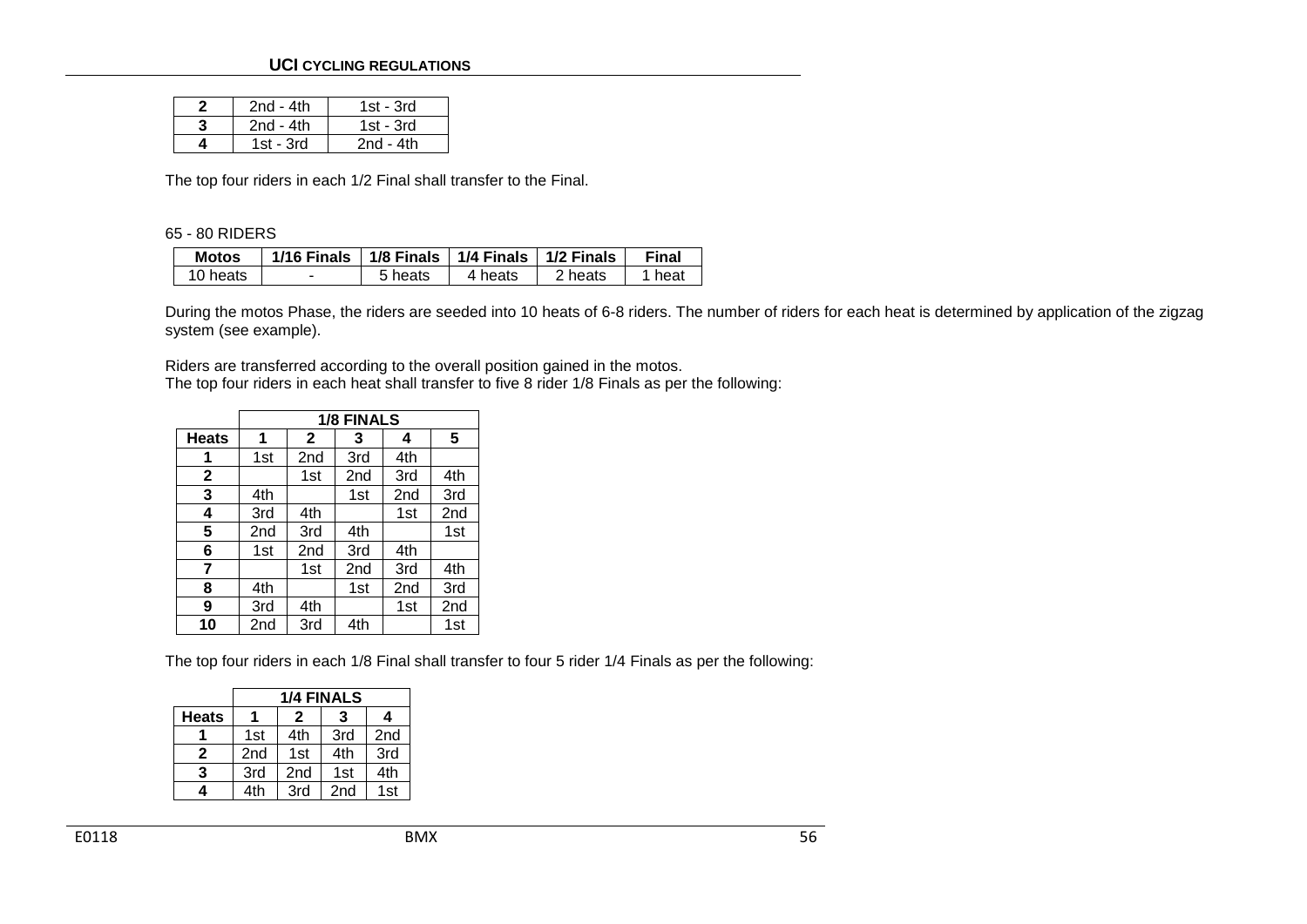|--|

The top four riders in each 1/4 Final shall transfer to two 8 rider 1/2 Finals as per the following:

|                  | <b>1/2 FINALS</b> |             |  |  |  |  |
|------------------|-------------------|-------------|--|--|--|--|
| <b>Heats</b>     | 2                 |             |  |  |  |  |
|                  | $1st - 3rd$       | $2nd - 4th$ |  |  |  |  |
| 2                | $2nd - 4th$       | $1st - 3rd$ |  |  |  |  |
| $2nd - 4th$<br>3 |                   | $1st - 3rd$ |  |  |  |  |
| 4                | $1st - 3rd$       | $2nd - 4th$ |  |  |  |  |

The top four riders in each 1/2 Final shall transfer to the Final.

#### 81 - 128 RIDERS

| <b>Motos</b> | 1/16 Finals $\mid$ 1/8 Finals $\mid$ 1/4 Finals $\mid$ 1/2 Finals |         |         |         | Final |
|--------------|-------------------------------------------------------------------|---------|---------|---------|-------|
| 16 heats     |                                                                   | 8 heats | 4 heats | 2 heats | heat  |

During the motos Phase, the riders are seeded into 16 heats of 5-8 riders. The number of riders for each heat is determined by application of the zigzag system (see example).

Riders are transferred according to the overall position gained in the motos.

The top four riders in each heat shall transfer to eight 8 rider 1/8 Finals as per the following:

|              |     | <b>1/8 FINALS</b> |     |     |     |     |                 |     |  |
|--------------|-----|-------------------|-----|-----|-----|-----|-----------------|-----|--|
| <b>Heats</b> | 1   | $\mathbf{2}$      | 3   | 4   | 5   | 6   | 7               | 8   |  |
| 1            | 1st | 2nd               | 3rd | 4th |     |     |                 |     |  |
| $\mathbf{2}$ |     | 1st               | 2nd | 3rd | 4th |     |                 |     |  |
| 3            |     |                   | 1st | 2nd | 3rd | 4th |                 |     |  |
| 4            |     |                   |     | 1st | 2nd | 3rd | 4th             |     |  |
| 5            |     |                   |     |     | 1st | 2nd | 3rd             | 4th |  |
| 6            | 4th |                   |     |     |     | 1st | 2 <sub>nd</sub> | 3rd |  |
| 7            | 3rd | 4th               |     |     |     |     | 1st             | 2nd |  |
| 8            | 2nd | 3rd               | 4th |     |     |     |                 | 1st |  |
| 9            | 1st | 2nd               | 3rd | 4th |     |     |                 |     |  |
| 10           |     | 1st               | 2nd | 3rd | 4th |     |                 |     |  |
| 11           |     |                   | 1st | 2nd | 3rd | 4th |                 |     |  |
| 12           |     |                   |     | 1st | 2nd | 3rd | 4th             |     |  |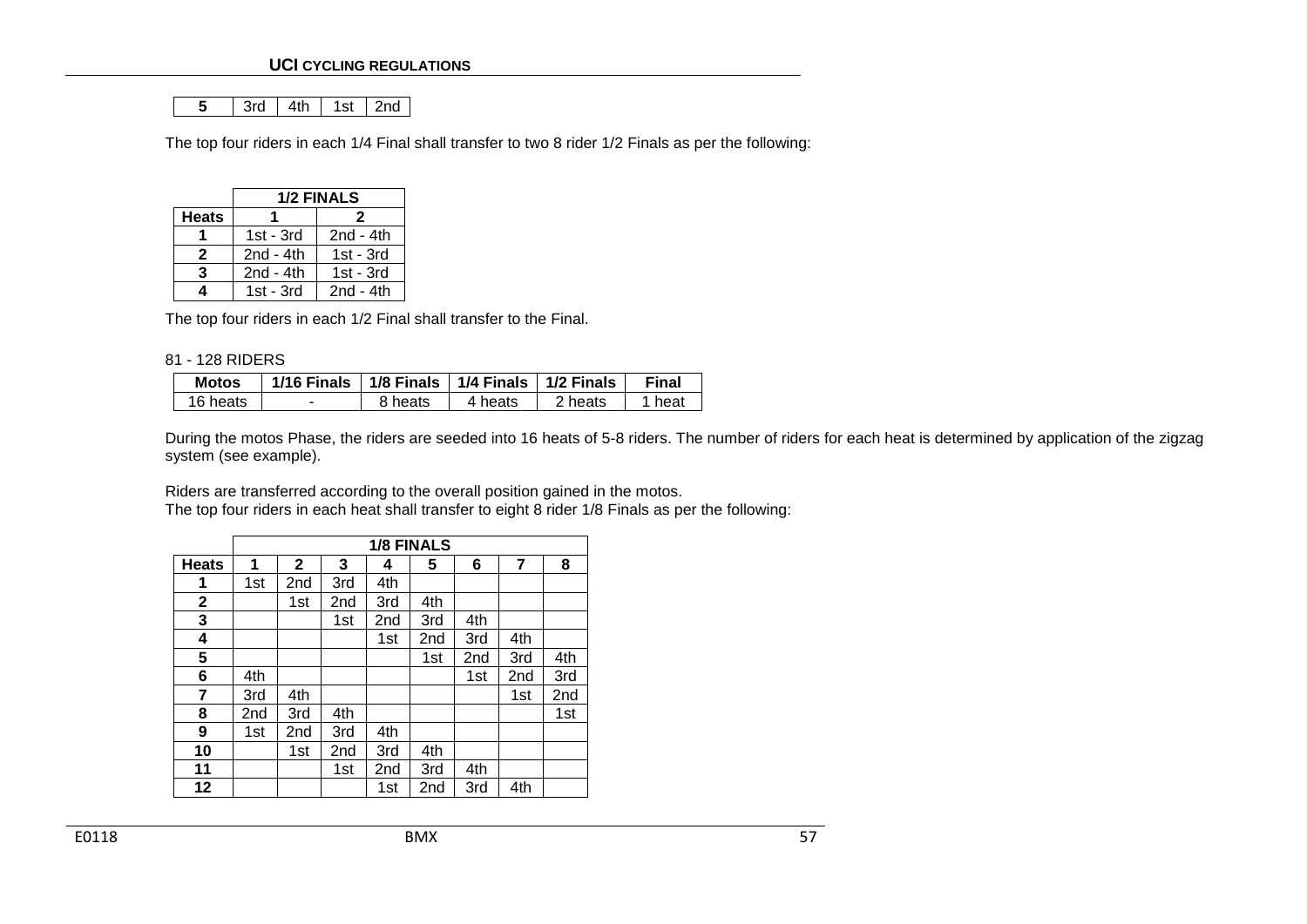#### **UCI CYCLING REGULATIONS**

| 13 |                 |     |     | 1st | 2nd | 3rd             | 4th             |
|----|-----------------|-----|-----|-----|-----|-----------------|-----------------|
| 14 | 4th             |     |     |     | 1st | 2 <sub>nd</sub> | 3rd             |
| 15 | 3rd             | 4th |     |     |     | 1st             | 2 <sub>nd</sub> |
| 16 | 2 <sub>nd</sub> | 3rd | 4th |     |     |                 | 1st             |

The top four riders in each 1/8 Final shall transfer to four 8 rider 1/4 Finals as per the following:

|              |                 |                 | <b>1/4 FINALS</b> |                 |
|--------------|-----------------|-----------------|-------------------|-----------------|
| <b>Heats</b> | 1               | 2               | 3                 | 4               |
|              | 1st             | 4th             | 3rd               | 2 <sub>nd</sub> |
| $\mathbf{2}$ | 2 <sub>nd</sub> | 1st             | 4th               | 3rd             |
| 3            | 3rd             | 2 <sub>nd</sub> | 1st               | 4th             |
| 4            | 4th             | 3rd             | 2 <sub>nd</sub>   | 1st             |
| <b>Heats</b> | 1               | $\mathbf{2}$    | 3                 | 4               |
| 5            | 1st             | 4th             | 3rd               | 2 <sub>nd</sub> |
| 6            | 2 <sub>nd</sub> | 1st             | 4th               | 3rd             |
| 7            | 3rd             | 2 <sub>nd</sub> | 1st               | 4th             |
| 8            | 4th             | 3rd             | 2nd               | 1st             |

The top four riders in each 1/4 Final shall transfer to two 8 rider 1/2 Finals as per the following:

|              | <b>1/2 FINALS</b> |             |  |  |  |  |  |  |
|--------------|-------------------|-------------|--|--|--|--|--|--|
| <b>Heats</b> |                   | 2           |  |  |  |  |  |  |
|              | $1st - 3rd$       | $2nd - 4th$ |  |  |  |  |  |  |
| 2            | $2nd - 4th$       | $1st - 3rd$ |  |  |  |  |  |  |
| 3            | 2 $nd - 4th$      | $1st - 3rd$ |  |  |  |  |  |  |
| 4            | $1st - 3rd$       | $2nd - 4th$ |  |  |  |  |  |  |

The top four riders in each 1/2 Final shall transfer to the Final.

| 129 - 160 RIDERS |  |  |  |
|------------------|--|--|--|
|------------------|--|--|--|

| <b>Motos</b> | 1/16 Finals | 1/8 Finals   1/4 Finals   1/2 Finals |         |         | Final |
|--------------|-------------|--------------------------------------|---------|---------|-------|
| 20 heats     | 10 heats    | 5 heats                              | 4 heats | 2 heats | heat  |

During the motos Phase, the riders are seeded into 20 heats of 6-8 riders. The number of riders for each heat is determined by application of the zigzag system (see example).

Riders are transferred according to the overall position gained in the motos.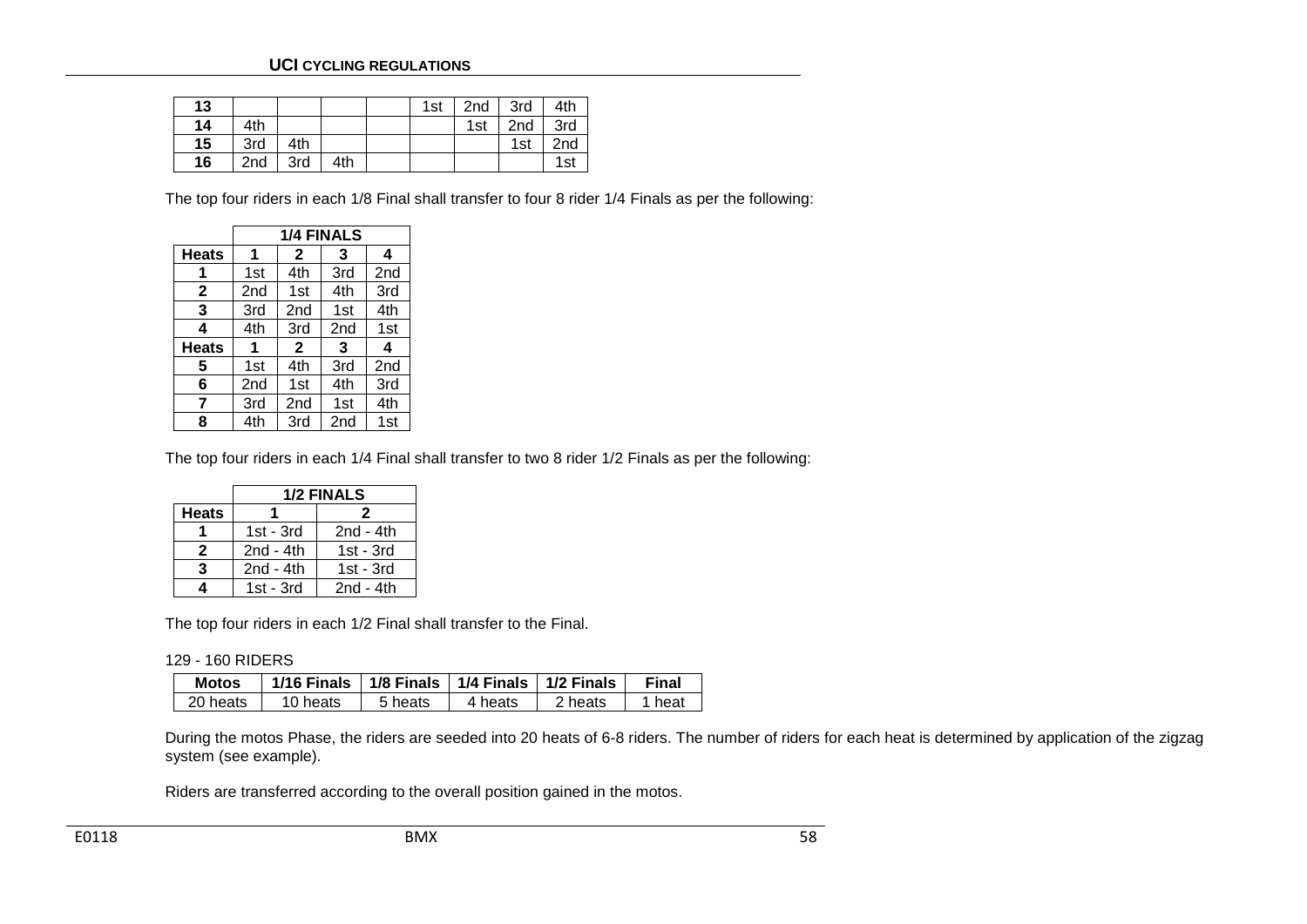The top four riders in each heat shall transfer to ten 8 rider 1/16 Finals as per the following:

|                         | 1/16 FINALS |             |     |     |     |     |                |     |                 |     |
|-------------------------|-------------|-------------|-----|-----|-----|-----|----------------|-----|-----------------|-----|
| <b>Heats</b>            | 1           | $\mathbf 2$ | 3   | 4   | 5   | 6   | $\overline{7}$ | 8   | 9               | 10  |
| 1                       | 1st         | 2nd         | 3rd | 4th |     |     |                |     |                 |     |
| $\overline{\mathbf{2}}$ |             | 1st         | 2nd | 3rd | 4th |     |                |     |                 |     |
| 3                       |             |             | 1st | 2nd | 3rd | 4th |                |     |                 |     |
| 4                       |             |             |     | 1st | 2nd | 3rd | 4th            |     |                 |     |
| 5                       |             |             |     |     | 1st | 2nd | 3rd            | 4th |                 |     |
| 6                       |             |             |     |     |     | 1st | 2nd            | 3rd | 4th             |     |
| 7                       |             |             |     |     |     |     | 1st            | 2nd | 3rd             | 4th |
| 8                       | 4th         |             |     |     |     |     |                | 1st | 2 <sub>nd</sub> | 3rd |
| 9                       | 3rd         | 4th         |     |     |     |     |                |     | 1st             | 2nd |
| 10                      | 2nd         | 3rd         | 4th |     |     |     |                |     |                 | 1st |
| 11                      | 1st         | 2nd         | 3rd | 4th |     |     |                |     |                 |     |
| 12                      |             | 1st         | 2nd | 3rd | 4th |     |                |     |                 |     |
| 13                      |             |             | 1st | 2nd | 3rd | 4th |                |     |                 |     |
| 14                      |             |             |     | 1st | 2nd | 3rd | 4th            |     |                 |     |
| 15                      |             |             |     |     | 1st | 2nd | 3rd            | 4th |                 |     |
| 16                      |             |             |     |     |     | 1st | 2nd            | 3rd | 4th             |     |
| 17                      |             |             |     |     |     |     | 1st            | 2nd | 3rd             | 4th |
| 18                      | 4th         |             |     |     |     |     |                | 1st | 2nd             | 3rd |
| 19                      | 3rd         | 4th         |     |     |     |     |                |     | 1st             | 2nd |
| 20                      | 2nd         | 3rd         | 4th |     |     |     |                |     |                 | 1st |

The top four riders in each 1/16 Final shall transfer to five 8 rider 1/8 Finals as per the following:

|              | <b>1/8 FINALS</b> |             |                 |                 |     |  |  |  |  |
|--------------|-------------------|-------------|-----------------|-----------------|-----|--|--|--|--|
| <b>Heats</b> |                   | 5<br>2<br>4 |                 |                 |     |  |  |  |  |
|              | 1st               | 2nd         | 3rd             | 4th             |     |  |  |  |  |
| 2            |                   | 1st         | 2 <sub>nd</sub> | 3rd             | 4th |  |  |  |  |
| 3            | 4th               |             | 1st             | 2 <sub>nd</sub> | 3rd |  |  |  |  |
|              | 3rd               | 4th         |                 | 1st             | 2nd |  |  |  |  |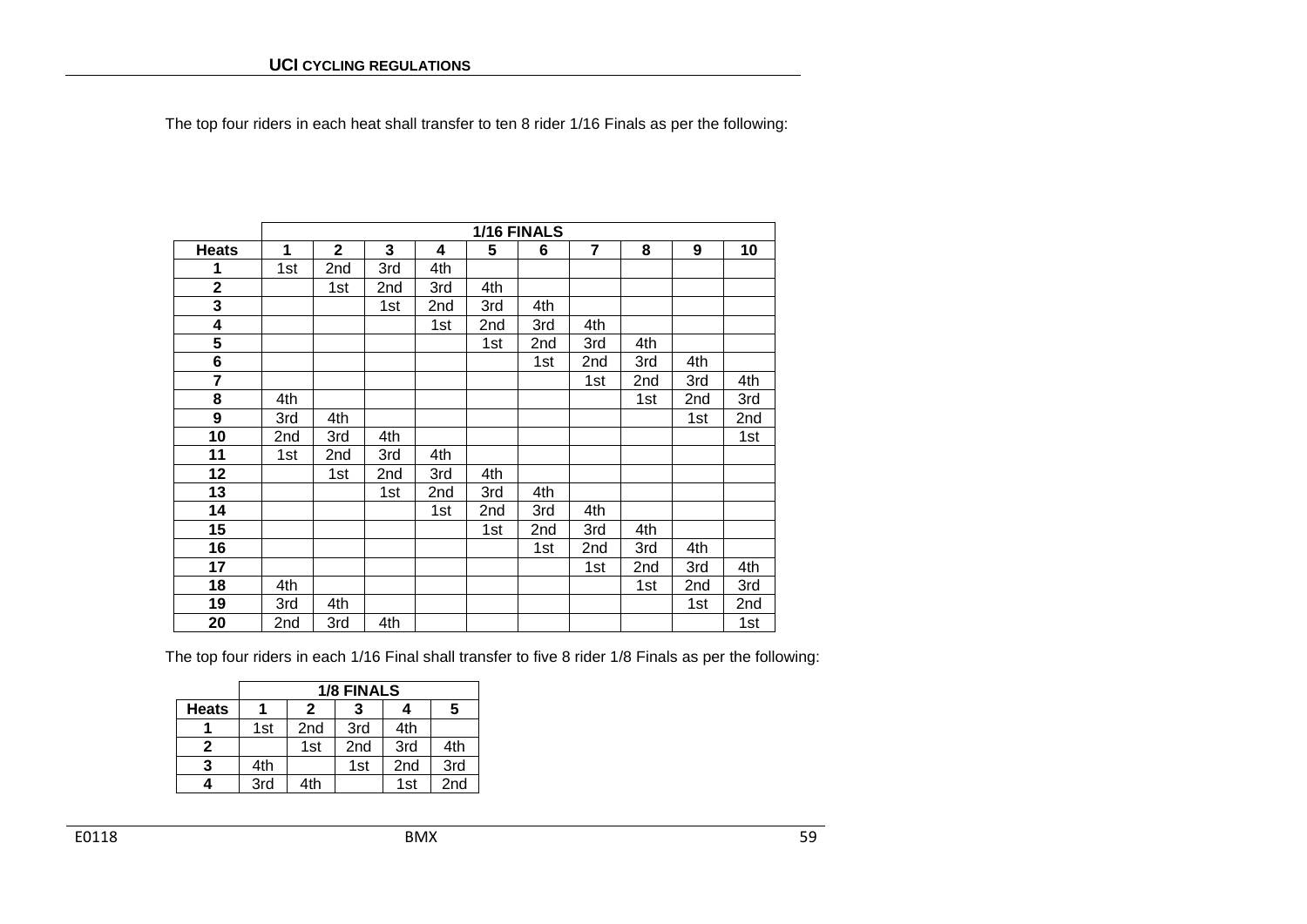#### **UCI CYCLING REGULATIONS**

| 5  | 2nd | 3rd | 4th |     | 1st |
|----|-----|-----|-----|-----|-----|
| 6  | 1st | 2nd | 3rd | 4th |     |
|    |     | 1st | 2nd | 3rd | 4th |
| 8  | 4th |     | 1st | 2nd | 3rd |
| 9  | 3rd | 4th |     | 1st | 2nd |
| 10 | 2nd | 3rd | 4th |     | 1st |

The top four riders in each 1/8 Final shall transfer to four 5 rider 1/4 Finals as per the following:

|              | <b>1/4 FINALS</b> |        |                 |     |  |  |  |  |
|--------------|-------------------|--------|-----------------|-----|--|--|--|--|
| <b>Heats</b> |                   | 2<br>3 |                 |     |  |  |  |  |
|              | 1st               | 4th    | 3rd             | 2nd |  |  |  |  |
| $\mathbf{2}$ | 2nd               | 4th    | 1st             | 3rd |  |  |  |  |
| 3            | 3rd               | 2nd    | 1st             | 4th |  |  |  |  |
| 4            | 4th               | 3rd    | 2 <sub>nd</sub> | 1st |  |  |  |  |
| 5            | 3rd               | 1st    | 4th             | 2nd |  |  |  |  |

The top four riders in each 1/4 Final shall transfer to two 8 rider 1/2 Finals as per the following:

|              | 1/2 FINALS  |              |  |  |  |  |  |
|--------------|-------------|--------------|--|--|--|--|--|
| <b>Heats</b> |             |              |  |  |  |  |  |
|              | $1st - 3rd$ | 2 $nd - 4th$ |  |  |  |  |  |
|              | $2nd - 4th$ | $1st - 3rd$  |  |  |  |  |  |
|              | $2nd - 4th$ | $1st - 3rd$  |  |  |  |  |  |
|              | $1st - 3rd$ | 2 $nd - 4th$ |  |  |  |  |  |

The top four riders in each 1/2 Final shall transfer to the Final.

161 - 256 RIDERS

| <b>Motos</b> | 1/16<br><b>Finals</b> | 1/8 Finals | 1/4 Finals<br>$1/2$ Finals |         | Final  |
|--------------|-----------------------|------------|----------------------------|---------|--------|
| 32 heats     | 16 heats              | 8 heats    | 4 heats                    | 2 heats | 1 heat |

During the motos Phase, the riders are seeded into 32 heats of 5-8 riders. The number of riders for each heat is determined by application of the zigzag system (see example).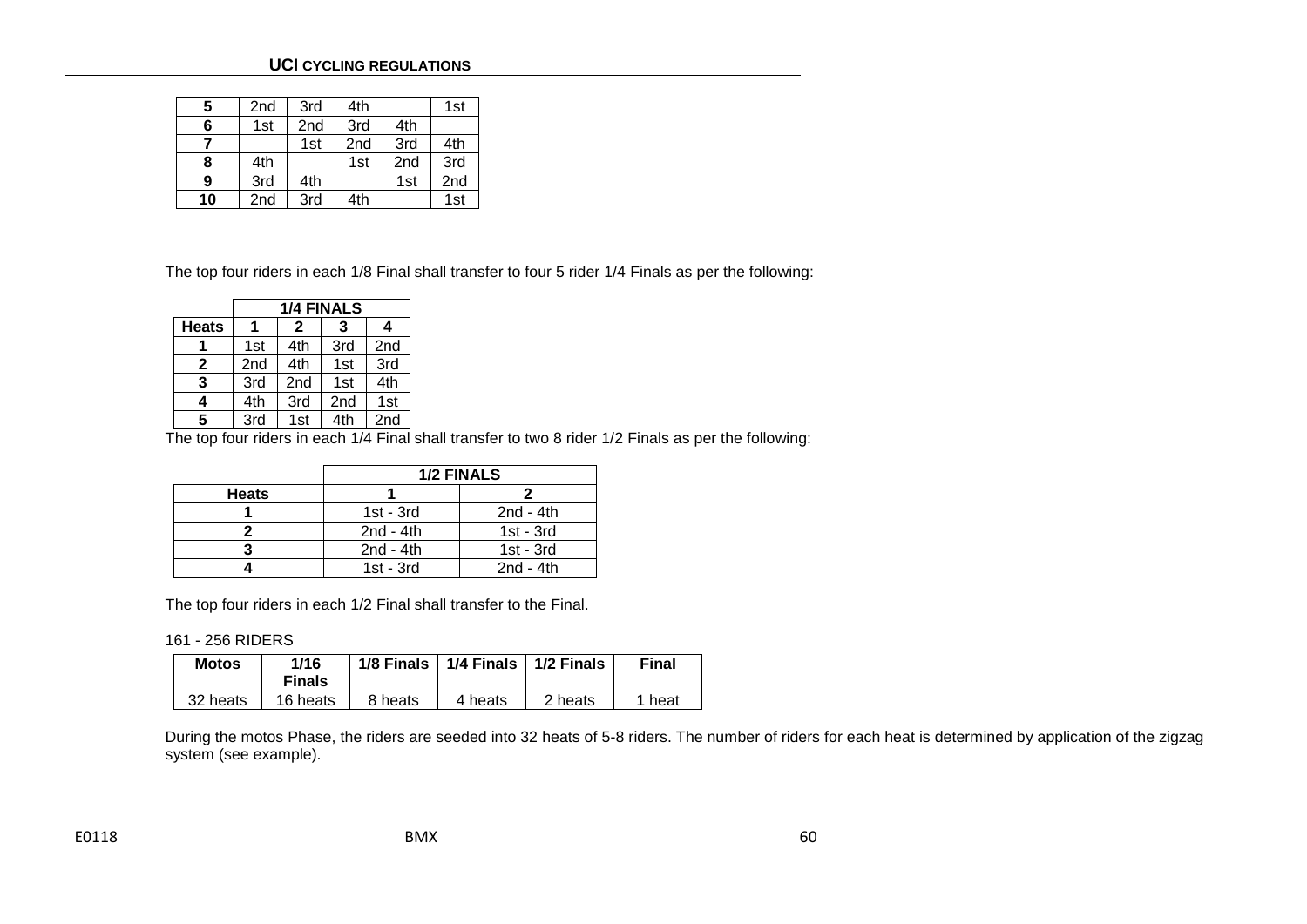Riders are transferred according to the overall position gained in the motos. The top four riders in each heat shall transfer to sixteen 8 rider 1/16 Finals as per the following:

|                         | 1/16 FINALS  |                |     |                         |                 |                |                |                         |     |     |     |     |     |     |     |     |
|-------------------------|--------------|----------------|-----|-------------------------|-----------------|----------------|----------------|-------------------------|-----|-----|-----|-----|-----|-----|-----|-----|
| <b>Heats</b>            | $\mathbf{1}$ | $\overline{2}$ | 3   | $\overline{\mathbf{4}}$ | $5\phantom{.0}$ | $6\phantom{1}$ | $\overline{7}$ | $\overline{\mathbf{8}}$ | 9   | 10  | 11  | 12  | 13  | 14  | 15  | 16  |
| 1                       | 1st          | 2nd            | 3rd | 4th                     |                 |                |                |                         |     |     |     |     |     |     |     |     |
| $\mathbf{2}$            |              | 1st            | 2nd | 3rd                     | 4th             |                |                |                         |     |     |     |     |     |     |     |     |
| $\overline{\mathbf{3}}$ |              |                | 1st | 2nd                     | 3rd             | 4th            |                |                         |     |     |     |     |     |     |     |     |
| $\overline{\mathbf{4}}$ |              |                |     | 1st                     | 2nd             | 3rd            | 4th            |                         |     |     |     |     |     |     |     |     |
| $\overline{\mathbf{5}}$ |              |                |     |                         | 1st             | 2nd            | 3rd            | 4th                     |     |     |     |     |     |     |     |     |
| $\bf 6$                 |              |                |     |                         |                 | 1st            | 2nd            | 3rd                     | 4th |     |     |     |     |     |     |     |
| $\overline{\mathbf{7}}$ |              |                |     |                         |                 |                | 1st            | 2nd                     | 3rd | 4th |     |     |     |     |     |     |
| $\bf 8$                 |              |                |     |                         |                 |                |                | 1st                     | 2nd | 3rd | 4th |     |     |     |     |     |
| $\boldsymbol{9}$        |              |                |     |                         |                 |                |                |                         | 1st | 2nd | 3rd | 4th |     |     |     |     |
| 10                      |              |                |     |                         |                 |                |                |                         |     | 1st | 2nd | 3rd | 4th |     |     |     |
| $\overline{11}$         |              |                |     |                         |                 |                |                |                         |     |     | 1st | 2nd | 3rd | 4th |     |     |
| $\overline{12}$         |              |                |     |                         |                 |                |                |                         |     |     |     | 1st | 2nd | 3rd | 4th |     |
| $13$                    |              |                |     |                         |                 |                |                |                         |     |     |     |     | 1st | 2nd | 3rd | 4th |
| 14                      | 4th          |                |     |                         |                 |                |                |                         |     |     |     |     |     | 1st | 2nd | 3rd |
| 15                      | 3rd          | 4th            |     |                         |                 |                |                |                         |     |     |     |     |     |     | 1st | 2nd |
| 16                      | 2nd          | 3rd            | 4th |                         |                 |                |                |                         |     |     |     |     |     |     |     | 1st |
| 17                      | 1st          | 2nd            | 3rd | 4th                     |                 |                |                |                         |     |     |     |     |     |     |     |     |
| $\overline{18}$         |              | 1st            | 2nd | 3rd                     | 4th             |                |                |                         |     |     |     |     |     |     |     |     |
| 19                      |              |                | 1st | 2nd                     | 3rd             | 4th            |                |                         |     |     |     |     |     |     |     |     |
| $\overline{20}$         |              |                |     | 1st                     | 2nd             | 3rd            | 4th            |                         |     |     |     |     |     |     |     |     |
| $\overline{21}$         |              |                |     |                         | 1st             | 2nd            | 3rd            | 4th                     |     |     |     |     |     |     |     |     |
| $\overline{22}$         |              |                |     |                         |                 | 1st            | 2nd            | 3rd                     | 4th |     |     |     |     |     |     |     |
| $\overline{23}$         |              |                |     |                         |                 |                | 1st            | 2nd                     | 3rd | 4th |     |     |     |     |     |     |
| 24                      |              |                |     |                         |                 |                |                | 1st                     | 2nd | 3rd | 4th |     |     |     |     |     |
| $\overline{25}$         |              |                |     |                         |                 |                |                |                         | 1st | 2nd | 3rd | 4th |     |     |     |     |
| 26                      |              |                |     |                         |                 |                |                |                         |     | 1st | 2nd | 3rd | 4th |     |     |     |
| $\overline{27}$         |              |                |     |                         |                 |                |                |                         |     |     | 1st | 2nd | 3rd | 4th |     |     |
| $\overline{28}$         |              |                |     |                         |                 |                |                |                         |     |     |     | 1st | 2nd | 3rd | 4th |     |
| $\overline{29}$         |              |                |     |                         |                 |                |                |                         |     |     |     |     | 1st | 2nd | 3rd | 4th |
| 30                      | 4th          |                |     |                         |                 |                |                |                         |     |     |     |     |     | 1st | 2nd | 3rd |
| 31                      | 3rd          | 4th            |     |                         |                 |                |                |                         |     |     |     |     |     |     | 1st | 2nd |
| 32                      | 2nd          | 3rd            | 4th |                         |                 |                |                |                         |     |     |     |     |     |     |     | 1st |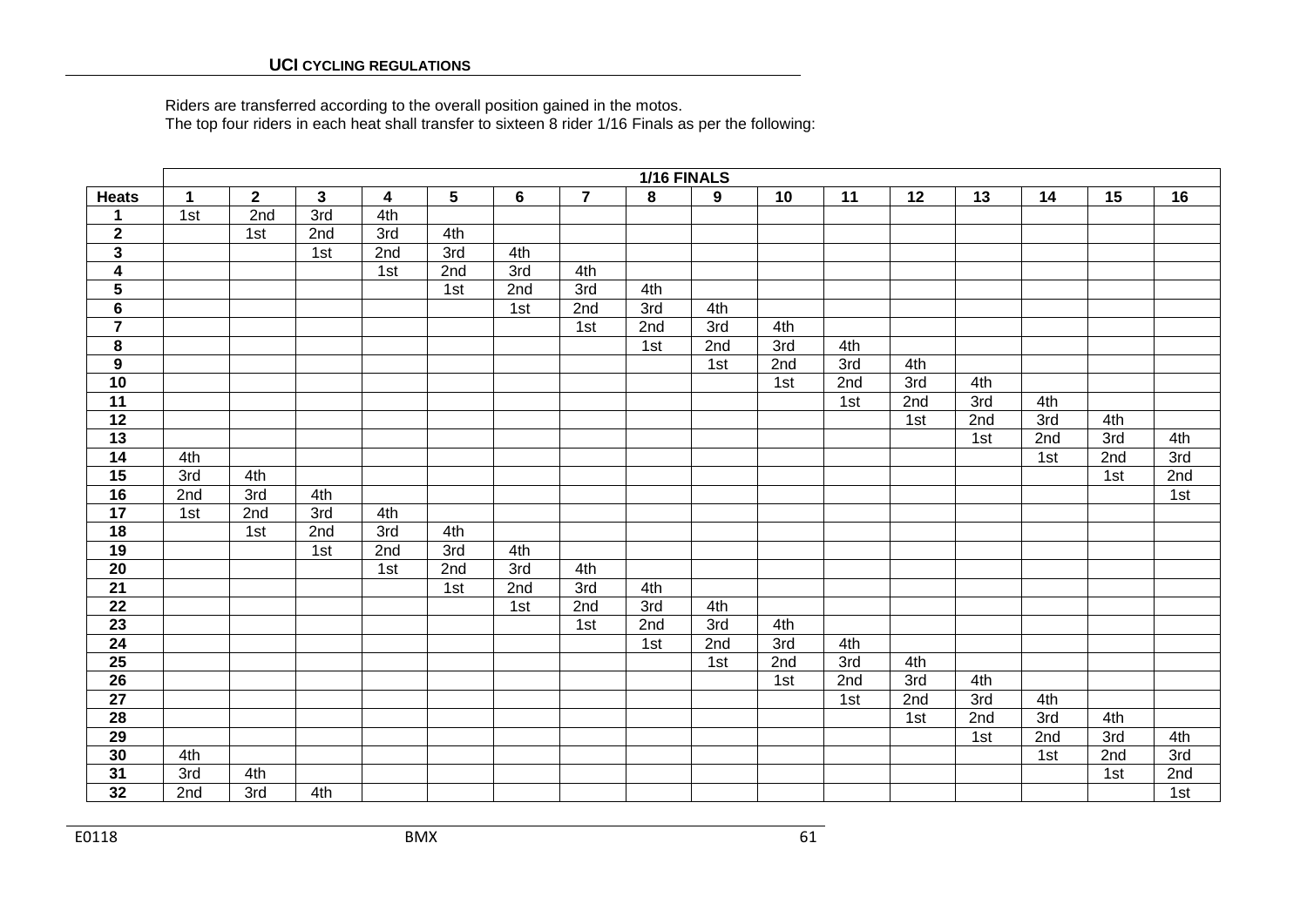The top four riders in each 1/16 Final shall transfer to eight 8 rider 1/8 Finals as per the following:

|              |     |                |     |     | <b>1/8 FINALS</b> |     |                |     |  |  |  |
|--------------|-----|----------------|-----|-----|-------------------|-----|----------------|-----|--|--|--|
| <b>Heats</b> | 1   | $\overline{2}$ | 3   | 4   | 5                 | 6   | $\overline{7}$ | 8   |  |  |  |
| 1            | 1st | 2nd            | 3rd | 4th |                   |     |                |     |  |  |  |
| 2            |     | 1st            | 2nd | 3rd | 4th               |     |                |     |  |  |  |
| 3            |     |                | 1st | 2nd | 3rd               | 4th |                |     |  |  |  |
| 4            |     |                |     | 1st | 2nd               | 3rd | 4th            |     |  |  |  |
| 5            |     |                |     |     | 1st               | 2nd | 3rd            | 4th |  |  |  |
| 6            | 4th |                |     |     |                   | 1st | 2nd            | 3rd |  |  |  |
| 7            | 3rd | 4th            |     |     |                   |     | 1st            | 2nd |  |  |  |
| 8            | 2nd | 3rd            | 4th |     |                   |     |                | 1st |  |  |  |
| 9            | 1st | 2nd            | 3rd | 4th |                   |     |                |     |  |  |  |
| 10           |     | 1st            | 2nd | 3rd | 4th               |     |                |     |  |  |  |
| 11           |     |                | 1st | 2nd | 3rd               | 4th |                |     |  |  |  |
| 12           |     |                |     | 1st | 2nd               | 3rd | 4th            |     |  |  |  |
| <b>Heats</b> | 1   | $\mathbf{2}$   | 3   | 4   | 5                 | 6   | $\overline{7}$ | 8   |  |  |  |
| 13           |     |                |     |     | 1st               | 2nd | 3rd            | 4th |  |  |  |
| 14           | 4th |                |     |     |                   | 1st | 2nd            | 3rd |  |  |  |
| 15           | 3rd | 4th            |     |     |                   |     | 1st            | 2nd |  |  |  |
| 16           | 2nd | 3rd            | 4th |     |                   |     |                | 1st |  |  |  |

The top four riders in each 1/8 Final shall transfer to four 8 rider 1/4 Finals as per the following:

|              | <b>1/4 FINALS</b> |                        |                 |                 |  |  |  |  |
|--------------|-------------------|------------------------|-----------------|-----------------|--|--|--|--|
| <b>Heats</b> | 1                 | $\mathbf{2}$           | 3               | 4               |  |  |  |  |
|              | 1st               | 4th                    | 3rd             | 2 <sub>nd</sub> |  |  |  |  |
| $\mathbf{2}$ | 2 <sub>nd</sub>   | 1st                    | 4th             | 3rd             |  |  |  |  |
| 3            | 3rd               | 2 <sub>nd</sub><br>1st |                 | 4th             |  |  |  |  |
| 4            | 4th               | 3rd                    | 2nd             | 1st             |  |  |  |  |
| 5            | 1st               | 4th                    | 3rd             | 2 <sub>nd</sub> |  |  |  |  |
| 6            | 2 <sub>nd</sub>   | 1st                    | 4th             | 3rd             |  |  |  |  |
| 7            | 3rd               | 2 <sub>nd</sub>        | 1st             | 4th             |  |  |  |  |
| 8            | 4th               | 3rd                    | 2 <sub>nd</sub> | 1 <sub>st</sub> |  |  |  |  |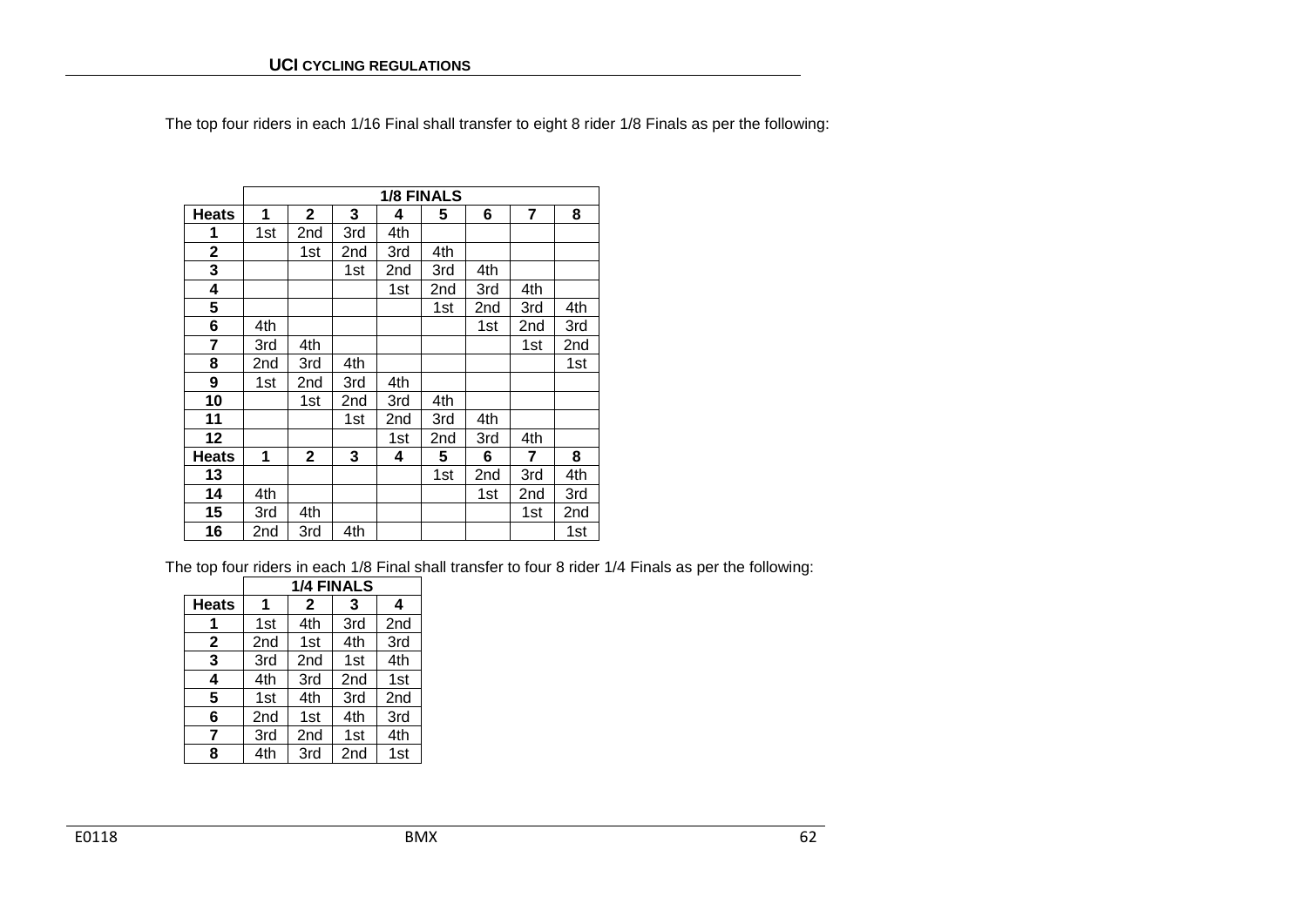|              |             | <b>1/2 FINALS</b> |
|--------------|-------------|-------------------|
| <b>Heats</b> |             |                   |
|              | $1st - 3rd$ | 2 $nd - 4th$      |
|              | $2nd - 4th$ | $1st - 3rd$       |
|              | $2nd - 4th$ | $1st - 3rd$       |
|              | $1st - 3rd$ | $2nd - 4th$       |

The top four riders in each 1/4 Final shall transfer to two 8 rider 1/2 Finals as per the following:

The top four riders in each 1/2 Final shall transfer to the Final.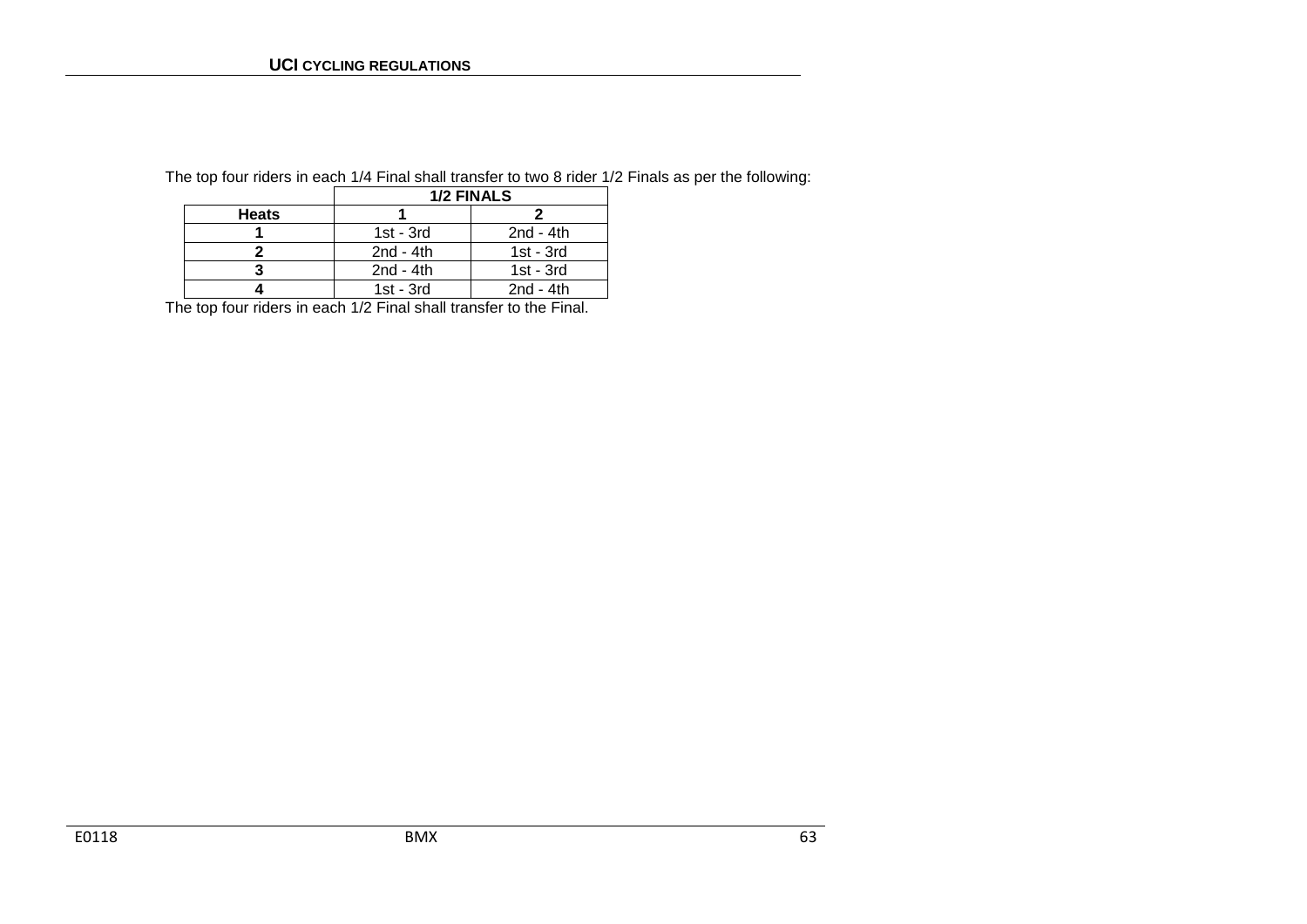# **ANNEX 1 BIS – UCI BMX Supercross World Cup - Schedule of Heats, Seeding and Transfer System**

The following table describes the number of heats, and number of riders in each heat during all Phases of the competition, which depends upon the number of riders entered following riders confirmation, but following the removal of any riders withdrawing for medical reasons before the point in time that the start lists are created. The number of riders who transfer from each Phase or Round is also described.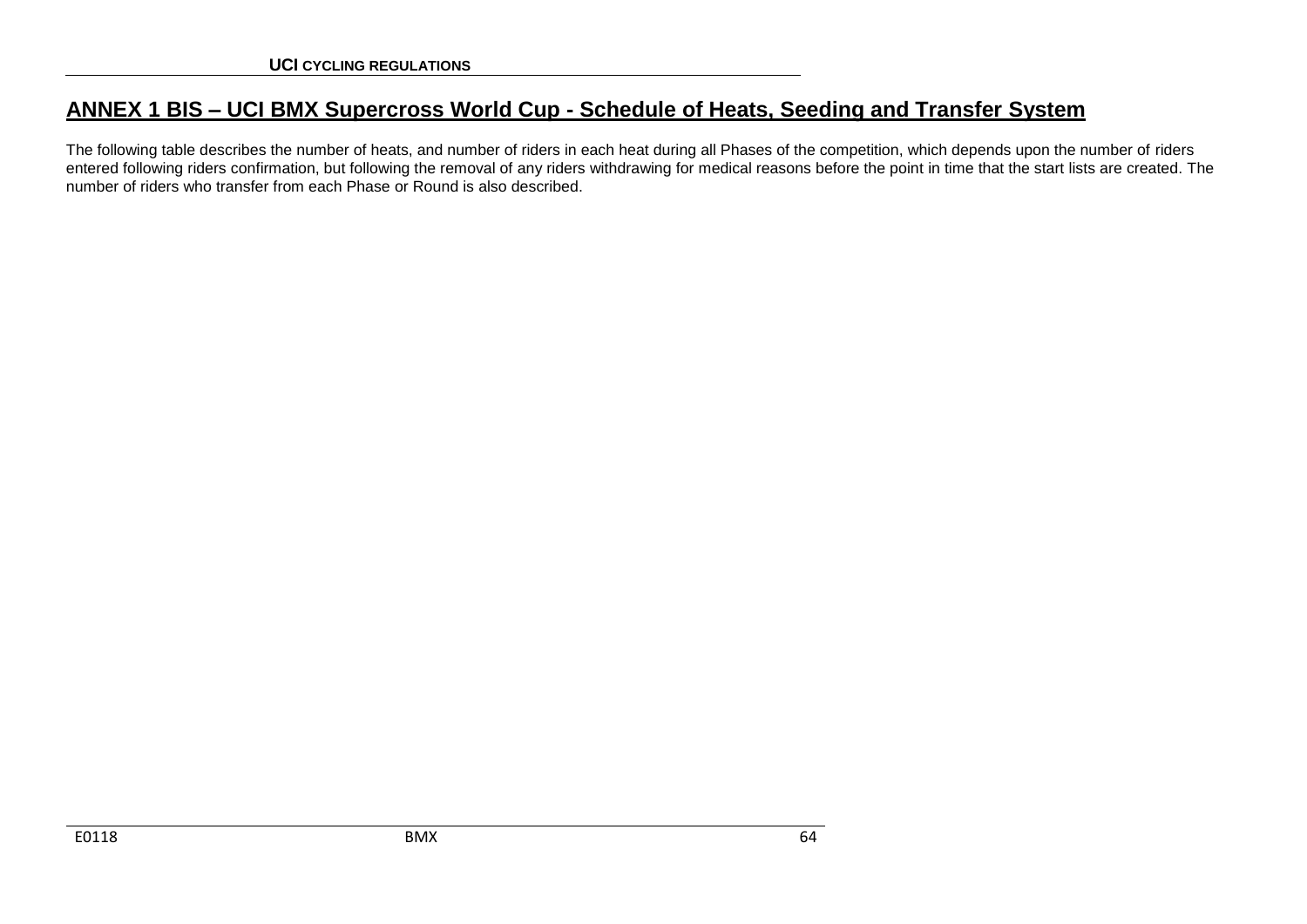## **UCI CYCLING REGULATIONS**

|                      |                       | Round 1          |                    |                       |                  | Last Chance Qualifier (LCQ) |                                                                | 1/32 Finals           |                  | $1/16$ Finals         |                  | 1/8 Finals            |                  | 1/4 Finals            |                  | 1/2 Finals            |                  |
|----------------------|-----------------------|------------------|--------------------|-----------------------|------------------|-----------------------------|----------------------------------------------------------------|-----------------------|------------------|-----------------------|------------------|-----------------------|------------------|-----------------------|------------------|-----------------------|------------------|
| Number of<br>Entries | Number<br>of<br>Heats | Riders<br>/ Heat | Total<br>Advancing | Number<br>of<br>Heats | Riders<br>/ Heat | Total<br>Advancing          | Total<br>Advancing<br>to<br>Qualifiers<br>(Round 1<br>$+$ LCQ) | Number<br>of<br>Heats | Riders<br>/ Heat | Number<br>of<br>Heats | Riders<br>/ Heat | Number<br>of<br>Heats | Riders<br>/ Heat | Number<br>of<br>Heats | Riders<br>/ Heat | Number<br>of<br>Heats | Riders<br>/ Heat |
| 17 to 20             | 3                     | 5 to 7           | 12                 | $\mathbf{1}$          | $5$ to $8$       | $\overline{2}$              | 14                                                             |                       |                  |                       |                  |                       |                  |                       |                  | $\overline{2}$        | $\overline{7}$   |
| 21 to 24             | 3                     | $7$ to $8$       | 12                 | $\overline{2}$        | $4$ to $6$       | $\overline{a}$              | 16                                                             |                       |                  |                       |                  |                       |                  |                       |                  | $\overline{2}$        | 8                |
| 25 to 32             | 4                     | $6$ to $8$       | 16                 | $\overline{2}$        | $4$ to $8$       | 4                           | 20                                                             |                       |                  |                       |                  |                       |                  | $\overline{4}$        | 5                | $\overline{2}$        | 8                |
| 33 to 40             | 5                     | $6$ to $8$       | 20                 | 3                     | 4 to 7           | 6                           | 26                                                             |                       |                  |                       |                  |                       |                  | 4                     | 6 or 7           | $\overline{2}$        | 8                |
| 41 to 48             | 6                     | $6$ to $8$       | 24                 | 4                     | $4$ to $6$       | $\,8\,$                     | 32                                                             |                       |                  |                       |                  |                       |                  | 4                     | 8                | $\overline{2}$        | 8                |
| 49 to 56             | $\overline{7}$        | $7$ to $8$       | 28                 | 5                     | $4$ to $6$       | 10                          | 38                                                             |                       |                  |                       |                  | 6                     | 6 or 7           | 4                     | 6                | $\overline{2}$        | 8                |
| 57 to 64             | 8                     | $7$ to $8$       | 32                 | 5                     | 5 to 7           | 10                          | 42                                                             |                       |                  |                       |                  | $\boldsymbol{6}$      | 7                | 4                     | 6                | $\overline{2}$        | 8                |
| 65 to 72             | 9                     | $7$ to $8$       | 36                 | 6                     | $4$ to $6$       | 12                          | 48                                                             |                       |                  |                       |                  | 6                     | 8                | $\overline{4}$        | 6                | $\overline{2}$        | 8                |
| 73 to 80             | 10                    | $7$ to $8$       | 40                 | 6                     | 5 to 7           | 12                          | 52                                                             |                       |                  |                       |                  | $\overline{7}$        | 7 or 8           | 4                     | $\overline{7}$   | $\overline{2}$        | 8                |
| 81 to 88             | 11                    | $7$ to $8$       | 44                 | $\overline{7}$        | 5 to 7           | 14                          | 58                                                             |                       |                  |                       |                  | 8                     | 7 or 8           | $\overline{4}$        | 8                | $\overline{2}$        | 8                |
| 89 to 96             | 12                    | $7$ to $8$       | 48                 | 7                     | 5 to 7           | 14                          | 62                                                             |                       |                  |                       |                  | 8                     | 7 or 8           | 4                     | 8                | $\overline{2}$        | 8                |
| 97 to 104            | 13                    | $7$ to $8$       | 52                 | 8                     | 5 to 7           | 16                          | 68                                                             |                       |                  | 9                     | 7 or 8           | 6                     | 6                | 4                     | 6                | $\overline{2}$        | 8                |
| 105 to 112           | 14                    | $7$ to $8$       | 56                 | 8                     | 6 to 7           | 16                          | 72                                                             |                       |                  | 9                     | 8                | $\boldsymbol{6}$      | 6                | 4                     | 6                | $\overline{2}$        | 8                |
| 113 to 120           | 15                    | $7$ to $8$       | 60                 | 9                     | 5 to 7           | 18                          | 78                                                             |                       |                  | 10                    | 7 or 8           | 6                     | 6 or 7           | $\overline{4}$        | 6                | $\overline{2}$        | 8                |
| 121 to 128           | 16                    | $7$ to $8$       | 64                 | 9                     | $6$ to $8$       | 18                          | 82                                                             |                       |                  | 11                    | 7 or 8           | 6                     | 7 or 8           | 4                     | 6                | $\overline{2}$        | 8                |
| 129 to 136           | 17                    | $7$ to $8$       | 68                 | 10                    | 6 to 7           | 20                          | 88                                                             |                       |                  | 11                    | 7 or 8           | 6                     | 7 or 8           | 4                     | 6                | $\overline{2}$        | 8                |
| 137 to 144           | 18                    | $7$ to $8$       | 72                 | 10                    | $6$ to $8$       | 20                          | 92                                                             |                       |                  | 12                    | 7 or 8           | 8                     | 6                | 4                     | 8                | $\overline{2}$        | 8                |
| 145 to 152           | 19                    | $7$ to $8$       | 76                 | 11                    | 6 to 7           | 22                          | 98                                                             |                       |                  | 13                    | 7 or 8           | 8                     | 6 or 7           | 4                     | $\,8\,$          | $\overline{2}$        | 8                |
| 153 to 160           | 20                    | $7$ to $8$       | 80                 | 11                    | $6$ to $8$       | 22                          | 102                                                            |                       |                  | 13                    | 7 or 8           | 8                     | 6 or 7           | 4                     | 8                | $\overline{2}$        | 8                |
| 161 to 168           | 21                    | $7$ to $8$       | 84                 | 12                    | 6 to 7           | 24                          | 108                                                            |                       |                  | 14                    | 7 or 8           | 8                     | $\overline{7}$   | 4                     | 8                | $\overline{2}$        | $\bf 8$          |
| 169 to 176           | 22                    | $7$ to $8$       | 88                 | 12                    | $6$ to $8$       | 24                          | 112                                                            |                       |                  | 14                    | 7 or 8           | 8                     | $\overline{7}$   | $\overline{4}$        | 8                | $\overline{2}$        | 8                |
| 177 to 184           | 23                    | $7$ to $8$       | 92                 | 13                    | $6$ to $8$       | 26                          | 118                                                            |                       |                  | 15                    | 7 or 8           | 8                     | 7 or 8           | 4                     | $\,8\,$          | $\overline{2}$        | 8                |
| 185 to 192           | 24                    | $7$ to $8$       | 96                 | 13                    | $6$ to $8$       | 26                          | 122                                                            |                       |                  | 16                    | 7 or 8           | 8                     | 8                | 4                     | $\,8\,$          | $\overline{2}$        | $\bf 8$          |
| 193 to 200           | 25                    | $7$ to $8$       | 100                | 14                    | 6 to 8           | 28                          | 128                                                            |                       |                  | 16                    | 8                | 8                     | 8                | 4                     | 8                | $\overline{2}$        | 8                |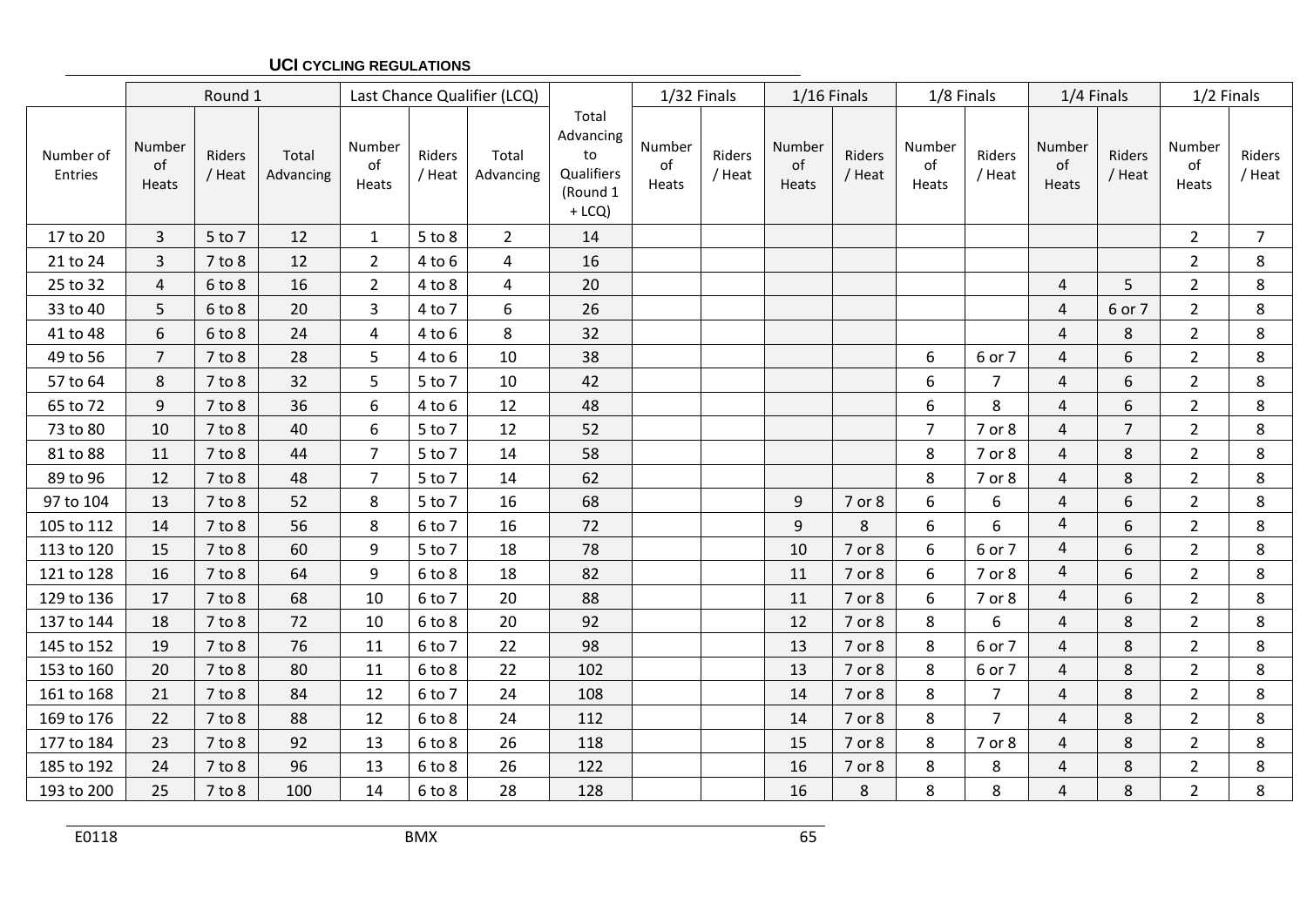|                      | Round 1                      |                  | Last Chance Qualifier (LCQ) |                       | Total            | 1/32 Finals        |                                                       | $1/16$ Finals                |                  | 1/8 Finals                   |                | 1/4 Finals                   |                | 1/2 Finals            |                |                       |                  |
|----------------------|------------------------------|------------------|-----------------------------|-----------------------|------------------|--------------------|-------------------------------------------------------|------------------------------|------------------|------------------------------|----------------|------------------------------|----------------|-----------------------|----------------|-----------------------|------------------|
| Number of<br>Entries | Number<br>of<br><b>Heats</b> | Riders /<br>Heat | Total<br>Advancing          | Number<br>of<br>Heats | Riders<br>/ Heat | Total<br>Advancing | Advancing<br>to<br>Qualifiers<br>(Round 1<br>$+$ LCQ) | Number<br>οf<br><b>Heats</b> | Riders<br>' Heat | Number<br>of<br><b>Heats</b> | Riders<br>Heat | <b>Number</b><br>of<br>Heats | Riders<br>Heat | Number<br>of<br>Heats | Riders<br>Heat | Number<br>of<br>Heats | Riders<br>' Heat |
| 201 to 208           | 26                           | $7$ to $8$       | 104                         | 14                    | $6$ to $8$       | 28                 | 132                                                   | 17                           | 7 or 8           | 12                           | 5 or 6         | 8                            | 6              | 4                     | 8              |                       | 8                |
| 209 to 216           | 27                           | $7$ to $8$       | 108                         | 15                    | $6$ to $8$       | 30                 | 138                                                   | 18                           | 7 or 8           | 12                           | 5 or 6         | 8                            | 6              | 4                     | 8              |                       | 8                |
| 217 to 224           | 28                           | $7$ to $8$       | 112                         | 15                    | $7$ to $8$       | 30                 | 142                                                   | 18                           | 7 or 8           | 12                           | 5 or 6         | 8                            | b              | 4                     | 8              |                       | ጸ                |
| 225 to 232           | 29                           | $7$ to $8$       | 116                         | 16                    | $6$ to $8$       | 32                 | 148                                                   | 19                           | 7 or 8           | 12                           | 6 or 7         | 8                            | 6              | 4                     | 8              |                       | 8                |
| 233 to 240           | 30                           | $7$ to $8$       | 120                         | 16                    | $7$ to $8$       | 32                 | 152                                                   | 19                           | 7 or 8           | 12                           | 6 or 7         | 8                            | 5 or 6         | 4                     | 8              |                       | 8                |
| 241 to 248           | 31                           | $7$ to $8$       | 124                         | 17                    | $6$ to $8$       | 34                 | 158                                                   | 20                           | 7 or 8           | 12                           | 6 or 7         | 8                            | b              | 4                     | 8              |                       | 8                |
| 249 to 256           | 32                           | $7$ to $8$       | 128                         | 17                    | $7$ to $8$       | 34                 | 162                                                   | 21                           | 7 or 8           | 12                           |                | 8                            | b              | 4                     | 8              |                       | 8                |

For categories with 16 or less riders entered following riders' confirmation, the normal 3-moto system described in Annex 1 and Annex 2 applies instead.

Transfer Rules

- The top 4 riders from each Round 1 heat transfer to the Qualifiers
- The top 2 riders from each Last Chance Qualifier (LCQ) heat transfer to the Qualifiers
- The top 4 riders from each Qualifer heat transfer to the next round of the Qualifiers
- The top 4 riders from each Semi-Final (1/2 Final) heat transfer to the Final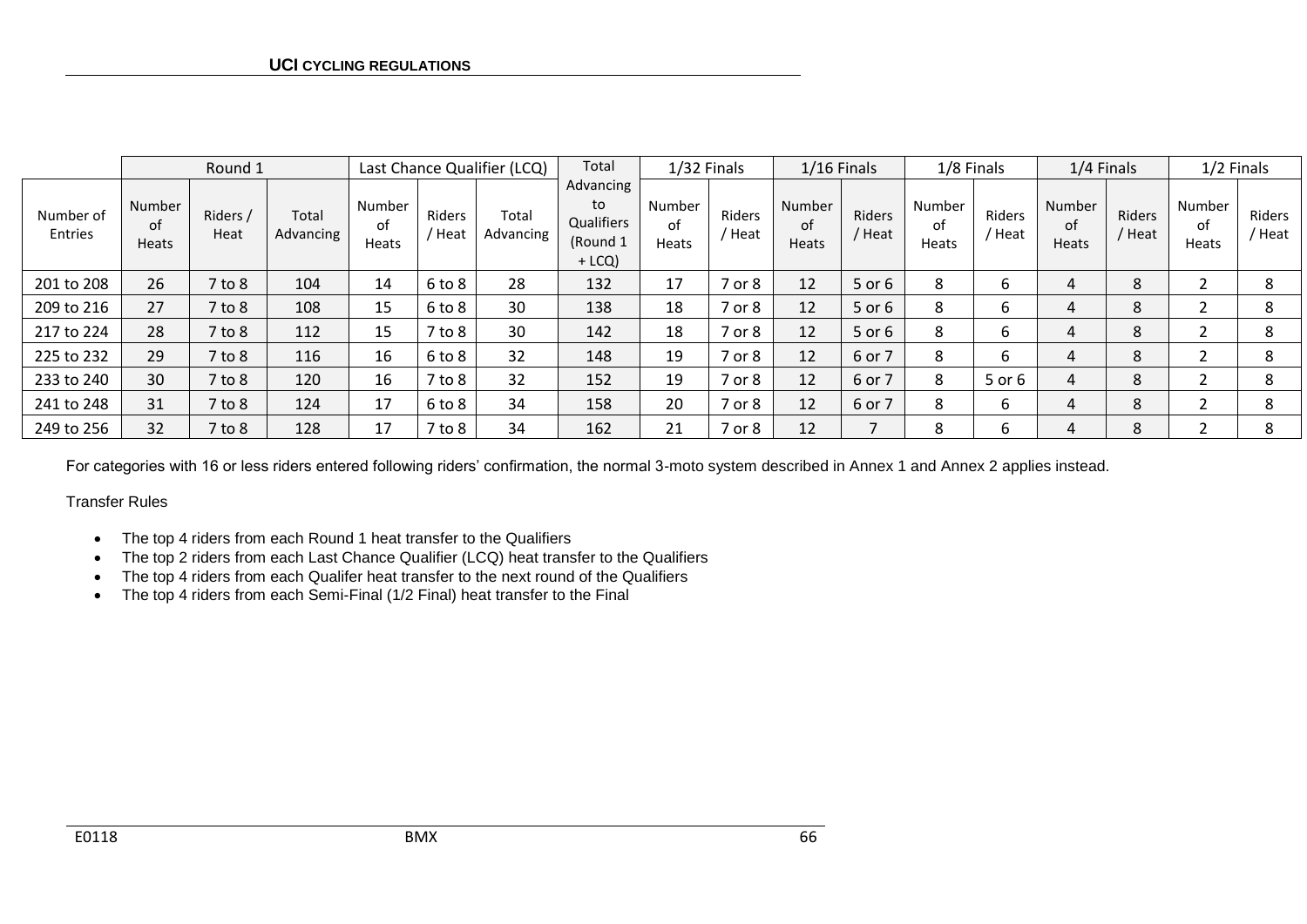## Seeding

Seeding of all Phases and Rounds within Phases is done in accordance with the method described in article 6.1.027bis.

For example, the heats in Round 1 of a category with 37 entries would be seeded as follows:

| Heat 1 | Heat 2 | Heat 3 | Heat 4 | Heat 5 |
|--------|--------|--------|--------|--------|
| 1      | 2      | 3      | 4      | 5      |
| 10     | 9      | 8      | 7      | 6      |
| 11     | 12     | 13     | 14     | 15     |
| 20     | 19     | 18     | 17     | 16     |
| 21     | 22     | 23     | 24     | 25     |
| 30     | 29     | 28     | 27     | 26     |
| 31     | 32     | 33     | 34     | 35     |
|        |        |        | 37     | 36     |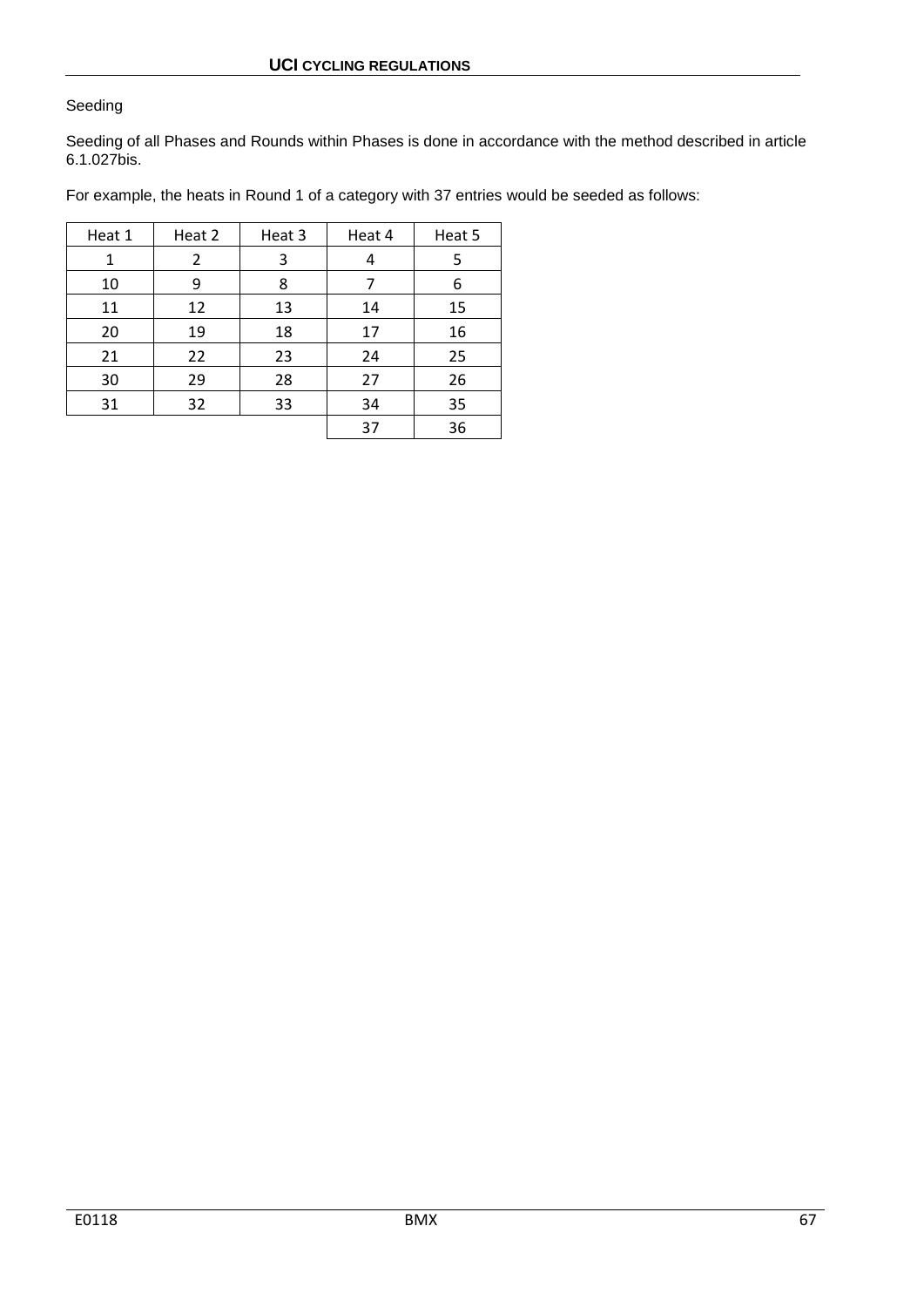# **ANNEX 2 – Starting Positions**

Starting positions applicable to all BMX events (including UCI BMX World Championship/ Challenge events and BMX continental Championship/Challenge events):

| Round 1        | Round 2 | Round 3        |
|----------------|---------|----------------|
| 8              | 2       | 3              |
|                | 6       |                |
| 6              | 3       | 5              |
| 5              |         |                |
|                | 8       | $\overline{2}$ |
| 3              | 5       | 6              |
| $\overline{2}$ |         |                |
|                |         | Я              |

In the Motos, riders are always assigned gate positions according to the table above. For example, if a rider has position 7 in Round 1, then they will have position 6 in Round 2 and position 1 in Round 3.

For events that are randomly seeded (such as for the challenge categories), then the starting positions according to the table should be assigned randomly. This means that the position for Round 1 would be decided randomly, then the positions for Rounds 2 and 3 would be taken from the table, depending upon the starting position in Round 1. Example: if a rider is randomly given position 5 in Round 1, then they will have position 1 in Round 2 and position 7 in Round 3.

For races that are seeded using the UCI Ranking or a BMX Time Trial event, riders within each heat should be allowed to choose their gate starting positions for the Motos in order of their ranking – according to the table in Annex 2. For example, if the highest ranked rider in a heat wanted to have position 1 in Round 3, then he would have to choose position 7 in Round 1 and position 6 in Round 2 – according to the table.

*(text modified on 01.01.19).*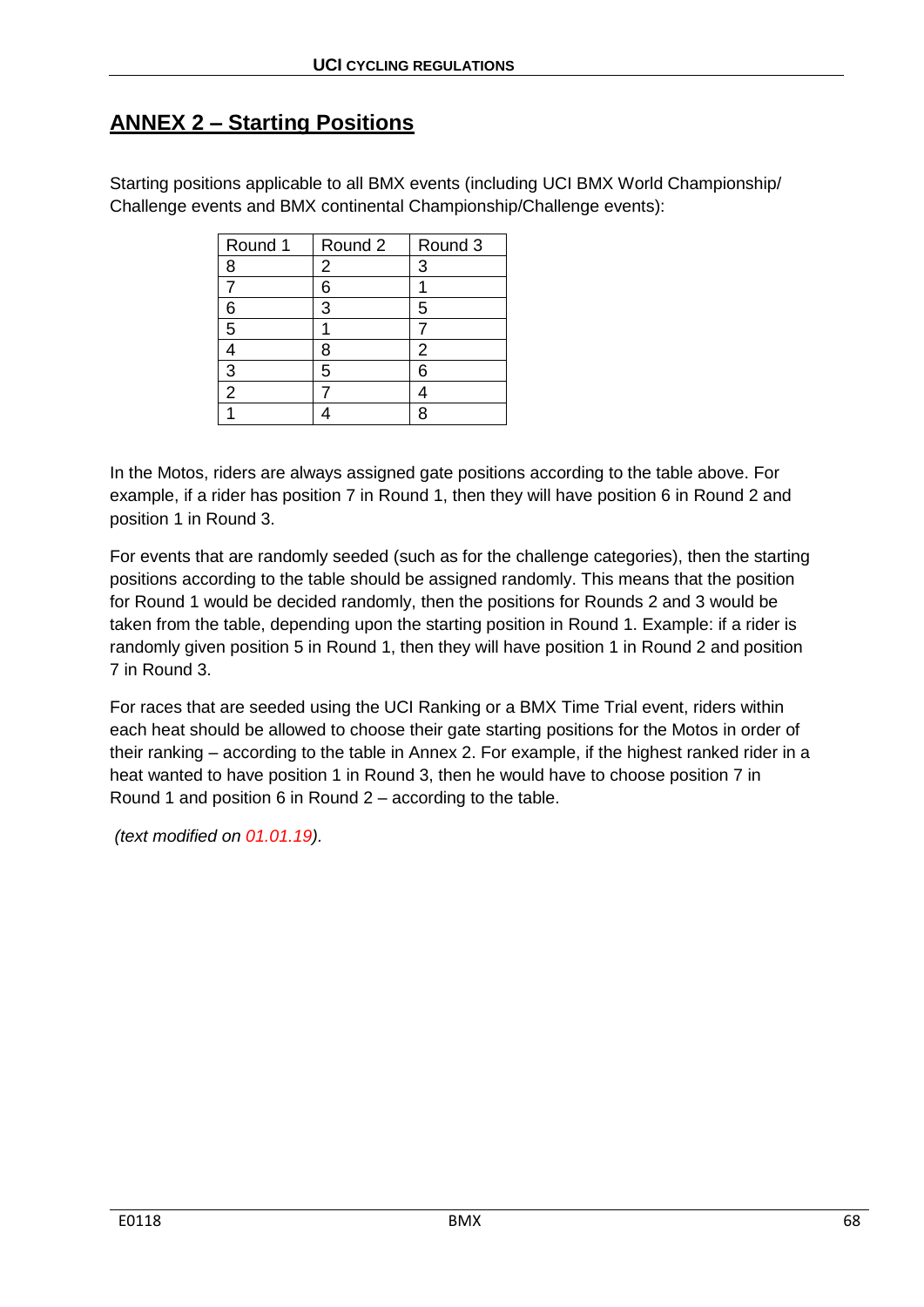# **ANNEX 3 - UCI Random Start Gate Timing Cadence**

Starting cadence The UCI starting cadence can be used either automatically with built-in delays, or manually, requiring the operator to press the start button for the second half of the cadence.

In general the cadence consists of the phrase "Ok riders, Random start. Riders ready? Watch the gate." This is followed by 4 tones that coincide with the display of a light tree and the gate begins to fall on the last tone and light. After the word "gate" there is a time delay between .1 seconds and 2.7 seconds for the lights, the tones generated by the controls and the gate cycle. This time delay must be totally random, produced by the controls and not predictable by the riders or the starter. Further, the starter should have no control or input as to time interval.

Additional items that are an integral part of the cadence are warning tones advising the rider that the gate is about to be raised by the operator and warning tones that advise the riders to stand down if the cadence is interrupted by the operator.

In specific the cadence consists of the following;

- a. "OK RIDERS RANDOM START" as spoken words within 1.5 seconds. In automatic mode, there is a 1.8 second pause, before the second set of words.
- b. "RIDERS READY WATCH THE GATE" are spoken within 2.0 seconds.
- c. A delay randomly between 0.1 seconds and 2.7 seconds will occur after the second set of words concludes before the LED lights and pulse tones are activated. Note that the random delay and all pulse tones are generated by the controller chip, and therefore they are not included in the mp3 files.
- d. Three pulses of a 632 Hertz tone are played, followed by the fourth long tone of 2.25 seconds. The short tone pulses are 60 milliseconds long with 60 milliseconds of silence between them. The four LED lights (red, yellow, yellow, and green) are synchronized exactly with the start of each tone burst.
	- i. The red light illuminates with the first pulse
	- ii. The first yellow light is added with the second tone pulse
	- iii. The second yellow light is added with the third tone pulse
	- iv. The green light is added with the forth, long tone pulse.
- e. When the green light comes on, the gate start drop signal is activated. All lights remain illuminated for the duration of the final tone burst, then all lights extinguish.
- f. At the conclusion of the tone sequence, an LED on the control box flashes to alert the operator to press the stop button to raise the gate for the next start.
- g. Upon pressing the stop button, five pulses of 1150 Hz, each .25 second long with a .25 second period between the pulses will sound before the up solenoid is triggered to raise the gate.
- h. For safety, the stop button can be pressed at any time (up to the end of the second set of words) after the start button was pressed, to abort the sequence. A "Stand Down" tone as follows may be played:
	- A tone of 740 Hz for .22 seconds followed immediately by 680 Hz for .44 seconds will sound when the gate is aborted.

Alternatively, it is acceptable that no tone is played when the stop button is pressed.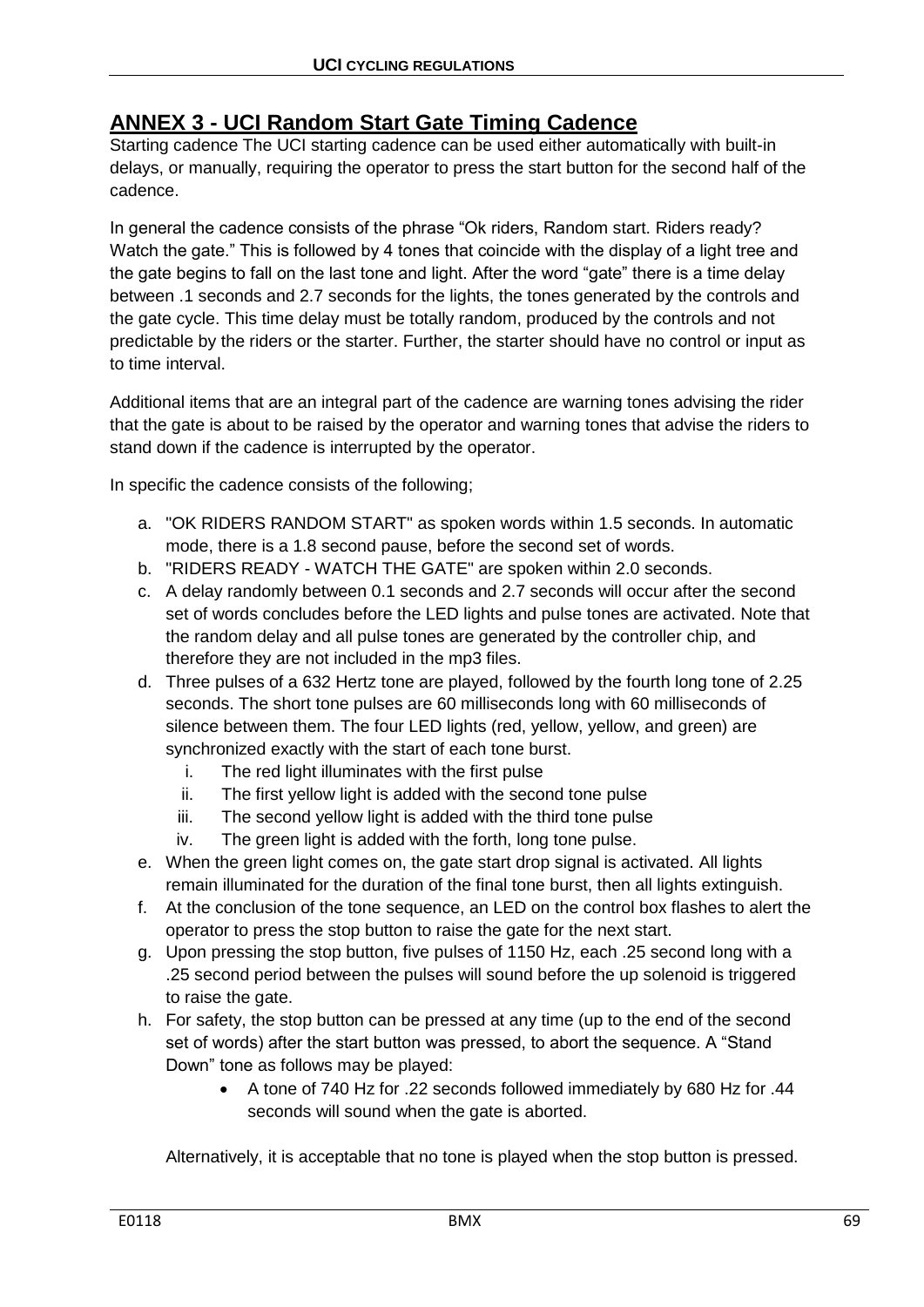Beginning on 1<sup>st</sup> January 2020, the only possibility accepted is that no tone is played when the stop button is pressed.

## Starting Sequence

| Sequence | Action                                           | Timing              |
|----------|--------------------------------------------------|---------------------|
| 1        | "OK RIDERS RANDOM START"                         | 1.50 sec            |
| 2        | Pause (automatic mode)                           | 1.80 sec            |
| 3        | "RIDERS READY – WATCH<br>THE GATE"               | 2.00 <sub>sec</sub> |
| 4        | Random Delay                                     | .1 to 2.70<br>sec   |
| 5        | 1 tone $(632$ Hertz) – Red light<br>illuminates  | $0.060$ sec         |
| 6        | Pause                                            | $0.060$ sec         |
| 7        | 1 tone (632 Hertz) - Yellow light<br>illuminates | $0.060$ sec         |
| 8        | Pause                                            | $0.060$ sec         |
| 9        | 1 tone (632 Hertz) – Yellow light<br>illuminates | $0.060$ sec         |
| 10       | Pause                                            | $0.060$ sec         |
| 11       | 1 tone (632 Hertz) - Green light<br>illuminates  | 2.25 sec            |

Gate Rise Warning

| Sequence       | Action              | Timing             |
|----------------|---------------------|--------------------|
|                | 1 tone (1150 Hertz) | .25 <sub>sec</sub> |
| 2              | Pause               | .25 <sub>sec</sub> |
| 3              | 1 tone (1150 Hertz) | .25 <sub>sec</sub> |
| $\overline{4}$ | Pause               | .25 <sub>sec</sub> |
| 5              | 1 tone (1150 Hertz) | .25 <sub>sec</sub> |
| 6              | Pause               | .25 <sub>sec</sub> |
| $\overline{7}$ | 1 tone (1150 Hertz) | .25 <sub>sec</sub> |
| 8              | Pause               | .25 <sub>sec</sub> |
| 9              | 1 tone (1150 Hertz) | .25 <sub>sec</sub> |

For large events with many entries, the Gate Rise Warning may be disabled in order to save time when raising and loading the gate. If so, the gate starter shall ensure that riders do not go down onto the gate until it is full raised and locked.

*(text modified on 01.01.18).*

Abort Stand Down

As described in the text above under point i.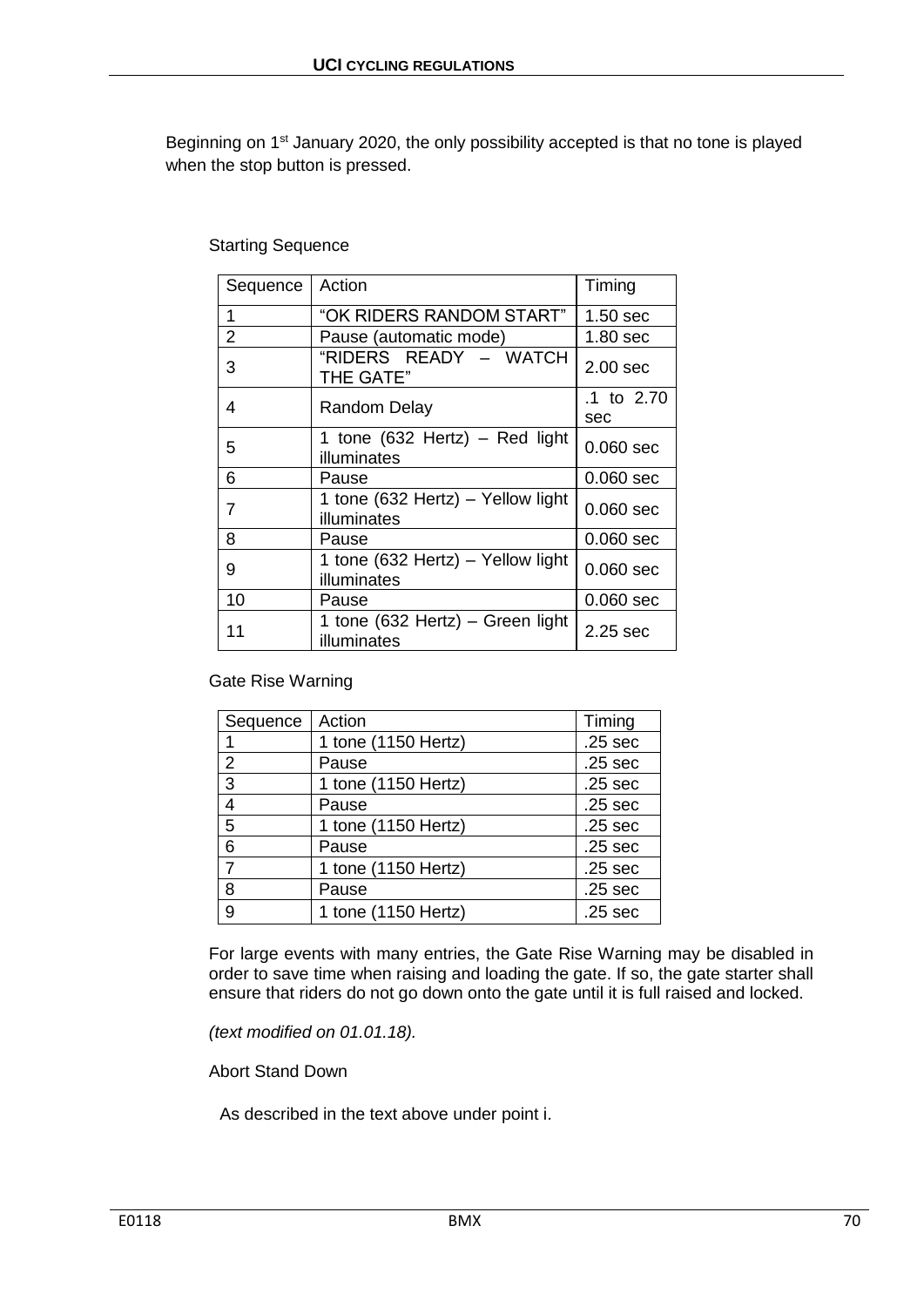Drop speed of the gate

The gate shall drop at an average speed of app. 0.310 seconds from upright position to down position (90° angle). A variable of +/- 7% is allowed, giving the gate the maximum variation from 0.289 to 0.331 seconds.

The measurement shall be conducted with the UCI approved SpeedMeter Timing Systems, produced by ProStuff, or similar timing equipment.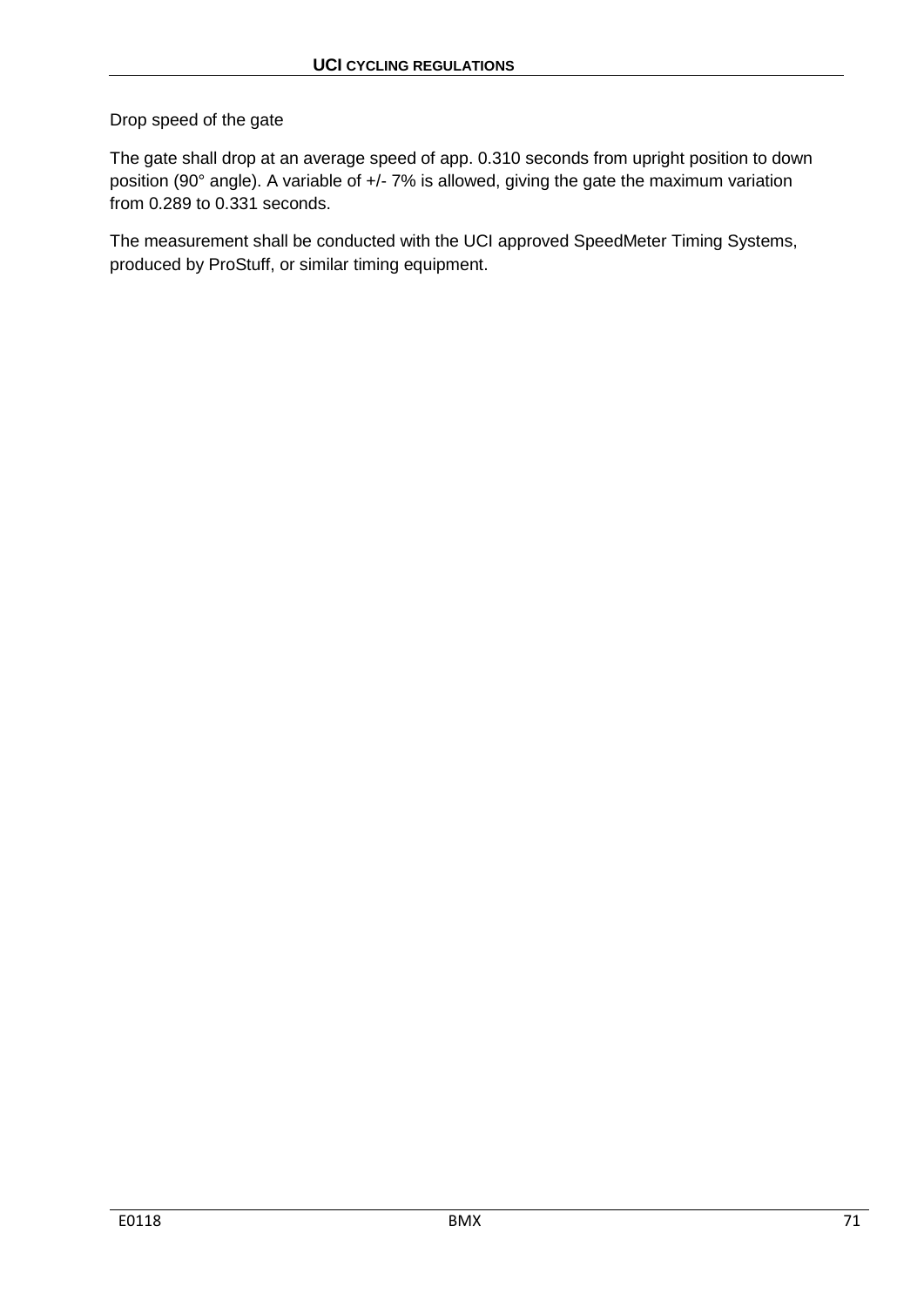# **ANNEX 4 – UCI BMX Ranking Points**

In the tables below points are awarded according to the Final Classification, as established in accordance with article 6.1.041. In case two or more riders share the same rank, all riders concerned shall be awarded with the points corresponding to the rank for which the tie can't be broken. The ranks and points that would have been awarded had no tie occurred are then skipped, until the first rank that was not involved in the tie.

For example, if there is a tie for  $9<sup>th</sup>$  place, both riders are awarded points for  $9<sup>th</sup>$  place. Points for 10<sup>th</sup> place are not awarded. The rider following would then hold and receive points for 11<sup>th</sup> place.

|              | <b>RANK</b>                       | OG  | <b>CM</b> | cc | HC             | C1/NC          | <b>JR</b>      |
|--------------|-----------------------------------|-----|-----------|----|----------------|----------------|----------------|
| <b>Final</b> | 1 <sup>st</sup>                   | 350 | 150       | 60 | 45             | 30             | 15             |
|              | 2 <sub>nd</sub>                   | 300 | 130       | 50 | 35             | 20             | 12             |
|              | 3 <sup>rd</sup>                   | 250 | 110       | 40 | 28             | 15             | 10             |
|              | 4 <sup>th</sup>                   | 200 | 90        | 30 | 21             | 12             | $\overline{7}$ |
|              | 5 <sup>th</sup>                   | 190 | 80        | 25 | 18             | 10             | 6              |
|              | 6 <sup>th</sup>                   | 180 | 70        | 20 | 15             | 9              | 5              |
|              | 7 <sup>th</sup>                   | 170 | 60        | 15 | 12             | 8              | $\overline{4}$ |
|              | 8 <sup>th</sup>                   | 160 | 50        | 10 | 9              | $\overline{7}$ | 3              |
| Semi*        | $9^{th} - 10^{th}$                | 125 | 30        |    | $\overline{7}$ |                |                |
|              | $\overline{11^{th}} - 12^{th}$    | 120 | 25        |    | 5              |                |                |
| <b>Final</b> | $13^{th} - 14^{th}$               | 115 | 20        |    | 3              |                |                |
|              | $15^{th} - 16^{th}$               | 110 | 15        |    | 1              |                |                |
| Quarter*     | $17^{th} - 20^{th}$               | 90  |           |    |                |                |                |
|              | $21^{st} - 24^{th}$               | 80  |           |    |                |                |                |
| <b>Final</b> | $25^{th} - 28^{th}$               | 70  |           |    |                |                |                |
|              | $29^{th} - 32^{nd}$               | 60  |           |    |                |                |                |
| Eighth*      | $33^{rd} - 40^{th}$               |     |           |    |                |                |                |
|              | $41^{st} - 48^{th}$               |     |           |    |                |                |                |
| <b>Final</b> | $49^{\text{th}} - 56^{\text{th}}$ |     |           |    |                |                |                |
|              | $57^{th} - 64^{th}$               |     |           |    |                |                |                |

Juniors (Men and Women)

CDM: Juniors receive points for UCI BMX Supercross World Cup events according to the scale for Elite in case they place in the top 64 in the final classification for the combined Elite / Juniors category.

\* Points are not awarded for these rankings if these qualifiers are not held. For example, in a category with 16 entries, semi-finals would not be held; however, it is still technically possible to rank the riders from  $1<sup>st</sup> - 16<sup>th</sup>$  base upon their ranking after the Motos. In such a case, points would only be given for the Final  $(1<sup>st</sup> - 8<sup>th</sup>$  place) as no semi-finals were held.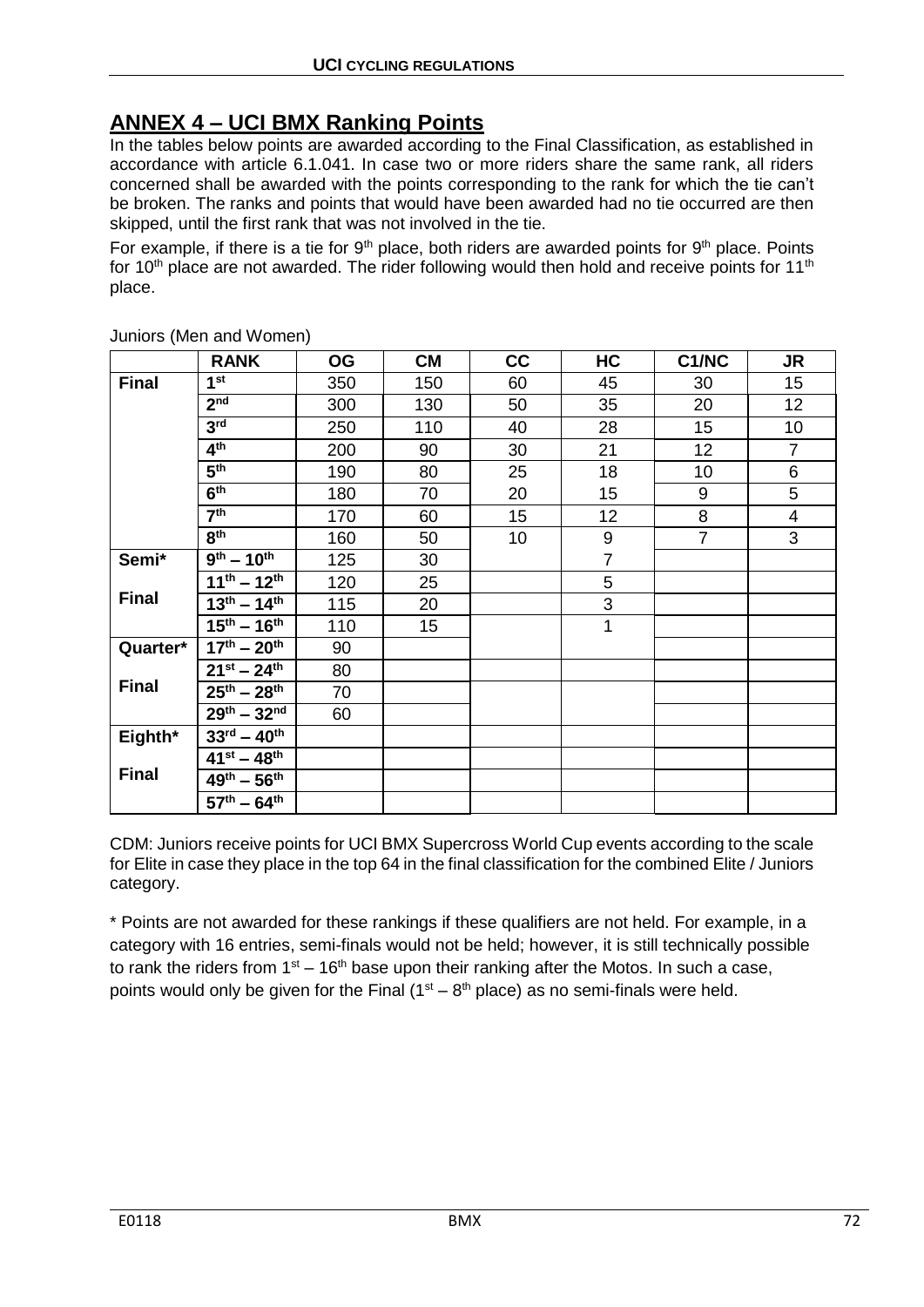Elite (Men and Women)

|              | <b>RANK</b>                                  | <b>OG</b> | <b>CM</b> | <b>CDM</b>     | cc              | HC | C1/NC | <b>JR</b> |
|--------------|----------------------------------------------|-----------|-----------|----------------|-----------------|----|-------|-----------|
| <b>Final</b> | 1 <sup>st</sup>                              | 350       | 300       | 150            | 120             | 90 | 60    | 45        |
|              | 2 <sub>nd</sub>                              | 300       | 250       | 130            | 105             | 70 | 45    | 30        |
|              | 3 <sup>rd</sup>                              | 250       | 200       | 115            | 90              | 60 | 40    | 25        |
|              | 4 <sup>th</sup>                              | 200       | 185       | 100            | 75              | 50 | 35    | 22        |
|              | 5 <sup>th</sup>                              | 190       | 170       | 90             | 60              | 40 | 30    | 20        |
|              | 6 <sup>th</sup>                              | 180       | 155       | 80             | 50              | 30 | 25    | 15        |
|              | $\overline{7^{th}}$                          | 170       | 140       | 75             | 40              | 25 | 20    | 10        |
|              | 8 <sup>th</sup>                              | 160       | 125       | 70             | 30              | 20 | 15    | 5         |
| Semi*        | $\overline{9^{th} - 10^{th}}$                | 125       | 115       | 65             | 25              | 15 |       |           |
| <b>Final</b> | $\overline{11}^{\text{th}} - 12^{\text{th}}$ | 120       | 110       | 60             | 20              | 10 |       |           |
|              | $13^{th} - 14^{th}$                          | 115       | 105       | 55             | 15              | 8  |       |           |
|              | $15^{th} - 16^{th}$                          | 110       | 100       | 50             | 10 <sub>1</sub> | 6  |       |           |
| Quarter*     | $17^{th} - 20^{th}$                          | 90        | 80        | 40             |                 |    |       |           |
| <b>Final</b> | $21^{st} - 24^{th}$                          | 80        | 70        | 35             |                 |    |       |           |
|              | $25^{th} - 28^{th}$                          | 70        | 60        | 30             |                 |    |       |           |
|              | $29^{th} - 32^{nd}$                          | 60        | 50        | 25             |                 |    |       |           |
| Eighth*      | $33^{\text{rd}} - 40^{\text{th}}$            |           | 35        | 15             |                 |    |       |           |
| <b>Final</b> | $41^{st} - 48^{th}$                          |           | 30        | 10             |                 |    |       |           |
|              | $\overline{49}^{\rm th} - 56^{\rm th}$       |           | 25        | $\overline{7}$ |                 |    |       |           |
|              | $57^{\text{th}} - 64^{\text{th}}$            |           | 20        | 4              |                 |    |       |           |

\* Points are not awarded for these rankings if these qualifiers are not held. For example, in a category with 16 entries, semi-finals would not be held; however, it is still technically possible to rank the riders from  $1<sup>st</sup> - 16<sup>th</sup>$  base upon their ranking after the Motos. In such a case, points would only be given for the Final  $(1<sup>st</sup> - 8<sup>th</sup>$  place) as no semi-finals were held.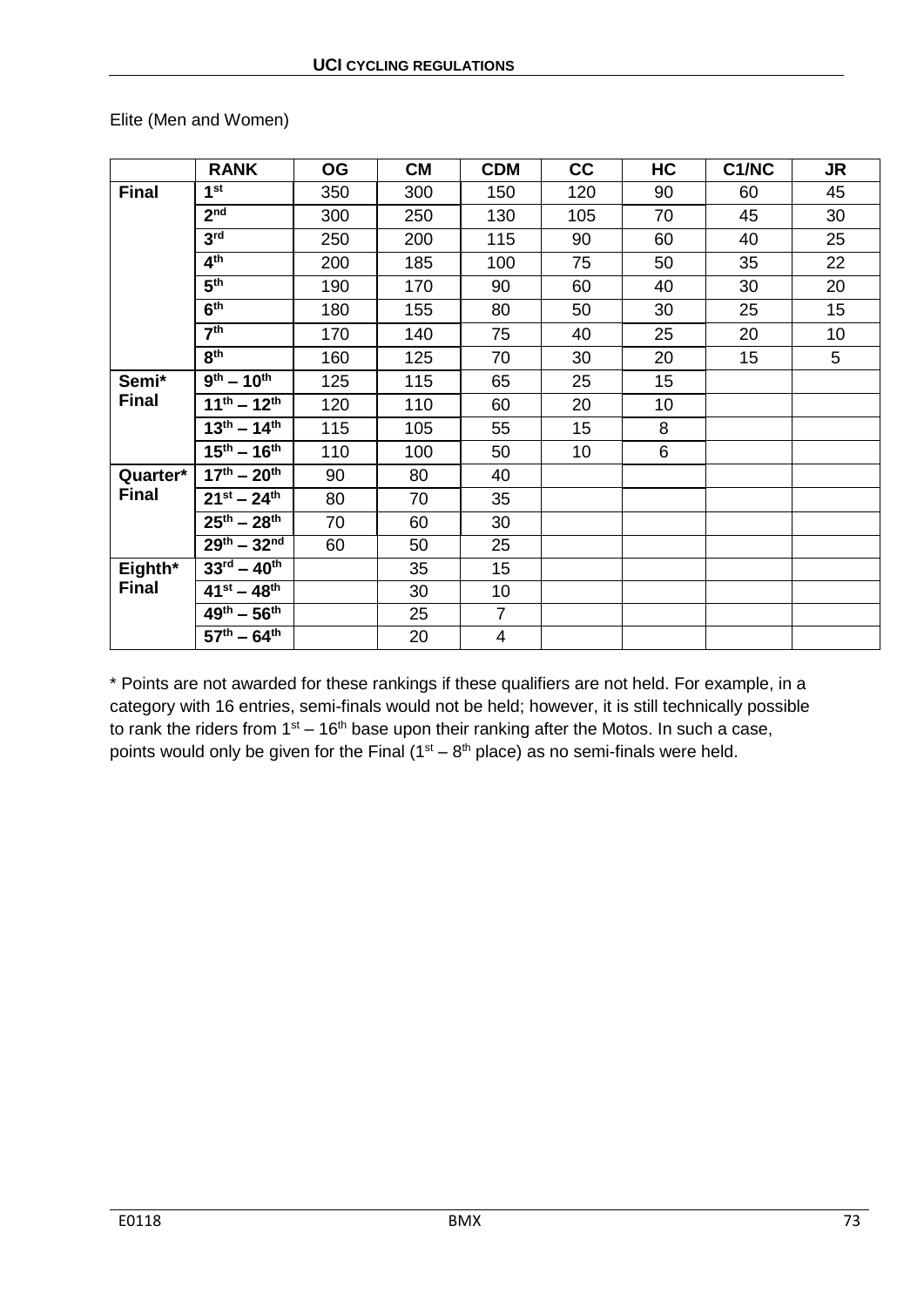# **Annex 5 - Competition Field**

# Introduction

The purpose of this section of the UCI BMX Regulations is to set a minimum standard for the field of play within the sport of BMX racing, as well as the basic facilities needed for a BMX racing venue. Certain major BMX events registered on the UCI International BMX Calendar may have different standards than the minimums listed below. A table of these standards is found below.

For any international level BMX event, any deviation from the minimum standards found in this annex must be justified and can only be approved by the UCI BMX Commission.

It is important to note that adherence to the minimum standards outlined in this annex does not guarantee that a track will be suitable for an international level BMX event.

In general, the form of a BMX track must be appropriate for the intended level of the riders who will commonly use the track. Regardless of this level, tracks must always be built in a way that protects the safety of the riders who use them, and of the staff and volunteers working during BMX events.

Whenever a track is built or re-built, the UCI BMX Track Guide should be consulted. The version of the UCI BMX Track presently in force is found on the UCI web site [\(www.uci.ch\)](http://www.uci.ch/).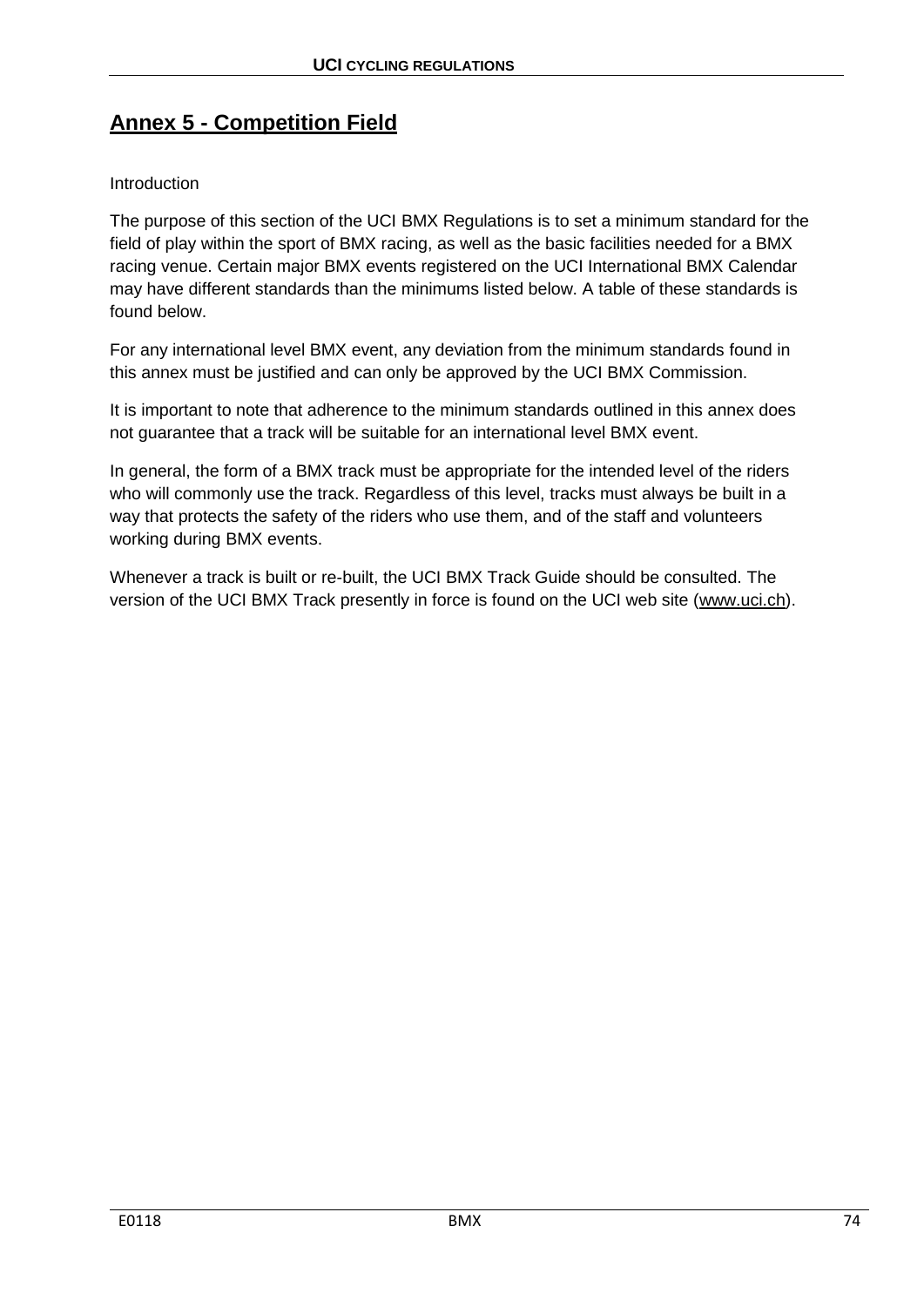|                       | 1: World                                          | 2: BMX SX WORLD             | <b>3: CONTINENTAL</b>                                                | 4: International            | 5: National                 |  |  |
|-----------------------|---------------------------------------------------|-----------------------------|----------------------------------------------------------------------|-----------------------------|-----------------------------|--|--|
|                       | <b>CHAMPIONSHIPS</b>                              | <b>CUP</b>                  | Championships                                                        | <b>Competition</b>          | Championships               |  |  |
| CLASS race            | <b>CM</b>                                         | <b>CDM</b>                  | CC, JR                                                               | <b>HC, C1</b>               | <b>CN</b>                   |  |  |
| Starting hill         | Height:                                           | Height: 5m to 8m            | Height: 5m to 8m                                                     | Height:2.5m                 | Height:2.5m                 |  |  |
|                       | Championships:8m                                  | Minimum Width: 9m           | Width: 8m                                                            | Width: 8m                   | Width: 8m                   |  |  |
|                       | Challenge:5m                                      | According to UCI            |                                                                      |                             |                             |  |  |
|                       | Minimum Width: 9m                                 | designs*                    |                                                                      |                             |                             |  |  |
|                       | According to UCI                                  |                             |                                                                      |                             |                             |  |  |
|                       | designs*                                          |                             |                                                                      |                             |                             |  |  |
| Minimum width of      | 1 <sup>st</sup> straight:8m                       | 1 <sup>st</sup> straight:8m | 1 <sup>st</sup> straight:8m                                          | 1 <sup>st</sup> straight:8m | 1 <sup>st</sup> straight:8m |  |  |
| the track             | All other straights: 6m                           | All other straights: 6m     | All other straights: 6m                                              | All other straights: 6m     | All other                   |  |  |
|                       | $1st$ turn: 8m                                    | $1st$ turn: 8m              | $1st$ turn: 8m                                                       | $1st$ turn: 6m              | straights: 6m*              |  |  |
|                       | Turns: 6m                                         | Turns: 6m                   | Turns: 6m                                                            | Turns: 6m                   | $1st$ turn: 6m              |  |  |
|                       |                                                   |                             |                                                                      |                             | Turns: 6m*                  |  |  |
| Surface material of   | Asphalt, concrete, or bricks.                     |                             |                                                                      |                             |                             |  |  |
| the turns and finish  |                                                   |                             |                                                                      |                             |                             |  |  |
| area                  |                                                   |                             |                                                                      |                             |                             |  |  |
| Starting hill and     | Gate surface and entire start hill surface should |                             | Gate surface and starting hill surface should provide good traction. |                             |                             |  |  |
| gate                  | provide good traction even in light to moderate   |                             |                                                                      |                             |                             |  |  |
|                       | rain. A pro-gate shall be used.                   |                             |                                                                      |                             |                             |  |  |
| Length First straight | See UCI BMX Track Guide.                          |                             |                                                                      |                             |                             |  |  |
| (minimum)             |                                                   |                             |                                                                      |                             |                             |  |  |
| Distance between      |                                                   |                             | See UCI BMX Track Guide.                                             |                             |                             |  |  |
| obstacles             |                                                   |                             |                                                                      |                             |                             |  |  |
|                       |                                                   |                             |                                                                      |                             |                             |  |  |

The table above provides minimum parameters for BMX tracks used for the levels of International BMX events described within it. For these events, in case of a conflict between the table and the regulations found in the remainder of this annex, the table above shall prevail.

\*Strongly recommended.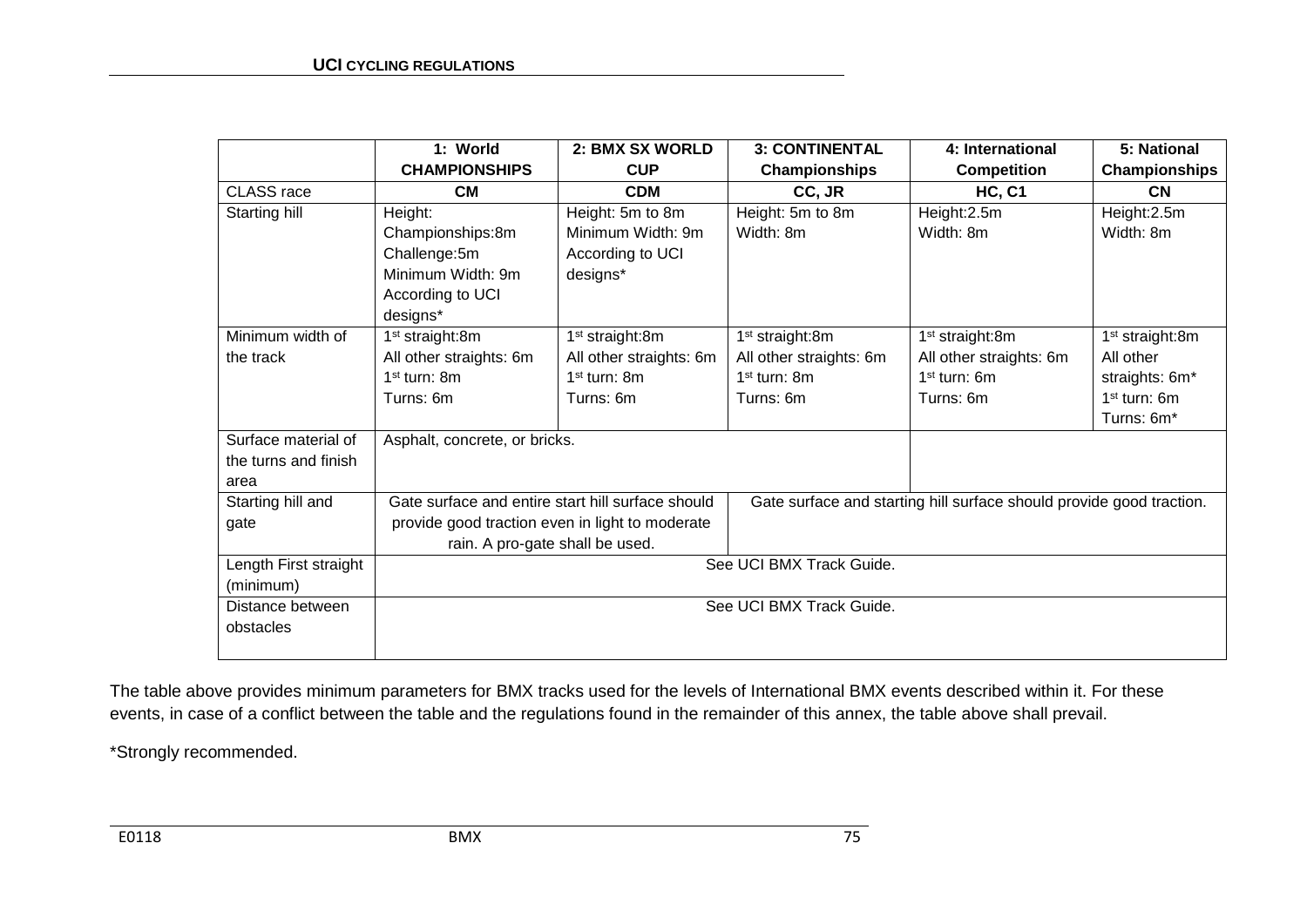# 1. BMX track

The track must be of a compact, closed looped design, forming a circuit where length measured along its centre line is not less than 300 metres nor greater than 400 metres.

The track must be a minimum of 10 metres wide at its start and may not taper to a width of less than 5 metres at any point along its length.

# 2. Starting hill

The starting hill must accommodate a track width of at least 10 metres and be at an elevation at least 1.5 metres, preferably 2.5 metres above the grade of the first straight. The initial incline extending from the starting gate to level grade must be at least 12 metres in length.

It is recommended that starting hills used for the challenge categories during international BMX events should not exceed 6m in height (as measured between the flat area on which the starting gate is mounted to the bottom of the starting hill ramp). Also, it is recommended that the ramp should not exceed an incline of 20 degrees.

Comment: It is strongly recommended that tracks intended for beginner and intermediate riders should have starting hills less tall and less steep than the maximum limits described above.

# *(text modified on 01.01.19).*

# 3. Starting gate

The starting gate shall be a minimum of 7,3 metres in width for BMX events on the UCI BMX calendar.

The gate shall have a height of at least 50 cm, with an angle no greater than 90 degrees with the slope of the ramp which supports the bicycles' wheels when they are in their starting position. Starting positions 1 through 8 must be clearly marked on the gate. Position 1 should be on the side of the gate closest to the inside of the first turn.

The electronically controlled gate, to be used at all BMX events on the UCI BMX calendar, must be outfitted with a system of appropriately coloured starting lights located so as to be clearly visible from all starting lanes without disadvantage to any rider who is in the "riders ready" position. In case of a failure of the gate release system, the gate shall fall to the dropped position.

A "voice box" system is mandatory at all UCI sanctioned events described in annex 3.

Whenever a timing scoring system is utilised, the timing system must be activated, whereupon the time starts running, at the moment the gate-start mechanism is activated causing the gate to drop.

4. Initial straight

The initial straight shall be a minimum of 40 metres in length.

It is recommended that the bottom of the front side of the first obstacle in the initial straight shall be located not less than 35 metres from the starting gate nor less than 20 metres from the point of curvature of the first turn. However, on tracks especially designed for highly skilled riders, the distance between the starting gate and the front side of the first obstacle may be shorter.

5. First turn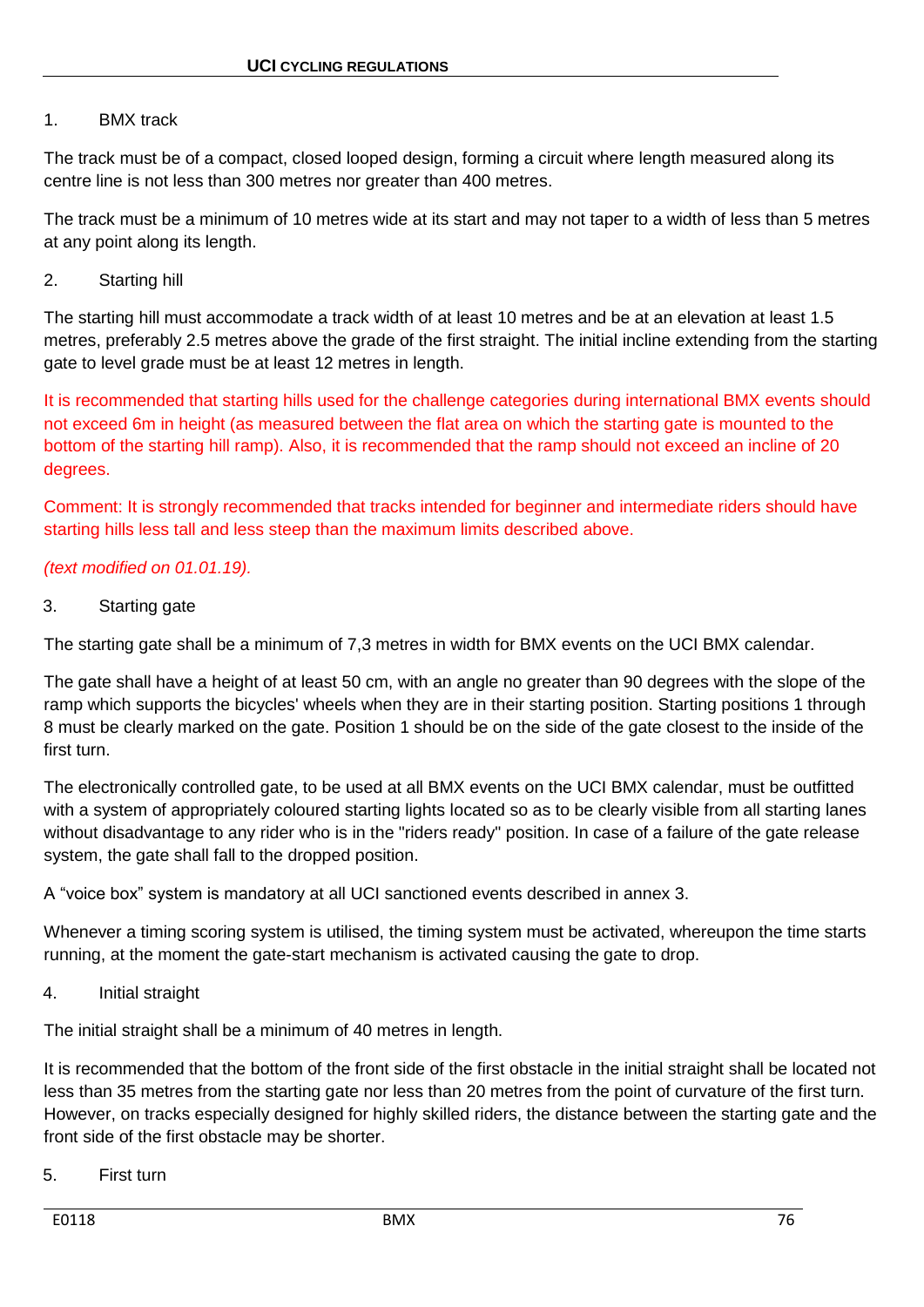The first turn may go in either direction and shall be banked to a degree which allows safe entry and exit for riders of all ages at race speeds.

At the first turn, the track shall be a minimum of 6 metres wide measured along a straight line extending from its surface at the inner radius to the top of the berm at its outer radius

# 6. Turns and obstacles

The track shall have a minimum of 3 turns.

The track shall be a minimum of 5 metres wide throughout each turn.

All obstacles on the track must be constructed with the safety of all riders, regardless of age, in mind. Consideration must be given to the abilities of the youngest riders in competition when designing obstacles intended to present special challenges to older competitors. On the first straight the minimum distance between two obstacles shall be 10 metres. An obstacle is defined by its front and back slope and can be a single obstacle, double, triple or multi-jump as well as a 4-pack, 5-pack or multi-pack.

Tracks may be designed to include alternate sections to be traversed only by Championship categories. These sections may offer obstacles which are inherently more challenging than those found on the track's main circuit.

# 7. Race track markings

The boundaries of the race track including the alternate sections shall be clearly marked with white lines, or lines in a colour which provides a high level of contrast with the colour of the track surface.

# 8. Fencing

In order to provide a barrier between the event's participants and it spectators, the track must be enclosed by a perimeter fence which shall not be located at any point closer than 2 metres from the competition track.

The fence must be constructed of a substantial material such as plastic webbing which is capable of absorbing the full impact of a rider of any size striking it at race speed.

# 9. Finish line

The track must have a clearly marked finish line to indicate the point at which competitors will be scored as per article 1.2.099. Any banners extending across the track above the finish line or elsewhere along the track must be at an elevation sufficiently above the track level to avoid interference with the riders crossing beneath them.

# 10. Competition facilities

National federations and organisers seeking the UCI sanction for a competition event must be able to demonstrate to the UCI that the facilities proposed for the event meet the specifications set forth in this section.

# 11. (N) Staging area

Close to the starting hill a staging area consisting of ten staging lanes numbered 1 to 10 shall be established, where riders shall assemble in accordance with the instructions given by the staging officials.

# 12. (N) Team area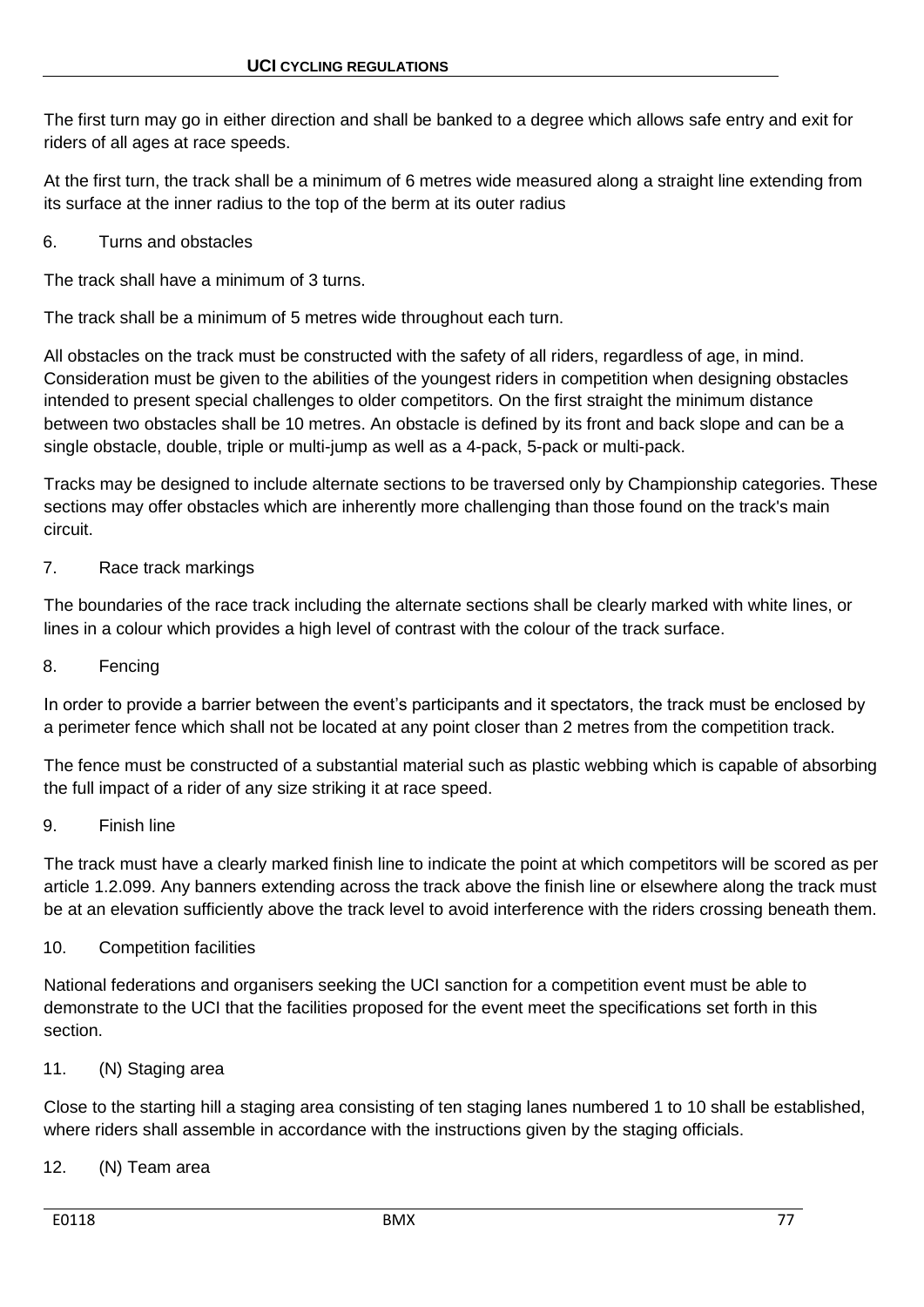An area where the riders may congregate between races shall be established and clearly marked close to the track's staging area.

### 13. Team Managers Area

For events on the UCI International BMX calendar, the organiser must provide a clearly indicated area, only accessible for team managers. This area should permit the team managers a clear and unobstructed view of the track, and should allow access to the riders areas and secretary commissaire.

### 14. Announcing Area

There shall be reserved for the announcer preferably at an elevation above that of the track, an area which permits the announcer to have a clear and unobstructed view of the track.

#### 15. Bulletin boards

Well-constructed and weather-resistant bulletin boards and/or scrolling monitors for posting the moto draws/ race results shall be erected in a sufficient number of locations, given the number of entries in the event. Suitable locations include the riders area, team manager area and staging area. Clear plastic sheeting must be available to cover moto boards and/or scrolling monitors in case of wet weather conditions. If announced in the technical guide for the event, posting of race information including start lists and results may also be done electronically.

#### 16. Administration and race offices

Registration and race control must be based in an office which is situated within the bounds of the perimeter fence and of sufficient size to process the number of riders in an orderly manner. Any posted instructions in this office must be written in both English and the language of the host country.

The public address system must be capable of projecting the announcer's voice to all parts of the track, the riders' area and the staging area. Announcements are to be made in both English and the language of the host country.

#### 17. Parking and spectator facilities

Parking for a number of cars commensurate with the anticipated size of each race must be available in the vicinity of the track. On race days parking areas shall be adequately staffed to assure the orderly flow of traffic and the systematic parking of automobiles.

Spectator facilities including, without limitation, seating, washrooms and food service, with capacities appropriate to the numbers listed below, are recommended to be provided for the following events.

- a. International BMX Events / Regional Games: 3000 spectators;
- b. BMX continental championship events: 5000 spectators;
- c. BMX supercross world cup events: 2000 spectators;
- d. BMX world championships: 7000 spectators;
- e. Olympic Games **7500** spectators.
- 18. Indoor events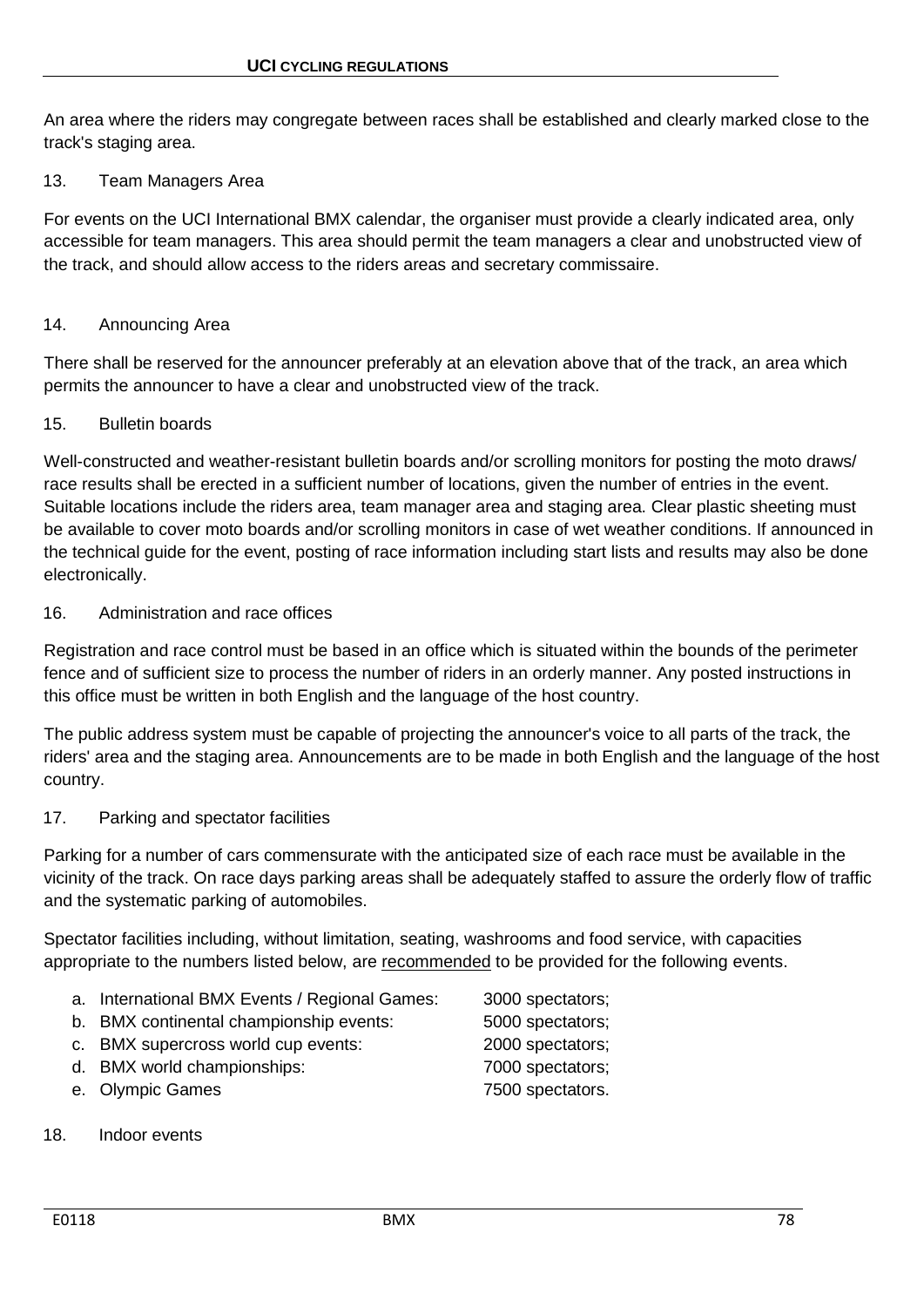Indoor BMX events may be held on tracks with earthen, wooden or concrete surfaces, having obstacles constructed of similar materials. The rules set forth in this section shall apply equally to indoor events.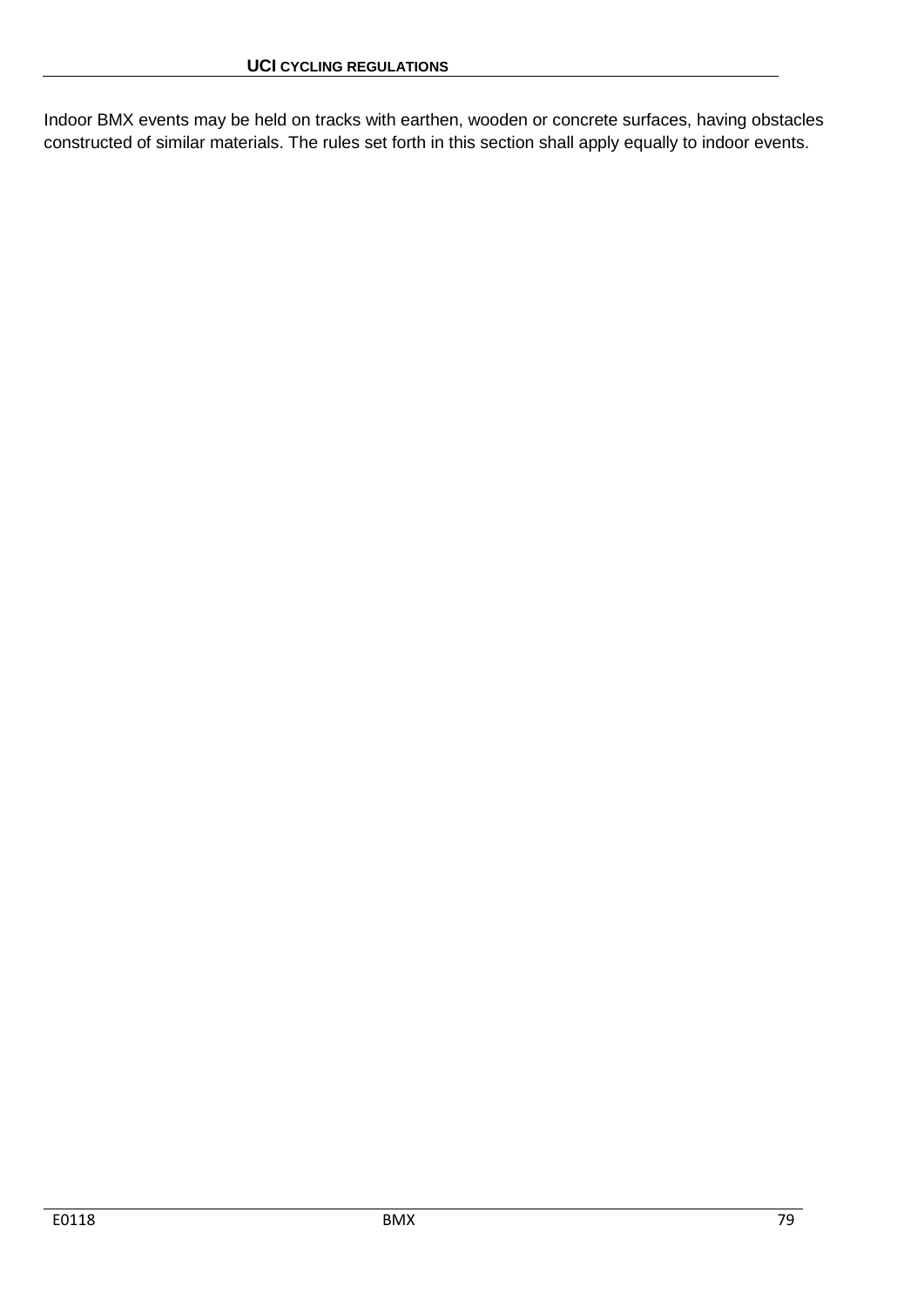# **ANNEX 6 - Competition Officials**

1 The UCI Regulations set forth the manner in which a BMX event shall be conducted. All officials participating in an event are required to be fully conversant with the UCI Regulations and any supplement thereof, which governs any event. By accepting the position, all competition officials are definitely bound by such Regulations.

General

2 Every BMX competition must be staffed with an adequate number of qualified commissaires and officials to assume all the responsibilities and perform all the duties of the various positions set forth in this section. For an event registered on the UCI International BMX Calendar, a minimum of 1 UCI International commissaire must be appointed. Food shall be provided for the commissaires.

Commissaires Panel

3 The commissaires' panel shall be designated according to article 1.2.116. The commissaires' panel is the final authority at any competition and has the right to impose a penalty on any competitor, or team manager in the interests of safety or for violation of these rules, following the guidelines as described in Annex 6 and the following and part 1 of UCI regulations.

The president of the commissaires' panel is the head of the commissaires' panel and manages the other commissaires. The president of the commissaires' panel shall operate from a position which permits a clear view of as much of the track as possible, to supervise the event with the assistance of the other commissaires.

The assistant of the president of the commissaires' panel shall assist the president of the commissaires' panel in the completion of the duties and shall act as the president of the commissaires' panel's representative when the president of the commissaires' panel is not available.

The organiser of the event shall ensure that the commissaires panel shall work under optimum conditions. For events registered on the UCI International BMX Calendar, the commissaires' panel must be provide with a secure office, the flags identified in article 6.1.050 and with a multi-channel radio communication system with a sufficient number of units for the entire team of commissaires, the technical delegate if appointed, the coordinator of the first aid personnel and the race director.

Secretary of the commissaires' panel

4 The secretary of the commissaires' panel commissaire shall be responsible for the registration and classification of all riders at the event, the processing and posting of the start lists, and the processing of all results (both intermediate and final results). The secretary of the commissaires' panel shall be assisted by a sufficient number of administrators, as described in Annex 6.

Race Commissaires

5 The race commissaires shall be responsible for assuring the observance of all rules governing any event.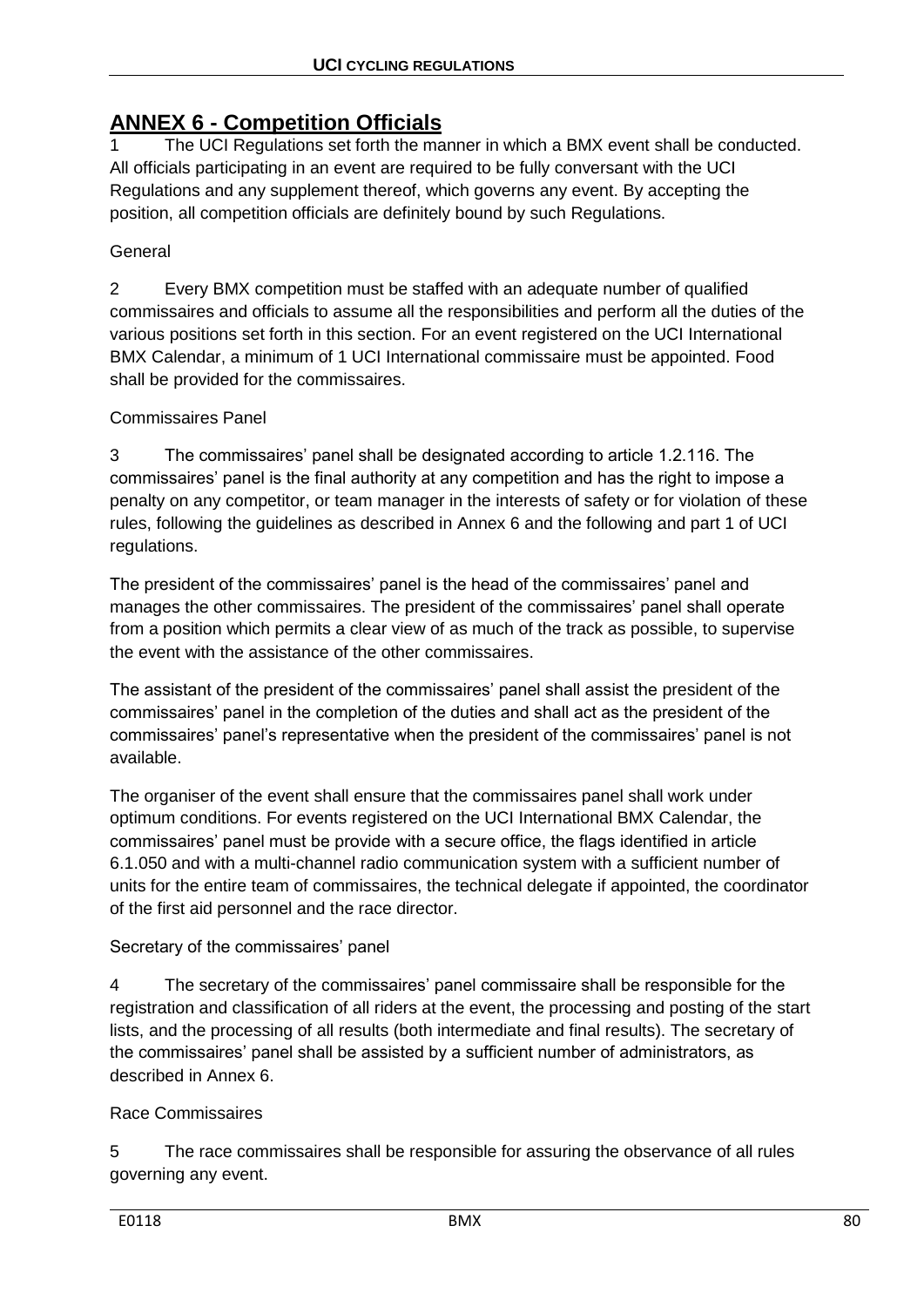Race commissaires must have the following qualifications:

A. They must be fluent in the English language or have English interpretation available;

B. They may not be either directors or officers of the UCI;

C. All commissaires must wear some form of distinctive clothing so that they may be readily identified by competitors and team managers;

D. Each race commissaire shall operate from a clearly defined position.

Finish Line Commissaires

6 In the event that the finishing order is determined by means of finish line commissaires, they shall act as described in article 6.1.038.

In case another scoring system is utilised, the obligations and designation conditions are determined by article 1.2.119 to 1.2.121.

All finish line commissaires shall operate from an area immediately adjacent to the finish line, which permits them a clear and unobstructed view of the riders as they cross the line.

# Start commissaire

7 The start commissaire shall be responsible for conducting the start of each race. The starter shall operate the starting gate, and perform such other actions as are necessary and appropriate to assure that each race has a safe and fair start. The starter may recommend to the president of the commissaires' panel that a rider obstructing the starter from carrying out the duties be penalized. When a timing system is utilised, the starter must first confirm with the staging official any rider who fails to present himself at the start gate and then ensure that the operator of the timing system and his equipment is ready before he begins the starting procedure of a race.

# Personnel

8 The following officials and personnel are designated by the organiser or national federation:

1 STARTING HILL OFFICIALS - Starting hill officials shall be responsible for checking that riders are in the correct start lane (according to the moto sheets) prior to the start of each race. They are also responsible for checking if riders' safety equipment is correct. Starting hill officials shall report to the president of the commissaires panel any rider whose equipment does not conform to UCI regulations.

2 STAGING OFFICIALS - Staging officials shall be responsible for directing riders into the proper staging lanes. In doing so, they may announce each race number, age group, and the names of every rider in each race. There must be a clear communication on staging times by the staging official. An appropriate number of copies of the moto sheets shall be made available to the senior staging official. Nevertheless, the work of the staging officials amounts to a best effort; riders are individually responsible for following the progress of the race and for arriving on time at the staging lanes with the correct clothing and equipment according to the UCI Regulations.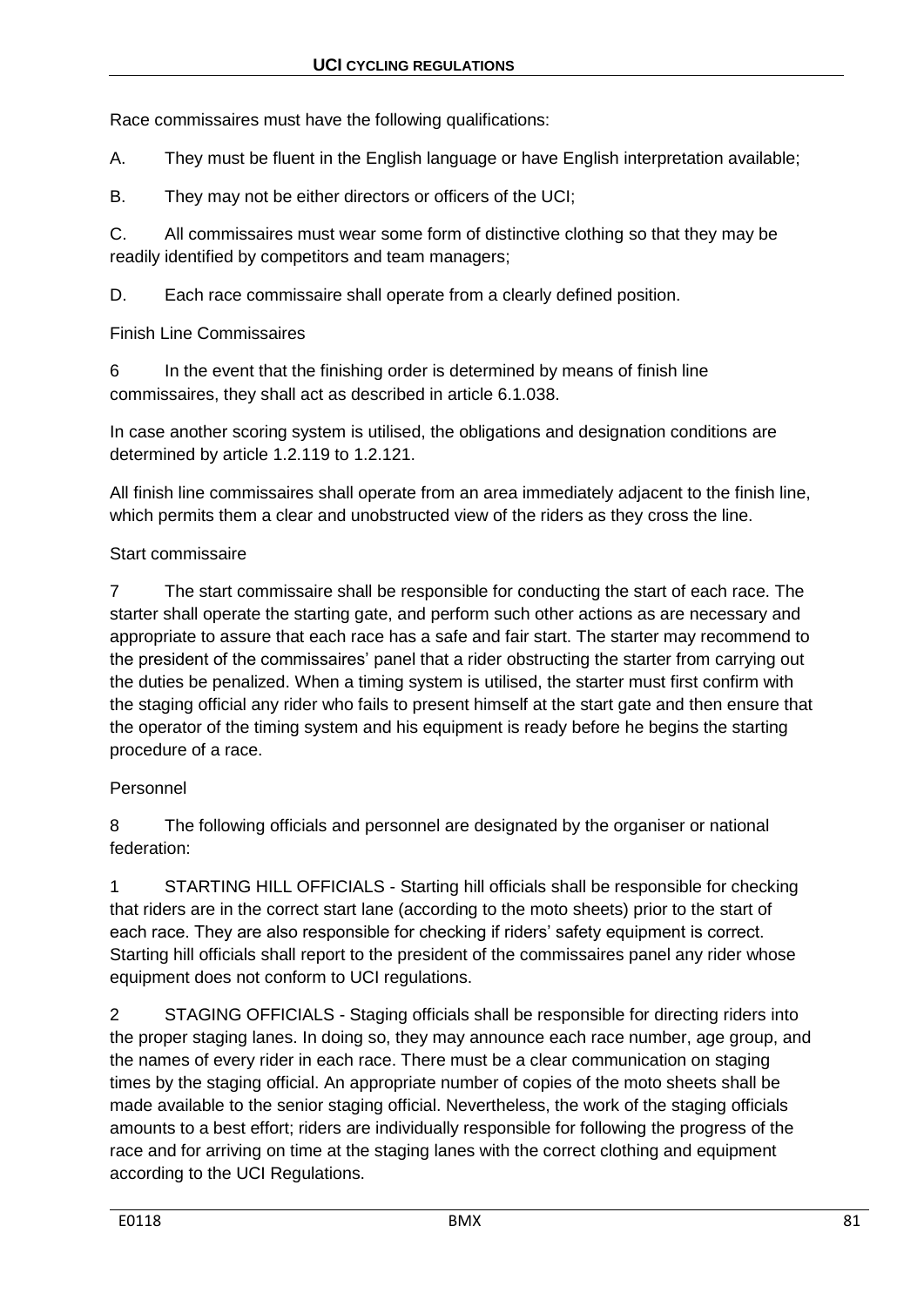3 RACE OFFICIALS - Race officials shall be responsible for monitoring the conduct of the riders on the track and for notifying other officials of conditions on the track which may warrant their attention. The president of the commissaires' panel shall determine the number of race officials necessary for an event. Race officials shall be stationed along the track. Race officials shall make notes of any rule infringements or incidents that they witness. These notes shall be made available upon request by the president of the commissaires' panel.

4 FINISH LINE AREA CONTROL OFFICIALS - Finish line area control officials shall be responsible for controlling the passage of riders and other persons into and out of the finish line area. They shall be stationed at each point of access or exit to the finish area and prevent the entry of parents, team managers and spectators except where medical emergencies warrant their presence. Finish line area control officials shall also be responsible for maintaining order among the riders waiting in the finish area.

# 5 ADMINISTRATORS

All administrators shall work under the responsibility and direction of the secretary of the commissaires' panel.

A. Entry administrators shall be responsible for the following:

- i. receiving and checking for conformance with entry regulations all riders' entry forms and/or permit applications;
- ii. establishing a list of entrants in each category of racing and sequentially ordering the categories.

B. Start list administrators shall be responsible for dividing the total number of entrants in each category into motos of not more than eight riders and for recording their names on the appropriate moto sheets.

C. Start list officials shall be responsible for posting the start lists on the posting boards. These lists shall be posted in order by age group with each race number clearly visible

6 TIMING OPERATOR - The timing operator shall be responsible for the setting up and operation of the timing system and for passing rider finish line position results to the administrators for posting on the moto boards. The timing operator shall work under the responsibility and direction of the secretary of the commissaires' panel, and shall refer all requests for information or protests to that official or the administrator designated by him.

7 TRACK ANNOUNCER - The track announcer shall be responsible for making formal announcements concerning the competition and for informing riders, spectators, commissaires and officials of any changes to the race schedule.

8 SECURITY PERSONNEL - The host organization shall provide a sufficient number of security personnel to ensure the safety of the riders and spectators. Marshals must wear some form of distinctive clothing or other object so that they may be readily identified.

9 FIRST AID - At least one ambulance and an adequate number of first aid staff including a licensed physician shall be in attendance during all practice and race sessions according to the laws of the country in question. As per article 1.2.067 the organiser shall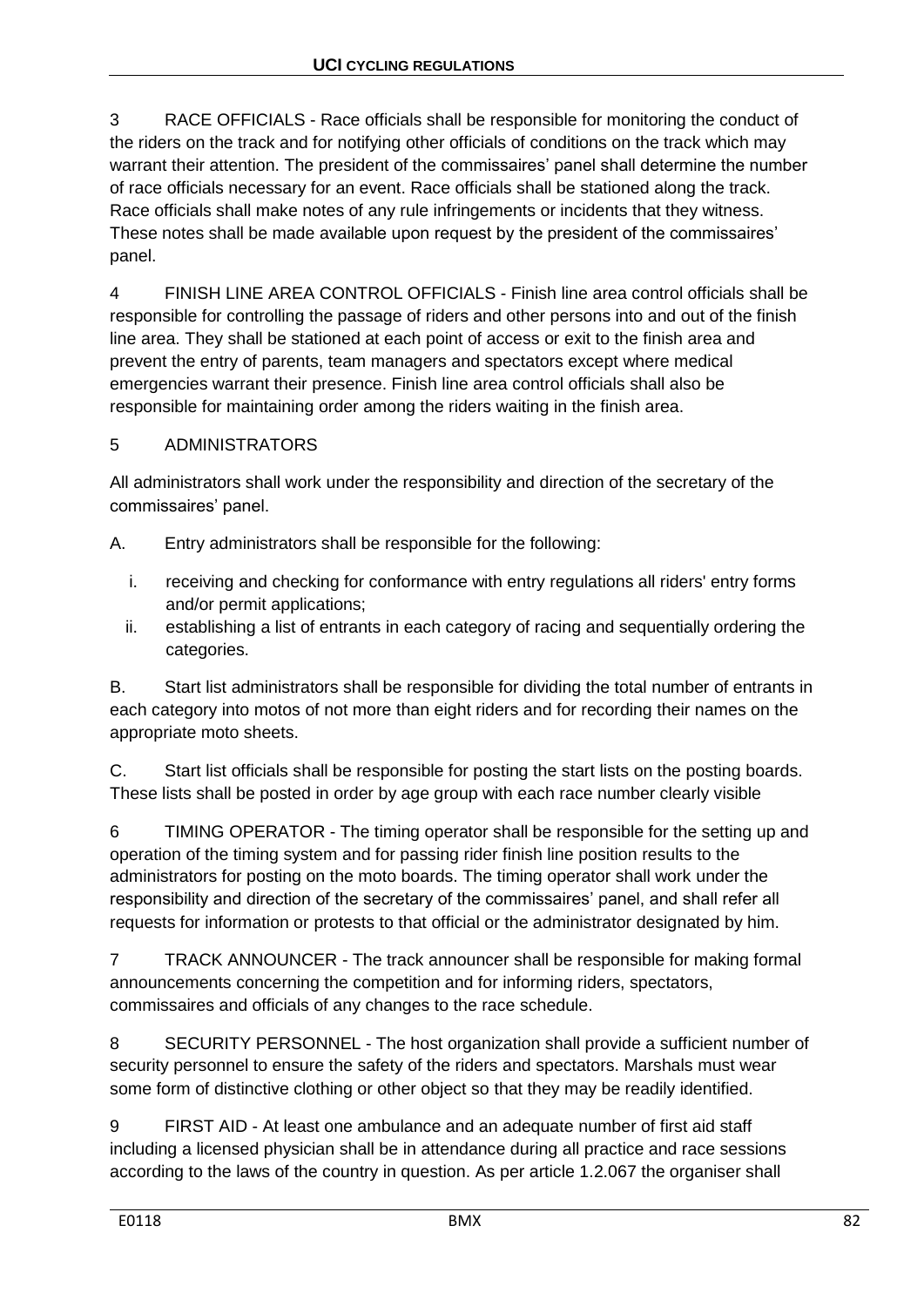appoint one or more doctors to provide riders with medical care. The first aid personnel must be stationed in the infield, and a clear exit route for the ambulance leading to a public thoroughfare must be provided and maintained throughout the progress of the event. Neither practice nor race sessions may take place unless proper medical services are available.

# 10 RACE DIRECTOR

The race director, who is designated by the organiser with the assistance of the commissaires, shall be responsible for the following:

A. Maintaining a timetable of events;

B. Enlisting of all commissaires, officials and administrative staff in numbers which are commensurate with the size of the event;

C. Arranging for the equipment necessary to conduct a race;

D. Arranging the trophies and other awards are present and checking the organisation of the awards ceremonies.

# Technical Delegate

9 The Technical Delegate shall:

1 Supervise the preparations and the technical aspects of the events, without prejudice to the responsibility of the organiser.

2 Be the liaison between the UCI headquarters and the UCI

3 Make an advance inspection of the site, meet with the organisers and immediately make a site inspection report to the UCI and provide a copy of this report to the organiser.

4 Oversee and follow up with the organiser in the lead up to the event to ensure the recommendations from the site inspection report have been implemented as appropriate.

5 Be on site prior to the first official training session and carry out an inspection of the venue and track in conjunction with the president of the commissaires' panel and the organiser. The final determination for the track and any changes are the responsibility of the technical delegate. In cases where a technical delegate does not have to be appointed under these regulations, this task falls to the president of the commissaires' panel;

6 Make a general event report to the UCI; this report may be copied to the organiser.

7 Make a confidential report on the work of the commissaires' panel.

8 Coordinate the team/rider meetings.

10 The Technical Delegate shall be designated by UCI.

For Olympic Games, world championships, continental championships and UCI BMX Supercross World Cup events, the Technical Delegate is appointed by the UCI.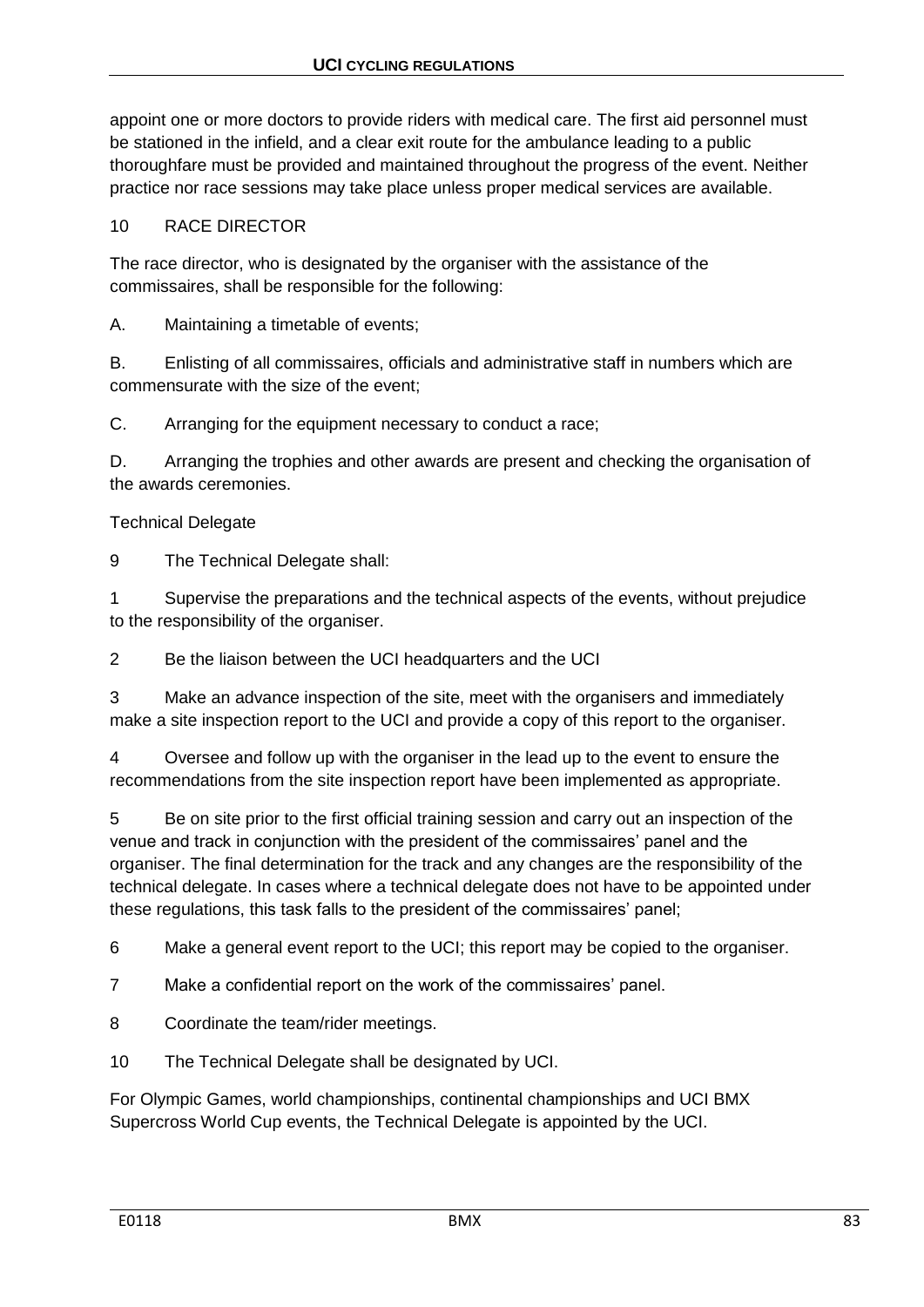# **ANNEX 7 – Model Contract between a Rider and a UCI BMX Team**

Between the undersigned, (name and address of the paying agent)

paying agent for the UCI BMX Team (name of the team), affiliated to the

(name of the national federation) and whose principal partners are:

1. (name and address) (where applicable, the paying agent itself)

2. (name and address)

hereinafter "the paying agent"

ON ONE PART

and: (name and address of the rider)

born at on (date)

of ....... nationality

holding a licence issued by

hereinafter "the rider"

ON THE OTHER PART

Whereas:

- 1. the paying agent employs a team of cyclists who participate as members of the UCI BXM Team .... (team name) under the management of Mr. …………. (name of the general manager or team manager) in BMX races governed by the regulations of the Union Cycliste Internationale ;
- 2. The rider wishes to join the……………… (name of the team);
- 3. Both parties are acquainted with and declare that they abide wholly by the UCI Constitution and Regulations, and those of its affiliated national federation.

It is agreed as follows:

#### **ARTICLE 1** – Engagement

The paying agent hereby engages the rider, and the rider agrees to be engaged as a BMX rider. Participation by the rider in events in other disciplines is decided by the parties case by case.

#### **ARTICLE 2** – Duration

The present contract is concluded for a fixed period commencing on.... and expiring on....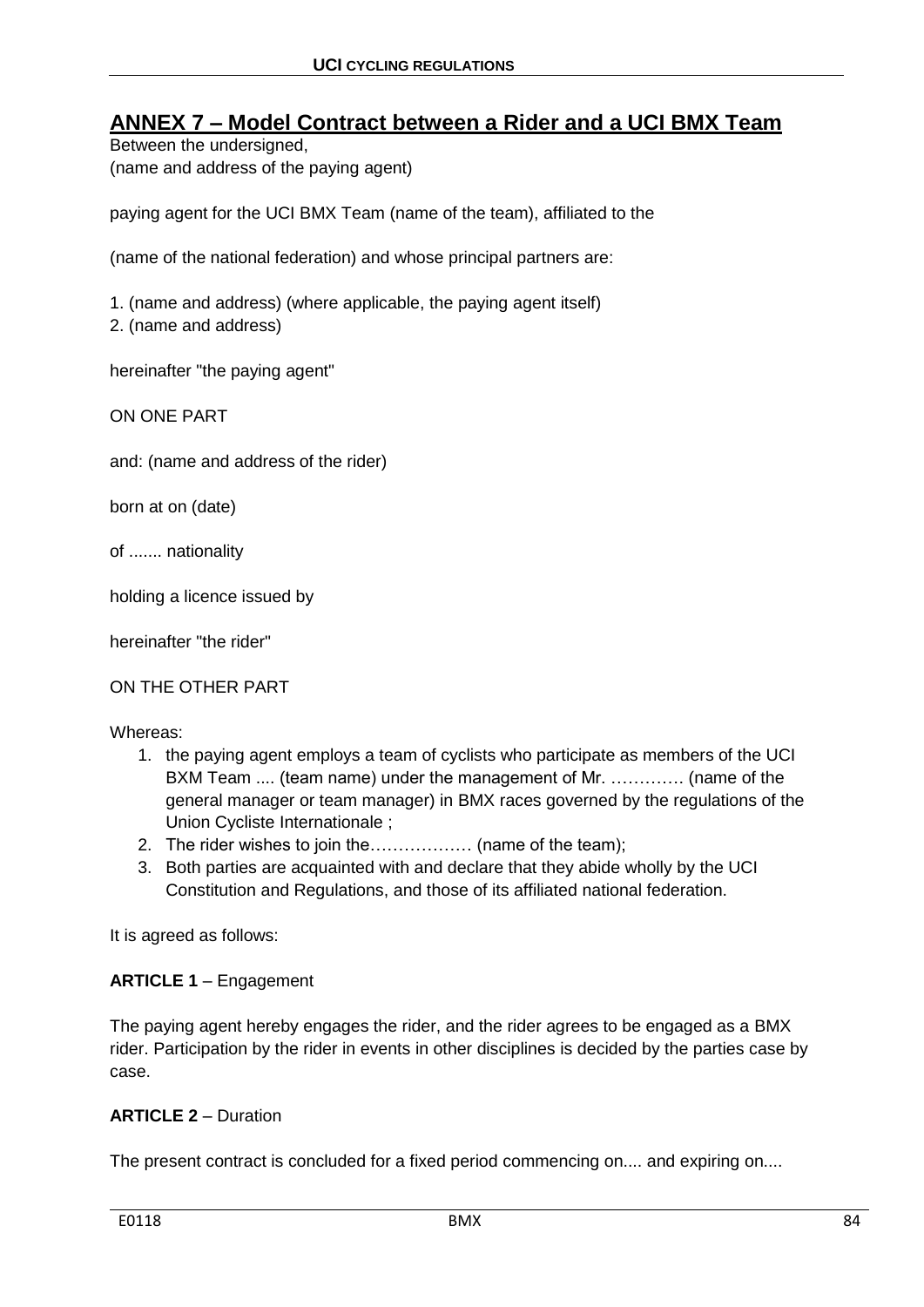# **ARTICLE 3** - Remuneration / reimbursement of expenses

### a) Paid rider

The rider is entitled to an annual gross salary of.... This remuneration may not be lower than the legal minimum wage or, where there is no legal minimum, than the usual salary that is paid or has to be paid to full-time workers employed in the country whose national federation issued the rider's licence or in the country where the team has its head office, whichever is the higher.

If the duration of that contract is to be less than one year, the rider must, over that period, earn at least the full annual salary provided for in the preceding paragraph, less the salary that he earned as a rider with some other employer in the course of the same year.

This provision does not apply if the present contract is extended.

### b) Unpaid rider

The rider receives no wages or remuneration but receives expenses as per the scale below for the activities carried out for the team and/or at its request:

(Suggestions, examples  $\square$ )

- (currency and amount) per kilometre travelled;
- reimbursement of air tickets for distances greater than (number) km;
- reimbursement of the cost of a 2-star hotel room for the nights before and after the event if the competition venue is more than (number) km from the rider's home;
- on presentation of receipts, reimbursement for all meals taken during travel up to a maximum price of (currency and total amount) per meal;
- on presentation of invoices, reimbursement for minor mechanical expenses (tyres, brakes, cables, lubrication, adjustments, etc.) to a maximum total amount of (currency and total amount) per year.

#### **ARTICLE 4** - Payment of salary / reimbursement of expenses

#### a) Paid rider

- 1. The paying agent must pay the salary referred to in article 3 above in at least four instalments, no later than the last working day of each three-month period.
- 2. Should the rider be suspended under the terms of the UCI Regulations or those of one of its affiliated federations, he is not entitled to the said remuneration referred to in article 3 for the part of the suspension exceeding one month.
- 3. In the event of failure to make payment of the remuneration referred to in article 3, the rider is, without summoning the employer to make payment, fully entitled to an extra benefit of 5% interest per year.

# b) Unpaid rider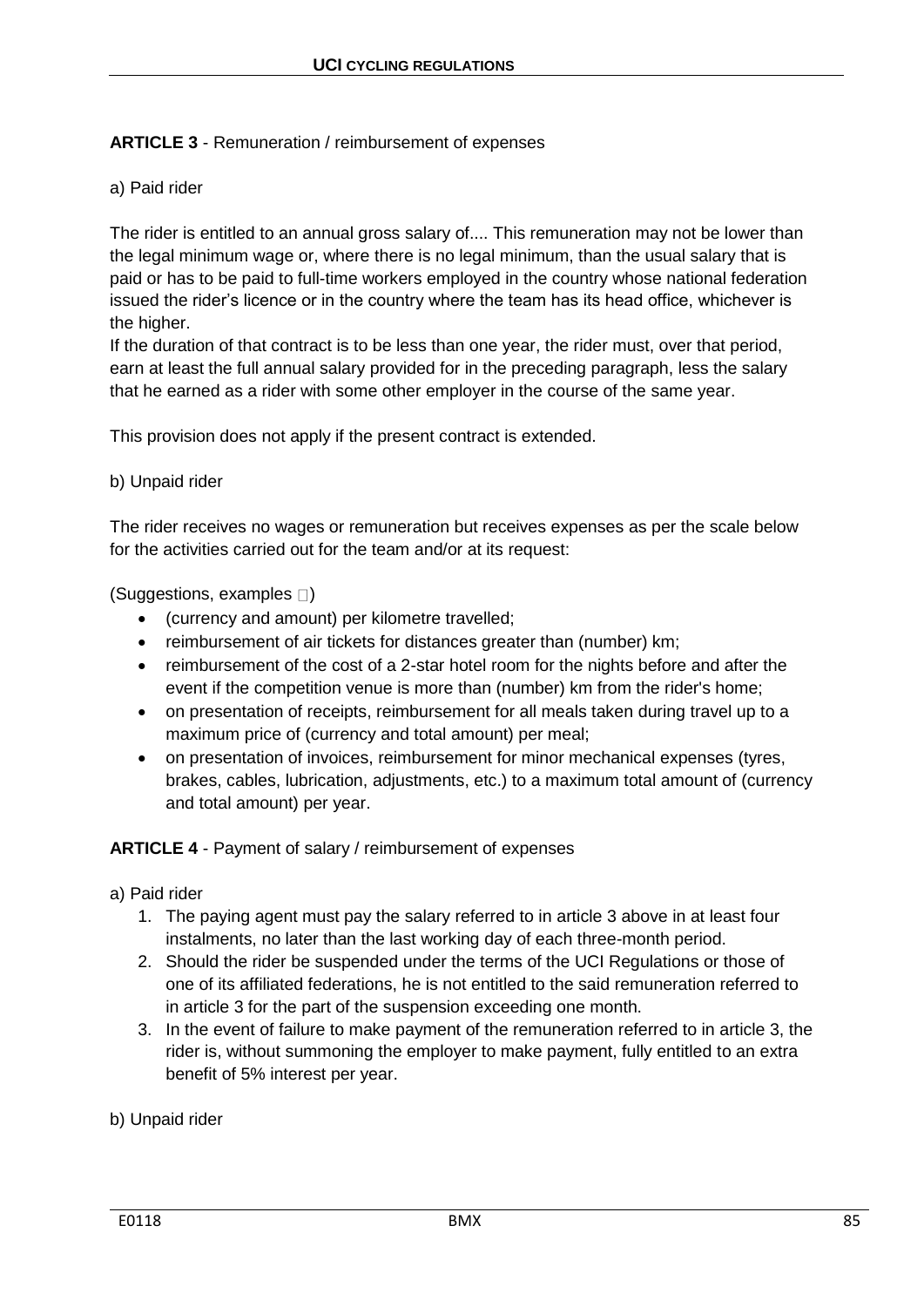- 1. The team must pay the sums specified in article 3 no later than the last working day of each month as long as it has received the expenses claim from the rider before the 20th of that month.
- 2. In the event of a failure to make payment of any sum by its due date, the rider has the right, without notice, to the interest and supplements commonly applied in that country.
- 3. Any sum due to the rider from the team must be paid by transfer to the rider's bank account no (number) at the (name of the bank) at (branch where the account is held). Only the proof of the execution of the bank transfer is accepted as proof of payment.

# **ARTICLE 5 –** Insurance

In the event of illness or accident affecting the rider's ability to meet his contractual obligations, the rider benefits from the insurance cover specified in the annexes to this contract.

# **ARTICLE 6 -** Primes and prizes

The rider is entitled to primes and prizes won during cycling competitions in which he/she rode for the team, in accordance with the regulations of the UCI and its affiliated federations.

Primes and prizes must be paid as promptly as possible, but at latest on the last working day of the month following that in which said primes and prizes were won.

# **ARTICLE 7** - Miscellaneous Obligations

- 1. The rider may not, for the duration of the present contract, work for any other team or advertise for any other sponsors than those belonging to the (name of team), except in such cases as are provided for in the Regulations of the UCI and of its affiliated Federation.
- 2. The paying agent undertakes to allow the rider to exercise his activity properly by providing the equipment and clothing required and allowing him to take part in an adequate number of cycling events, either as part of a team or individually.
- 3. The rider may not compete in a race as an individual without the express consent of the paying agent. The paying agent is deemed to have given its agreement if it has not replied within a period of ten days from the date of the request. In no case may the rider take part in a race within any other structure or a mixed team if the (name of the team) has already entered for that race.
- 4. In the event of selection for a national team, the paying agent is required to permit the rider to participate in such races and preparatory programmes as may be determined by the national federation. The paying agent must authorise the national federation, acting on its own behalf, to give to the rider any instructions of a purely sporting nature that it deems necessary in the context of and for the duration of the selection.

In none of the aforementioned cases, the present contract is suspended.

# **ARTICLE 8** – Transfers